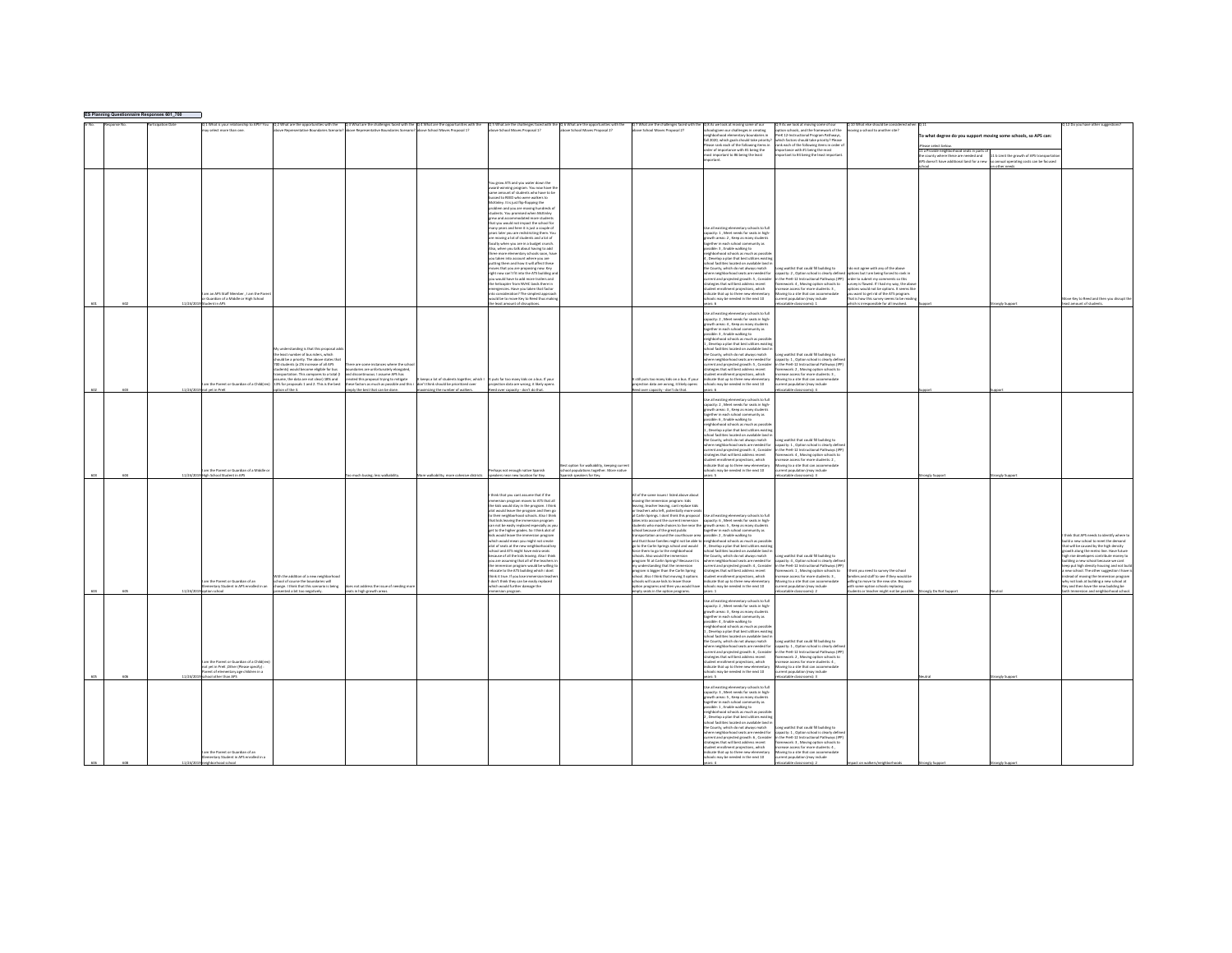| 607 | 11/34/2 | r (Please specify) : Long time Ar<br>dent with no school age chil<br>th kids went through all years at APS<br>th second one just graduating from Y<br>last year |                                                                                                                                                                                                                                                                                                                                                                                                                   | is does not seem to be solving the future<br>ems of imbalance in seats around the                                                                                                                                                                                                                                                                                                                                                                                                                                                                                                                                                                                                                                                                                                                                                                                                                                                                                                            | orward looking - puts APS in a better<br>tion to serve families effectively in th                             | miles that move have a lot of emotic<br>nd ties to their current school. I<br>inderstand that. But APS has sat on their<br>issues for more than a decade and it is only Less students move. Program schools v<br>going to get worse. Something needs to be the positioned geographically in better                                                                                                                                                                                                                                                                                                                                                                                                                                                                                                                                                                                                                                                                                                                                                      | is students move. Program schools will<br>places to serve the whole county.                                                                                                                                                                                                                                                                                                                                                                                                                                                                                                                                                                                                                                   | y disruptive to programs AND families<br>b/c of everything moving.                                                                                                                                                                                                                                                                                                                                                                                                                                                                                                                                                                                                                                                                                                                                                                                                                                                                                                                                                                | .<br>Use all existing elementary schools to full<br>capacity: 6 , Meet needs for seats in high-<br>rrowth areas: 5 . Keep as many students<br>ether in each school community as<br>ible: 4, Enable walking to<br>eighborhood schools as much as possibl<br>, Develop a plan that best utilizes existir<br>nel farilities lerated on available land i<br>con raciities iocated on available land<br>  County, which do not always match<br>ere neighborhood seats are needed fo<br>rrent and projected arowth: 3 . Consider<br>ent and projected growth: a ; come<br>tegies that will best address recent<br>dent enrollment projections, which<br><b>Scate that up to three new elementary</b><br>ools may be needed in the next 10<br>$r \in 1$ | ong waitlist that could fill building to<br>apacity: 2 , Option school is clearly defi<br>the PreK-12 Instructional Pathways (IP)<br>Nework: 3, Moving option schools to<br>ease access for more students: 1,<br>wing to a site that can accommodate<br>ent population (may include<br>catable classrooms): 4                                   | as much lead time as possible to<br>families - 2 years warning? Use<br>grandfathering as an incentive for other                                                                                                                                                                                                                                                                                                                                                                                                                                                                                                                                                                                                                                                                                                                                                                                                                                                                                                                                                                                                                |                    |                     |                                                                                                                                                                                                                                                                                                                                                                                                                                                                                                                                                                                                                                                                         |
|-----|---------|-----------------------------------------------------------------------------------------------------------------------------------------------------------------|-------------------------------------------------------------------------------------------------------------------------------------------------------------------------------------------------------------------------------------------------------------------------------------------------------------------------------------------------------------------------------------------------------------------|----------------------------------------------------------------------------------------------------------------------------------------------------------------------------------------------------------------------------------------------------------------------------------------------------------------------------------------------------------------------------------------------------------------------------------------------------------------------------------------------------------------------------------------------------------------------------------------------------------------------------------------------------------------------------------------------------------------------------------------------------------------------------------------------------------------------------------------------------------------------------------------------------------------------------------------------------------------------------------------------|---------------------------------------------------------------------------------------------------------------|---------------------------------------------------------------------------------------------------------------------------------------------------------------------------------------------------------------------------------------------------------------------------------------------------------------------------------------------------------------------------------------------------------------------------------------------------------------------------------------------------------------------------------------------------------------------------------------------------------------------------------------------------------------------------------------------------------------------------------------------------------------------------------------------------------------------------------------------------------------------------------------------------------------------------------------------------------------------------------------------------------------------------------------------------------|---------------------------------------------------------------------------------------------------------------------------------------------------------------------------------------------------------------------------------------------------------------------------------------------------------------------------------------------------------------------------------------------------------------------------------------------------------------------------------------------------------------------------------------------------------------------------------------------------------------------------------------------------------------------------------------------------------------|-----------------------------------------------------------------------------------------------------------------------------------------------------------------------------------------------------------------------------------------------------------------------------------------------------------------------------------------------------------------------------------------------------------------------------------------------------------------------------------------------------------------------------------------------------------------------------------------------------------------------------------------------------------------------------------------------------------------------------------------------------------------------------------------------------------------------------------------------------------------------------------------------------------------------------------------------------------------------------------------------------------------------------------|--------------------------------------------------------------------------------------------------------------------------------------------------------------------------------------------------------------------------------------------------------------------------------------------------------------------------------------------------------------------------------------------------------------------------------------------------------------------------------------------------------------------------------------------------------------------------------------------------------------------------------------------------------------------------------------------------------------------------------------------------|-------------------------------------------------------------------------------------------------------------------------------------------------------------------------------------------------------------------------------------------------------------------------------------------------------------------------------------------------|--------------------------------------------------------------------------------------------------------------------------------------------------------------------------------------------------------------------------------------------------------------------------------------------------------------------------------------------------------------------------------------------------------------------------------------------------------------------------------------------------------------------------------------------------------------------------------------------------------------------------------------------------------------------------------------------------------------------------------------------------------------------------------------------------------------------------------------------------------------------------------------------------------------------------------------------------------------------------------------------------------------------------------------------------------------------------------------------------------------------------------|--------------------|---------------------|-------------------------------------------------------------------------------------------------------------------------------------------------------------------------------------------------------------------------------------------------------------------------------------------------------------------------------------------------------------------------------------------------------------------------------------------------------------------------------------------------------------------------------------------------------------------------------------------------------------------------------------------------------------------------|
|     |         | m the Parent or Guardian of a Childir                                                                                                                           |                                                                                                                                                                                                                                                                                                                                                                                                                   |                                                                                                                                                                                                                                                                                                                                                                                                                                                                                                                                                                                                                                                                                                                                                                                                                                                                                                                                                                                              |                                                                                                               |                                                                                                                                                                                                                                                                                                                                                                                                                                                                                                                                                                                                                                                                                                                                                                                                                                                                                                                                                                                                                                                         |                                                                                                                                                                                                                                                                                                                                                                                                                                                                                                                                                                                                                                                                                                               |                                                                                                                                                                                                                                                                                                                                                                                                                                                                                                                                                                                                                                                                                                                                                                                                                                                                                                                                                                                                                                   | se all existing elementary schools to full<br>apacity: 4 . Meet needs for seats in high<br>wth areas: 6 , Keep as many stude<br>ether in each school community a<br>sible: 1, Enable walking to<br>ehborhood schools as much as possi<br>.<br>Develop a plan that best utili.<br>chool facilities located on available land<br>thool facilities located on available land<br>he County, which do not always match<br>here neighborhood seats are needed for<br>rrent and projected growth: 3, Conside<br>ategies that will best address recent<br>dent enrollment projections, which<br>dicate that up to three new elementary<br>'s may be needed in the next 10                                                                                | of gribliud III blues turl teiltiuv gro<br>sacity: 1. Option school is clearly define<br>the PreK-12 Instructional Pathways (IPP)<br>amework: 2 , Moving option schools to<br>ease access for more students: 4,<br>wing to a site that can accommodate<br>stion (may include<br>catable classrooms):                                            | <b>Consider that the Expeditionary Learning</b><br>School at Campbell is site specific. Over<br>many years parents and teachers have<br>n involved in developing this site as a<br>door classroom. School meetings for<br>every grade are sometimes held outdoor<br>Children who learn experientially are<br>ported by this school. It is in SQUTH<br>Arlington and walkable for all of the<br>children who live along 7th Road South ar<br>urrounding neighborhoods many of whor<br>are Spanish speakers. Plus the children as<br>parents from the Glencarlyn neighborhor<br>ire very involved in this school. Campbel<br>sentary School was named after<br>und and Flishath Cameball, Both<br>terrenu and Elizabeth Campbell, bour<br>Idmund and Elizabeth Campbell fought to<br>fesegregate Arlington schools. Elizabeth<br>Campbell was a lone-time School Board<br>member serving as President of the Boar<br>or three terms. She championed special<br>education plus other in-school services fo<br>children of all abilities. She later founded<br>WETA, Moving this special school to<br>other location makes no sens |                    |                     | suggested proposals do NOT limit<br>nsportation costs. They increase then<br>ndaries of schools in North Arlington<br>uld be extended so that more children<br>d have seats there where schools an                                                                                                                                                                                                                                                                                                                                                                                                                                                                      |
| 610 | 11/34/2 | m the Parent or Guardian of an<br>nentary Student in APS enrolled in a<br>loods bool                                                                            | hink it is really smart to move the optio<br>chools to areas where neighborhood<br>chools are below capacity because most<br>ids at the option schools are bused<br>www. We are walkable to all 3 of our<br>cols (ES, MS, HS) and we love that. It is<br>ad exercise for the kids at the start and<br>ind of their school day, and research sh<br>hat exercise is good for brain (memory<br>ration specifically). |                                                                                                                                                                                                                                                                                                                                                                                                                                                                                                                                                                                                                                                                                                                                                                                                                                                                                                                                                                                              | on schools moving to the center of th<br>unty is also smart and more equitable<br>time on the huses for every |                                                                                                                                                                                                                                                                                                                                                                                                                                                                                                                                                                                                                                                                                                                                                                                                                                                                                                                                                                                                                                                         | on schools moving to the center of the<br>.<br>unty is also smart and more equitable<br>iss time on the buses for everyone). My<br>Is went to Jamestown and Williamsbur<br>en kids were bussed in to create<br>omic diversity. The problem was,<br>rents were not able to attend the back-<br>hool nights and parent-teacher<br>nferences because a lot of low income<br>ople do not have cars. Finally a few year<br>o Williamsburg realized this and sent a<br>is over to Rossiyn to pick up the parent<br>o that they could attend back-to-school<br>ight. Making schools walkable, particula<br>families who may not own cars<br>cause cars are expensive) will be<br>reficial to the children and parent |                                                                                                                                                                                                                                                                                                                                                                                                                                                                                                                                                                                                                                                                                                                                                                                                                                                                                                                                                                                                                                   | .<br>Use all existing elementary schools to full<br>capacity: 3 , Meet needs for seats in high-<br>owth areas: 2 . Keep as many student<br>ether in each school community as<br>ible: 4, Enable walking to<br>eighborhood schools as much as possib<br>Develop a plan that best utilizes existi<br>ol facilities located on available land<br>County, which do not always match<br>ere neighborhood seats are needed for<br>rrent and projected erowth: 6. Consider<br>egies that will best address recent<br>ent enrolment projections, which<br>ficate that up to three new elementary<br>ools may be needed in the next 10<br>$\sim$                                                                                                          | org waitlist that could fill building to<br>acity: 3, Option school is clearly defi<br>the PreK-12 Instructional Pathways (IP)<br>Nework: 4, Moving option schools to<br>ease access for more students: 1,<br>oving to a site that can accommodat<br>rent population (may include<br>catable classrooms): 2                                     |                                                                                                                                                                                                                                                                                                                                                                                                                                                                                                                                                                                                                                                                                                                                                                                                                                                                                                                                                                                                                                                                                                                                |                    |                     | teck eligibility of students to attend APS<br>stead of providing a childcare facility for<br>S teachers and staff, eive them a<br>tary benefit while their children are<br>th-kindergarten age. I know teachers<br>nd school counselors who do not work i<br>lington who sent their kids to the<br>agoon wise sein, since seas to tree<br>dren's Schools (formerly at the<br>Gréey site). I know people who live<br>utside the county (or their nannies) who<br>nd their kids to APS using grandparents<br>the employer's address. APS student<br>umbers are growing so fast because we<br>allow people in who live outside of<br>ngton. This reality needs to be faced |
|     |         | m the Decent or Guardian of an<br>tary Student in APS en<br><b>Bookley</b>                                                                                      |                                                                                                                                                                                                                                                                                                                                                                                                                   | scenario does not make sense for th<br>levard Manor neighborhood. It will spli<br>levard Manor in half, with half of the<br>suevero wanor in nait, with nait of the<br>righborhood at Ashlawn and the other<br>ilf needing to cross busy Wilson Blvd to<br>eet to McKinley. For my household, this<br>ans that a half mile walk to Ashlawn wi<br>n into a 1 mile drive to McKinley. This<br>Undermines a livable, walkable communit<br>Being able to walk to school is a priority in<br>fer to teach children indep<br>ibility, physical activity, and<br>the ability to build bonds and community<br>ties within the immediate<br>hborhood, both among the children<br>id their families. - Breaks apart<br>iendships built at a fragile age. If the<br>chool boundaries must be dramatically<br>drawn, we would urge reevaluation of<br>e proposed boundary to keep the entir<br>uster of houses in Boulevard Manor<br>wher The Western houndary fre<br>wh should be Upton Hills Park inst |                                                                                                               |                                                                                                                                                                                                                                                                                                                                                                                                                                                                                                                                                                                                                                                                                                                                                                                                                                                                                                                                                                                                                                                         |                                                                                                                                                                                                                                                                                                                                                                                                                                                                                                                                                                                                                                                                                                               |                                                                                                                                                                                                                                                                                                                                                                                                                                                                                                                                                                                                                                                                                                                                                                                                                                                                                                                                                                                                                                   | se all existing elementary schools to full<br>pacity: 4 . Meet needs for seats in high<br>outh areas: 3 , Keep as many student<br>gether in each school community as<br>ssible: 1, Enable walking to<br>thherhood schools as much as not<br>Develop a plan that best utili.<br>col facilities located on available land in<br>the County, which do not always match<br>here neighborhood seats are needed for<br>rent and projected growth: S , Conside<br>stegies that will best address recent<br>dent enrollment projections, which<br><b>Scate that up to three new elementary</b><br>'s may be needed in the next 10                                                                                                                        | ong waitlist that could fill building to<br>sacity: 3 . Option school is clearly defin<br>apacity: a , septem economic in theory account<br>is the PreK-12 Instructional Pathways (IP)<br>farmework: 4 , Moving option schools to<br>rease access for more students: 1,<br>wine to a site that can accome<br>include                            |                                                                                                                                                                                                                                                                                                                                                                                                                                                                                                                                                                                                                                                                                                                                                                                                                                                                                                                                                                                                                                                                                                                                |                    |                     | a dramatic redrawing of boundarie<br>ccur, there should be an option for<br>rent students to be grandfathered int<br>schools that they are already attending<br>new students being assigned to the                                                                                                                                                                                                                                                                                                                                                                                                                                                                      |
|     |         | hbarhoad schoa<br>n the Parent or Guardian of an<br>nentary Student in APS enrolled in a<br>phbarhoad school                                                    |                                                                                                                                                                                                                                                                                                                                                                                                                   | Aontague St<br>ould be really helpful to understand th<br>ogic behind the boundaries. Arlington has<br>t made that clear, and it's really<br>ustrating and feels like a few people<br>indomly decided where to start. We<br>spect more thougtfulness from Arlingtor                                                                                                                                                                                                                                                                                                                                                                                                                                                                                                                                                                                                                                                                                                                          |                                                                                                               | he statistics for data) used is from 2019<br>nrollment, but we are talking about<br>tions two and four years from now. Wh<br>to we know the trends will continue, and<br>and it should have housed out of task<br>andom assumptions. Seems really flaws<br>not really data-driven. What other<br>nsiderations did you use and how where<br>hey used? It's really unclear. I think the<br>biggest issue is the major assumption that<br>all of the kids from Option Schools will<br>ansfer to the new schools. I've spoken to<br>a few families at these Option Schools,<br>personally, and they have assured me t<br>would not. That brings me to my final<br>point: Arlinaton needs to practice a<br>tronger design approach, based on direct<br>stakeholder engagement. Consider hiring a<br>design firm / third party, to gather real<br>ishborhood insishts. What the people<br>ay and what the data suggests will be tw<br>ery different thing, and data doesn't pay<br>axes. This needs to be well thought out.<br>Thanks for your consideration! | s schools and students togeth                                                                                                                                                                                                                                                                                                                                                                                                                                                                                                                                                                                                                                                                                 | <b>Same thing: The statistics (or data) used is</b><br>from 2019 enrollment, but we are talking<br>bout cotions two and four years from<br>now. How did you measure trends? How<br>can you be sure? Seems really flawed / no<br>really data-driven. What other<br>siderations did you use and how when<br>wy used? It's really unclear. I think the<br>siggest issue is the major assumption that<br>all of the kids from Option Schools will<br>ansfer to the new schools. I've spoken to<br>s<br>few families at these Option Schools,<br>personally, and they have assured me they<br>would not. Again, I think Arlington needs to<br>practice a stronger design approach, based<br>on direct stakeholder engagement. "go out<br>and see for yourself!" Perform interviews.<br>Consider hiring a design firm / third party,<br>to eather real neighborhood insights. What<br>the people say and what the data suggests<br>will be two very different thing, and data<br>doesn't pay taxes. This needs to be well<br>dught out. | ie all existing elementary schools to full<br>capacity: 2, Meet needs for seats in high-<br>growth areas: S., Keep as many student<br>seether in each school community as<br>ossible: 6 , Enable walking to<br>eighborhood schools as much as possi<br>3, Develop a plan that best utilizes existi<br>chool facilities located on available land i<br>he County, which do not always match<br>where neighborhood seats are needed for<br>current and projected growth: 4 , Consider<br>trategies that will best address recent<br>.<br>dent enrollment projections, which<br>dicate that up to three new elementa<br>ools may be needed in the next 10                                                                                           | catable classrooms):<br>a waitlist that could fill building to<br>.<br>Lapacity: 4 , Option school is clearly define<br>In the PreK-12 Instructional Pathways (IPP)<br>mework: 1 . Moving option schools to<br>ease access for more students: 3,<br>ring to a site that can accommodat<br>ent population (may include<br>catable classrooms): 2 | community is critical, but it should n<br>be done randomly. It seems there is not<br>grand vision, outside of overarching<br>rcentages, which will hurt the quality o                                                                                                                                                                                                                                                                                                                                                                                                                                                                                                                                                                                                                                                                                                                                                                                                                                                                                                                                                          | ingly Do Not Suppo | angly Do Not Suppor | w boundary schools<br>is, please, please consider hiring a third<br>irty that will take their time. I have hears<br>there is more data points coming from<br>nsus and other state sources. I also thin<br>re are way more options than the few<br>I have presented to us, and seems we'<br>n forced into two really bad options.<br>et creative, actually talk to the<br>munity to develop both qualitative as<br>ntitative details to develop a stronger<br>iet of options. Thanks again for your time<br>d considerations!                                                                                                                                            |
|     | 11/24   | m an Arlineton resident without school                                                                                                                          |                                                                                                                                                                                                                                                                                                                                                                                                                   | sing walkability and the related addition<br>o the carbon footprint of APS, and lack of Good to keep McKinley together and good                                                                                                                                                                                                                                                                                                                                                                                                                                                                                                                                                                                                                                                                                                                                                                                                                                                              | b have walkers at Reed                                                                                        |                                                                                                                                                                                                                                                                                                                                                                                                                                                                                                                                                                                                                                                                                                                                                                                                                                                                                                                                                                                                                                                         | west number of students bused.<br>Opportunity for Campbell to develop a new<br>and hopefully even better outdoor learning. Sad to move Campbell because they use<br>space.                                                                                                                                                                                                                                                                                                                                                                                                                                                                                                                                    |                                                                                                                                                                                                                                                                                                                                                                                                                                                                                                                                                                                                                                                                                                                                                                                                                                                                                                                                                                                                                                   | all existing elementary schools to full<br>apacity: 6 . Meet needs for seats in high-<br>buth areas: 3 . Keep as many student<br>ether in each school community as<br>ssible: 2 , Enable walking to<br>eighborhood schools as much as possib<br>. Develop a plan that best utilizes exist<br>and faceble<br><b>Incided on available land</b><br>County, which do not always match<br>here neighborhood seats are needed for<br>rrent and projected erowth: 5 . Consider<br>tegies that will best address recent<br>dent enrollment projections, which<br>indicate that up to three new elementary<br>schools may be needed in the next 10                                                                                                        | ng waitlist that could fill building to<br>apacity: 3, Option school is clearly defi<br>in the PreK-12 Instructional Pathways (IP)<br>sework: 4, Moving option schools to<br>ease access for more students: 1,<br>loving to a site that can accommodate<br>rrent population (may include                                                        |                                                                                                                                                                                                                                                                                                                                                                                                                                                                                                                                                                                                                                                                                                                                                                                                                                                                                                                                                                                                                                                                                                                                |                    |                     |                                                                                                                                                                                                                                                                                                                                                                                                                                                                                                                                                                                                                                                                         |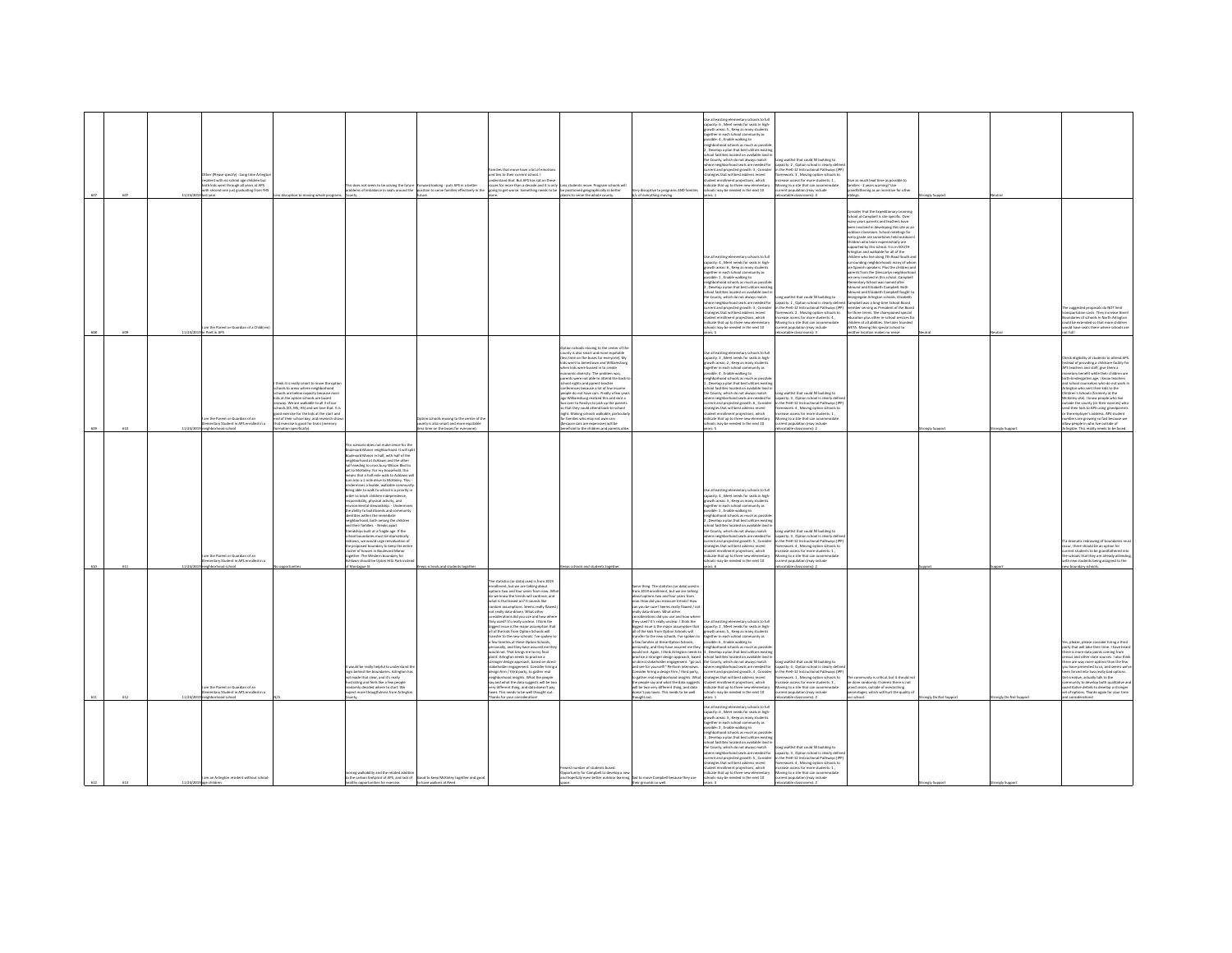| 65.6 |         | n the Parent or Guardian of an<br>mentary Student in APS enrolled in a<br>ood school                                                              | main opportunity I see is a very short<br>erm solution that allows to use existing                                                                                                                                                                                                                                                                                                                                                                                                                                                                                                                                                 | is short-term solution, however, seems<br>be short-sighted and I would like to<br>w the costs of these shifts-do they<br>stify a solution that will meet the cour<br>seeds for only one to three years? The fac<br>that Reed will make some 116 extra seats<br>realiable does NOT seem like a rood rease<br>to shift two to three entire schools around<br>Decisions about moving option schools<br>thould be taken AFTER 58 decides on the<br>ting of the next new school. The Buck<br>operty seems adjacent to ASFS-can Key<br>nove there? I think this solution will be<br>.<br>deal because it loreps Key in the same are<br>and not adding a second immersion schos<br>an area of the country that already has<br>East sea if Jone? nearly flee most<br>right now, so the first goal is to deci<br>where the new school in this zone will be.<br>Option school moves and boundary revisi-<br>d happen only AFTER that. | at allows to use existing schools to<br>simum capacity, but near-sighted. Given 116 seats added by Reed in Zone 1 is<br>posed to going to S. Arlington, this is the<br>st of the two presented options.<br>swever, ATS is attractive as an option bc it<br>is in the middle of the county, it will<br>ecome less attractive if it moves to its      | rething to solve the nonbiem of<br>having a deficit of seats in Zone 2 and 3.<br>sat only two schools move in this scenario, inothing-they are going to be filled in a<br>nd that Key remains in N. Arlington as couple of years. They can be easily filled<br>ansferring McKinley students who live<br>closest to Bearl Theraby also solving the<br>wding at McKinley. Again, tell r<br>how much it will cost to move the two<br>schools-is the cost worth the manrinal<br>efits the move would bring?                                                                                                                                                                                                                                   | none-except for the current SB<br>king good for "using all schools to the                                                                                                                                                                                                                                                                                                                                                                                                                                                                                                                                                                                                                                                                                                                                | Jgh, three schools to be moved--tell us<br>tow much it will cost, please! Benefits<br>spear to be marginal. ATS will become<br>ss attractive to the eastern part of the<br>ounty with this move so I am not sure the<br>will need those 100 extra seats. Once again<br>the best option is to find location for a new<br>chool in Zone 2 immediately. If it is going<br>to be at Buck property, then move Key<br>here. If the county will work with 58 and<br>ves its necessary land in the Ballston-<br>ilyn corridor, then keep Key where it is<br>towe it to the new school site. Come of<br>current proposals are clearly just<br>dow-dressing. We need actual new<br>its in Zone 2, not multiple costly sh | e all existing elementary schools to full<br>pacity: S. Meet needs for seats in high-<br>wth areas: 2 , Keep as many student<br>sther in each school community as<br>sible: 4 . Enable walking to<br>international schools as much as possi<br>Develop a plan that best utilizes exis<br>chool facilities located on available land i<br>e County, which do not always match<br>here neighborhood seats are needed fo<br>rent and projected growth: 6, Consider<br>feeled that will heat address recent<br>ent enrollment projections, which<br>indicate that up to three new elementary<br>O2 tools may be needed in the next 10                                       | ng waitlist that could fill building to<br>pacity: 4 , Option school is clearly define<br>n the PreK-12 Instructional Pathways (IPP)<br>tework: 1 . Moving option schools to<br>iss for more students: 2,<br>oving to a site that can accommodate<br>sent population (may include                                                                  | d COST-tell us the costs involved! Paying fi<br>something that does not solve the real<br>problem is irrasponsible. My ranking of the<br>ion school move factors does<br>nuch-your question is poorly-worded a<br>the provided factors are hard to                                                                                                                                                                                                                                                                                                                                                                                                                                                                                                            |              |              | ne of the main problems of the county<br>conomic inequality. Given that sor<br>reas of the county are completely<br>affordable for the vast majority of the<br>ty's population, including its teacher<br>nd staff, the 58 needs to work with the CB<br>reating the most equitable education<br>.<br>Iscape. Option schools, therefore, nee<br>emain in the center of the county,<br>Hering both the N/S and E/W quadrants<br>al opportunities. The county cannot ju<br>rove of ginormous construction in the<br>Iston area without providing land for a<br>w school. LAND FOR SCHOOLS should be<br>I motto of the SB, especially given the<br>pected Amazon move. I hope the count<br>.<br>Is thought about where the children of<br>mazon employees will go to school. I ho<br>he county did not drop the ball on<br>ring that Amazon would finance a ne<br>ol or two. Otherwise, the double<br>hammy of even higher unaffordability o<br>susing and even higher overcrowding<br>to Amazon seems like a big mis |
|------|---------|---------------------------------------------------------------------------------------------------------------------------------------------------|------------------------------------------------------------------------------------------------------------------------------------------------------------------------------------------------------------------------------------------------------------------------------------------------------------------------------------------------------------------------------------------------------------------------------------------------------------------------------------------------------------------------------------------------------------------------------------------------------------------------------------|-----------------------------------------------------------------------------------------------------------------------------------------------------------------------------------------------------------------------------------------------------------------------------------------------------------------------------------------------------------------------------------------------------------------------------------------------------------------------------------------------------------------------------------------------------------------------------------------------------------------------------------------------------------------------------------------------------------------------------------------------------------------------------------------------------------------------------------------------------------------------------------------------------------------------------|-----------------------------------------------------------------------------------------------------------------------------------------------------------------------------------------------------------------------------------------------------------------------------------------------------------------------------------------------------|-------------------------------------------------------------------------------------------------------------------------------------------------------------------------------------------------------------------------------------------------------------------------------------------------------------------------------------------------------------------------------------------------------------------------------------------------------------------------------------------------------------------------------------------------------------------------------------------------------------------------------------------------------------------------------------------------------------------------------------------|----------------------------------------------------------------------------------------------------------------------------------------------------------------------------------------------------------------------------------------------------------------------------------------------------------------------------------------------------------------------------------------------------------------------------------------------------------------------------------------------------------------------------------------------------------------------------------------------------------------------------------------------------------------------------------------------------------------------------------------------------------------------------------------------------------|----------------------------------------------------------------------------------------------------------------------------------------------------------------------------------------------------------------------------------------------------------------------------------------------------------------------------------------------------------------------------------------------------------------------------------------------------------------------------------------------------------------------------------------------------------------------------------------------------------------------------------------------------------------------------------------------------------------|-------------------------------------------------------------------------------------------------------------------------------------------------------------------------------------------------------------------------------------------------------------------------------------------------------------------------------------------------------------------------------------------------------------------------------------------------------------------------------------------------------------------------------------------------------------------------------------------------------------------------------------------------------------------------|----------------------------------------------------------------------------------------------------------------------------------------------------------------------------------------------------------------------------------------------------------------------------------------------------------------------------------------------------|---------------------------------------------------------------------------------------------------------------------------------------------------------------------------------------------------------------------------------------------------------------------------------------------------------------------------------------------------------------------------------------------------------------------------------------------------------------------------------------------------------------------------------------------------------------------------------------------------------------------------------------------------------------------------------------------------------------------------------------------------------------|--------------|--------------|------------------------------------------------------------------------------------------------------------------------------------------------------------------------------------------------------------------------------------------------------------------------------------------------------------------------------------------------------------------------------------------------------------------------------------------------------------------------------------------------------------------------------------------------------------------------------------------------------------------------------------------------------------------------------------------------------------------------------------------------------------------------------------------------------------------------------------------------------------------------------------------------------------------------------------------------------------------------------------------------------------------|
|      |         | m the Parent or Guardian of an<br>entary Student in APS enrolled in a<br>hood school, I am the Parent or<br>erdian of a Childfren) in PreK in APS |                                                                                                                                                                                                                                                                                                                                                                                                                                                                                                                                                                                                                                    | re money spent on buses (which do no<br>scate children) vs. actually educating<br>children Disruptions to almost half the<br>dren in the country. Weird shapes of<br>righborhood programs are not conduciv<br>children developing friendships they can<br>vate outside of school  put another<br>wy, it is great when you see your<br>tors in school.                                                                                                                                                                                                                                                                                                                                                                                                                                                                                                                                                                       | reich hatter than the What if scenar<br>scusing on moving "opt in" schools me<br>ts can make an integrated decision<br>of what is hast for tham rather than<br>aving a series of changes unilaterally<br>sed on them. If the new location is a<br>blematic for them that it no longer<br>is for them, they can go to the<br>istitution to check     |                                                                                                                                                                                                                                                                                                                                                                                                                                                                                                                                                                                                                                                                                                                                           | ously better than the What If scenar<br>erns a bit better than the Option 1<br>enario Moving "opt in" schools means<br>ents can make an integrated decision<br>out what is best for them rather than<br>aving a series of changes unilaterally<br>posed on them. If the new location is s<br>dematic for them that it no loneer<br>rks for them, they can go to the<br>righborhood school It sounds like ever<br>e schools that move stay intact as a<br>runity but get a more centrally<br>ated / right sized building Putting the<br>nersion program in that neighborhoor<br>uld seam to drive more of<br>ixing than we have today, unless the Key<br>rents decide they don't want their<br>dificen to do Snanish immercing with<br>sple who speak Spanish natively. I hope<br>e are better than that. |                                                                                                                                                                                                                                                                                                                                                                                                                                                                                                                                                                                                                                                                                                                | se all existing elementary schools to full<br>apacity: 3 , Meet needs for seats in high-<br>poeth areas: 1 , Keep as many students<br>other in each school community as<br>ible: 4, Enable walking to<br>righborhood schools as much as possi<br>Develop a nian that hest utilizes exist<br>located on available land<br>he County, which do not always match<br>ere neighborhood seats are needed for<br>rent and projected growth: 6, Conside<br>ategies that will best address recent<br>dent enrollment projections, which<br><b>Scate that un to three new eleme</b><br>tis may be needed in the next 10                                                           | or gribliad III blaco terit teltiew gro<br>acity: 4 . Option school is clearly defined It is better to move cotion schools than<br>the DreK-12 Instructional Dathways (IDD)<br>rework: 3, Moving option schools to<br>rease access for more students: 1.<br>vine to a site that can accome<br>nt population (may include<br>catable classrooms): 2 | hborhood schools because parents a<br>osing the option school, so they have a<br>choice. Families at neighborhood schools<br>ecially those who need neighborhood<br>ol services (e.g. OT, special educatio<br>n't have a choice.                                                                                                                                                                                                                                                                                                                                                                                                                                                                                                                              |              | nely Suppo   | rate options to the extent you can. My<br>is is we have very little certainty abc<br>t this will all look like 10 years from<br>w given Amazon coming in                                                                                                                                                                                                                                                                                                                                                                                                                                                                                                                                                                                                                                                                                                                                                                                                                                                         |
|      |         | m the Parent or Guardian of an<br>entary Student in APS enrolled in a                                                                             | s scenario would closely alien to APS'<br>rmitment to efficiency and possibly<br>prment, especially in Zone 1. The optic<br>ools stay in place, which would conti-<br>allow for equity and access for children<br>different ethnic and socio-economic<br>clarounds to attend. Moving option<br>cols increase the likelihood that APS<br>not meet its commitment to<br>motine diversity within schools. Finally<br>re may be a sense of fairness that<br>ain schools are not being targeted for<br>ove while others continue to exist. While<br>is option is not ideal, it is a better option<br>oving forward on scenarios 1 and 2 | in Springs located outside of its<br>undary is not ideal. Ashlawn and<br>ckinky both have extended boundarie<br>ransportation issues are potential<br>orse in the two "move" scenarios. A<br>portation analysis, as well as other<br>ta which I'll mention throughout this<br>survey, has either not been completed or<br>not being shared with the public. That<br>uld help the County better assess all                                                                                                                                                                                                                                                                                                                                                                                                                                                                                                                   | ns that a neighborhood school is<br>eded in the Rosslyn area, and this<br>sal could help create that. More                                                                                                                                                                                                                                          | is proposal falls short in in APS'<br>ideration of stability, alignment<br>lemographics and contiguity. The prop<br>eassigns McKinley children to another<br>chool, and effectively closes an award-<br>winning neighborhood school. It moves<br>ATS, which is operating at the highest leve<br>f achievement statewide, to an area less<br>centrally located. This creates an equity<br>and access issues for a school that is<br>ired for its ability to open its doors t<br>udents in all areas of Arlineton. It also wil<br>use equity and access issues at Key. A<br>rge Spanish speaking community lose<br>ass to that school. A recent Washingto<br>ost article expressed concern that man<br>es won't be able to adjust to such a | s proposal also creates seats in the                                                                                                                                                                                                                                                                                                                                                                                                                                                                                                                                                                                                                                                                                                                                                                     | The same issues arise as the first scenario.<br>addition to the comments above, no da<br>has suggested that this will address the<br>ercrowding issues at Claremont, Ashlaw<br>ind Glebe. There are no assurances that<br>PS will not need another process like this<br>ust a few years down the road. This lessen<br>regulation of Arlineton's school syste<br>ich ultimately has a trickle-down effect<br>n cost, efficiency, and ultimately<br>nues. When families move into<br>agton, they want to know which so                                                                                                                                                                                           | se all existing elementary schools to full<br>or the convergences of the match of the packy: 4 , Meet needs for seats in high<br>bowth areas: 3 , Keep as many students<br>rether in each school community as<br>ible: 1 . Enable walking to<br>eighborhood schools as much as possi<br>. Develop a plan that best utilizes existin<br>hool facilities located on available land i<br>County, which do not always match<br>here neighborhood seats are needed for<br>rent and projected erowth: S. Consider<br>tegies that will best address recent<br>dent enrollment projections, which<br>dicate that up to three new elementary<br>ols may be needed in the next 10 | ng waitlist that could fill building to<br>pacity: 4. Option school is clearly defin<br>the PreK-12 Instructional Pathways (IPP)<br>ework: 3, Moving option schools to<br>rease access for more students: 1,<br>wing to a site that can accome<br>.<br>It population (may include                                                                  | nakes little sense to have schools and<br>children move before boundary changes,<br>which will cause further moves. This puts<br>amilies through multiple rounds of<br>instability while potentially having a<br>negative impact on demographics,<br>onticuity and alienment. The best ootio<br>to slow down the process and preser<br>sarios to families where school<br>relocations and boundary adjustments<br>cur simultaneously. APS also needs to<br>how the public any transportation and<br>safety analysis that have been conducted.<br>they have not been conducted, that needs<br>occur before any decisions are made.<br>Option schools include more busses. It is<br>nclear whether McKinley has the capaci<br>andle the more than twice the amo |              |              | e members of the Zone 1 community<br>ave attended office hours for school boy<br>th school relocations and boundary<br>ents are the most efficient and<br>mative way to tackle this matter<br>pard members have mentioned that AP5<br>aff may not have the resources to<br>erform the proposals in this manner. TI<br>simply unacceptable when we are<br>raling with the schooling of our children<br>fington County is fortunate enough to<br>ave some of the best statistical, legal and<br>icy minds in the country. A come<br>try residents would be more than<br>villing to help with an analysis.<br>opertation and safety research is<br>ount, and an in-depth look at how<br>the County is creating their models on<br>ture student flow is essential so we don<br>ourselves in the same situation a few                                                                                                                                                                                                 |
|      | 11/24   | hood school<br>m the Parent or Guardian of a Child(re<br>t vet in PreK                                                                            | out boundary adjustment                                                                                                                                                                                                                                                                                                                                                                                                                                                                                                                                                                                                            |                                                                                                                                                                                                                                                                                                                                                                                                                                                                                                                                                                                                                                                                                                                                                                                                                                                                                                                             | ts are walkable in this se                                                                                                                                                                                                                                                                                                                          |                                                                                                                                                                                                                                                                                                                                                                                                                                                                                                                                                                                                                                                                                                                                           | shn area                                                                                                                                                                                                                                                                                                                                                                                                                                                                                                                                                                                                                                                                                                                                                                                                 | child is attend                                                                                                                                                                                                                                                                                                                                                                                                                                                                                                                                                                                                                                                                                                | te all existing elementary schools to full<br>spacity: 4 , Meet needs for seats in high-<br>rowth areas: 3 , Keep as many students<br>ogether in each school community as<br>.<br>ssible: 2 , Enable walking to<br>ighborhood schools as much as possib<br>Develop a plan that best utilizes existin<br>pol facilities located on available land i<br>County, which do not always match<br>where neighborhood seats are needed for<br>urrent and projected erowth: 6. Conside<br>legies that will best address recent<br>udent enrollment projections, which<br>dicate that up to three new elementary<br>tis may be needed in the next 10                              | stable classs<br>ooms): 2<br>g waitlist that could fill building to<br>apacity: 3, Option school is clearly defin<br>the PreK-12 Instructional Pathways (IPP)<br>ework: 4, Moving option schools to<br>hase access for more students: 1,<br>wing to a site that can accommodat<br>nt population (may include<br>catable classrooms): 2             | usses APS will bring with it.                                                                                                                                                                                                                                                                                                                                                                                                                                                                                                                                                                                                                                                                                                                                 |              | anely Suppor | dder stepdaughter is in HS now so I<br>It understand all of the elementary<br>chool dynamics, but I understand that<br>alking to Reed (2 blocks from our home<br>ich is on N Madison between 22nd &<br>3rd) when she is of age. Being able to wa<br>her to school is a primary reason we<br>rchased our home last year, as<br>(kability is extremely important to us<br>ind our neighbors. It would be tragic if sh<br>as to be bussed or driven to school when<br>re is one so incredibly close to her<br>ome. There are several other families or<br>our block and one block away with young<br>dren facing the same concerns. We<br>reciate whatever can be done to<br>tect the walkability that drove ou<br>sion to invest in homes in this<br>istiborhood.                                                                                                                                                                                                                                                  |
| 618  | 11/24/2 | m an Arlington resident without school                                                                                                            | e scenario is driven by the convenient<br>school buses, not for communities<br>ents, neighborhoods, or , above all<br>children                                                                                                                                                                                                                                                                                                                                                                                                                                                                                                     | is not planning new schools in the<br>thern part of the county, where the<br>eed is ereatest. The opportunity is the<br>rent surplus of office space, some of<br>th would be converted -- at least<br>ararily -- into classroom space                                                                                                                                                                                                                                                                                                                                                                                                                                                                                                                                                                                                                                                                                       |                                                                                                                                                                                                                                                                                                                                                     | o "whased class" in both scenarios me-<br>hat some children would be move twice<br>o wears.                                                                                                                                                                                                                                                                                                                                                                                                                                                                                                                                                                                                                                               | a great plan -- for school buses                                                                                                                                                                                                                                                                                                                                                                                                                                                                                                                                                                                                                                                                                                                                                                         | The "phased plan" in both scenarios means<br>that some children would be move twice in<br>years.                                                                                                                                                                                                                                                                                                                                                                                                                                                                                                                                                                                                               | to all existing elementary schools to full<br>spacity: S , Meet needs for seats in high-<br>rowth areas: 4 , Keep as many students<br>rether in each school community as<br>sible: 2, Enable walking to<br>eighborhood schools as much as possib<br>Develop a nian that hest utilizes exist<br>located on available land<br>the County, which do not always match<br>ere neighborhood seats are needed for<br>rent and projected growth: 3, Conside<br>ategies that will best address recent<br>dent enrollment projections, which<br>dicate that up to three new el-<br>ols may be needed in the next 10<br>ears: 6                                                    | one waitlist that could fill building to<br>pacity: 3 . Option school is clearly defin<br>the PreK-12 Instructional Pathways (IP)<br>ework: 4, Moving option schools to<br>rease access for more students: 1.<br>ving to a site that can accom<br>nt population (may include<br>stable classrooms): 2                                              |                                                                                                                                                                                                                                                                                                                                                                                                                                                                                                                                                                                                                                                                                                                                                               | ngly Support |              | se vacant office space to create<br>coms where most needed.                                                                                                                                                                                                                                                                                                                                                                                                                                                                                                                                                                                                                                                                                                                                                                                                                                                                                                                                                      |
|      |         |                                                                                                                                                   | u are putting the cart before the hors<br>hout the release of all of the data that<br>ed to the APS decisions to focus on 2<br>narios, and without wider commun<br>olvement in the process--which has<br>en mishtily rushed-there are no real<br>rities. It's mind-boggling that APS is<br>oposing to throw massive number of<br>m an Arlineton resident without school- students and schools up in the air-BEFORE                                                                                                                                                                                                                 | ell, with the approach APS has propose<br>there is a very good chance that students<br>ill be moved more than once since sche<br>tows proceed the boundary change<br>cess. And by the way, where does the<br>unding for all this come from? There are<br>NO budget figures attached. What if the<br>money can't be found to make required<br>changes to buildings?                                                                                                                                                                                                                                                                                                                                                                                                                                                                                                                                                          | are putting the cart before the horse<br>out the release of all of the data that<br>led to the APS decisions to focus on 2<br>arios, and without wider communi<br>vernent in the process--which has<br>n mightily rushed-there are no real<br>tunities. It's mind-boggling that APS is<br>osing to throw massive number of<br>undary change process | Vell, with the approach APS has propose<br>there is a very good chance that students<br>vil be moved more than once since scho<br>oves proceed the boundary change<br>rocess. And by the way, where does the<br>nding for all this come from? There are<br>NO budget figures attached. What if the<br>adents and schools up in the air--BEFORE money can't be found to make required<br>changes to buildings?                                                                                                                                                                                                                                                                                                                             | su are putting the cart before the horse.<br>Ithout the release of all of the data that<br>led to the APS decisions to focus on 2<br>narios, and without wider communi<br>Avement in the process-which has<br>in mightily rushed-there are no real<br>rtunities. It's mind-boggling that APS is fi<br>osing to throw massive number of<br>tudents and schools up in the air--BEFORE money can't be found to make required<br>undary change or                                                                                                                                                                                                                                                                                                                                                            | ell, with the approach APS has propose<br>there is a very good chance that students<br>will be moved more than once since schoo<br>vis proceed the boundary change<br>cess. And by the way, where does the<br>inding for all this come from? There are<br>NO budget figures attached. What if the<br>changes to buildings?                                                                                                                                                                                                                                                                                                                                                                                     | .<br>Use all existing elementary schools to full<br>capacity: 5 , Meet needs for seats in high-<br>rowth areas: 4, Keep as many students<br>gether in each school community as<br>ssible: 3 , Enable walking to<br>ishborhood schools as much as possi<br>:<br>Nevelop a plan that best utilizes existir<br>ool facilities located on available land i<br>he County, which do not always match<br>ere neighborhood seats are needed for<br>rent and projected growth: 2 , Consider<br>tesies that will best address recent<br>dent enrollment projections, which<br><b>Scate that up to three new elementary</b><br>ocls may be needed in the next 10                   | one waitlist that could fill buildine to<br>pacity: 1, Option school is clearly defined<br>the PreK-12 Instructional Pathways (IPP)<br>amework: 4 . Moving option schools to<br>hase access for more students: 3 .<br>ving to a site that can accommodate<br>sbuloni vami noisilugog tnen<br>$m + 2$                                               | DON'T SINT THE BROCESS INTO TWO<br>PARTS: DO THE HEAVY LIFTING, MAKE TH<br>DATA WIDELY AVAILABLE TO ALL.<br>CONSIDER PUTTING ELEMENTARY SCHOOL<br>O HIGH RISE BUILDINGS THAT THE<br>COUNTY DOES NOT OWN, DON'T UPROOT<br>D DISRUPT WORKING PROGR                                                                                                                                                                                                                                                                                                                                                                                                                                                                                                              |              |              |                                                                                                                                                                                                                                                                                                                                                                                                                                                                                                                                                                                                                                                                                                                                                                                                                                                                                                                                                                                                                  |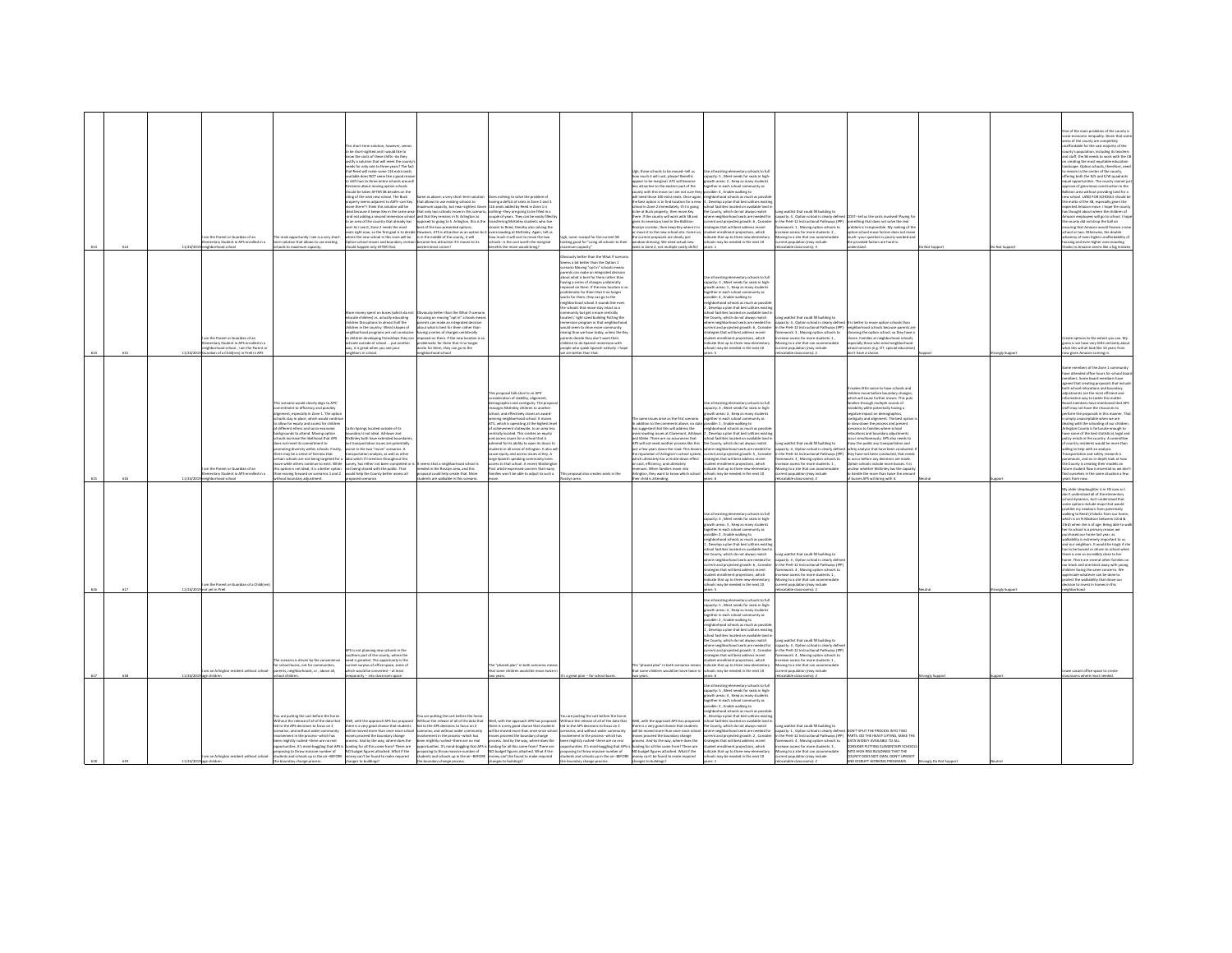|     | 620 | 11/24/    | n an Arlington resident without school<br>m the Parent or Guardian of an<br>ventary Student in APS enrolled in | 's not go backwards & AGAIN re-visit t<br>Il researched & establishment that Ree<br>ould be a "Walked To Neishborhood<br>hoof". Westover is already overly<br>gested, and the reply is not so us<br>pwhere else! APS led our co<br>lestroy and add a 725 seat<br>ishborhood school. The infrastructure<br>TROODLER and cards utilizers<br>ris community does not survunt<br>idditionsl buses, congestion. AGAIN, none<br>if you are here at peak hours of dangerous<br>congestion, since this is a pedestrian<br>blished neighborhood. | regestion and violating the<br>Congestion, congestion and violating the<br>Agreement to our community that we can<br>after much construction, promised a<br>I loorlaa boorhodrigien of bealisw                                                                                                                                                                                                                                                                                                                                                                                                                                                                                                                                                                                                                                                                                                                                                      | None, your putting students on buses<br>Instead of the healthy choice of walking!<br>That are No, ANY opportunities with the<br>chool ZMoves Proposal.                                                                                                                                                                                                                                                                                                                                         | th Amazon arriving and an infrastru-<br>that does not, NOT support additional<br>traffic, since these roads Are ALREADY<br>heavily congested roads! Children sitting in<br>traffic, instead of bring outside playing or<br>Ignimal atool<br>ankly think it is ridiculous to move ATS<br>sion to more central<br>a lendro neitro na si net 2TA Conitary<br>d be located centrally for easie<br>access. Can't the immersion move to<br>McKinley, so APS only makes one move                                                                                                                                                                                                                                                                                                                                                                                                                                                                                                                                                                                                                                   | ore debt? You have written these<br>vestions political to solicit those of your<br>like opinions.                                                                                                                                                                                                                | re debt, more construction, more<br>slution from the additional traffic.<br>is is even ridiculous in term of moving                                                                                                                                                                                                                                                                                                                                                                                                                                                                                                                                                                                                                                                                                                                                                                                                                                                                                                                    | the all existing plamantary schools to full<br>ne as existing elementary schools to full<br>apacity: S , Meet needs for seats in high<br>powth areas: S , Keep as many students<br>runity as<br>ssible: 2, Enable walking to<br>eighborhood schools as much as possibl<br>. Develop a plan that best utilize<br>, beverage a pair one. best usings waring<br>thool facilities located on available land in<br>there neighborhood seats are needed for<br>urrent and projected erowth: 4. Consider<br>community to the state of the state of the state of the state of the state of the state of the state of the state of the state of the state of the state of the state of the state of the state of the state of the state of t<br>ars: 6<br>Jse all existing elementary schools to full<br>apacity: 3 , Meet needs for seats in high<br>rowth areas: 1 , Keep as many students<br>together in each school con<br>inity as<br>ssible: 6 . Enable walking to<br>nd schnols as much as ne<br>righborhood schools as much<br>, Develop a plan that best utili<br>hool facilities located on available land i<br>the County, which do not always match<br>where neighborhood seats are needed for<br><b>Contract and projected growth: S., Consider<br/>Itrategies that will best address recent<br/>Trafect send word projections</b> recent<br>trategues trust will best address recent<br>tudent enrollment projections, which<br>idicate that up to three new elementary<br>thools may be needed in the next 10 | of gribited IBI baco fail tailor gn<br>apacity: 3, Option school is clearly def<br>the PreK-12 Instructional Pathways (IP)<br>nework: 2 . Moving option schools to<br>ving to a site that can accor<br>ent population (may include<br>atable classrooms): 4<br>ong waitlist that could fill building to<br>apacity: 4, Option school is clearly defin<br>in the PreK-12 Instructional Pathways (IP)<br>search 1 Mexica ordina schools to<br>ease access for more students: 3<br>oving to a site that can accommodat<br>ent population (may include | ents can walk to school!                                                                                                                                                                                                                                                                                                                                                                                                                                                                                                                                                                                                                                                                                          | analy Suppor       |                      | :limate Emergency, we have 11 years lef<br>What is APS doing to support saving this<br>net? Taking down more mature trees                                                                                                                                                                                                                                                                                                                                                                                                                                                                                                                                                                                                                                                                                                                                                                                      |
|-----|-----|-----------|----------------------------------------------------------------------------------------------------------------|----------------------------------------------------------------------------------------------------------------------------------------------------------------------------------------------------------------------------------------------------------------------------------------------------------------------------------------------------------------------------------------------------------------------------------------------------------------------------------------------------------------------------------------|-----------------------------------------------------------------------------------------------------------------------------------------------------------------------------------------------------------------------------------------------------------------------------------------------------------------------------------------------------------------------------------------------------------------------------------------------------------------------------------------------------------------------------------------------------------------------------------------------------------------------------------------------------------------------------------------------------------------------------------------------------------------------------------------------------------------------------------------------------------------------------------------------------------------------------------------------------|------------------------------------------------------------------------------------------------------------------------------------------------------------------------------------------------------------------------------------------------------------------------------------------------------------------------------------------------------------------------------------------------------------------------------------------------------------------------------------------------|-------------------------------------------------------------------------------------------------------------------------------------------------------------------------------------------------------------------------------------------------------------------------------------------------------------------------------------------------------------------------------------------------------------------------------------------------------------------------------------------------------------------------------------------------------------------------------------------------------------------------------------------------------------------------------------------------------------------------------------------------------------------------------------------------------------------------------------------------------------------------------------------------------------------------------------------------------------------------------------------------------------------------------------------------------------------------------------------------------------|------------------------------------------------------------------------------------------------------------------------------------------------------------------------------------------------------------------------------------------------------------------------------------------------------------------|----------------------------------------------------------------------------------------------------------------------------------------------------------------------------------------------------------------------------------------------------------------------------------------------------------------------------------------------------------------------------------------------------------------------------------------------------------------------------------------------------------------------------------------------------------------------------------------------------------------------------------------------------------------------------------------------------------------------------------------------------------------------------------------------------------------------------------------------------------------------------------------------------------------------------------------------------------------------------------------------------------------------------------------|---------------------------------------------------------------------------------------------------------------------------------------------------------------------------------------------------------------------------------------------------------------------------------------------------------------------------------------------------------------------------------------------------------------------------------------------------------------------------------------------------------------------------------------------------------------------------------------------------------------------------------------------------------------------------------------------------------------------------------------------------------------------------------------------------------------------------------------------------------------------------------------------------------------------------------------------------------------------------------------------------------------------------------------------------------------------------------------------------------------------------------------------------------------------------------------------------------------------------------------------------------------------------------------------------------------------------------------------------------------------------------------------------------------------------------------------------------------------------------------------------------------------|----------------------------------------------------------------------------------------------------------------------------------------------------------------------------------------------------------------------------------------------------------------------------------------------------------------------------------------------------------------------------------------------------------------------------------------------------------------------------------------------------------------------------------------------------|-------------------------------------------------------------------------------------------------------------------------------------------------------------------------------------------------------------------------------------------------------------------------------------------------------------------------------------------------------------------------------------------------------------------------------------------------------------------------------------------------------------------------------------------------------------------------------------------------------------------------------------------------------------------------------------------------------------------|--------------------|----------------------|----------------------------------------------------------------------------------------------------------------------------------------------------------------------------------------------------------------------------------------------------------------------------------------------------------------------------------------------------------------------------------------------------------------------------------------------------------------------------------------------------------------------------------------------------------------------------------------------------------------------------------------------------------------------------------------------------------------------------------------------------------------------------------------------------------------------------------------------------------------------------------------------------------------|
|     |     | 11/24/201 | ion school<br>n the Parent or Guardian of an<br>entary Student in APS enrolled in a<br>loorload school         |                                                                                                                                                                                                                                                                                                                                                                                                                                                                                                                                        |                                                                                                                                                                                                                                                                                                                                                                                                                                                                                                                                                                                                                                                                                                                                                                                                                                                                                                                                                     |                                                                                                                                                                                                                                                                                                                                                                                                                                                                                                | This would save costs                                                                                                                                                                                                                                                                                                                                                                                                                                                                                                                                                                                                                                                                                                                                                                                                                                                                                                                                                                                                                                                                                       |                                                                                                                                                                                                                                                                                                                  | ats. Least school move the better.                                                                                                                                                                                                                                                                                                                                                                                                                                                                                                                                                                                                                                                                                                                                                                                                                                                                                                                                                                                                     | awe 4<br>Jse all existing elementary schools to full<br>spacity: 3, Meet needs for seats in high-<br>growth areas: 4 , Keep as many students<br>together in each school community as<br>.<br>Issible: 1 , Enable walking to<br>Ishborhood schools as much as possibl<br>Develop a plan that best utilizes exis<br>hool facilities located on available land i<br>the County, which do not always match<br>here neighborhood seats are needed for<br>one implicatious was are invoced to:<br>trategies that will best address recent<br>tudent enrollment projections, which<br>ndicate that up to three new elementary<br>ools may be needed in the next 10<br>ars: S                                                                                                                                                                                                                                                                                                                                                                                                                                                                                                                                                                                                                                                                                                                                                                                                                                               | catable classrooms): 2<br>ong waitlist that could fill building to<br>capacity: 2 . Option school is clearly defin<br>in the PreK-12 Instructional Pathways (IP)<br>Iramework: 1 , Moving option schools to<br>rease access for more students: 3,<br>foving to a site that can accommodate<br>stude vamb notsiluzoo tney<br>catable classrooms): 4                                                                                                                                                                                                 | ve least number of school's<br>pact on traffic in neighborhood at the<br>new site. Affect on the students and<br>milies in the school that gets relocated.                                                                                                                                                                                                                                                                                                                                                                                                                                                                                                                                                        | angly Suppor       | rongly Suppor        | ow do the proposed relocations impact<br>e possible boundary scenarios? I would<br>is to see the proposed school relocat<br>long side sample school boundary change<br>hat would accompany the relocations so<br>hat I can provide fully informed feedback<br>As is, the sample boundaries without the<br>elecutions do not look good. But it could<br>be that the likely boundaries with the<br>roposed relocations look worse. In other<br>vords, please delay the decision to reloca<br>intil you can provide more complete<br>enarios for public comment.                                                                                                                                                                                                                                                                                                                                                  |
|     |     |           | n an APS Staff Member , I am an<br>gton resident without school-age                                            |                                                                                                                                                                                                                                                                                                                                                                                                                                                                                                                                        |                                                                                                                                                                                                                                                                                                                                                                                                                                                                                                                                                                                                                                                                                                                                                                                                                                                                                                                                                     |                                                                                                                                                                                                                                                                                                                                                                                                                                                                                                |                                                                                                                                                                                                                                                                                                                                                                                                                                                                                                                                                                                                                                                                                                                                                                                                                                                                                                                                                                                                                                                                                                             |                                                                                                                                                                                                                                                                                                                  |                                                                                                                                                                                                                                                                                                                                                                                                                                                                                                                                                                                                                                                                                                                                                                                                                                                                                                                                                                                                                                        | se all existing elementary schools to full<br>capacity: 1 , Meet needs for seats in high-<br>growth areas: 3 , Keep as many students<br>seether in each school comm<br>sunity as<br>sible: 6 , Enable walking to<br>ighborhood schools as much as possib<br>righborhood schools as much as possible<br>, Develop a plan that best utilizes existin<br>thool facilities located on available land i<br>he County, which do not always match<br>we county, which do not annoys match<br>there neighborhood seats are needed for<br>trategies that will best address recent<br>tudent enrollment projections, which<br>dicate that up to three new elementary<br>tols may be needed in the next 10                                                                                                                                                                                                                                                                                                                                                                                                                                                                                                                                                                                                                                                                                                                                                                                                                     | ong waitlist that could fill building to<br>anglesty: 4 , Option school is clearly define<br>the PreK-12 Instructional Pathways (IPF<br>ramework: 3 , Moving option schools to<br>rease access for more students: 1,<br>oving to a site that can accommodate<br>rent population (may include                                                                                                                                                                                                                                                       |                                                                                                                                                                                                                                                                                                                                                                                                                                                                                                                                                                                                                                                                                                                   |                    |                      |                                                                                                                                                                                                                                                                                                                                                                                                                                                                                                                                                                                                                                                                                                                                                                                                                                                                                                                |
|     |     |           | n the Parent or Guardian of an<br>nentary Student in APS enrolled in an<br>loorlar n                           | ssignment of smaller nur<br>tudents is easily absorbed by stable<br>ulations in each school                                                                                                                                                                                                                                                                                                                                                                                                                                            |                                                                                                                                                                                                                                                                                                                                                                                                                                                                                                                                                                                                                                                                                                                                                                                                                                                                                                                                                     | osal 1" only impacts 4 schoo                                                                                                                                                                                                                                                                                                                                                                                                                                                                   |                                                                                                                                                                                                                                                                                                                                                                                                                                                                                                                                                                                                                                                                                                                                                                                                                                                                                                                                                                                                                                                                                                             |                                                                                                                                                                                                                                                                                                                  | on't believe the metric of "neighbor<br>dents impacted" accurately<br>something the proposal. In fact, I would capacity: 3 , Meet needs for seats in high-<br>In effects of the proposal 2 is the most disruptive growth areas: 4 , Keep as many students<br>If all proposals because it affects 6 entire<br>hoots simultaneously (versus 4 in<br>coosal 1). Proposal 2 is a highly complex<br>poses a). Proposes a is a significant<br>in requiring transition plans for not only<br>idents but entire school staffs. Disrupting<br>chools at this level increases the plan<br>mplexity and the potential for<br>nces (for example)<br>tended conseq<br>aff resignations and other educational<br>ruptions) and unpredictable outcome<br>rexample, converting Campbell to a<br>eighborhood school serving the poorest<br>lents in the county).                                                                                                                                                                                        | se all existing elementary schools to ful<br>sossible: 1 . Enable walking to<br>neighborhood schools as much as possibl<br>, Develop a plan that best utilizes exi-<br>ichool facilities located on available land<br>the County, which do not always match<br>here neighborhood seats are needed for<br>arrent and projected growth: 2, Conside<br>contempts that will best address recent<br>student enrollment projections, which<br>indicate that up to three new elementa<br>schools may be needed in the next 10<br>are R                                                                                                                                                                                                                                                                                                                                                                                                                                                                                                                                                                                                                                                                                                                                                                                                                                                                                                                                                                                     | ng waitlist that could fill building to<br>capacity: 1, Option school is clearly defin<br>the PreK-12 Instructional Pathways (IP)<br>ewrel: 2 Mexing ordina schools to<br>:<br>rease access for more students: 4 ,<br>oving to a site that can accommodal<br>sent population (may include<br>catable classrooms): 3                                                                                                                                                                                                                                | onal disruption, including<br>ended consequences (such as staff                                                                                                                                                                                                                                                                                                                                                                                                                                                                                                                                                                                                                                                   |                    |                      | m disappointed in the framing of the<br>in usupposition in the maning or the<br>reefits of Proposal 2, specifically "Moves<br>remersion to an area with a high number<br>! Spanish speakers". The intent of Spanisl<br>anguage immersion is not to make prima<br>cation "easier" for Spanish-speaking<br>dents (we have many other program<br>for that). The intent of Immersion is to<br>expose non-native Spanish speakers to the<br>language – building greater connections in<br>ur diverse communities. Combining the so<br>illed "Immersion benefit" with another<br>ention in Proposal 2 (to transition<br>roposal 2" appears - at best - tone deal<br>the needs of the county's most<br>proble students 1 hone APS will re-<br>nsider proposals presently on the table<br>minimize total impact to students and<br>taff and continue to highly prioritize the<br>eeds of its most vulnerable students. |
| 624 |     | 11/24/201 | n the Parent or Guardian of an<br>entary Student in APS enrolled in<br>Indian boodstate                        | eve the boundaries scenario i<br>ferable to Option 1 or 2 because it<br>ald at least maintain neighborhood                                                                                                                                                                                                                                                                                                                                                                                                                             | .<br>Is a false choice 1 don't have any<br>sation on how APS came up with th<br>ario. I appears that this scenario was<br>put together in an attempt as a way to<br>take the other unappealing options 1 and<br>look better. APS needs to provide more<br>rmation if it truly wants to receive<br>singful input from the comme<br>ther, the boundaries adjustment<br>ears to look at the overall impact acr<br>I schools and the entire Arlineton studes<br>ation, while the other two option<br>puweon, wnie tre otrer two options<br>ly consider moving McKinley kids to<br>ed and some combination of turning<br>McKinley into an option school and<br>itching other option school buildings. It<br>a shame that you did not provide similar<br>act states<br>ents for the boundary<br>nges that will be necessary in a few<br>i under option 1 or 2. Again, this ma<br>vonder if you are truly looking for<br>ningful input from the community. | impossible to evaluate what<br>opportunities this proposal would presen<br>because APS does not provide another<br>.<br>viable scenario to compare it to. The<br>boundary option appears designed to n<br>e options appear more palatable<br>without acknowledging that boundary<br>changes would take place after either<br>ation 1 or 2.                                                                                                                                                     | proposal would appear to result in<br>McKinley kids 1) being placed either in a<br>new school that will be at capacity on the<br>first day or in an already over capacity<br>Ashlawn; 2) eliminating a neighborhood<br>school that's a vibrant hub of a growing<br>munity; and 3) inundating a traffic<br>plagued neighborhood with double the #<br>buses and parent traffic. It will be<br>sees and perent cantuin to mir be<br>opensive and wasteful to retrofit the articles<br>ocused structure of much of the McKinles<br>suilding to account for ATS' different<br>culum focus. It's also challenging the<br>APS proposes this option separately fro<br>APS proposes this option separately from<br>boundary changes that will follow shortly<br>thereafter. As a result, some students may<br>be forced to move under this option and<br>then move again once borders are<br>adjusted. This would be a horrible and<br>issary outcome. This option waste<br>opportunity to use the Reed school to<br>ate overcrowding, and utilize the<br>Griey empty space other programs -<br>B or expanded pre-K. | sible to evaluate what<br>portunities this proposal would pres<br>cause APS does not provide another<br>ible scenario to compare it to. The<br>undary option appears designed to<br>e options appear more palatable<br>hout acknowledging that boundary<br>nges would take place after either<br>$\sin 1$ or $2$ | his proposal would appear to result in<br>McKinley kids 1) being placed either in a<br>ew school that will be at capacity on th<br>st day or in an already over ca<br>shlawn; 2) eliminating a neighborhooi<br>chool that's a vibrant hub of a growing<br>mmunity; and 3) inundating a traffic<br>ligued neighborhood with double the # c<br>uses and parent traffic. It will be<br>pensive and wasteful to retrofit the art-<br>cused structure of much of the McKinley<br>uilding to account for ATS' different<br>riculum focus. It's also challenging that<br>S proposes this option separately from<br>sproposes was opener repeaterly main<br>andary changes that will follow shortly<br>reafter. As a result, some students may<br>forced to move under this option and<br>n move again once borders are<br>sted. This would be a horrible and<br>essary outcome. This option waste<br>pportunity to use the Reed school t<br>iate overcrowding, and utilize the<br>inley empty space other programs - ej<br>or expanded pre-K. | se all existing elementary schools to full<br>capacity: 2 , Meet needs for seats in high<br>growth areas: 4 , Keep as many students<br>together in each school community as<br>ossible: 5 . Enable walking to<br>ighborhood schools as much as poss<br>, Develop a plan that best utilizes exi<br>hool facilities located on available land i<br>the County, which do not always match<br>where neighborhood seats are needed for<br>urrent and projected growth: 3 , Consider<br>trategies that will best address recent<br>weights use will best automas receive<br>dicate that up to three new elementary<br>hools may be needed in the next 10<br>mars: 1                                                                                                                                                                                                                                                                                                                                                                                                                                                                                                                                                                                                                                                                                                                                                                                                                                                       | ong waitlist that could fill building to<br>spacity: 4, Option school is clearly defined programs, or whether open space at<br>in the PreK-12 Instructional Pathways (IPP)<br>nework: 1 . Moving option schools to<br>ease access for more students: 2,<br>ving to a site that can accommodate<br>int population (may include<br>atable classrooms): 3                                                                                                                                                                                             | anner that allows more students from<br>disadvantaged areas to attend strong<br>neighborhood schools. This is a more<br>table approach because fewer<br>itudents' education would be contingent<br>on lottery systems or wait list length. If AP!<br>roceeds with moving schools, it should do<br>.<br>Io in conjunction with boundary change<br>APS should also consider whether space<br>in some country schools that are un<br>capacity could be used to expand option<br>McKinley that would be available once<br>teed opens (assuming APS does not<br>eed with its ill-advised option 1 or 2)<br>could be used to offset overcrowding at<br>other schools or expand APS program<br>Merines like IB or pre-K. | angly Do Not Suppo | rongly Do Not Suppor | process APS has undertaken so far do<br>t leave sufficient time for communities<br>develop potential alternatives and<br>ingage with school board members on th<br>ecision making process. It makes little<br>inse to engage in moving schools without<br><br>dering boundary changes in concert.<br>APS is also missing critical information fro<br>census data and other sources that<br>would he is<br>sions, as well. It seems the board and<br>Arlington residents would be better serve<br>a more deliberate approach were<br>dertaken. APS should also explain what<br>ther scenarios it considered in comine u<br>th options 1 and 2 and develop ads<br>choices, particularly given that McKinley<br>has not been deemed suitable for an optis<br>teel location in the past.                                                                                                                           |
|     |     |           | <b>PreK in APS</b>                                                                                             | m the Parent or Guardian of a Child(ren) The only benefit I see is that the option<br>is don't have to mov                                                                                                                                                                                                                                                                                                                                                                                                                             | > we would be at a<br>fer this scenario we would be a<br>jerent school than most of our<br>neighbors, and it undermines the goals of<br>aving walk zones attend their closest                                                                                                                                                                                                                                                                                                                                                                                                                                                                                                                                                                                                                                                                                                                                                                       | he option, while posing some challenger<br>ears to be the best option because it<br>lows more neighborhoods to stay<br>opether, including McKinky, reduces<br>ussing, and also plans for the future,<br>of being more disruptive that<br>ssary to neighborhood schools. It als<br>ppears to reduce the schools that start at<br>syer 110% capacity. For instance at Glebe,<br>sur neighborhood school, under proposal 2<br>we start at over 110% capacity, which<br>as no room for any growth. | ve start at over 110% capacity, which and book to be book want to move or be broken up, It reduces bussing and some school<br>educes the educational environment and but it doesn't seem like there is another changes, but overa<br>good option. The contract of the contract of the contract of the contract of the contract of the contract of the contract of the contract of the contract of the contract of the contract of the contract of the contract of t                                                                                                                                                                                                                                                                                                                                                                                                                                                                                                                                                                                                                                         | changes, but overall seems unnecessarily<br>cated.                                                                                                                                                                                                                                                               | tis proposal would leave our<br>eighborhood school, Glebe, at 110%<br>apacity as a starting point, which would<br>t allow any room for growth and keep<br>le kids in overcrowded conditions despite<br>um universion our armier with Campbell<br>addition, we are familiar with Campbell<br>because we have friends that attend, and it strategies that will best addess recent<br>seems clear that moving it areay from their (strategies<br>possible to continue the expeditionary<br>ing model.                                                                                                                                                                                                                                                                                                                                                                                                                                                                                                                                     | ar all existing elementary schools to full<br>spacity: 5, Meet needs for seats in high-<br>growth areas: 2 , Keep as many students<br>together in each school community as<br>ssible: 6 . Enable walking to<br>exploration of the state of the state of the state of the state of the state of the state of the state of the state of the state of the state of the state of the state of the state of the state of the state of the state of<br>ool facilities located on available land i<br>he County, which do not always match<br>e introduction of a new school at Reed. In where neighborhood seats are needed for<br>schools may be needed in the next 10                                                                                                                                                                                                                                                                                                                                                                                                                                                                                                                                                                                                                                                                                                                                                                                                                                                   | ng waitlist that could fill building to<br>apacity: 3 . Option school is clearly defin<br>in the PreK-12 Instructional Pathways (IPF<br>framework: 4 , Moving option schools to<br>rease access for more students: 2,<br>Moving to a site that can accommodate<br>rrent population (may include                                                                                                                                                                                                                                                    | The goals of the school, equitable access                                                                                                                                                                                                                                                                                                                                                                                                                                                                                                                                                                                                                                                                         |                    |                      |                                                                                                                                                                                                                                                                                                                                                                                                                                                                                                                                                                                                                                                                                                                                                                                                                                                                                                                |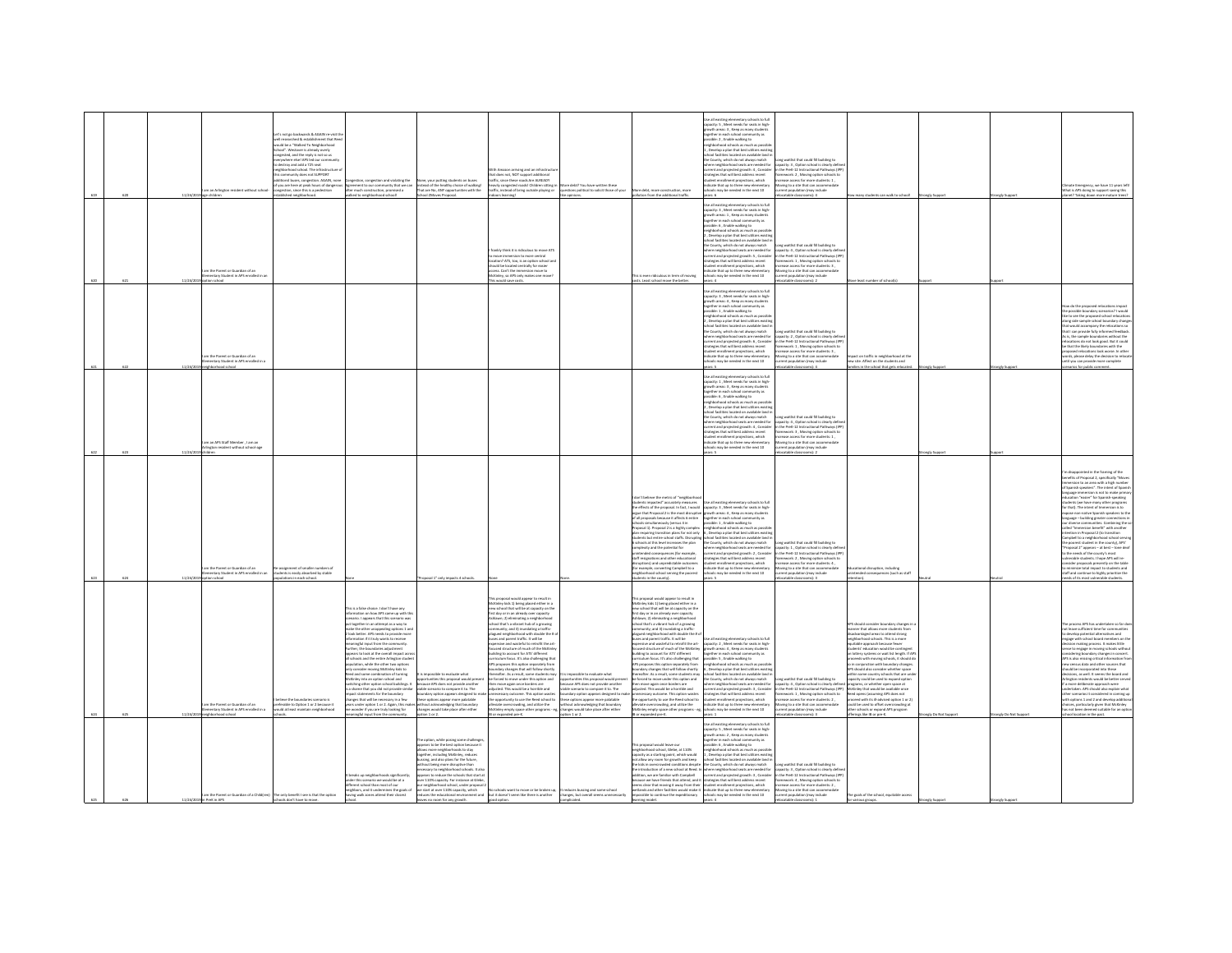|  |         | m the Parent or Guardian of an<br>entary Student in APS enrolled in a<br>ood school                                        | he representative boundary scenarios<br>aintain neighborhood schools and<br>creases diversity in Central Arlington<br>hools. The representative boundaries<br>smario also recognizes that future<br><b>Ilancing will require some additional</b><br>Ising to underutilized North-West<br>on Schools                                                                                                                                |                                                                                                                                                                                                                                                                                                                                                                                                                             |                                                                                                                                                                                                                                                                                                                                                                                                                                                                                                                                                                                                                                                                                                                                                                                                                                                                                                                                                                                                                                                                                                                            | ites McKinley as a neighbor<br>school. McKinley students will be bussed<br>North-West Arlinaton decreasing the<br>ersity of their educational expe<br>.<br>Itiss on opportunity to increase diversity<br>rlington schools. Decrease diversity in<br>rth-West Arlington schools                                                                                                                                                                                                                                                                                                                                                                                                                                                                                                                                                                                                                                                                                                                                 |                                                                                                                                                                                                                                                                                                                                       | ates McKinley as a neighborhood<br>chool. McKinley students will be bussed to<br>lorth-West Arlington decreasing the<br>liversity of their educational experience.<br>liss on opportunity to increase diversity o<br>lington schools. Decrease diversity in<br>arth-West Arlington schools.                                                                                                                                                                                                                                                                                                                                                                                                                                                                                                                                                                                                                                                                                                                     | Jse all existing elementary schools to full<br>pacity: 2 . Meet needs for seats in high<br>swth areas: 3, Keep as many student<br>toxether in each school co<br>nunity as<br>sposible: 4 , Enable walking to<br>sessible: 4 , Enable walking to<br>seighborhood schools as much as possible<br>5 , Develop a plan that best utilizes exist<br>ichool facilities located on available land<br>he County, which do not always match<br>ere neighborhood seats are needed for<br>current and projected growth: 6, Conside<br>strategies that will best address recent<br>student enrollment projections, which<br>include that up to three new elementary<br>Indicate that up to three new elementary<br>schools may be needed in the next 10<br>are 1 | ong waitlist that could fill building to<br>acity: 2, Option school is clearly def<br>in the PreK-12 Instructional Pathways (IP<br>amework: 1 . Moving option schools to<br>rease access for more students: 4<br>oving to a site that can accomm<br>rrent population (may include<br>dation (may include<br>$F$ dam                             | e role of the neighborhood school as a<br>ace for kids and parents to interact with                                                                                                                                              |                     |                      | osals 1 and 2 are not actually differe<br>quals. This entire process is being<br>soletely rushed and decided without<br>iderations of Diversity and cost. Plea<br>w the Arlington wa                                                                                                                                                                                                                                                                          |
|--|---------|----------------------------------------------------------------------------------------------------------------------------|------------------------------------------------------------------------------------------------------------------------------------------------------------------------------------------------------------------------------------------------------------------------------------------------------------------------------------------------------------------------------------------------------------------------------------|-----------------------------------------------------------------------------------------------------------------------------------------------------------------------------------------------------------------------------------------------------------------------------------------------------------------------------------------------------------------------------------------------------------------------------|----------------------------------------------------------------------------------------------------------------------------------------------------------------------------------------------------------------------------------------------------------------------------------------------------------------------------------------------------------------------------------------------------------------------------------------------------------------------------------------------------------------------------------------------------------------------------------------------------------------------------------------------------------------------------------------------------------------------------------------------------------------------------------------------------------------------------------------------------------------------------------------------------------------------------------------------------------------------------------------------------------------------------------------------------------------------------------------------------------------------------|----------------------------------------------------------------------------------------------------------------------------------------------------------------------------------------------------------------------------------------------------------------------------------------------------------------------------------------------------------------------------------------------------------------------------------------------------------------------------------------------------------------------------------------------------------------------------------------------------------------------------------------------------------------------------------------------------------------------------------------------------------------------------------------------------------------------------------------------------------------------------------------------------------------------------------------------------------------------------------------------------------------|---------------------------------------------------------------------------------------------------------------------------------------------------------------------------------------------------------------------------------------------------------------------------------------------------------------------------------------|-----------------------------------------------------------------------------------------------------------------------------------------------------------------------------------------------------------------------------------------------------------------------------------------------------------------------------------------------------------------------------------------------------------------------------------------------------------------------------------------------------------------------------------------------------------------------------------------------------------------------------------------------------------------------------------------------------------------------------------------------------------------------------------------------------------------------------------------------------------------------------------------------------------------------------------------------------------------------------------------------------------------|-----------------------------------------------------------------------------------------------------------------------------------------------------------------------------------------------------------------------------------------------------------------------------------------------------------------------------------------------------------------------------------------------------------------------------------------------------------------------------------------------------------------------------------------------------------------------------------------------------------------------------------------------------------------------------------------------------------------------------------------------------|-------------------------------------------------------------------------------------------------------------------------------------------------------------------------------------------------------------------------------------------------------------------------------------------------------------------------------------------------|----------------------------------------------------------------------------------------------------------------------------------------------------------------------------------------------------------------------------------|---------------------|----------------------|---------------------------------------------------------------------------------------------------------------------------------------------------------------------------------------------------------------------------------------------------------------------------------------------------------------------------------------------------------------------------------------------------------------------------------------------------------------|
|  | 11/34/3 | n the Parent or Guardian of a Childfre                                                                                     | is is the most efficient option and take<br>vantage of all existing programs, with<br>minating any top rated schools.                                                                                                                                                                                                                                                                                                              | n Springs located outside of its<br>undaries is a challenge but that makes<br>eood cotion for relocating Key, In<br>ition, although the boundaries for<br>tcKinley and Ashlawn are long, it will<br>we overcrowding and ore                                                                                                                                                                                                 |                                                                                                                                                                                                                                                                                                                                                                                                                                                                                                                                                                                                                                                                                                                                                                                                                                                                                                                                                                                                                                                                                                                            | his proposal does not support the spirit o<br>iversity in Arlington schools, by putting<br>ATS in a location less accessible to the<br>center of the county. In addition, it won't<br>move all of McKinley students to Reed<br>aning the proposal doesn't support<br>stability, contiguity, or alignment for<br>McKinley students. Instead. it disolac<br>McGiréley students. Instead, it displaces up<br>to 25% of this student population. The<br>worst part of this proposal is that it does<br>not consider boundary adjustments in<br>tandem - leaving parents and students<br>vulnerable to movin<br>a short-sighted fix that upends a significar<br>ortion of the student population to rectif<br>I lack of seats in one small corridor of the<br>sunty. APS has not provided enough                                                                                                                                                                                                                    |                                                                                                                                                                                                                                                                                                                                       | e challeness listed above in proposal 1 -<br>wy remain the same for this proposal. It's<br>clear why McKinley which only meets 1<br>ut of 4 miteria to he an ontion school has<br>Pot with                                                                                                                                                                                                                                                                                                                                                                                                                                                                                                                                                                                                                                                                                                                                                                                                                      | se all existing elementary schools to full<br>capacity: 1 . Meet needs for seats in high<br>wth areas: 6 . Keep as many studen<br>growth areas: 6 , Keep as many students<br>together in each school community as<br>possible: 4 , Enable walking to<br>neighborhood schools as much as possibl<br>5 , Develop a plan that best utilizes existi<br>school facilities located on<br>the County, which do not always match<br>where neighborhood seats are needed for<br>urrent and projected growth: 2, Conside<br>strategies that will best address recent<br>udent enrollment projections, which<br>ndicate that up to three new elementary<br>Of tools may be needed in the next 10                                                               | ong waitlist that could fill building to<br>capacity: 4 , Option school is clearly define<br>in the PreK-12 Instructional Pathways (IPP)<br>ramework: 1 , Moving option schools to<br>ncrease access for more students: 2 ,<br>loving to a site that can accomm<br>lation (may include                                                          | he same time to ensure this is a ho<br>ocess and best meets the needs of all<br>dents. Furthermore APS should get<br>ver planning unit data and more<br>urate enrollment projections to enr<br>vorking from the best information | angly Do Not Sup    |                      | onsider the use of every school building a<br>is disposal. Once APS has done so, it<br>hould show the county it's work,<br>rresponding data and reasoning behind<br>ts proposals and why other proposals die<br>ot work. One suggestion is moving ATS to<br>uckahoe (an under capacity school) and/i<br>Carlin Spring                                                                                                                                         |
|  |         | m the Parent or Guardian of an<br>entery Student in APS enrolled in a<br>od school . I am the Parent or<br>not vet in Pref | d APS delay any chan<br>cation of neighborhood and option<br>hook until the boundary changes are<br>ade. What is the rationale to relocate<br>hools before changing boundaries? I hav<br>se in APS and two more to follow and we<br>e where we live because we can walk<br>oss the street their neighborhood<br>hool. It doesn't make much sense to<br>ocate any child that is within a certain<br>dius from a school to keep tran | Shas several challenges not just<br>undary issues. Where does one start?<br>a boundaries are extended beyond<br>cal neighborhoods, however, this<br>tion allows for all neighborhood<br>ools to remain as neighborhood sch<br>and option schools as option schools, whis<br>from all the PTA meetings and APS<br>etings, seems what every community<br>nber wants. As mentioned above,<br>lyze boundaries before moving any | wding is still a factor in all o<br>e scenarios. APS co<br>macrossimation in making<br>sprificant decisions. I as a member of this<br>community and with children in an APS<br>chool and with future children whom will<br>chool and with future children whom will<br>nter the school have no faith in APS and<br>their decision making. They lack any open<br>Sixter or genuine engagement. I Vw heard that this was fought in the past indicated the challenges and difficulties by Tuckahoe and successfully so tied to a<br>understand the challenges and difficulties by Tuckahoe and succe<br>matery these decisions, but that engage despe prelationship with an APS band<br>of the absolute of the control of the control of the control of the control of the<br>state of the control of the control of the control. There is<br>have vacancies and ones that are<br>tral or to the south that are<br>owded. ATS, Key and McKinley do<br>tot want to move.McKinely was renovate<br>allow for expansion, but delivered<br>rowded.Reed is to alleviate that, by<br>ing to Ashlawn you continue to<br>vd. Not acces | o't sobre for nuerrouviller intens<br>Doesn't solve for overcrowding, intense<br>traffic and congestion on McKinley, a two<br>lane road that just underwent enhanced<br>lane road that just underwent enhanced<br>safety measures for walkers. McKinley<br>does as its located on a<br>that can manage the number of buses<br>dedicated to an option school. However,<br>sunities with these same issues. Stop<br>paying for propaganda videos to "sell" the<br>sunity on the two proposals. Please<br>engage in genuine dialogue and engage<br>reperts to advise on options. Also work<br>with County to tie any new residential<br>development to investment in commu                                                                                                                                                                                                                                                                                                                                        | me as above, no pros. Even with the<br>oposed changes you are left with<br>ighborhood schools that continue to be<br>crowded. APS I believe is not using the<br>rect data and projections in making<br>marl derivines APS unfortunately ha<br>story of using incorrect data, likely why<br>ity is where it is today                   | ne as above. Neither proposal solver<br>structure as above. Neutral proposal solves any<br>stress that are present today. If they do, its<br>"band-aid" approach with no long term<br>tision. APS needs to step back and not rush<br>to any decisions until the boundaries are<br>beitiaup a ritiw better bns bewe<br><b>CPENDENT</b> adviser. Making any of the<br>cisions without all the data is<br>sponsible and reckless. In the<br>rofessional world this would not be a<br>gical approach. Prior to uprooting any<br>vidren, please gather all the data and<br>ake a long term decision. DO NOT RU                                                                                                                                                                                                                                                                                                                                                                                                       | se all existing elementary schools to ful<br>pacity: 1 . Meet needs for seats in high<br>wth areas: 4 , Keep as many studen<br>ether in each school community as<br>ssible: 6 , Enable walking to<br>season: u , crease wannig to<br>seighborhood schools as much as possi<br>t , Develop a plan that best utilizes exis<br>ool facilities located on available land<br>the County, which do not always match<br>here neighborhood seats are needed for<br>current and projected growth: 3, Consider in the PreK-12 Instructional Pathways (IPF<br>strategies that will best address recent framework: 1, Moving option schools to<br>udent enrollment projections, which<br>dirate that un to three new eleme<br>I may be needed in the next 10    | ong waitlist that could fill building to<br>acity: 2, Option school is clearly def<br>wase access for more students: 4 .<br>ovine to a site that can accomm<br>include                                                                                                                                                                          |                                                                                                                                                                                                                                  |                     |                      | <b>Analy shift children to other</b><br>ercrowded schools to appease the ta:<br>renue in high end Lyon Village. How<br>it making Key a neighborhood scho<br>ith an immersion option? With the clos<br>McKinley all you are doing is<br>crowding three other schools<br>Hawn, Reed and Glebe) without any<br>sture growth. Wait for the census<br>condition the data and make an<br>ned decision that is long term with<br>schools delivering in the near futu |
|  |         | n the Parent or Guardian of a Middle                                                                                       |                                                                                                                                                                                                                                                                                                                                                                                                                                    |                                                                                                                                                                                                                                                                                                                                                                                                                             |                                                                                                                                                                                                                                                                                                                                                                                                                                                                                                                                                                                                                                                                                                                                                                                                                                                                                                                                                                                                                                                                                                                            |                                                                                                                                                                                                                                                                                                                                                                                                                                                                                                                                                                                                                                                                                                                                                                                                                                                                                                                                                                                                                |                                                                                                                                                                                                                                                                                                                                       |                                                                                                                                                                                                                                                                                                                                                                                                                                                                                                                                                                                                                                                                                                                                                                                                                                                                                                                                                                                                                 | .<br>Use all existing elementary schools to full<br>capacity: 1 , Meet needs for seats in high-<br>growth areas: 3 , Keep as many students<br>together in each school community as<br>possible: 4, Enable walking to<br>neighborhood schools as much as possib<br>. Develop a plan that best utilizes existi<br>ool facilities located on available land<br>he County, which do not always match<br>hned seats are needed for<br>ere neighborhood seats are needed for<br>rent and projected growth: 5 , Consider<br>ategies that will best address recent<br>dent enrollment projections, which<br>dicate that up to three new elementary<br>hools may be needed in the next 10                                                                    | a waitlist that could fill building to<br>ang winnius unit count in business<br>spacity: 4 , Option school is clearly defi<br>the PreK-12 Instructional Pathways (I<br>amework: 2 , Moving option schools to<br>use access for more students: 1,<br>loving to a site that can accommodate<br>tion (may include                                  | isponibilidad de transporte de las<br>ilias, sobretodo de las que tengas<br>s recursos econ                                                                                                                                      |                     |                      |                                                                                                                                                                                                                                                                                                                                                                                                                                                               |
|  |         | th School Student in APS<br>m the Darant or Guardian of a Childfree                                                        | keen neighborhood schools. That is<br>at Arlington is all about walk                                                                                                                                                                                                                                                                                                                                                               | ted schools. Might I suggest<br>just getting rid of option schools? Those<br>suid be convenient neighborhood schools<br>temselves and that might alleviate a lot of<br>is issue. Doesn't seem right to provide a<br>recial private school service for some<br>ints and have the tax payers pay for it<br>we have this issue at the                                                                                          | s like it would be a band-aide to the<br>real issue. We need more schools in the<br>higher populated areas. Keep the<br>neighborhood schools. It's why we moved<br>to Arlington a couple of months ago. Now<br>we find out that's changing and quickly.<br>ty is not                                                                                                                                                                                                                                                                                                                                                                                                                                                                                                                                                                                                                                                                                                                                                                                                                                                       | re traffic in places that cannot support<br>.<br>It. Maybe my newly purchased home goes<br>down in value. my kid now instead of<br>ralking to his local ele<br>tary will now h<br>.<br>Iropped off or take a b                                                                                                                                                                                                                                                                                                                                                                                                                                                                                                                                                                                                                                                                                                                                                                                                 | jain, seems like it would be a band-aide<br>o the real issue. We need more schools is<br>the higher populated areas. Keep the<br>neighborhood schools. It's why we moved<br>agence modes in a wey we move<br>a Arlington a couple of months ago. Now<br>we find out that's changing and quickly.<br>Fur neighborhood/community is not | gain, more traffic in places that cannot<br>oport it. Maybe my newly purchased<br>one goes down in value. my kid now<br>nstead of walking to his local element<br>I now hat to be dropped off or take a                                                                                                                                                                                                                                                                                                                                                                                                                                                                                                                                                                                                                                                                                                                                                                                                         | Jse all existing elementary schools to full<br>.<br>bacity: 3 , Meet needs for seats in high<br>swth areas: 5 , Keep as many students<br>growth areas: 5 , Keep as many students<br>together in each school community as<br>possible: 4 , Enable walking to<br>meighborhood schools as much as possibl<br>1 , Develop a plan that best utilizes exists<br>1 , Develop a plan that best<br>school facilities located on available land i<br>the County, which do not always match<br>here neighborhood seats are needed for<br>errent and projected growth: 6 , Consider<br>rategies that will best address recent<br>dent enrollment projections, which<br>licate that up to three new elementar<br>is may be needed in the next 10                 | atable classrooms): 3<br>ong waitlist that could fill building to<br>apacity: 2, Option school is clearly defin<br>in the PreK-12 Instructional Pathways (IP)<br>tework: 3 . Moving option schools to<br>ease access for more students: 4.<br>wing to a site that can accor<br>n (may include                                                   | t rid of option schools. We need the<br>schools to all be local and wall                                                                                                                                                         |                     |                      | st in building more neighbort<br>tools and ast rid of the option school<br>til we can afford(population wise) to                                                                                                                                                                                                                                                                                                                                              |
|  | 11/24/  | n the Parent or Guardian of a Child(ren<br>reK in APS                                                                      | is is the way to go. Maintain walk-abil<br>most students, and keep neighborhoo<br>ols in place!                                                                                                                                                                                                                                                                                                                                    | o McKinky Elementary School a<br>hbarhood school.                                                                                                                                                                                                                                                                                                                                                                           | e, poor plan, and without input fro<br>community before proposing. Poor<br>jership by APS, and shameful<br>constation!                                                                                                                                                                                                                                                                                                                                                                                                                                                                                                                                                                                                                                                                                                                                                                                                                                                                                                                                                                                                     | This fails to remedy over-capacity. Opt 1<br>simply moves one overcapacity school to<br>another location. McKinley remodeled<br>2017 with tax Ss. for the Art prog. and no<br>Para mercuris so, nor me ver prog, amo mo<br>the correct format for the Traditional<br>school model. Switching to ATS will cost<br>additional lase moreny to remodel, again.<br>Reed will be covercapacity the moment it<br>opens. There is t<br>on McKinley, resulting in accidents at 9th,<br>and 10th. Transition to ATS will bring<br>additional buses to an already congested<br>neighborhood. Enrollment/future student<br>counts need to be verified by 2020 census<br>counts is simply wrong, the Madison Manor<br>and Dominion Hills neighborhoods have<br>transitioned in the last decade, and is full o<br>-<br>elementary and elementary aged kids.<br>is under counting growth. APS misled<br>Fed. Gov.to get Safe Routes to School<br>ney for the building/road work, and now<br>ront be a walkable school. BADIII | e, poor plan, and without input from<br>community before proposing. Poor<br>dership by APS, and shameful<br>exceptions                                                                                                                                                                                                                | is fails to remedy over-capacity. Opt 2,<br>ike Opt 1, simply moves one overcapacity<br>chool to another location. McKinley<br>modeled 2017 with tax Ss. for the Art<br>roz, and not the correct format for the<br>al school model. Switching to AT<br>ananonan<br>ili cest arb<br>ratmonul scribot model, and the model with container and provide a spin. Reed will be overcapacity the morent it appens. There is tremended<br>morent it appens. There is tremended as the morent in the model of the model<br>is ac<br>Iready congested neighborhood.<br>rollment/future student counts need to<br>e verified by 2020 census. APS is simply<br>rong, the Madison Manor and Dominio<br>ills neighborhoods have transitioned in<br>se last decade, and is full of pre-<br>nascussum, and is use to pre-<br>imentary and elementary aged kids. APS<br>under counting growth. APS misled the<br>d. Gov.to get Safe Routes to School<br>wy for the building/road work, and n<br>ant be a walkable school. BADIII | e all existing elementary schools<br>pacity: 2 , Meet needs for seats in<br>puth areas: 5 , Keep as many stud<br>together in each school community as<br>possible: 3 , Enable walking to<br>neighborhood schools as much as possil<br>. Develop a plan that best utilizes existi<br>thool facilities located on available land<br>he County, which do not always match<br>the County, which do not always match<br>where neighborhood seats are needed for<br>unrent and projected growth: 6 , Consider<br>trategies that will best address recent<br>student enrollment projections, which<br>ndicate that up to three<br>rears: 4                                                                                                                 | ng waitlist that could fill building to<br>pacity: 2, Option school is clearly define<br>the PreK-12 Instructional Pathways (IPF<br>the Pres-az instructional Patriways (iP<br>mework: 1 , Moving option schools to<br>rease access for more students: 4 ,<br>oving to a site that can accommodate<br>int population (may include<br>$2$ : (amp | of that ATS will be disc<br>way. so moving it to McKin<br>a bait and switch. Stop con<br>iity for moving kids around the c<br>hborhoods, you are not socia<br>seers, you are educators. Keep<br>ood schools walkable!            | angly Do Not Suppor | ingly Do Not Support | move any of the neighborhood or<br>er schools! Pull students from other<br>sols to fill Reed, lowering capacity at<br>dher neighb<br>he space for future growth. And, get you<br>out of your behind!                                                                                                                                                                                                                                                          |
|  |         | m the Parent or Guardian of an<br>ary Student in APS e                                                                     |                                                                                                                                                                                                                                                                                                                                                                                                                                    |                                                                                                                                                                                                                                                                                                                                                                                                                             |                                                                                                                                                                                                                                                                                                                                                                                                                                                                                                                                                                                                                                                                                                                                                                                                                                                                                                                                                                                                                                                                                                                            |                                                                                                                                                                                                                                                                                                                                                                                                                                                                                                                                                                                                                                                                                                                                                                                                                                                                                                                                                                                                                | is is the most desirable proposal by<br>ing two additional neighborhood                                                                                                                                                                                                                                                               |                                                                                                                                                                                                                                                                                                                                                                                                                                                                                                                                                                                                                                                                                                                                                                                                                                                                                                                                                                                                                 | Jse all existing elementary schools to full<br>spacity: 2, Meet needs for seats in high<br>with areas: 4 . Keep as many student<br>grouth areas: 4, Neep as many students<br>together in each school community as possible: 5 , Enable walking to<br>mightschool school is much as possible:<br>any photonol school is emach as possible:<br>$\pm$ , Develop a plan that bast<br>current and projected growth: 6, Conside<br>strategies that will best address recent<br>student enrollment projections, which<br>dicate that up to three new elementary<br>01 Type adt ni hahaan ad vam als                                                                                                                                                        | ong waitlist that could fill building to<br>acity: 4, Option school is clearly def<br>capacity: 4, uption school is clearly detine<br>in the PreK-12 Instructional Pathways (IPF<br>ramework: 2 . Moving option schools to<br>ease access for more students: 3<br>foving to a site that can accom-<br><b>Son Emay include</b>                   |                                                                                                                                                                                                                                  |                     |                      |                                                                                                                                                                                                                                                                                                                                                                                                                                                               |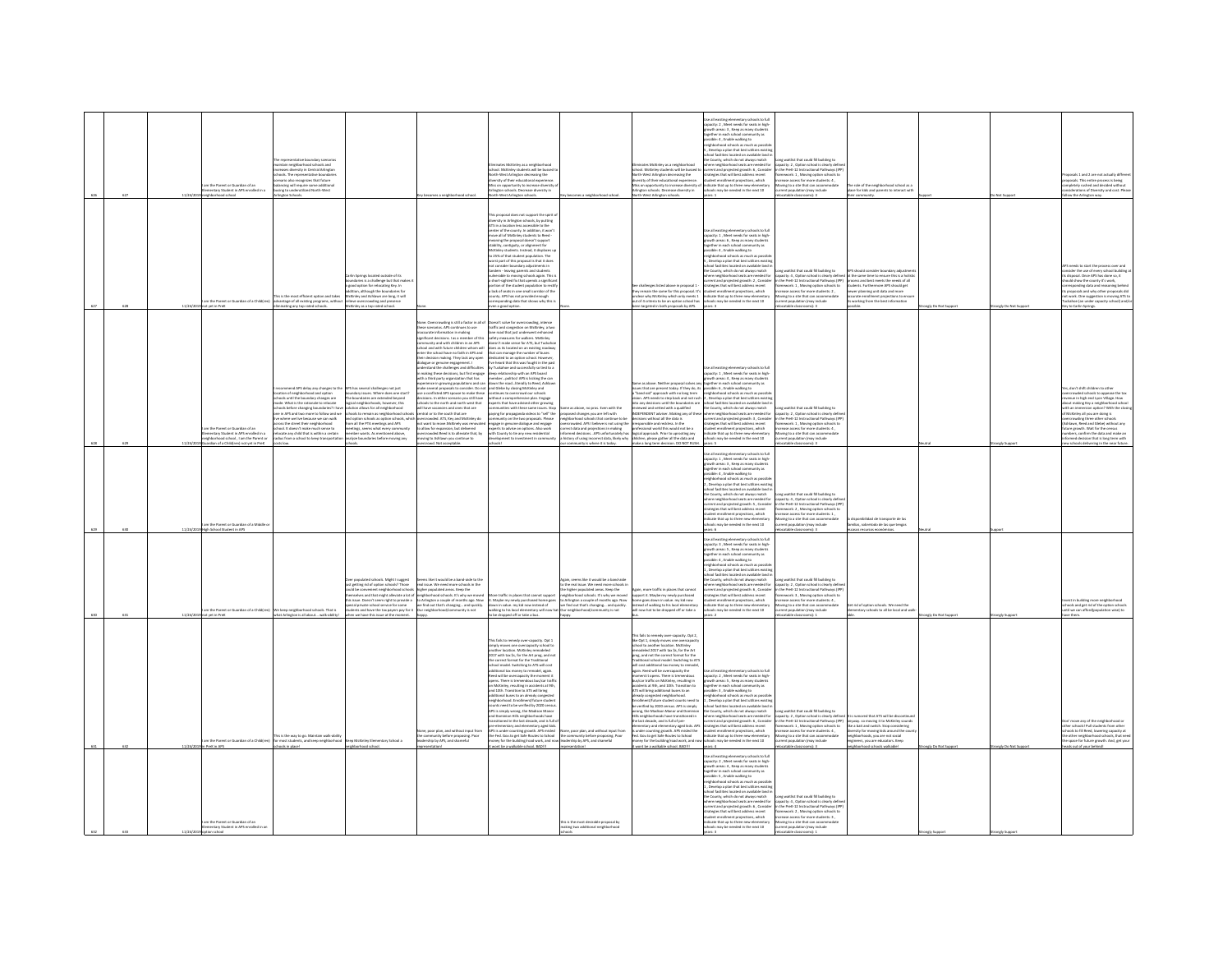| 634 |            | m the Parent or Guardian of an<br>tary Student in APS e<br>dertina.<br>phborhood school                      | ople closest to existing schools, includin<br>some schools, who may have made<br>using choices based on these schools<br>likely be at their same locations.<br>hough the option schools are not<br>ires busing to address undercapacity<br>righborhood" schools. I think there are<br>n northern and western schools. Question<br>I a decent number of walkers, especially<br>are there any former school buildings<br>und Key which was a neighborhood until (Madison, Langston-Brown, Lee) that migh<br>ently. Those walkers don't seem to be spood properties to revert to the school<br>en into account in the analysis above.                                                                                                                                                                                                                                                                                                                                                                                                                                                                                                                                                                                                                                                                                                                                                                                                                                                                                                                                                                  | fairly central and relatively o<br>wery concerned that the Arlington<br>public transportation which is a really<br>ortant issue for Key parents, many of<br>Traditional Site is not big enough to fit the<br>Key student body. And if the answer is to<br>om do not have cars. It may also be<br>add trailers. I'm not sure why ATS hasn'<br>ready done that to move stud<br>ints off t<br>wait-list.<br>not on the walk area.                                                                                                                                                                                                                                                                                                                                                                                                                                                                                                                                                                                                                                                         | is closer to Spanish speaking students                                                                                                                                                                                                                                                                                     | very concerned that the Arlinator<br>ditional Site is not big enough to fit the<br>student body. Also, the location is not<br>en a long walk from a metro stop.                                                                                                                                                                                                                                                                                                                                                                                                                                                                                                                                                                                                                                                                                                                                                                                             | te all existing elementary schools to full<br>capacity: 3, Meet needs for seats in high<br>growth areas: 5, Keep as many students<br>ogether in each school com<br>unity as<br>assible: 6, Enable walking to<br>eighborhood schools as much as possil<br>. Develop a plan that best utilizes existi<br>s located on available land i<br>e County, which do not always match<br>here neighborhood seats are needed for<br>urrent and projected growth: 2, Consider<br>atesies that will best address recent<br>udent enrollment projections, which<br>dicate that up to three new elements<br>hools may be needed in the next 10<br>years: 1                                                                                          | ong waitlist that could fill building to<br>apacity: 3 , Option school is clearly defin<br>in the PreK-12 Instructional Pathways (IPP)<br>amework: 4 . Moving option schools to<br>rease access for more students: 2<br>oving to a site that can accommodate<br>rent population (may include<br>locatable classrooms): 1                                          | think for the current option schools I<br>inderstand the need for some flexibility<br>wever, I think the current walking and<br>location of these students should be eiver<br>some weight. The most important factor<br>.<br>aking sure the building is large enough<br>nd accessible to allow the students who<br>nt to attend to attend.                                                                                                                                                                                                                                                                                                                                                                                                                                                                                                                                                                                                                                                                                                                                                         |                  |                | ankly, I think it was a deceptive bait and<br>witch to remove Key's neighborhood<br>signation two years before this proces<br>hout making it clear what the<br>ercussions would be. I don't pers<br>percussions would be. I don't personally<br>the in the area around Key, but I know that<br>ere are a number of parents who<br>osely moved there. I also understand<br>he history behind the school - that the<br>rsion program grew from advocacy I<br>e neighborhood. The placement was no<br>edom. I think there needs to be<br>prificant creativity and thought given to<br>nding an additional school site near the<br>high growth" areas. As much as the scho<br>system wants the Key site, there is also<br>silicant nearl for more school faciliti<br>germant need for more school facilities<br>seriod. For example, the Arlington Arts<br>Jenter utilizes a former school site (Mau<br>chool) and the county has purchased<br>everal other lots on the block. Is this a 3-5<br>ear ootion? I think it is important to<br>entify and act on such locations NOW<br>fore the density along the corrido |
|-----|------------|--------------------------------------------------------------------------------------------------------------|-----------------------------------------------------------------------------------------------------------------------------------------------------------------------------------------------------------------------------------------------------------------------------------------------------------------------------------------------------------------------------------------------------------------------------------------------------------------------------------------------------------------------------------------------------------------------------------------------------------------------------------------------------------------------------------------------------------------------------------------------------------------------------------------------------------------------------------------------------------------------------------------------------------------------------------------------------------------------------------------------------------------------------------------------------------------------------------------------------------------------------------------------------------------------------------------------------------------------------------------------------------------------------------------------------------------------------------------------------------------------------------------------------------------------------------------------------------------------------------------------------------------------------------------------------------------------------------------------------|----------------------------------------------------------------------------------------------------------------------------------------------------------------------------------------------------------------------------------------------------------------------------------------------------------------------------------------------------------------------------------------------------------------------------------------------------------------------------------------------------------------------------------------------------------------------------------------------------------------------------------------------------------------------------------------------------------------------------------------------------------------------------------------------------------------------------------------------------------------------------------------------------------------------------------------------------------------------------------------------------------------------------------------------------------------------------------------|----------------------------------------------------------------------------------------------------------------------------------------------------------------------------------------------------------------------------------------------------------------------------------------------------------------------------|-------------------------------------------------------------------------------------------------------------------------------------------------------------------------------------------------------------------------------------------------------------------------------------------------------------------------------------------------------------------------------------------------------------------------------------------------------------------------------------------------------------------------------------------------------------------------------------------------------------------------------------------------------------------------------------------------------------------------------------------------------------------------------------------------------------------------------------------------------------------------------------------------------------------------------------------------------------|--------------------------------------------------------------------------------------------------------------------------------------------------------------------------------------------------------------------------------------------------------------------------------------------------------------------------------------------------------------------------------------------------------------------------------------------------------------------------------------------------------------------------------------------------------------------------------------------------------------------------------------------------------------------------------------------------------------------------------------|-------------------------------------------------------------------------------------------------------------------------------------------------------------------------------------------------------------------------------------------------------------------------------------------------------------------------------------------------------------------|----------------------------------------------------------------------------------------------------------------------------------------------------------------------------------------------------------------------------------------------------------------------------------------------------------------------------------------------------------------------------------------------------------------------------------------------------------------------------------------------------------------------------------------------------------------------------------------------------------------------------------------------------------------------------------------------------------------------------------------------------------------------------------------------------------------------------------------------------------------------------------------------------------------------------------------------------------------------------------------------------------------------------------------------------------------------------------------------------|------------------|----------------|------------------------------------------------------------------------------------------------------------------------------------------------------------------------------------------------------------------------------------------------------------------------------------------------------------------------------------------------------------------------------------------------------------------------------------------------------------------------------------------------------------------------------------------------------------------------------------------------------------------------------------------------------------------------------------------------------------------------------------------------------------------------------------------------------------------------------------------------------------------------------------------------------------------------------------------------------------------------------------------------------------------------------------------------------------------------------------------------------------------|
|     |            | m an Arlineton resident without schoo                                                                        |                                                                                                                                                                                                                                                                                                                                                                                                                                                                                                                                                                                                                                                                                                                                                                                                                                                                                                                                                                                                                                                                                                                                                                                                                                                                                                                                                                                                                                                                                                                                                                                                     |                                                                                                                                                                                                                                                                                                                                                                                                                                                                                                                                                                                                                                                                                                                                                                                                                                                                                                                                                                                                                                                                                        |                                                                                                                                                                                                                                                                                                                            |                                                                                                                                                                                                                                                                                                                                                                                                                                                                                                                                                                                                                                                                                                                                                                                                                                                                                                                                                             | Jse all existing elementary schools to ful<br>apacity: 4, Meet needs for seats in high<br>owth areas: 6 , Keep as many student<br>gether in each school community as<br>ssible: 2 , Enable walking to<br>righborhood schools as much as pos<br>Develop a plan that best utilizes existi<br>ool facilities located on available land i<br>he County, which do not always match<br>we county, which do not annoys match<br>there neighborhood seats are needed for<br>trategies that will best address recent<br>tudent enrollment projections, which<br>ndicate that up to three new elementary<br>ools may be needed in the next 10                                                                                                  | na waitlist that could fill building to<br>carg winnin that coast in busining to<br>impacity: 2 , Option school is clearly define<br>in the PreK-12 Instructional Pathways (IPP)<br>framework: 1 , Moving option schools to<br>rease access for more students: 3,<br>oving to a site that can accommodate<br>ent population (may include<br>atable classrooms): 4 | not overburden the surrounding<br>neighbors by unfairly dumping congestion<br>and disruption on them. If you have to add<br>mfair capacity to an established<br>best darges assimum boodwatch<br>neighborhood, purchise enough land<br>and/or spent to improve the school sight<br>(e.g. put in parking ramps/ especially<br>underground and/or add subsidieed or<br>public transportation to both residents an<br>students affected) to allow<br>quo ante amount of open green space and<br>neighborhood use and availability, to<br>contain the detriment to the community a<br>much as possible. The County does not<br>need to grow as much as it needs to<br>rove. Growth is a false indicator of<br>sality. Added density is a detriment<br>ailty means balancing the ratio of<br>income categories so that all income leve<br>can live and flourish in proportion to the<br>county's needs ( i.e. if every teacher,<br>oreman, policeman, garbage man and<br>initor necessary to fill the county's need<br>not afford to live in the county, we ne<br>downsize/ convert on the luxury end). |                  |                | ington County needs to balance the e<br>sing amount of traffic flowing in and<br>rough it with increased ease and<br>sed cost of access to meaningful ()<br>oth affordable and efficiently comparab<br>speed to private autos) public<br>nsportation. The county does not<br>dequately pass these expenses on to<br>velopers looking to add density and/or<br>ke a profit in their development.                                                                                                                                                                                                                                                                                                                                                                                                                                                                                                                                                                                                                                                                                                                  |
|     |            | am the Parent or Guardian of a Child(re<br>tot yet in PreK , I am an Arlington reside<br>t school-age childr | assignment of students. Loss of<br>ikability. Nemoving McKinley as a<br>orhood scho                                                                                                                                                                                                                                                                                                                                                                                                                                                                                                                                                                                                                                                                                                                                                                                                                                                                                                                                                                                                                                                                                                                                                                                                                                                                                                                                                                                                                                                                                                                 | leassignment of students. Loss of<br>valkability. Removing McKinley as a<br>hood scho                                                                                                                                                                                                                                                                                                                                                                                                                                                                                                                                                                                                                                                                                                                                                                                                                                                                                                                                                                                                  |                                                                                                                                                                                                                                                                                                                            | rassignment of students. Loss of<br>alkability. Removing McKinley as a<br>borhood schoo                                                                                                                                                                                                                                                                                                                                                                                                                                                                                                                                                                                                                                                                                                                                                                                                                                                                     | Use all existing elementary schools to full<br>capacity: 6 , Meet needs for seats in high-<br>growth areas: 4 , Keep as many students<br>parther in each school community as<br>.<br>sible: 5 , Enable walking to<br>ishborhood schools as much as poss<br>ighborhood schools as much as poss<br>, Develop a plan that best utilizes exi<br>school facilities located on available land i<br>the County, which do not always match<br>where neighborhood seats are needed for<br>urrent and projected growth: 3 , Consider<br>trategies that will best address recent<br>acegoes true will best address recent<br>dent enrollment projections, which<br>licate that up to three new elementary<br>lools may be needed in the next 10 | ong waitlist that could fill building to<br>capacity: 2 . Option school is clearly defin<br>in the Dreft, 17 Instructional Dathways (ID)<br>ework: 1 . Moving option schools to<br>hase access for more students: 4<br>oving to a site that can accommodat<br>lation (may include<br>int popu<br>stable classrooms): 3                                            | t of students at the new sit                                                                                                                                                                                                                                                                                                                                                                                                                                                                                                                                                                                                                                                                                                                                                                                                                                                                                                                                                                                                                                                                       |                  | aly Sup        |                                                                                                                                                                                                                                                                                                                                                                                                                                                                                                                                                                                                                                                                                                                                                                                                                                                                                                                                                                                                                                                                                                                  |
| 637 |            | am an Arlington resident without scho                                                                        |                                                                                                                                                                                                                                                                                                                                                                                                                                                                                                                                                                                                                                                                                                                                                                                                                                                                                                                                                                                                                                                                                                                                                                                                                                                                                                                                                                                                                                                                                                                                                                                                     | This just seems way more complicated the<br>it needs to be. Why move so many schools<br>around when you could simply move Key<br>Immersion to Reed School, allowing Key to<br>become a neighborhood school. What is<br>seing proposed seems to be simply mov<br>tudents from one overcrowded school<br>tudents from one overcrowded school<br>dcKirley to another (Reed), while school<br>n far north Arlington that are under<br>apacity remain under capacity. It is also<br>ems that this whole process is being do<br>a hues, unnecessary rush. Given the<br>ol system's oft-demonstrated<br>petence in estimating future scho<br>Iment, why not wait until after the                                                                                                                                                                                                                                                                                                                                                                                                              |                                                                                                                                                                                                                                                                                                                            |                                                                                                                                                                                                                                                                                                                                                                                                                                                                                                                                                                                                                                                                                                                                                                                                                                                                                                                                                             | Use all existing elementary schools to full<br>capacity: 1 , Meet needs for seats in high-growth areas: 6 , Keep as many students<br>together in each school community as<br>assible: 5, Enable walking to<br>eighborhood schools as much as possil<br>espixementations and that best utilizes existing<br>chool facilities located on available land in<br>the County, which do not always match<br>there neighborhood seats are needed for<br>urrent and projected growth: 2, Consider<br>trategies that will best address recent<br>udent enrollment projections, which<br>dicate that up to three new elem<br>hools may be needed in the next 10<br>Ws: 3                                                                        | ong waitlist that could fill building to<br>apacity: 2 , Option school is clearly de<br>the PreK-12 Instructional Pathways (IPI<br>mework: 1. Moving option schools to<br>ease access for more students: 4<br>ving to a site that can accommodate<br>ent population (may include<br>catable classrooms): 3                                                        | aining walkable neighborhood<br>chools. Not making a rushed decision<br>book not making a russed deciser<br>fout considering input from the<br>fout data from the 2020 census.                                                                                                                                                                                                                                                                                                                                                                                                                                                                                                                                                                                                                                                                                                                                                                                                                                                                                                                     | ngly Do Not Supp |                |                                                                                                                                                                                                                                                                                                                                                                                                                                                                                                                                                                                                                                                                                                                                                                                                                                                                                                                                                                                                                                                                                                                  |
| 638 | 11/24/2019 | m an APS Staff Memb                                                                                          |                                                                                                                                                                                                                                                                                                                                                                                                                                                                                                                                                                                                                                                                                                                                                                                                                                                                                                                                                                                                                                                                                                                                                                                                                                                                                                                                                                                                                                                                                                                                                                                                     |                                                                                                                                                                                                                                                                                                                                                                                                                                                                                                                                                                                                                                                                                                                                                                                                                                                                                                                                                                                                                                                                                        | dents can walk to their neighborhood<br>school. The already marginalized students<br>lose the opportunity to go to a facility built<br>the the year 2000 and get crammed in<br>maller building. Are Spanish speaking<br>milles requesting immersion or is APS<br>using the Spanish speaking families to<br>Vhite students? | be Carlin Sorines families will be moved to<br>smaller and older facility, trailers would<br>are to be used to accommodate all<br>tudents. The message APS will be giving<br>hese families is that we have downgraded<br>our school facility and increased the high<br>verty population of your school. Where<br>the data that shows immersion helps<br>one were come and an internation neighborhood<br>cost the achievement gap of Spanish<br>eaking students? If a student is not<br>ccessful, he is sent back to his<br>ighborhood school; let's look at how<br>any students are sent back to their<br>any sousems are sent back to their<br>ighborhood school. How many non-<br>arish speaking families vs Spanish<br>eaking families are requesting<br>mersion? Are Spanish speaking families<br>questing immersion or is APS using the<br>questing i<br>ish speaking families to enrich White<br>Isab add am world Szin                              | Use all existing elementary schools to ful<br>capacity: 4, Meet needs for seats in high<br>growth areas: 5 . Keep as many students<br>together in each school con<br>vitu ac<br>sible: 6 . Enable walking to<br>ission: 6 , crucer waixing to<br>ighborhood schools as much as possibl<br>. Develop a plan that best utilizes existi<br>tol facilities located on available land<br>the County, which do not always match<br>ie Lourity, writen ao not anways matem<br>here neighborhood seats are needed for<br>prient and projected growth: 2 , Consider<br>rategies that will best address recent<br>udent enrollment projections, which<br>dicate that up to three new<br>ools may be needed in the next 10                      | ong waitlist that could fill building to<br>apacity: 4 , Option school is clearly define<br>1 the PreK-12 Instructional Pathways (IPF<br>ework: 1, Moving option schools<br>ase access for more students: 3,<br>ving to a site that can accor<br>rent population (may include<br>somal: 2                                                                         |                                                                                                                                                                                                                                                                                                                                                                                                                                                                                                                                                                                                                                                                                                                                                                                                                                                                                                                                                                                                                                                                                                    |                  |                | rove ART buses so secondary stud<br>n use the ART buses and elementary ca<br>the school buses                                                                                                                                                                                                                                                                                                                                                                                                                                                                                                                                                                                                                                                                                                                                                                                                                                                                                                                                                                                                                    |
|     | 11/24/2    | m the Parent or Guardian of an<br>entary Student in APS enrolled in a<br>hood school                         | ppears that this boundary map was<br>awn starting in the northern part of th<br>bunty and working down, resulting in od-<br>daries the further south you go. It<br>ms that starting at a different point<br>in 10's conclusor what linkin was coast a<br>draw these boundaries. APS has<br>acknowledged that it started in the<br>ould have resulted in more logical<br>oundaries. In addition, most<br>eighborhood schools in Arlington could<br>arthwest corner of the county to draw t<br>nefit from areater diversity. It's unclear<br>cenario, but has not explained the losic is<br>dy, aside from transportation costs. APS<br>one so. Couldn't you start at the<br>ms to shy away from boundaries that<br>uthwest corner of the county (or the<br>iddle) and arrive at a completely differ<br>erris to sny away morn boundaries that<br>ay bring greater diversity. All proposals t<br>idress the lack of projected seats are<br>map? It's unclear how this<br>ping to bring additional costs; bringing<br>reater diversity to our schools could be as<br>boundaries scenario" is a logical baseline<br>for discussion. In fact, it seems<br>ortunity presented by such boundaries<br>eervmandered to support APS' argument<br>ethan there are a muriari of ward<br>that *these narticular* school me<br>latios rough he drawn and it seares<br>lany to address canacity issues in th<br>e additional options may be able to<br>hows the McKinley, Carlin Springs, and<br>ddress the fact that one neighborhood<br>croft boundaries drawn in a particularly<br>thool is outside of its bour | idering school moves outside of the<br>Constanting science interest constant of the<br>Semse as these things are all interrelated<br>APS has presented its case for these<br>hanges based on factors (capital<br>incy, walkability, seat locations) that<br>are significantly affected by boundaries<br>and approximately annually consider all of these<br>things in a holistic way to best address<br>capacity and other issues. The process that<br>APS has outlined seems likely to create<br>more problems than it solves (e.g., moving<br>Key to a building that is not large enough<br>or its student population.) In addition, t<br>roposal is at odds with the "suitability<br>assessment" APS presented to the Schor<br>Board in April 2018 (which indicated<br>cKinley was not a suitable site for an<br>ion school). APS now says that there<br>dation from that or<br>our it is unrison why that suitability<br>udy would not be relevant here. Finally,<br>is seats in the Rosslyn corridor. I<br>unclear how the proposal fits with APS'<br>ional Pathways Program repo |                                                                                                                                                                                                                                                                                                                            | I of the challenges identified on "School<br>fows Proposal 1" also apply here. In<br>ddition, and this applies to both proposal<br>s well, there is a significant chance that<br>ither move proposal will result in Reed, as<br>vell as other schools that McKinley<br>strates the moved to (such as<br>thieves and Glebe) remaining at or above<br>pacity while the northern schools<br>sckahoe, Discovery, Nottingham, and<br>sestown) remain under capacity. Once<br>dose McKinley as a neighborhood<br>hool and given the growth projections for<br>e middle part of the county, it's unclear<br>ow you will be able to address capacity<br>is at Ashlawn, Glebe and, potentially,<br>ed. It seems like a better approach<br>suld have been to consider a<br>ishbookood school such as Turkahoa<br>r capacity and with a low walkability<br>as a site for an option school. It is<br>ssible by public transportation (metro<br>bus) if that is an issue | Use all existing elementary schools to full<br>capacity: 2 , Meet needs for seats in high-<br>growth areas: 4 , Keep as many students<br>together in each school community as<br>ssible: 6 . Enable walking to<br>idshortsmot schools as much as nossi<br>Develop a plan that best util<br>e County, which do not always match<br>here neighborhood seats are needed for<br>rent and projected erowth: 3 . Consider<br>tegies that will best address recent<br>int projections, which<br>dicate that up to three new eleme<br>chools may be needed in the next 10                                                                                                                                                                    | ng waitlist that could fill building to<br>pacity: 4, Option school is clearly defin<br>in the PreK-12 Instructional Pathways (IPP)<br>ework: 1 . Moving option schools to<br>the assessed for more<br>Churlands R<br>ving to a site that can accommodate<br>ent population (may include<br>pms): 2                                                               | ol moves and boundaries need to be<br>idered TOGETHER. School moves car<br>ind should be part of the plan to address<br>he capacity issues APS is facing: however<br>e process you have outlined is<br>nessensical and raises serious concerns<br>about whether you are creating more<br>roblems than you are solving. You have<br>clearly already considered (but not plain!<br>dentified) some boundary moves as you<br>ave indicated in the "Analysis of Studes<br>iving" that some kids that currently<br>end McKinley would be moved to<br>invn, Glebe, etc. In order to have th<br>bers you must have looked at moving<br>pecific planning units. In addition, you<br>eed to consider whether all students at a<br>proto to consider which it is accessed at a<br>price school is being moved to another<br>location. You seem to have made the<br>umption that all students would move                                                                                                                                                                                                      |                  | mely Do Not Su | iase SLOW DOWN this process so that<br>u can best make use of all the available<br>changes, and the CIP in a holistic manner<br>hat is the only way that you are soing to<br>mize costs, maximize seats, and ens<br>hat you have addressed capacity issues in<br>the long-term. Given the serious situation<br>ou have outlined, it is worth investing the<br>me now to address the issues in the long<br>rm. In addition, please LOOK AT THE<br>COSTS. Your proposals do not yet provid-<br>ourse. Their proposes do not yet provide<br>try analysis of costs, which limits my abil<br>to comment on whether either of these<br>reposals are right solution from a financ<br>erspective. Releasing that information<br>ther this survey deadline is unhelpful for<br>menting on this process. Finally, pleas<br>antify the other scenarios that were<br>locart It seems that there are a<br>ther of other options that would reach<br>the same goals, but you did not share                                                                                                                                     |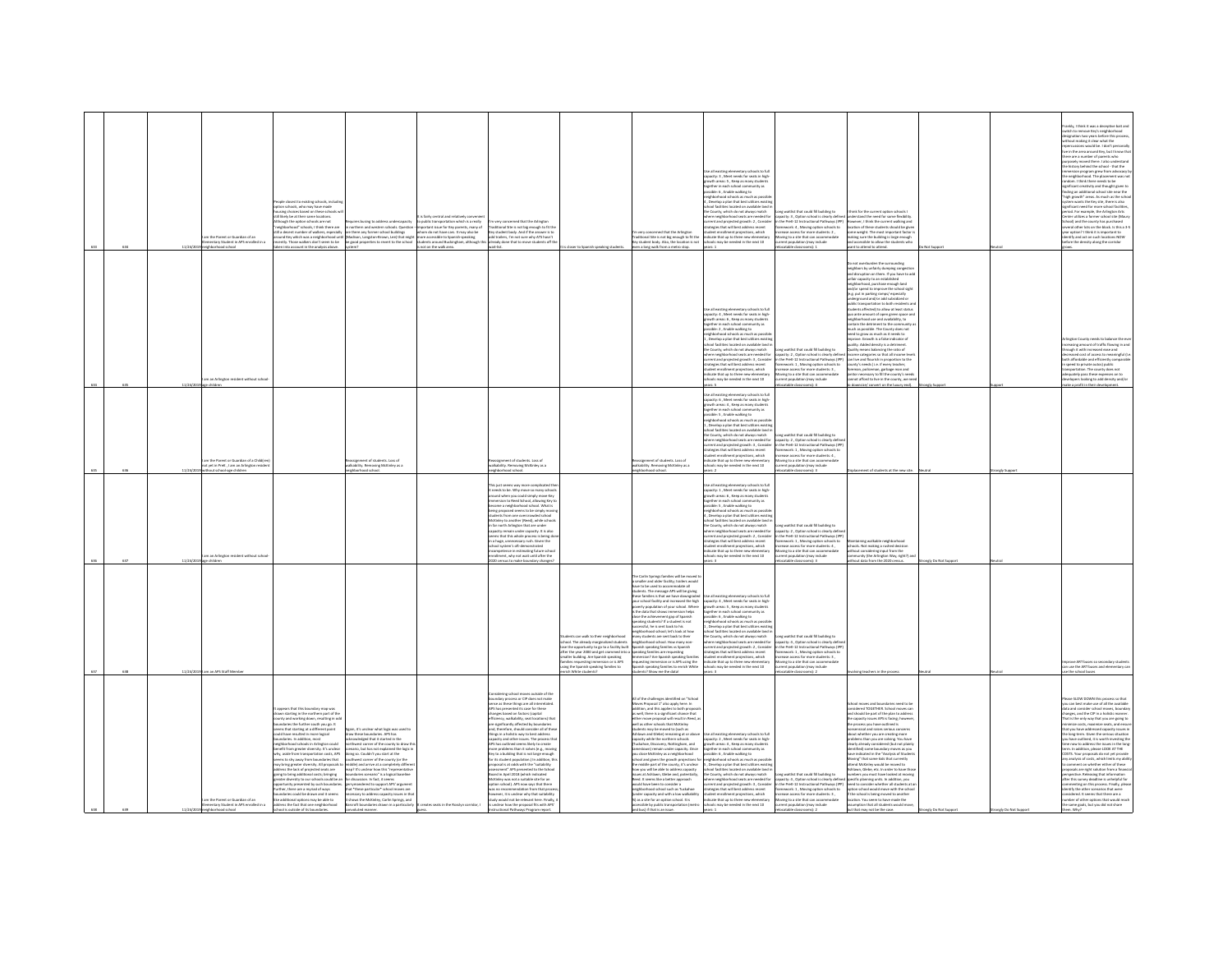|  | 11/24/2 | m the Parent or Guardian of a Child(rer<br>not yet in PreK                                                     | del ha in th<br>alk zone for Carlin springs- please do no<br>alk zone for Carlin springs- please do no<br>ove the neighborhood school to<br>mpbellCarlin spring road is dangerou<br>r them to walk to, and walking through<br>the park is also dangerous.                                                                                                                                                                                                                                                                                                                                                                                                          |                                                                                                                                                                                                                                                                                                                                                                                                                 | at works for eler                                                                                                                                                                                                                                                                                                             |                                                                                                                                                                                                                                                                                                                                                                                                                                                                                                                                                                                                                                                                                                                                                                                                                                                                                                                                                                                                        |                                                           | ll have to walk on Carlin springs past<br>hatever construction the county decides<br>to do at the old hospital siteplease don't<br>change our neighborhood school from<br>Illigeings rifse                                                                                                                                                                                                                                                                                                                                                                                                                                                                                                                                                                                                                                                                                                                                                                                                                                                                | Use all existing elementary schools to full<br>capacity: 6 , Meet needs for seats in high-<br>wth areas: 4 , Keep as many students<br>ether in each school community as<br>sible: 1, Enable walking to<br>ishborhood schools as much as possib<br>Develop a plan that best utilizes existin<br>ol facilities located on available land i<br>County, which do not always match<br>and costs are product for<br>there neighborhood seats are needed for<br>urrent and projected growth: 5, Consider<br>trategies that will best address recent<br>tradegies that will best address recent<br>tudent enrollment projections, which<br>incate that up to three<br>$\text{circ 2}$                                                                                                                         | vaitlist that could fill building to<br>ity: 3. Ontion school is clearly de-<br>apacity: a , option school is clearly definition<br>the PreK-12 Instructional Pathways (IP)<br>ramework: 4 , Moving option schools to<br>tcrease access for more students: 2 ,<br>oving to a site that can accom<br>ent population (may include<br>catable classrooms): 1       |                                                                                                                                                                                                                                                                                                                                                                                                                                                                                                                                                                                                                                                                                                                                                                                                                                                                          |                   |                    |                                                                                                                                                                                                                                                                                                                                                                                                                                                                                                                                                                                                                                                                                                                                                                                                                                                                                                                                                                                                                                                                                          |
|--|---------|----------------------------------------------------------------------------------------------------------------|--------------------------------------------------------------------------------------------------------------------------------------------------------------------------------------------------------------------------------------------------------------------------------------------------------------------------------------------------------------------------------------------------------------------------------------------------------------------------------------------------------------------------------------------------------------------------------------------------------------------------------------------------------------------|-----------------------------------------------------------------------------------------------------------------------------------------------------------------------------------------------------------------------------------------------------------------------------------------------------------------------------------------------------------------------------------------------------------------|-------------------------------------------------------------------------------------------------------------------------------------------------------------------------------------------------------------------------------------------------------------------------------------------------------------------------------|--------------------------------------------------------------------------------------------------------------------------------------------------------------------------------------------------------------------------------------------------------------------------------------------------------------------------------------------------------------------------------------------------------------------------------------------------------------------------------------------------------------------------------------------------------------------------------------------------------------------------------------------------------------------------------------------------------------------------------------------------------------------------------------------------------------------------------------------------------------------------------------------------------------------------------------------------------------------------------------------------------|-----------------------------------------------------------|-----------------------------------------------------------------------------------------------------------------------------------------------------------------------------------------------------------------------------------------------------------------------------------------------------------------------------------------------------------------------------------------------------------------------------------------------------------------------------------------------------------------------------------------------------------------------------------------------------------------------------------------------------------------------------------------------------------------------------------------------------------------------------------------------------------------------------------------------------------------------------------------------------------------------------------------------------------------------------------------------------------------------------------------------------------|-------------------------------------------------------------------------------------------------------------------------------------------------------------------------------------------------------------------------------------------------------------------------------------------------------------------------------------------------------------------------------------------------------------------------------------------------------------------------------------------------------------------------------------------------------------------------------------------------------------------------------------------------------------------------------------------------------------------------------------------------------------------------------------------------------|-----------------------------------------------------------------------------------------------------------------------------------------------------------------------------------------------------------------------------------------------------------------------------------------------------------------------------------------------------------------|--------------------------------------------------------------------------------------------------------------------------------------------------------------------------------------------------------------------------------------------------------------------------------------------------------------------------------------------------------------------------------------------------------------------------------------------------------------------------------------------------------------------------------------------------------------------------------------------------------------------------------------------------------------------------------------------------------------------------------------------------------------------------------------------------------------------------------------------------------------------------|-------------------|--------------------|------------------------------------------------------------------------------------------------------------------------------------------------------------------------------------------------------------------------------------------------------------------------------------------------------------------------------------------------------------------------------------------------------------------------------------------------------------------------------------------------------------------------------------------------------------------------------------------------------------------------------------------------------------------------------------------------------------------------------------------------------------------------------------------------------------------------------------------------------------------------------------------------------------------------------------------------------------------------------------------------------------------------------------------------------------------------------------------|
|  |         | the Darent or Guardian of an<br>ary Student in APS e<br>et in a                                                | .<br>Na to folk know without details<br>that exactly what happen to each                                                                                                                                                                                                                                                                                                                                                                                                                                                                                                                                                                                           | ablems w diversity remain. Too many<br>ighborhood schools have students mo<br>tion schools should not be prioritized<br>ove community schools. Those families<br>that place a lower value on community an<br>th borhood have already indicated they for my family, away from my daughter's<br>'t prioritize nearness of school or whic<br>mproving and maintaining<br>ghborhood schools not on pulling kids     | u dont say it, but earlier proposal<br>ndicated this proposal would mean a n<br>beloved, diverse, walkable con<br>unity they are in. Ags focus should be school . There are no reasons cited and y<br>chool : inere are no iveness some<br>are asked to give input without info . Plea<br>ilow down aps! And provide complete |                                                                                                                                                                                                                                                                                                                                                                                                                                                                                                                                                                                                                                                                                                                                                                                                                                                                                                                                                                                                        |                                                           | data info imm<br>ceibhle for<br>to weigh in fully/ co                                                                                                                                                                                                                                                                                                                                                                                                                                                                                                                                                                                                                                                                                                                                                                                                                                                                                                                                                                                                     | .<br>Se all existing elementary schools to full<br>apacity: S. Meet needs for seats in high<br>.<br>swth areas: 4 , Keep as many student<br>gether in each school community as<br>sible: 1 , Enable walking to<br>ghborhood schools as much as po<br>Develop a plan that best utilises en<br>ol facilities located on available land<br>the County, which do not always match<br>re neighborhood seats are needed for<br>rent and projected growth: 6, Consider<br>tegies that will best address recent<br>dent enrollment projections, which<br>cate that up to three new elementary<br>may be needed in the next 10                                                                                                                                                                                 | ing waitlist that could fill building to<br>acity: 3, Option school is clearly defi<br>in the PreK-12 Instructional Pathways (IPP)<br>ework: 2, Moving option schools to<br>ease access for more students: 4 .<br>vine to a site that can accommodate<br>tion (may include                                                                                      | od schools should be valued<br>ahead of option schools. You improve an<br>build communities w strone neighborho<br>chools. Those who got out si<br>سدانه<br>sool locations available not based o                                                                                                                                                                                                                                                                                                                                                                                                                                                                                                                                                                                                                                                                         |                   |                    | sider if familues are willing to walk it<br>sing is the problem. Some bus eligible<br>nlies wilingly walk. Look at schools w<br>w bus utilization and reward. Pls<br>lather existing students. Moves are<br>splitting communities will be                                                                                                                                                                                                                                                                                                                                                                                                                                                                                                                                                                                                                                                                                                                                                                                                                                                |
|  |         | r (Please specify) : Parent of a rising<br>irreartener currently enrolled at a                                 | rsity - moving students from southers<br><b>lington to McKinley and Ashlawn will</b><br>.<br>rove diversity in those areas and<br>dde nonortunities for those who resi<br>e south side of the county                                                                                                                                                                                                                                                                                                                                                                                                                                                               | was this map drawn? It looks like it<br>started at the top with nice clean<br>ndaries and became more and more<br>Idied as it moved south. What would i<br>ook like if you started on the south side<br>d moved north? This doesn't represent<br>od baseline for comparison, and seems<br>ike a biased way of representing the<br>.<br>ptions and encouraging your constitu<br>b buy in to the two school moves |                                                                                                                                                                                                                                                                                                                               | The 2018 APS report indicated that<br>McKinley was suitable in only 1 of 4 fact<br>to be considered for an option school.<br>What has changed since then? The only<br>factor for McK that made it suitable was i<br>ability to handle buses, yet it is not actually<br>able to handle the 13+ buses that ATS<br>rould require. - The school moves and<br>indary process need to be done in<br>andem. The case for change has be<br>ased on factors (capital efficiency.<br>save on ractors (capturementer),<br>significantly, seat locations) that are<br>significantly affected by school boundar<br>How the boundaries are drawn affects<br>every one of the alleged benefits of this<br>proposal. The two steps need to be<br>performed in tandem rather than<br>eparately. - Reed will open at or very clos<br>capacity, and will certainly be over<br>hin a year or two. This cannot be solve<br>h simple boundary changes; McKinley<br>st remain a neighborhood school to<br>lve are overcrowdin |                                                           | -The 2018 APS report indicated that<br>McKinley was suitable in only 1 of 4 facto<br>to be considered for an option school.<br>What has changed since then? The only<br>factor for McK that made it suitable was<br>ability to handle buses, yet it is not actual<br>ble to handle the 13+ buses that ATS<br>ould require. -The school moves and<br>indary process need to be done in<br>ndem. The case for change has been<br>sed on factors (capital efficiency.<br>ased on naccors (capital emisiency,<br>alkability, seat locations) that are<br>gnificantly affected by school bounda<br>ow the boundaries are drawn affects<br>ivery one of the alleged benefits of this<br>proposal. The two steps need to be<br>erformed in tandem rather than<br>parately. -Reed will open at or very clos-<br>capacity, and will certainly be over<br>thin a year or two. This cannot be solve<br>.<br>h simple boundary changes; McKinley<br>st remain a neighborhood school to                                                                                | ie all existing elementary schools to full<br>acity: 2 . Meet needs for seats in high<br>wth areas: 4, Keep as many stu<br>ether in each school community<br>ther in each school community as<br>able: 6 , Enable walking to<br>hborhood schools as much as poss<br>weelop a plan that best utilizes exis<br>ool facilities located on available land is<br>County, which do not always match<br>tere neighborhood seats are needed for<br>rrent and projected growth: 3 , Consider<br>ategies that will best address recent<br>dent enrollment projections, which<br>dent enrowmens propression, on<br>icate that up to three new elementa<br>sools may be needed in the next 10                                                                                                                     | ong waitlist that could fill building to<br>pacity: 4, Option school is clearly defined parents been surveyed? It is a false<br>the PreK-12 Instructional Pathways (IPP)<br>tework: 1 . Moving option schools to<br>ease access for more students: 3 .<br>ing to a site that can accome<br>ent population (may include                                          | ning all option school stud<br>APS is as<br>will transfer to the new school location.<br>What logic is driving this assumption - ha<br>assumption that 100% will move. -The<br>chool moves and boundary process nee<br>to be performed in tandem. The are<br>.<br>inextricably linked, and the only way to<br>truly find the best solution for our stude<br>onsider each of these simultane                                                                                                                                                                                                                                                                                                                                                                                                                                                                              |                   |                    | OW DOWN. The short timeline of this<br>osal process is alarming. In the comis<br>ths, APS will have access to more<br><br>ation (AFSAP annual<br>ctions, CIP, Census) which will bette<br>le the planning process. Also, a chang<br>this magnitude should not be voted on<br>til a permanent superintendent is hired<br>able to provide oversight and auidant<br>OOK AT OTHER SCENARIOS. There can't<br>DDK AT OTHER SCENARDOS. There can't<br>ly be 2 choices; there must be other<br>ays to achieve our goals in a way that will<br>eet the needs of APS and its students.<br>ease take the time to truly consider<br>ternative ideas as they are p<br>aur constituents, and, if necessary, engag<br>n outside consulting firm to ensure you<br>re truly optimizing the APS experience fo<br>students, parents, and staff, CALCULATE<br>HE COST. In all of my research about this<br>cess. I found no mention of the cost fo<br>owa, + --------<br>Jying any of these scenarios. How ca.<br>منظمة الملابسة المستحدة بالمستحدة بالمستحدة بالمستحدة<br>ch choice hasn't been calculated? |
|  |         | m the Parent or Guardian of an<br>entary Student in APS enrolled in an<br>n school , I am the Parent or Guardi | ols get to continue to work in the<br>ces that they have invested time,<br>nmunity effort, love and, in some case<br>grificant amounts of money into. Option<br>hools have unique approaches and may<br>verage the space toward curricula<br>odels as in the case of Campbell<br>.<br>Intary that daily utilizes -- and has p<br>nendous amount of intention into -<br>tremensous amount or internion into --<br>is outdoor learning spaces. The space is<br>art of the program and should not be seen<br>is interchangeable. Also this plan does not<br>a Middle or High School Student in APS exacerbate issues of equity and diversity. pones is disappointing. | e Carlin Springs being out of its<br>ine Cariin Springs being out or its<br>boundary! I'm sure you can do better. That<br>community needs support; do not put it at<br>further disadvantage. The loss of walking                                                                                                                                                                                                |                                                                                                                                                                                                                                                                                                                               | ving option schools that have invested<br>in their spaces should be an absolute last<br>esort. If you want communities to give<br>back tot their schools, you have to resp<br>what they have already put in and not the<br>of locations and something you can just<br>wap out without tremendous upheaval<br>re has to be a hugely compelling reaso<br>I community buy-in and I don't think yo<br>we either.                                                                                                                                                                                                                                                                                                                                                                                                                                                                                                                                                                                           |                                                           | Campbell parents who have raised and<br>spent thousands of dollars to align their<br>campus with its wildly successful<br>tionary Learning program. Campbe<br>akes full advantage of its outdoor<br>sroom as well as its proximity to Lore<br>ech Nature Center where students go<br>quently on walking field trips. So many<br>eparitry on waising new trips. So many<br>pertunities would be lost if it were to<br>sve to the ATS spot. Don't mess with<br>ccess. Campbell is a jewel of which APS<br>ould be proud. Feel free to make Carlin<br>Springs a second Expeditionary Learning<br>hool and to invest the resources into<br>.<br>Intervals the staff and financially supporting<br>their efforts to build another exceptional<br>door classroom, but don't pull<br>sutdoor classroom, but don't pull<br>Campbell's space out from under the<br>orogram. It's a successfully diverse Title I<br>ichool with many of its students living<br>teamatically if put in the ATS spot. This<br>dramatically if put in th<br>one should give you pause. | all existing plant<br>entary schools to full<br>an example entertary scribbs to turn<br>acity: S , Meet needs for seats in high-<br>wth areas: S , Keep as many students<br>sther in each school community as<br>sible: 1, Enable walking to<br>ghborhood schools as much as post<br>Develop a plan that best utilizes existi<br>ool facilities located on available land i<br>he County, which do not always match<br>ere neighborhood seats are needed for<br>rent and projected growth: 6, Conside<br>texies that will best address recent<br>regies triat will best address recent<br>dent enrollment projections, which<br>cate that up to three new elementary<br>ools may be needed in the next 10                                                                                             | ong waitlist that could fill building to<br>apachy: 2, Option school is chearly defined<br>in the PreK-12 Instructional Pathways (DP)<br>ramework: 1 , Moving option schools to<br>ncrease access for more students: 4 ,<br>Moving to a site that can accommodate<br>urrent population (m<br>catable classrooms): 3                                             | at the community has invested ove<br>time in the space. If a community is not a<br>all connected to its space in a way that<br>connected to its space in a way that<br>sous intention and investment, that's<br>ferent than moving a school whose<br>intity is intertwined with its space like<br>Campbell's is. No school that wants to<br>move should move, but if thousands of<br>follars and hundreds of community hou<br>have been poured into a space, it is a huas<br>blow to morale and frankly to the ability o<br>ecity: 2, Option school is clearly defined staff and parents to have trust in the scho<br>system if that investment is not considere<br>and honored. Success stories should not b<br>ted like they are expendable and a<br>o be picked up and plopped down just<br>inywhere. Learn from successes and<br>licate them; don't disrespect them. |                   |                    | e county is bringing Amazon. Make sun<br>he school system sees some positive<br>pact from that! At a minimum, involve<br>e Virainia Tech campus in these<br>versations - get students to think<br>sugh these real-life issues. Also look to<br>suge to see the transit is working and no<br>standria about what is working and no<br>surposed office building space. Get<br>tive.                                                                                                                                                                                                                                                                                                                                                                                                                                                                                                                                                                                                                                                                                                        |
|  |         | n the Parent or Guardian of an<br>entary Student in APS enrolled in a<br>started school                        | ary changes are spread throughout<br>he county. Ashlawn and Mckinley<br>urrently have long and extended bounda<br>o it is not really an issue. The addition of<br>uses is manageable                                                                                                                                                                                                                                                                                                                                                                                                                                                                               | use to Bosslen area needs it<br>n neighborhood school either via a neu<br>iool or moving Key Immersion.<br>rawing the boundary does not addres<br>he seat shortage in that area.                                                                                                                                                                                                                                | t will give Rosslyn/Courthouse its own<br>Josefu boorhodrigie                                                                                                                                                                                                                                                                 | . Drastic proposal to move 2400 students<br>lus about 1000 students in option school<br>.<br>So 3400 students? (why is there an<br>omission for the option school students<br>omission for the option school students<br>affected?) 2. Molinhy's location and set<br>are not fit for handing 15+ school buses<br>are not fit for handing 15+ school buses<br>that ATS requires. 3. Are we valoing Key<br>firmersion more th<br>while ATS is the most popular and<br>successful option program in the county<br>Are we confident that Key Immersion ca<br>Il up at the ATS location? 4. The area wit<br>and line hand? a daily meet daily and<br>narity in 2021 since Mckinlay is take<br>secry in 2021 since necessary is taxe<br>ay as one of the biggest neighborho<br>lool. This area will be over capacity<br>liable as demonstrated by the<br>crowding at Mckinley                                                                                                                                | will give Rosslyn/Courthouse its own<br>ghborhood school. | Drastic proposal to move 2100 students<br>.<br>slus about 1500 students in option school<br>lo 3600 students? (why is there an<br>sion for the option school students<br>Imission for two upon<br>iffected?) 2. Mckinley's location and setup<br>are not fit for handing 15+ school buses<br>that ATS requires. 3. ATS location is not<br>ATS requires. 3. ATS location is not<br>ATS requires. 3. ATS locatio<br>able for Campell's EL model.                                                                                                                                                                                                                                                                                                                                                                                                                                                                                                                                                                                                            | all existing eler<br>etary schools to full<br>er as existing elementary scribbs to ruli<br>pacity: 2 , Meet needs for seats in high-<br>owth areas: 4 , Keep as many students<br>together in each school community as<br>possible: 5 , Enable walking to<br>eighborhood schools as much as possib<br>Develop a plan that best utilizes existi<br>ool facilities located on available land i<br>he County, which do not always match<br>examply, which do not annoys match<br>ore neighborhood seats are needed for<br>rent and projected growth: 6 , Consider<br>tegies that will best address recent<br>ategies that will best address recent<br>dent enrolment projections, which<br>icate that up to three new elementa<br>nois max ha max in the limit<br>Is may be needed in the next 10<br>rs:1 | na waitlist that could fill building to<br>.<br>pacity: 3, Option school is clearly defines<br>the PreK-12 Instructional Pathways (IPP)<br>me view-12 instructional vatinways (iv)<br>mework: 4 , Moving option schools to<br>rease access for more students: 2 ,<br>wing to a site that can accommodate<br>nt population (may include<br>atable classrooms): 1 | The issue of ATS: the pathway document<br>ntions an IB elementary school instea<br>of ATS. Are we getting rid of ATS? Where<br>e IB elementary school? Key Immersion<br>it possible to combine Claremont and K<br>the IR alam<br>possible to combine Curemont and Ne<br>one bigger Immersion program that is<br>sted close to the spanish speaking<br>Imunity so we can balance it 50/50. The<br>nt east/west division of Claremont<br>and Key does not make sense.                                                                                                                                                                                                                                                                                                                                                                                                      | ngly Do Not Suppo | Ingly Do Not Suppe | le need more schools. It is not accepti<br>just shuffing students to a different<br>tool every three years to balance out o<br>high growth area. New school seats are<br>ded especially with the arrival of<br>azon. A few ideas: 1. Key Immersion a:<br>.<br>gram inside a neighborhood school su<br>Barrett instead of being standalone. 2.<br><b>Made</b><br>hool for Rosslyn area 3. Build an<br>Ition to ATS in the current location 4<br>and Carlin Spring/Kenmore area for<br>e seats                                                                                                                                                                                                                                                                                                                                                                                                                                                                                                                                                                                             |
|  | 11/24/  | m the Parent or Guardian of an<br>entery Student in APS enrolled in a<br>thborhood school                      |                                                                                                                                                                                                                                                                                                                                                                                                                                                                                                                                                                                                                                                                    |                                                                                                                                                                                                                                                                                                                                                                                                                 |                                                                                                                                                                                                                                                                                                                               | d like to know how APS arri<br>McKinley being on the chopping block?!<br>We were so excited that the county was<br>actually on top of our overcrowding issue<br>with the construction of the Reed school,<br>now to find out that they want to put us<br>ALL in a new building that will be<br>crowded to begin with?! Makes no<br>Sense11212 Where is the long term plan<br>for smart growth in the county???                                                                                                                                                                                                                                                                                                                                                                                                                                                                                                                                                                                         |                                                           | need to move these option schools to<br>the areas with the lowest walk-ability (no<br>atter where they are located) and keep<br>the existing neighborhood schools with th<br>ost walkers. When you sign up for an<br>ption school, it is expected that you will<br>e bused for a longer distance. These<br>enilles are signing up for this!                                                                                                                                                                                                                                                                                                                                                                                                                                                                                                                                                                                                                                                                                                               | te all existing elementary schools to full<br>lacity: 2, Meet needs for seats in high<br>buth areas: 4 . Keep as many student<br>wher in each school community as<br>ssible: 6 , Enable walking to<br>sumer or , states was much as possibli<br>phorhood schools as much as possibli<br>hool facilities located on available land<br>e County, which do not always match<br>e County, which do not always match<br>here neighborhood seats are needed for<br>rrent and projected growth: 3 , Consider<br>tegies that will best address recent<br>,<br>dent enrollment projections, which<br>dicate that up to three new elementar<br>.<br>Mary<br>of town add ni babaan ad vam alor                                                                                                                   | ing waitlist that could fill building to<br>apacity: 4 , Option school is clearly defin<br>n the PreK-12 Instructional Pathways (IPI<br>ramework: 1, Moving option schools to<br>ease access for more students: 3 .<br>wing to a site that can accor<br><b>Minn fenau include</b><br>able classe                                                                |                                                                                                                                                                                                                                                                                                                                                                                                                                                                                                                                                                                                                                                                                                                                                                                                                                                                          | gly Do Not Sup    | ngly Do Not Su     | we it more time to look at other                                                                                                                                                                                                                                                                                                                                                                                                                                                                                                                                                                                                                                                                                                                                                                                                                                                                                                                                                                                                                                                         |
|  | 11/24/  | m an Arlington resident without school                                                                         |                                                                                                                                                                                                                                                                                                                                                                                                                                                                                                                                                                                                                                                                    |                                                                                                                                                                                                                                                                                                                                                                                                                 |                                                                                                                                                                                                                                                                                                                               |                                                                                                                                                                                                                                                                                                                                                                                                                                                                                                                                                                                                                                                                                                                                                                                                                                                                                                                                                                                                        |                                                           | <b>Lampbell Expeditionary Learning's current</b><br>location supports the option focus with its<br>coimity to Long Branch Nature Center<br>ind Glencariyn Park. Time and resources<br>.<br>Ive been devoted to developing the<br>hool's property to take advantage of its<br>summar pugerus us and assuming us an<br>action. This proposal does not explain<br>which neighborhood school would be<br>weilable to students in the Glencarlyn<br>neighborhood. The Campbell location is not<br>within Glencarlyn's walk zone. Which schools may be needed in the next 10<br>neighborhood school would they attend. years: 1                                                                                                                                                                                                                                                                                                                                                                                                                                 | ise all existing elementary schools to full<br>apacity: 4 , Meet needs for seats in high-<br>wth areas: 2, Keep as many student<br>gether in each school community as<br>sible: 5, Enable walking to<br>ighborhood schools as much as possib<br>.<br>Develop a plan that best utilizes existi<br>ed families<br>s located on available land i<br>County, which do not always match<br>thood seats are needed for<br>move uniquous constant of consider<br>strategies that will best address recent<br>strategies that will best address recent<br>student enrollment projections, which<br>indicate that up to three new elementary                                                                                                                                                                   | waitlist that could fill huilding to<br>ity: 4 . Option school is clearly defin<br>spacey. 4, opener sensor is courty because<br>the PreK-12 Instructional Pathways (IPP)<br>tamework: 1, Moving option schools to<br>crease access for more students: 2,<br>wing to a site that can accommodate<br>rent population (may include<br>$mk$ :                      | act on diversity of the student<br>population - a move should seek to create<br>diversity that is representative of Arlington<br>County as a whole. Ensure that impact of<br>the move does not inequitably impact any<br>neighborhoods. Consider current vs<br>proposed walkability for option school:                                                                                                                                                                                                                                                                                                                                                                                                                                                                                                                                                                   |                   |                    | at is needed is a set of conthesized<br>ials that o<br>dary chang<br>proposed option school moves, so th<br>proposed option school moves, so this<br>acts of the synthesized proposal can be<br>erstood. Separating the boundary<br>anges from the option school moves<br>akes it difficult to see what the combine<br>spact will be.                                                                                                                                                                                                                                                                                                                                                                                                                                                                                                                                                                                                                                                                                                                                                    |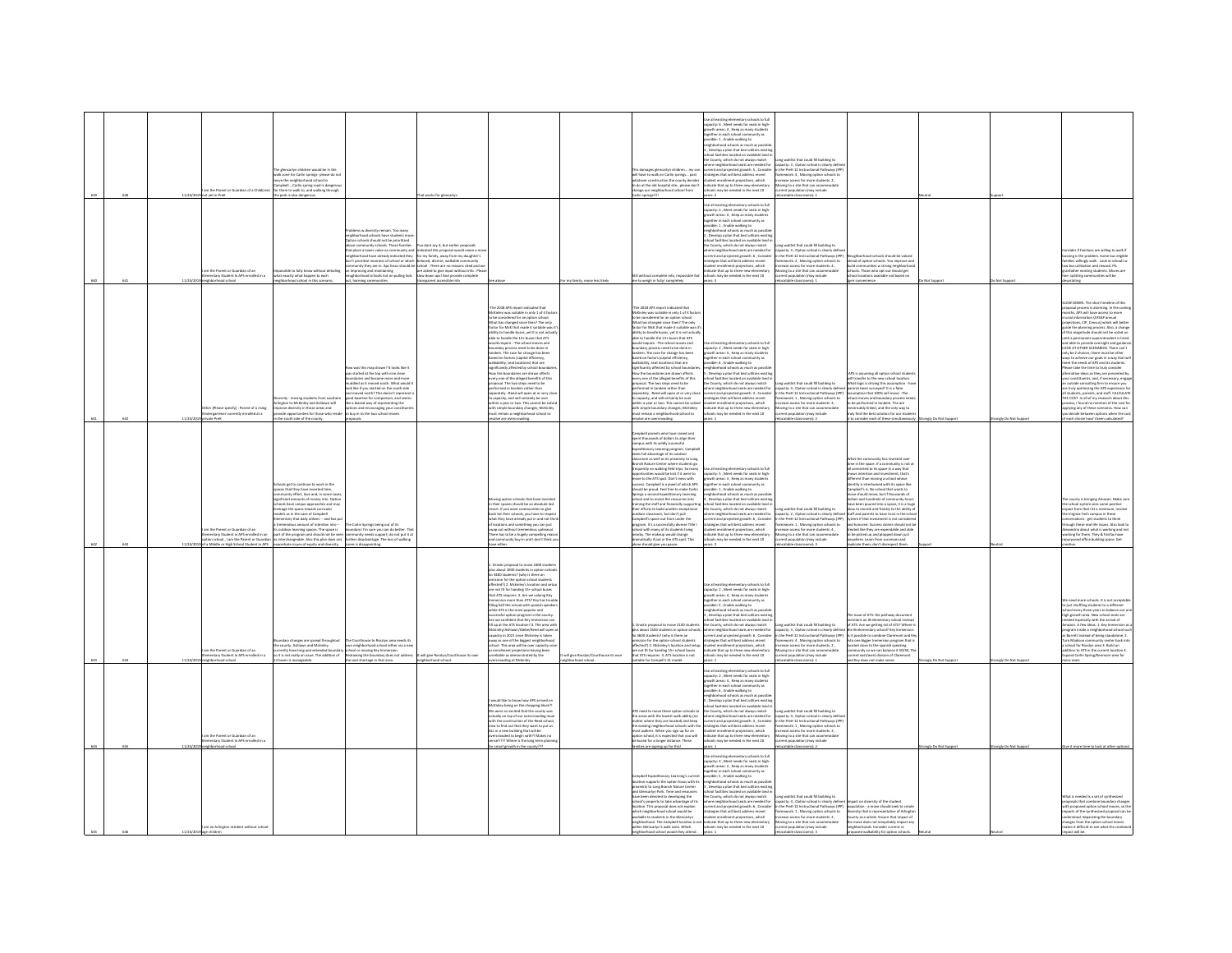|  |         | im the Parent or Guardian of an<br>entary Student in APS enrolled in an<br>loorfar nott  | VPS has not provided enough transparen<br>fata to make an informed response. I<br>not answer this question without more<br>in The man of houndaries would need t<br>e street names and I would<br>evel is sense of how many students are in<br>lead a sense of how many students are in<br>linos places. Additionally, I would want<br>hools to answer this question. Finally an<br>hools to answer this question. Finally an<br>ost importantly, it is clear Arlington nee<br>re elementary seats, and I would need<br>know where those will be located. | US has not provided enough transparent<br>data to make an informed response.                                                                                                                                                                                                                                                                                                                                                                                                                                                                                                       | .<br>45 has not provided enough trans<br>data to make an informed respons<br>strongly recommend 1) to delay decisions<br>on any school program location moves and<br>combine the process of considering<br>program location moves in conjunction<br>with the redrawing boundaries process,<br>and (2) make a well-developed plan for<br>strengthening Immersion in Arlington | wing Key to ATS building will shrink<br>rsion in a well-needed part of the<br>county and ignore the 30+ year relat<br>the school has with its immediate<br>the school rus with its immediate<br>community. We purchased a home in the<br>tyon Village neighborhood specifically to<br>to KEY, when it was a neighborhood scho<br>would also need to how APS expects to<br>ansition the families who walk to<br>extended day at Key. Would they be<br>aranteed transportation to exter<br>and all school events? Would their parent<br>Ti Colegea Incelno na natista<br>not, will they move with the school? If not<br>will the move make other schools more<br>overcrowded? How will APS fill the seats, on<br>particularly the 3-5 seats, where students con<br>are expected to be literate in Spanish? How pro<br>much will the moves cost? Will those costs with the redrawing boundaries process, make it harder for APS to build the and (2) make a well-developed plan for<br>Szbeen # asses langididas | ,<br>S has not provided enough trans<br>Ita to make an informed respons<br>as us used as must be delay decisions<br>in any school program location moves an<br>ombine the process of considering<br>rogram location moves in conjunction<br>trengthening Immersion in Arlington                         | oposal 2 is not just insulting to<br>ersion, but to numerous elementar<br>sitias throughout the county<br>wing Key to Carlin building will shrink<br>composes to cannot under the media part of the<br>surity and ignore the 30+ year relationship<br>e school has with its immediate<br>emmunity. We purchased a home in the<br>This particular suggestion is short-sighted.                                                                                                                                                                                                                                                                                                                                                                                                                                                                                                                                                                                                                                                                                                                                                                        | se all existing elementary schools to full<br>spacity: 3, Meet needs for seats in high-<br>wth areas: 1, Keep as many studen<br>gether in each school co<br>ssible: 2, Enable walking to<br>phborhood schools as much as possil<br>Develop a plan that best utilizes existin<br>ol facilities located on available land i<br>County, which do not always match<br>in county, winning and it is a medial for<br>there neighborhood seats are needed for<br>preet and projected growth: 6 , Consider<br>rategies that will best address recent<br>udent enrollment projections, which<br>yon Village neighborhood specifically to go indicate that up to three new elementary<br>o KEY, when it was a neighborhood school. schools may be needed in the next 10<br>vears: 5 | a waitlist that could fill building to<br>anglesty: 1, Option school is clearly define<br>the PreK-12 Instructional Pathways (IPF<br>ramework: 2, Moving option schools to<br>ease access for more students: 3,<br>toving to a site that can accommodate<br>rrent population (may include<br>catable classrooms): 4                                         | ase disregard all ranked numbers a<br>They are meaningless. This is a poorly<br>isned survey. Why isn't ASF catego<br>an option school? Key is a location-ba<br><b>Community furthermore there as</b><br>school commanny. Furthermore, trieve a<br>many factors that I would rank above the<br>factors listed by APS in the two questions<br>above. Most importantly, APS should<br>consider equity and fiscal responsibility is<br>any school moves. Would the moves serv<br>our most vulnerable populations? Has AP5<br>lucted targeted outreach to them in<br>heir laneuage? Would the costs of these<br>med not investments in huilding<br>re seats, providing needed services a<br>tion? Are moves of this magnitud<br>truction r wie moves or this magnitud<br>ich have the possibility of destroying<br>mersion at Key and the investments b<br>the Campbell community in their space, t<br>best way to achieve APS's goals? Would<br>ding a school in Rosslyn achieve the<br>Snotheuzib voism rlauz tucritiw also |                      |                     | in of moving schools should<br>se in conjunction with proposed<br>indary changes, so the process is<br>siparent. More importantly, APS should<br>cusing on finding ways to build more<br>ats. Threatening to move Key, and hurt<br>ists. Threatering to move Key, and hurt<br>e vulnerable immigrant families that<br>nefit from dual language instruction,<br>th no transition plan, is a waste of APS<br>sources. I will be horrified if the Key<br>mmunity is forced to leave<br>Iding, and if my current-1st grader ha<br>o move again down the line because of<br>ick of adequate, well-informed planning,<br>e will consider leaving APS. |
|--|---------|------------------------------------------------------------------------------------------|-----------------------------------------------------------------------------------------------------------------------------------------------------------------------------------------------------------------------------------------------------------------------------------------------------------------------------------------------------------------------------------------------------------------------------------------------------------------------------------------------------------------------------------------------------------|------------------------------------------------------------------------------------------------------------------------------------------------------------------------------------------------------------------------------------------------------------------------------------------------------------------------------------------------------------------------------------------------------------------------------------------------------------------------------------------------------------------------------------------------------------------------------------|------------------------------------------------------------------------------------------------------------------------------------------------------------------------------------------------------------------------------------------------------------------------------------------------------------------------------------------------------------------------------|---------------------------------------------------------------------------------------------------------------------------------------------------------------------------------------------------------------------------------------------------------------------------------------------------------------------------------------------------------------------------------------------------------------------------------------------------------------------------------------------------------------------------------------------------------------------------------------------------------------------------------------------------------------------------------------------------------------------------------------------------------------------------------------------------------------------------------------------------------------------------------------------------------------------------------------------------------------------------------------------------------------|---------------------------------------------------------------------------------------------------------------------------------------------------------------------------------------------------------------------------------------------------------------------------------------------------------|------------------------------------------------------------------------------------------------------------------------------------------------------------------------------------------------------------------------------------------------------------------------------------------------------------------------------------------------------------------------------------------------------------------------------------------------------------------------------------------------------------------------------------------------------------------------------------------------------------------------------------------------------------------------------------------------------------------------------------------------------------------------------------------------------------------------------------------------------------------------------------------------------------------------------------------------------------------------------------------------------------------------------------------------------------------------------------------------------------------------------------------------------|---------------------------------------------------------------------------------------------------------------------------------------------------------------------------------------------------------------------------------------------------------------------------------------------------------------------------------------------------------------------------------------------------------------------------------------------------------------------------------------------------------------------------------------------------------------------------------------------------------------------------------------------------------------------------------------------------------------------------------------------------------------------------|-------------------------------------------------------------------------------------------------------------------------------------------------------------------------------------------------------------------------------------------------------------------------------------------------------------------------------------------------------------|---------------------------------------------------------------------------------------------------------------------------------------------------------------------------------------------------------------------------------------------------------------------------------------------------------------------------------------------------------------------------------------------------------------------------------------------------------------------------------------------------------------------------------------------------------------------------------------------------------------------------------------------------------------------------------------------------------------------------------------------------------------------------------------------------------------------------------------------------------------------------------------------------------------------------------------------------------------------------------------------------------------------------|----------------------|---------------------|-------------------------------------------------------------------------------------------------------------------------------------------------------------------------------------------------------------------------------------------------------------------------------------------------------------------------------------------------------------------------------------------------------------------------------------------------------------------------------------------------------------------------------------------------------------------------------------------------------------------------------------------------|
|  |         | n the Parent or Guardian of an<br>entary Student in APS enrolled in<br>loorhood school   |                                                                                                                                                                                                                                                                                                                                                                                                                                                                                                                                                           | entioned above, this scenario is a<br>epresentation of what boundaries could<br>ck like in Sept 2021." Why was this<br>enario chosen as the "baseline?" What<br>s your methodology or rationale for<br>na this scenario as a main reference<br>nt. It appears that the map was drawn<br>m the too down with sensible<br>om the top down with sensible<br>undivise starting in the north and then<br>one irregular ones as you move further<br>uth. The impact this has on schools<br>ther south are less favorable. Are there<br>other south are less favorable. Are<br>Snottsmbia |                                                                                                                                                                                                                                                                                                                                                                              | Why is McKinley the only school to be<br>selected to be a site for a chosen school<br>when previously it only meet 1 out of 4<br>criteria? What has changed? There needs<br>to be more transparency as to why this is<br>the best option for the long term. In<br>looking at the data, it appears that Reed<br>will be close to capacity in either propor<br>will be close to capacity in either propositional Mondays and boundary changes<br>should be thought through in tandem in<br>order to help ensure that long term goal<br>are met. Also in order for the community<br>understand the logic a<br>these plans even when it means losing the<br>Jooda boorhod figier                                                                                                                                                                                                                                                                                                                                  |                                                                                                                                                                                                                                                                                                         | e challenges mentioned in proposal 1 are<br>he same for proposal 2.                                                                                                                                                                                                                                                                                                                                                                                                                                                                                                                                                                                                                                                                                                                                                                                                                                                                                                                                                                                                                                                                                  | se all existing elementary schools to full<br>Use all existing elementary schools to full<br>capacity: 2, Meet needs for seats in high-<br>growth areas: 4 , Keep as many students<br>together in each school community as<br>possible: 6 , Enable walking to<br>mighborhood schools as muc<br>, Develop a plan that best utilizes existin<br>ool facilities located on available land i<br>the County, which do not always match<br>re neighborhood seats are needed for<br>www.wayoutour.com are the control and projected growth: 3 , Consider<br>treples that will best address recent<br>dent enrollment projections, which<br>dicate that up to three new elementary<br>$\dots \dots \dots$ ones new elementary ools may be needed in the next<br>$10$<br>ears: 1   | ng waitlist that could fill building to<br>city: 4 . Option school is clearly defi<br>species - , update subset is usery series<br>the PreK-12 Instructional Pathways (IPF<br>ramework: 1 , Moving option schools to<br>rease access for more students: 3 ,<br>oving to a site that can accommoda<br>rent population (may include<br>catable classrooms): 2 |                                                                                                                                                                                                                                                                                                                                                                                                                                                                                                                                                                                                                                                                                                                                                                                                                                                                                                                                                                                                                           | angly Do Not Support | rongly Do Not Suppo | this is a highly involved and cor<br>.<br>Is with major consequences for ma<br>Is involved, it would be beneficial t<br>re an independent consultant to<br>mment on the 2 proposals or possibly<br>me up with others that will best meet<br>he goals as outline by APS.                                                                                                                                                                                                                                                                                                                                                                         |
|  |         | an APS Staff Member , I am the P.<br>e Guardian of a Child(ren) not yet in Pret          |                                                                                                                                                                                                                                                                                                                                                                                                                                                                                                                                                           |                                                                                                                                                                                                                                                                                                                                                                                                                                                                                                                                                                                    |                                                                                                                                                                                                                                                                                                                                                                              |                                                                                                                                                                                                                                                                                                                                                                                                                                                                                                                                                                                                                                                                                                                                                                                                                                                                                                                                                                                                               |                                                                                                                                                                                                                                                                                                         |                                                                                                                                                                                                                                                                                                                                                                                                                                                                                                                                                                                                                                                                                                                                                                                                                                                                                                                                                                                                                                                                                                                                                      | Jse all existing elementary schools to full<br>:<br>spacity: 2 , Meet needs for seats in high<br>powth areas: 4 , Keep as many students<br>Communications<br>and school community as<br>assible: 3 , Enable walking to<br>eighborhood schools as much as possible<br>, Develop a plan that best utilizes existing<br>ool facilities located on available land i<br>the County, which do not always match<br>ere neighborhood seats are needed for<br>arrent and projected growth: 5, Conside<br>ategies that will best address recent<br>dent enrolment projections, which<br>icate that up to three new elementar<br>may be needed in the next 10<br>ears: 6                                                                                                             | ong waitlist that could fill building to<br>acity: 1 . Option school is clearly defin<br>in the PreK-12 Instructional Pathways (IPI<br>nework: 3 . Moving option schools to<br>wasa arress for me<br>students 4<br>ving to a site that can accor<br>rrent population (may include<br> ocatable classrooms): 2                                               |                                                                                                                                                                                                                                                                                                                                                                                                                                                                                                                                                                                                                                                                                                                                                                                                                                                                                                                                                                                                                           | ngly Sup             |                     |                                                                                                                                                                                                                                                                                                                                                                                                                                                                                                                                                                                                                                                 |
|  |         | n the Parent or Guardian of a Childfren                                                  | lle boundaries change, there is a pri-<br>neighborhood schor                                                                                                                                                                                                                                                                                                                                                                                                                                                                                              | unty leaves a number of nor<br>naton schools under capacity and doe<br>plan accordingly when doing                                                                                                                                                                                                                                                                                                                                                                                                                                                                                 |                                                                                                                                                                                                                                                                                                                                                                              | ing and dismantling the largeest                                                                                                                                                                                                                                                                                                                                                                                                                                                                                                                                                                                                                                                                                                                                                                                                                                                                                                                                                                              | one. A new facility is needed for the ATS<br>aram and Basel and the current ATS cit                                                                                                                                                                                                                     | treating a new school for the ATS                                                                                                                                                                                                                                                                                                                                                                                                                                                                                                                                                                                                                                                                                                                                                                                                                                                                                                                                                                                                                                                                                                                    | se all existing elementary schools to ful<br>apacity: 2 , Meet needs for seats in high<br>rowth areas: 5 , Keep as many students<br>seether in each school community as<br>sible: 3 . Enable walking to<br>hherheed schools as much as need<br>eignocenood schools as much as possible.<br>Develop a plan that best utilizes existicated facilities located on available land.<br>The County, which do not always match<br>vere neighborhood seats are needed for<br>rrent and projected growth: 6, Consider<br>rategies that will best address recent<br>,<br>dent enrollment projections, which<br>dicate that up to three new elementar<br>ts may be needed in the next 10                                                                                             | ng waitlist that could fill building to<br>apacity: 2 , Option school is clearly define<br>1 the PreK-12 Instructional Pathways (IPF<br>amework: 3 . Moving option schools to<br>hase access for more students: 4.<br>vine to a site that can accom<br>tion (may include                                                                                    |                                                                                                                                                                                                                                                                                                                                                                                                                                                                                                                                                                                                                                                                                                                                                                                                                                                                                                                                                                                                                           | why Do Not Sa        | rely Do Not S       | uild a new schoolfs) for the option<br>params. like the northern VA Doctors<br>pital site. Completely tear down and<br>uild some of the current elem                                                                                                                                                                                                                                                                                                                                                                                                                                                                                            |
|  | 11/24/2 | im the Parent or Guardian of an<br>ventary Student in APS enrolled in a<br>loorlas noite |                                                                                                                                                                                                                                                                                                                                                                                                                                                                                                                                                           | vsponses apply to all scenarios a<br>ess writ large. I am extremely<br>xeroed that APS is trying to push<br>ough stopgap changes to address our<br>idly increasing student population,<br>ther than undertaking a holistic<br>roach, and that this will lead to mor<br>ems down the road.                                                                                                                                                                                                                                                                                          |                                                                                                                                                                                                                                                                                                                                                                              |                                                                                                                                                                                                                                                                                                                                                                                                                                                                                                                                                                                                                                                                                                                                                                                                                                                                                                                                                                                                               |                                                                                                                                                                                                                                                                                                         | his proposal willfully ignores the fact that<br>noving the EL program to a "central<br>ocation" will completely alter the makeup<br>comments were samepositify attent the maker<br>of the program, which is thriving in its<br>current location. For the past 6 years as a<br>Campbell family we've seen firsthand how<br>imposis namey we we seen mistrians now<br>e dedication of parents, beachers and<br>udents have turned the school into a<br>ccessful program, due in no small part to<br>e purposeful integration of learning with<br>e school's natural surroundings. Just this<br>ear Campbell became the first and only<br>edentialed EL school in Virginia, and a big<br>art of the school's successful<br>station of the FL model is the<br>implementation of the EL model is the<br>school's use of and relationship with the<br>grounds. This is something APS should be<br>proud of and want to preserve, even<br>nurture. To be sure, the EL program will<br>trive wherever it's located, because of th<br>itaff and families who choose this model.<br>But to move the program out of Campbell<br>ould be seriously shortsighted. | Jse all existing elementary schools to full<br>capacity: 4 , Meet needs for seats in high<br>growth areas: 5, Keep as many studen<br>together in each school community as<br>possible: 3, Enable walking to<br>elehborhood schools as much as poss<br>. Develop a plan that best utilizes existi<br>, we want to make the annual material of the state of the state of the state of the state of the state of the state of the state of the state of the state of the state of the state of the state of the state of the state of<br>trategies that will best address recent<br>tudent enrollment projections, which<br>indicate that up to three new elementary<br>schools may be needed in the next 10<br>mars: 1                                                      | ong waitlist that could fill building to<br>spacity: 2 , Option school is clearly define<br>the PreK-12 Instructional Pathways (IPF<br>nework: 1, Moving option schools to<br>rase access for more students: 3,<br>oving to a site that can accome<br>ent population (may include<br>stable class<br>$A$ -lam                                               | a likelihood of the current population<br>ually following the program to its new                                                                                                                                                                                                                                                                                                                                                                                                                                                                                                                                                                                                                                                                                                                                                                                                                                                                                                                                          |                      | Not Support         |                                                                                                                                                                                                                                                                                                                                                                                                                                                                                                                                                                                                                                                 |
|  |         | man 405 Staff Mambar 1 am an<br>gton resident without school-age                         | dines and grounds that have been<br>fitted for that particular school's focus<br>udd ramain with the school and student<br>email: WA monie                                                                                                                                                                                                                                                                                                                                                                                                                | ing/adjusting boundaries is a tough<br>sell for many parents. More buses - the<br>re already schools that end at 5:41 with<br>irly long waits for some bu                                                                                                                                                                                                                                                                                                                                                                                                                          |                                                                                                                                                                                                                                                                                                                                                                              | suildings and erounds that have been<br>sutfitted for that particular school's focu<br>here longly adt ditier nisman ton triale<br>ents. PTA's have funded r                                                                                                                                                                                                                                                                                                                                                                                                                                                                                                                                                                                                                                                                                                                                                                                                                                                  | ay yes to Proposal 2 Hopefully it will<br>xen up seats at 2 new neighborhood<br>hools. New Carlin Springs and former Key<br>hool building. I see this as a plus if the<br>mbers reflect anticipated growth. The<br>ing orbords already have kirk that take<br>es, so a bus ride to a different building | ichool start and end times could certain!<br>be an issue for parents. Adjustments for<br>Wycare, extended, baby sitters, already<br>stablished After school activities (with a<br>tart time that works with current school<br>missals). If I had to now arrange for<br>efore school care because my school start<br>ime changed, I would be livid. Also if my<br>me criangeo, i would be irvita. Also ir my<br>d currently attends a class or practice th<br>orks with the current school dismissal<br>me and dismissal time is adjusted becau<br>e school shifted locations and kid can't<br>ontinue that activity, I would be even<br>ore livid. Buildings and grounds that have<br>een outfitted for a particular school's<br>pous would probably not remain with the<br>hool and students. PTA's have funded<br>iny of these upgrades. This will certain                                                                                                                                                                                                                                                                                         | Use all existing elementary schools to full<br>capacity: 1, Meet needs for seats in high<br>rrowth areas: 2 . Keep as many student<br>growth areas: 2 , Keep as many students<br>together in each school community as<br>possible: 3 , Enable walking to<br>neighborhood schools as much as possible<br>4 , Develop a plan that best utilizes existin<br>school facilities located<br>the County, which do not always match<br>where neighborhood seats are needed for<br>current and projected growth: S, Conside<br>strategies that will best address recent<br>student enrollment projections, which<br>dicate that up to three new elements<br>chools may be needed in the next 10                                                                                    | ong waitlist that could fill building to<br>city: 1, Option school is clearly defi<br>in the PreK-12 Instructional Pathways (IPF<br>nework: 2 . Moving option schools to<br>ease access for more students: 4.<br>oving to a site that can accom<br>may include                                                                                              | stine Dismissal and start times of<br>cols that move. Please see my<br>ments about this under challenge                                                                                                                                                                                                                                                                                                                                                                                                                                                                                                                                                                                                                                                                                                                                                                                                                                                                                                                   |                      |                     |                                                                                                                                                                                                                                                                                                                                                                                                                                                                                                                                                                                                                                                 |
|  |         | am the Parent or Guardian of an<br>entary Student in APS enrolled in a                   |                                                                                                                                                                                                                                                                                                                                                                                                                                                                                                                                                           |                                                                                                                                                                                                                                                                                                                                                                                                                                                                                                                                                                                    |                                                                                                                                                                                                                                                                                                                                                                              | Many kids who can walk to school would b                                                                                                                                                                                                                                                                                                                                                                                                                                                                                                                                                                                                                                                                                                                                                                                                                                                                                                                                                                      |                                                                                                                                                                                                                                                                                                         | Aery kids who can walk to school would be schools may be needed in the next 10                                                                                                                                                                                                                                                                                                                                                                                                                                                                                                                                                                                                                                                                                                                                                                                                                                                                                                                                                                                                                                                                       | Use all existing elementary schools to full<br>capacity: 4 , Meet needs for seats in high-<br>growth areas: 3, Keep as many student<br>together in each school community as<br>sible: 2 . Enable walking to<br>lighborhood schools as much as possi<br>. Develop a plan that best utilizes exis<br>, Lovenop a pain that bint utilizes exhibite<br>ichool facilities located on available land in<br>the County, which do not always match<br>where neighborhood seats are needed for<br>urrent and projected growth: S., Conside<br>strategies that will best address recent<br>tudent enrollment projections, which<br>ndicate that up to three new elementary<br>ware 6                                                                                                | rease access for more students: 4,<br>oving to a site that can accommodate<br>ent population (may include                                                                                                                                                                                                                                                   | cong waitlist that could fill building to<br>בשפטל, כך Cytis nethod is clearly different and meightenhood. This should not be done<br>in the Pref.-12 Instructional Pathways (PPF) lightly. Also consider the overall impact on<br>fra<br>transportation by failing to locate option<br>schools in a central location. Finally<br>sider providing an option for walkers to                                                                                                                                                                                                                                                                                                                                                                                                                                                                                                                                                                                                                                                |                      |                     | low down this decision and allow for mor                                                                                                                                                                                                                                                                                                                                                                                                                                                                                                                                                                                                        |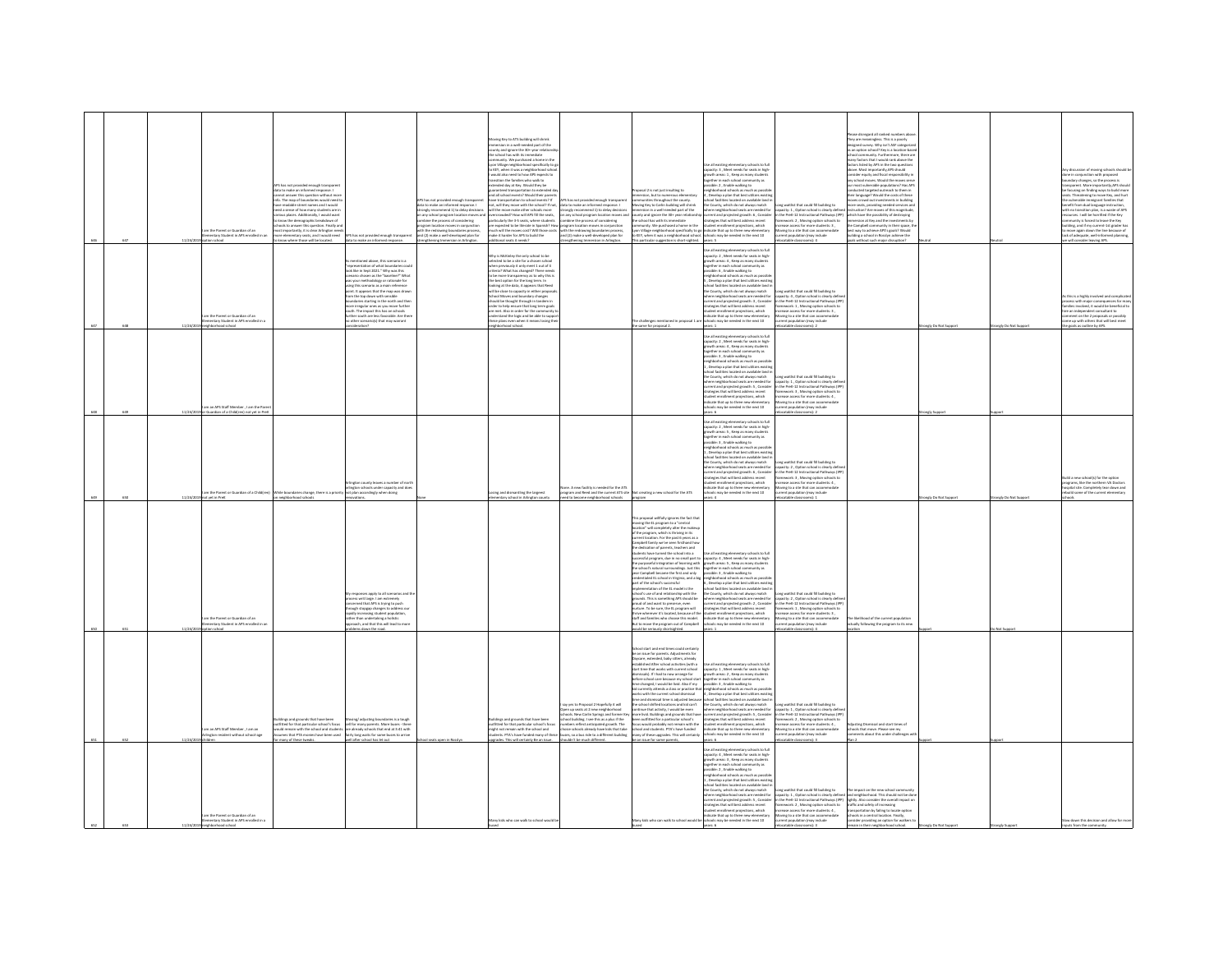| 654 | n the Parent or Guardian of an<br>entary Student in APS enrolled in a<br>11/24/2019 neighborhood school                                                                                           | tra disarcity in all schools. There should<br>ot be such disparity in free and reduced<br>ch rates in APS. Racial diversity<br>uses. I am in favor of long this<br>daries that cut across north and so<br>inston divides. Our schools cannot be<br>sally strong across all schools until then<br>rue social, economic and racial<br>eration and diversity.                           | ing costs. Pushback from parents who<br>scared to face free and reduced lunch<br>ts increase at their schools.                                                                                                                                                                                                                                                                                                                                                                                                                                                                                                                                                                                                                                                                                                                                                                                                                                                                  | by gets a neighborhood school where<br>ere is crowding.                                                                                                                                                                                                             | ople who live walking distance to the<br>ww Reed school can't send their kids the<br>ecause you are trying to keep Mckinley<br>together. You are giving preferential<br>utment to Mckinley to make up to then<br>for abing ATS their hubbles, Non-McKinlay<br>slies who could walk to Reed and were<br>toping to have a neighborhood school<br>tinue to be bused across Lee Highway<br>ainst their wishes) to Nottingham. You<br>are sewing the seeds of community agains<br>imosity through this action.<br>ckinley students are not more worthy of<br>neighborhood school than our children<br>We have waited ages for Reed to be built<br>and have put up with busing. Unfair and<br>kes us angry.                                                                                                                                                                                                                                                                                                       | mobell movine out of south Arlinetor<br>eals. As it stands now it's not really<br>unty wide option school. With 3 VP<br>copy that fourt into 3 kinderworten<br>sses, there are very few spots for no<br>I children and middle class and othe<br>children from around the county. If you<br>we Campbell and increase the number<br>aces without increasing VPI spots, you<br>wer the SOS free and reduced lunch ra<br>High levels of poverty concentrated in a<br>ool is not good for any child. Soread the<br>e and reduced lunch numbers around<br>oughout the county for true education<br>uity and better educational outcomes. | any challenges. If you move Mckinley t<br>leed and move ATS to McKinley, you don<br>ally address the crowding issues in<br>entral Arlington. Also you give priority to<br>ildren from Mckinley to attend new Re-<br>hool even though you have to bus them<br>loofts snigsed to sman sit is list<br>nities together). Meanwhile, you<br>Jude children who could walk to Ree<br>n attending the new neighborhoo.<br>ool and continue to bus them to<br>ingham and tuckahoe. You are<br>biting these families from joining the<br>neighborhood school. None of the<br>lies in planning units like 16070 want<br>intinue to be bused across Lee Hwy ju<br>at hostil at hosts can be rest able to the<br>ep the school together". If there is an<br>ess of north Arlington seats, send an<br>on schools to North of Lee Highway<br>ep Mckinley neighborhood and make<br>ed neighborhood. We need the seats in<br>ntral Arlington. Don't make excuse<br>Icause you don't want to get Reed<br>redited as a new school. Annoving!    | all existing elementary schools to full<br>pacity: 1 . Meet needs for seats in high<br>ath areas: 2, Keep as many student<br>ether in each school community as<br>sible: 3 Frable walking to:<br>phborhood schools as much as po<br>Develop a plan that best utilizes existi<br>nel farilities lerated on available land i<br>County, which do not always match<br>ere neighborhood seats are needed for<br>ent and projected growth: 5, Consider<br>tegies that will best address recent<br>dent enrollment projections, which<br>icate that up to three new element<br>looks may be needed in the next 10<br>are 6       | ong waitlist that could fill building to<br>capacity: 3, Option school is clearly defin<br>in the PreK-12 Instructional Pathways (IPP)<br>ramework: 4, Moving option schools to<br>crease access for more students: 1.<br>wing to a site that can accomm<br>rent population (may include<br>catable classrooms): 2                     | Can Campbell move to Nottingham or<br>town? Both have a lot of green spa<br>spbell need not be a high poverty title<br>chool. Many families of many backgroun<br>interested in this program. You filled 4<br>Sergarten classes but didn't try to do it<br>tain this year.                                                                                                                                                                                                                                                                                                                                                                                                                                                                                                                                                                                                                                                          |                   |                   | top focusing so exclusively on your tw<br>narios. You aren't hearing the public as<br>ou are so busy trying to convince us. You<br>ome off as very paternalistic acting like<br>ou need to do what is best for us and no<br>sting us to know what is best for us.<br>ction and programs are suffering an<br>going down hill as we argue endlessly<br>bout school location. We are losing what<br>ade APS a top school system. Why aren't<br>w focusing on reading instruction, giving<br>tentary kids some science, etc.                                                                                                                                                                                                                                                                                                                                                                                                                                                        |
|-----|---------------------------------------------------------------------------------------------------------------------------------------------------------------------------------------------------|--------------------------------------------------------------------------------------------------------------------------------------------------------------------------------------------------------------------------------------------------------------------------------------------------------------------------------------------------------------------------------------|---------------------------------------------------------------------------------------------------------------------------------------------------------------------------------------------------------------------------------------------------------------------------------------------------------------------------------------------------------------------------------------------------------------------------------------------------------------------------------------------------------------------------------------------------------------------------------------------------------------------------------------------------------------------------------------------------------------------------------------------------------------------------------------------------------------------------------------------------------------------------------------------------------------------------------------------------------------------------------|---------------------------------------------------------------------------------------------------------------------------------------------------------------------------------------------------------------------------------------------------------------------|-------------------------------------------------------------------------------------------------------------------------------------------------------------------------------------------------------------------------------------------------------------------------------------------------------------------------------------------------------------------------------------------------------------------------------------------------------------------------------------------------------------------------------------------------------------------------------------------------------------------------------------------------------------------------------------------------------------------------------------------------------------------------------------------------------------------------------------------------------------------------------------------------------------------------------------------------------------------------------------------------------------|------------------------------------------------------------------------------------------------------------------------------------------------------------------------------------------------------------------------------------------------------------------------------------------------------------------------------------------------------------------------------------------------------------------------------------------------------------------------------------------------------------------------------------------------------------------------------------------------------------------------------------|------------------------------------------------------------------------------------------------------------------------------------------------------------------------------------------------------------------------------------------------------------------------------------------------------------------------------------------------------------------------------------------------------------------------------------------------------------------------------------------------------------------------------------------------------------------------------------------------------------------------------------------------------------------------------------------------------------------------------------------------------------------------------------------------------------------------------------------------------------------------------------------------------------------------------------------------------------------------------------------------------------------------------|----------------------------------------------------------------------------------------------------------------------------------------------------------------------------------------------------------------------------------------------------------------------------------------------------------------------------------------------------------------------------------------------------------------------------------------------------------------------------------------------------------------------------------------------------------------------------------------------------------------------------|----------------------------------------------------------------------------------------------------------------------------------------------------------------------------------------------------------------------------------------------------------------------------------------------------------------------------------------|------------------------------------------------------------------------------------------------------------------------------------------------------------------------------------------------------------------------------------------------------------------------------------------------------------------------------------------------------------------------------------------------------------------------------------------------------------------------------------------------------------------------------------------------------------------------------------------------------------------------------------------------------------------------------------------------------------------------------------------------------------------------------------------------------------------------------------------------------------------------------------------------------------------------------------|-------------------|-------------------|---------------------------------------------------------------------------------------------------------------------------------------------------------------------------------------------------------------------------------------------------------------------------------------------------------------------------------------------------------------------------------------------------------------------------------------------------------------------------------------------------------------------------------------------------------------------------------------------------------------------------------------------------------------------------------------------------------------------------------------------------------------------------------------------------------------------------------------------------------------------------------------------------------------------------------------------------------------------------------|
|     | n the Parent or Guardian of a Middle or<br>th School Student in APS                                                                                                                               | eighborhood schools could remain that                                                                                                                                                                                                                                                                                                                                                | tional buses adding to already<br>ested roads.                                                                                                                                                                                                                                                                                                                                                                                                                                                                                                                                                                                                                                                                                                                                                                                                                                                                                                                                  | wledging that Roslyn will need mo<br>eats is good; however, moving ATS to<br>IcKinley would effectively be the end o<br>eighborhood school that has served<br>dison Manor, Dominion Hills and part<br>East Falls Church and Westover<br>tively for nearly 70 years. | dary changes are difficult. People<br>ove to certain areas because of the<br>:hools, especially when they are adjac<br>neighborhoods.                                                                                                                                                                                                                                                                                                                                                                                                                                                                                                                                                                                                                                                                                                                                                                                                                                                                       | swledging the need for an elem<br>ool in Roslyn now is good planning:<br>wever, the community impact to the<br>er schools is high.                                                                                                                                                                                                                                                                                                                                                                                                                                                                                                 | ed will be the only school without a<br>indary issue - moving a choice school to<br>at location makes more sense. Yes, the<br>ents were promised that it would be<br>ighborhood school, but the McKinley<br>unity was told the trailers would no<br>y after the expansion, and they are st                                                                                                                                                                                                                                                                                                                                                                                                                                                                                                                                                                                                                                                                                                                                   | ie all existing elementary schools to full<br>apacity: 1 . Meet needs for seats in high-<br>ath areas: 2, Keep as many student<br>(ether in each school community as<br>sible: 3 . Enable walking to<br>ighborhood schools as much as possibl<br>Develop a plan that best utilizes existir<br>ool facilities located on available land i<br>County, which do not always match<br>ere neighborhood seats are needed for<br>rrent and projected growth: 5 , Consider<br>rategies that will best address recent<br>dent enrollment projections, which<br>dicate that up to three new elementa<br>may be needed in the next 10 | ing waitlist that could fill building to<br>capacity: 1, Option school is clearly defi<br>in the Dreft, 12 Instructional Dathways (II)<br>work: 2, Moving option schools<br>crease access for more students: 3<br>oving to a site that can accomm<br>nt population (may include<br>atable classrooms): 4                               | tere still really a need for option                                                                                                                                                                                                                                                                                                                                                                                                                                                                                                                                                                                                                                                                                                                                                                                                                                                                                                |                   |                   | dy whether choice schools are stil                                                                                                                                                                                                                                                                                                                                                                                                                                                                                                                                                                                                                                                                                                                                                                                                                                                                                                                                              |
|     | n the Darant or Guardian of an<br>entary Student in APS en<br>reighborhood school . I am the Parent or<br>rdian of a Childfren) in PreK in APS.<br>the Parent or Guardian of a Middle o           |                                                                                                                                                                                                                                                                                                                                                                                      | d and elongated boundaries are a<br>sult for many schools in this scenario<br>use of where the option schools are<br>ted in the county, especially when the<br>re located near areas of high density. Th<br>tions schools should not be given a<br>sigher status" than neighborhood sch<br>cially when neighborhood schools has<br>.<br>eciality programs in them i.e. the year<br>und program at Barcroft, the arts<br>ograms at Mckinkry and Abington, and<br>e Science program at ASF. That isn't fair<br>he majority of the students in Arlingto<br>into: I think that instead of forming a<br>ging the boundaries; first, we need<br>ink about whether or not option school<br>tinue to exist as they have been. It<br>the time to look at whether op<br>ools save so many seats for<br>bhochood students (i.e. have a mix o<br>orhood/lottery seats a<br>ether it's time to just turn the ootion<br>ook into neighborhood programs.<br>ople move to neighborhoods for the |                                                                                                                                                                                                                                                                     | Aren't siblines already eiven priority<br>when it comes to ATS and other option<br>programs? This proposal is misleading. If<br>not sure ATS wants more students as man<br>parents pick the ATS model for the small<br>class size. Not filling up Mckinley's building<br>would be a waste of space for the county<br>filling up McKinley's building with ATS<br>changes their "small" current model 2. Th<br>Key program is too big for the ATS building<br>why waste the time and money in<br>repanding there when there really isn't<br>where a slider # Owens of graduate<br>ents would go to Reed, the<br>rest would be piecemealed to other scho<br>including overcrowded Ashlawn and Glebe<br>in addition to Nottingham and Tuckahoe.<br>That does not help Ashlawn and Glebe.<br>Mhile I appreciate a focus on the future,<br>us also needs to be on the heavy<br>populated areas that currently exist in the<br>sunty. In order for your numbers to make<br>ense, expected boundary changes need to |                                                                                                                                                                                                                                                                                                                                                                                                                                                                                                                                                                                                                                    | fou still have too many seats in far nort<br>art of the county- one of those schools<br>eeds to be considered as an option scho<br>hose areas include mostly single family<br>ellings where there is no opportunity f<br>owth. 2. Why are the two proposals se<br>milar? Arlington county students and<br>rents are entitled to see many more<br>roposals to find the best possible one;<br>rest practice would indicate "showing all<br>posals" and treating all schools fairly in<br>moving process 3. Campbel's EL<br>ogram relies heavily on the outdoor<br>ca it currently has and its location next<br>Long Branch Nature Center; no where<br>se in the county are you going to be able<br>recreate that. Moving them to ATS does<br>it allow them to continue their program<br>th integrity and success. 4. Please realiz<br>many students can walk to both<br>nery assemble can want to both<br>hlawn: this area is highly walkable: has a<br>th population and is growing:<br>ighborhood schools are needed in this | ie all existing elementary schools to full<br>pacity: S. Meet needs for seats in high-<br>ath areas: 6, Keep as many student<br>ether in each school community as<br>sible 2 Frable walking to<br>ood schools as much as news<br>Develop a plan that best utilizes existin<br>nel farilities lerated on available land i<br>County, which do not always match<br>ere neighborhood seats are needed for<br>rent and projected growth: 4, Consider<br>ategies that will best address recent<br>dent enrollment projections, which<br>dicate that up to three new elementary<br>ols may be needed in the next 10              | ong waitlist that could fill building to<br>capacity: 4, Option school is clearly defin<br>n the Dreft, 12 Instructional Dathways (ID)<br>work: 1, Moving option schools to<br>crease access for more students: 3 .<br>oving to a site that can accommodate<br>nt population (may include                                              | All schools in the county need to be<br>ord at; it's not fair to the schools nar<br>in the above proposals that you only<br>.<br>vided two very similar proposals to th<br>smunity. 2. Please look at where the<br>eed for seats exists now! Looking to the<br>dure is great, but you also have so many<br>er capacity schools right now in areas<br>high growth and many under capacity<br>schools in the north with lots of sinele<br>amily dwellings where growth is pretty<br>truck of a standard X. Please look at early<br>ol's speciality and how they are using<br>heir current building. Mckinley was<br>.<br>Danded to include a stage and art and<br>sic classrooms because off their<br>idoscope program and 21 year<br>ership with ETC. Campbell relies<br>vily on its outdoor learning space and<br>ts partnership with neighbor Long Brand<br>ture Center. Which schools have<br>iality programs that can be easily |                   |                   | lease, please, before moving any<br>ools or redoing boundaries, please red-<br>ur planning unit data and walk ability. It'<br>ly fair to the community and it is integra<br>the integrity of this process, 2. Please<br>der getting rid of option programs a<br>anging them to neighborhood program<br>r at the very least allowing a certain of<br>veighborhood students into these<br>programs. That would save on<br>nsportation costs, help relieve<br>wded neighborhood schools, and<br>uld strengthen all neighborhood schoo<br>they view themes levels amolly it is no<br>to allow certain programs for a small<br>nount of students to dictate what<br>ppens for all the other students. All<br>nts deserve the best possible<br>ducation they can get in their<br>thorhood school. Many people apply<br>ption programs because they "think<br>they should " or because they want small<br>ass size- not because they love the<br>ogram. Move schools if you need to, b |
|     | High School Student in APS<br>m the Parent or Guardian of an<br>nentary Student in APS enrolled in a<br>eighborhood school . I am the Parent or<br>rdian of a Middle or High School<br>ent in APS | each building to its cap<br>overcrowding at schools it may<br>Ip to balance demographics better - it i<br>rd to see from the maps exactly where<br>laries are compared to curre<br>daries but extending from North<br>neton across Rt 50 may help to better<br>ce the FARMs rates across APS scho<br>r use of existing facilities                                                    | lloorlood schooll<br>ased use of buses. Carlin Spring<br>tside its boundaries - if we are fixing that<br>ASFS we should not be creating it<br>here else                                                                                                                                                                                                                                                                                                                                                                                                                                                                                                                                                                                                                                                                                                                                                                                                                         | seats in Rosslyn, adds seats to ATS<br>which might help to reduce overcrowdin<br>in some elementary schools. Puts<br>rsion in a more central location<br>aphically                                                                                                  | awn right now along with these propor<br>s not move immersion to an area wit<br>gh percentage of native Spanish speakers                                                                                                                                                                                                                                                                                                                                                                                                                                                                                                                                                                                                                                                                                                                                                                                                                                                                                    | dds the seats in Rosslyn, moves Carlin<br>Springs to an area with many more native<br>nish speakers but it is unclear if those<br>families want to enroll in an immersic                                                                                                                                                                                                                                                                                                                                                                                                                                                           | illenge of moving Campbell's program t<br>ITS, would the Expeditionary Learning<br>odel be as effective there. Need to<br>ge with families at Carlin Springs to<br>e what they think - they are a populatio<br>APS that is not as "loud" in these kind of<br>gs and we need to know what they<br>for their children                                                                                                                                                                                                                                                                                                                                                                                                                                                                                                                                                                                                                                                                                                          | se all existing elementary schools to full<br>apacity: 2 . Meet needs for seats in high-<br>wth areas: 3, Keep as many student<br>gether in each school community as<br>sible: 6 . Enable walking to<br>hherbood schools as much as now<br>.<br>Develop a plan that best utilizes existin<br>ool facilities located on available land i<br>County, which do not always match<br>ere neighborhood seats are needed for<br>rent and projected erowth: 1. Consider<br>egies that will best address recent<br>lent enrollment projections, which<br>dicate that up to three new elementary<br>ols may be needed in the next 10 | catable classrooms): 2<br>ong waitlist that could fill building to<br>capacity: 4, Option school is clearly defin<br>in the PreK-12 Instructional Pathways (IPI<br>nework: 2, Moving option schools to<br>crease access for more students: 1,<br>oving to a site that can accomm<br>t population (may include<br>atable classrooms): 3 | Sanibliud wen a of benot                                                                                                                                                                                                                                                                                                                                                                                                                                                                                                                                                                                                                                                                                                                                                                                                                                                                                                           |                   | nely Suppo        | rid of the gotion schools!<br>t regarding this specific pros                                                                                                                                                                                                                                                                                                                                                                                                                                                                                                                                                                                                                                                                                                                                                                                                                                                                                                                    |
|     | n the Parent or Guardian of an<br>entary Student in APS enrolled in a<br>eighborhood school . I am the Parent or<br>ardian of a Child(ren) in PreK in APS                                         | Nis allows McKielay to ramain a<br>ghbarhood school, therefore ensuring<br>at neighboring schools such as Reed and<br>m are not at or over capacity at the<br>nning of 2021. -- This allows every<br>shood school to be utilized as a<br>ighborhood school, which is important<br>Inture growth of the county. $-1$<br>reciate that the option school location<br>uld stay in place. | is unclear as to why certain school<br>ndaries are rough and jagged -- or in<br>r words, seeming to be illogically<br>wn. Is this really the only representat<br>indiary scenario that could be created<br>viously, increasing transportation costs<br>this scenario isn't wise.                                                                                                                                                                                                                                                                                                                                                                                                                                                                                                                                                                                                                                                                                                |                                                                                                                                                                                                                                                                     | -My kids will be likely reassigned from<br>dcKinley to Ashlawn. While I would prefe<br>they stay at McKinley, the big problem I see<br>here is that Reed will open at capacity and<br>soldaren will ha at ny maar canacity. We<br>have lived through McKinley being<br>rcrowded - anticipating relief with<br>Reed's opening - only to now face the exa<br>ume scenario at Ashlawn. This proposal<br>does not appear to take into account the<br>owth this part of the county is<br>experiencing. And this scenario leaves<br>other neighboring schools in the north<br>nificantly under capacity. This is<br>rently unfair and unwise. -- I fail to<br>inderstand why you're planning for<br><b>United School to increase</b><br>International School to increase<br>Intellment when you're also planning to<br>change the nature of this lottery school is<br>st a few short years. This seems unwis                                                                                                      |                                                                                                                                                                                                                                                                                                                                                                                                                                                                                                                                                                                                                                    | saw APS' remort on incations for choice<br>hools, and McKinley only met 1 of 4<br>actors. Why would you ignore your own<br>not on subability and instead make<br>Kinley a choice location? -- In both<br>oposals, the number of buses going to<br>a McKielay city - which would be ATS.<br>reases substantially. Have you<br>sidered how this will affect the Mad<br>intered Dominion Hills neighborh<br>th the increased bus and car traffic? -<br>our proposals do not appear to take into<br>deration that Tuckahoe is<br>tionally convenient to the Metro, as<br>suld be ideal to be a choice school                                                                                                                                                                                                                                                                                                                                                                                                                     | in all existing elementary schools to full<br>acity: 2, Meet needs for seats in high-<br>wth areas: 4, Keep as many student<br>ether in each school community as<br>ible: 6, Enable walking to<br>ghborhood schools as much as post<br>welco a plan that best utilizes exis<br>ol facilities located on available land<br>e County, which do not always match<br>re neighborhood seats are needed for<br>rent and projected growth: S, Consider<br>tesies that will best address recent<br>dent enrollment projections, which<br>icate that up to three new elementa<br>hools may be needed in the next 10                 | one waitlist that could fill building to<br>apacity: 3, Option school is clearly defin<br>n the PreK-12 Instructional Pathways (IPI<br>amework: 1 . Moving option schools to<br>se access for more students: 4,<br>wing to a site that can accon<br>studies vent notstated men<br>catable classrooms): 2                               | important to me as a parent that APS<br>s these changes as correct as possible<br>ch means that I urge you to get all th<br>sible information before making any<br>ificant changes.                                                                                                                                                                                                                                                                                                                                                                                                                                                                                                                                                                                                                                                                                                                                                | ingly Do Not Supp | ongly Do Not Supp | arge you not to do this in piecemeal<br>.<br>hion, but to create a holistic process the<br>sis many upcoming data points into<br>ideration - these include the 2020 U.S<br>sus data, CIP, other budgetary<br>PS has admitted that there will be other<br>aness even past this process, and many<br>us would like to avoid this. Additional<br>uld appreciate seeing more backgrour<br>why McKinley was specifically singled<br>t to be eliminated vs. other possible<br>tools. Surely, there are other scenarios<br>at could have been proposed that do no<br>ngle out McKinley                                                                                                                                                                                                                                                                                                                                                                                                 |
|     | Other (Please specify) : Substitute teacher                                                                                                                                                       |                                                                                                                                                                                                                                                                                                                                                                                      |                                                                                                                                                                                                                                                                                                                                                                                                                                                                                                                                                                                                                                                                                                                                                                                                                                                                                                                                                                                 |                                                                                                                                                                                                                                                                     |                                                                                                                                                                                                                                                                                                                                                                                                                                                                                                                                                                                                                                                                                                                                                                                                                                                                                                                                                                                                             |                                                                                                                                                                                                                                                                                                                                                                                                                                                                                                                                                                                                                                    |                                                                                                                                                                                                                                                                                                                                                                                                                                                                                                                                                                                                                                                                                                                                                                                                                                                                                                                                                                                                                              | se all existing elementary schools to full<br>pacity: 3, Meet needs for seats in high-<br>rowth areas: S, Keep as many student<br>rether in each school community as<br>sible: 1, Enable walking to<br>ighborhood schools as much as por<br>Desigher a miam that hast utilizes exist<br>al facilities located on available land<br>he County, which do not always match<br>ere neighborhood seats are needed for<br>ent and projected growth: 6, Conside<br>ategies that will best address recent<br>dent enrollment projections, which<br>licate that up to three new elementa<br>ools may be needed in the next 10       | ong waitlist that could fill building to<br>.<br>Lapacity: 1 , Option school is clearly definition<br>in the PreK-12 Instructional Pathways (IP<br>amework: 2, Moving option schools to<br>se access for more students: 3 .<br>wing to a site that can accor<br>shutani wami ngibaluzoa tnens                                          | important is keeping the feeling of<br>unity was in the neighbor<br>McKinley, Neighborhood schools are                                                                                                                                                                                                                                                                                                                                                                                                                                                                                                                                                                                                                                                                                                                                                                                                                             |                   |                   | wishborhood school has its own<br>r and the diversity of the county<br>hould support neighborhood schools                                                                                                                                                                                                                                                                                                                                                                                                                                                                                                                                                                                                                                                                                                                                                                                                                                                                       |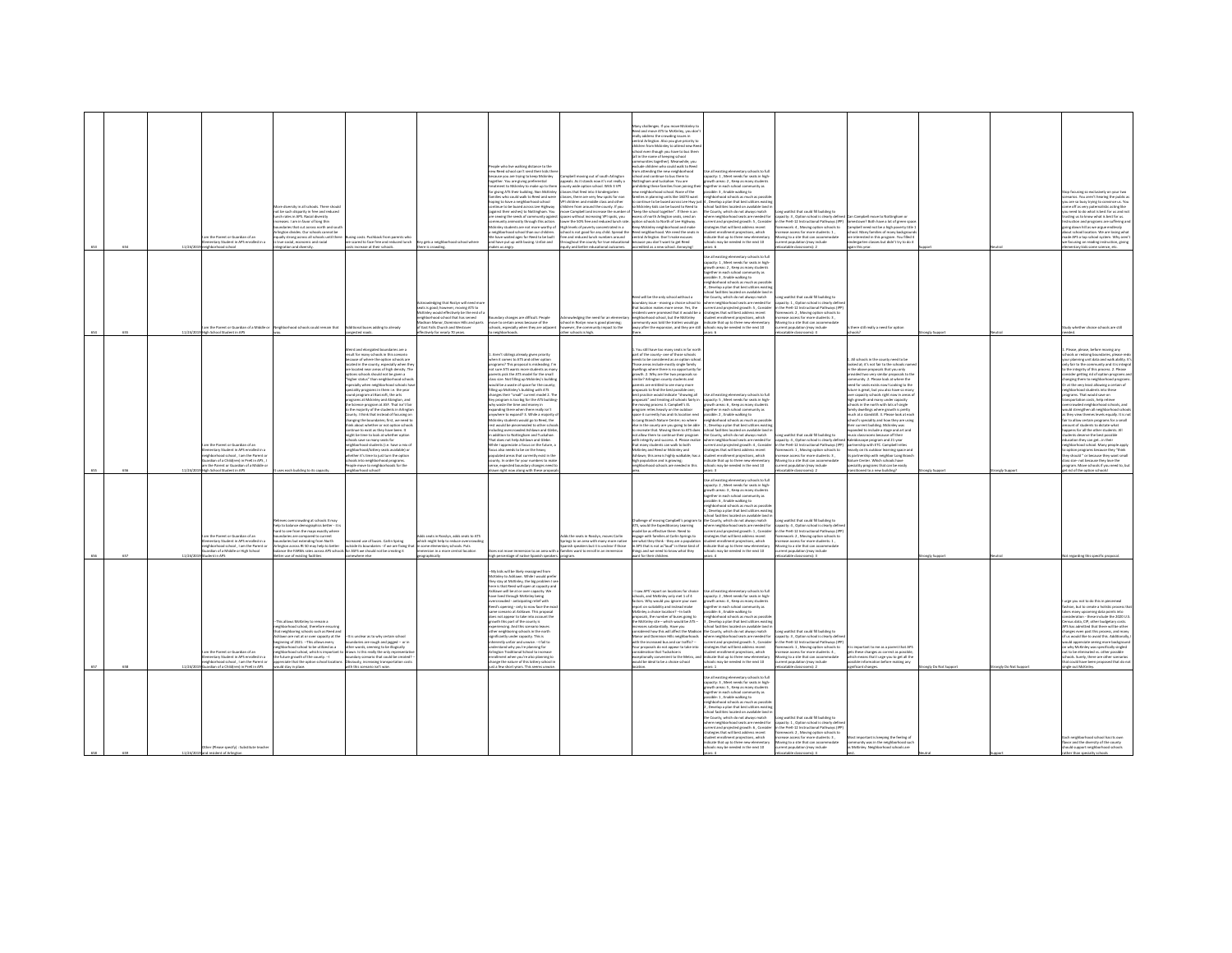| sen. |         | m an Arlineton resident without scho<br>children .Other (Please specify) : Pare<br>mer Cameball School student      |                                                                                                                                                                                                                                                                                                                                                                                                                        |                                                                                                                                                                                                                                                                                                                                                                                                                                                                                                                                                                                                                                                                                                                                                                                                                                                                                        |                                                                                                                                                                                                                                                                                                                                                                                                                                 |                                                                                                                                                                                                                                                                                                                                                                                                                                                                                                                                                                                                                                                                                                                                                                                                                                                                                                                                                                                                                                                                                                                                                                                          |                                                                                                                                                                                                                                                                                                                                                                                                                                                                                              | r moving Campbell School to the ATS<br>uilding would be making the education<br>up between north and south Arlington<br>vening worse than it already is. It would<br>criminal to take this highly successful<br>peram and leave Glencarivn and<br>contains the series of the state of the state of the state of the state of the state of the state of the state of the state of the state of the state of the state of the state of the state of the state of the state of the<br>prings School, especially having teacher<br>rve breakfast in their classrooms instead<br>of allowing teachers and volunteers provi-<br>cational services. Stop short changing | ie all existing elementary schools to full<br>ity: 1, Meet needs for seats in high<br>th areas: 2 , Keep as many stud<br>ther in each school community<br>ther in each school comm.<br>ible: 3 , Enable walking to<br>ighborhood schools as much as possib<br>Develop a plan that best utilizes exist<br>ol facilities located on available land<br>County, which do not always match<br>ere neighborhood seats are needed for<br>rent and projected growth: 5 , Consider<br>tegies that will best address recent<br>dent enrollment projections, which<br><b>Scate that up to three new elementary</b><br>ols may be needed in the next 10                                          | ong waitlist that could fill building to<br>pacity: 1 , Option school is clearly defin<br>the PreK-12 Instructional Pathways (IP)<br>nework: 2, Moving option schools to<br>hase access for more students: 3 .<br>wing to a site that can accommodate<br>ation (may include<br>A-farmership and                                                    |                                                                                                                                                                                                                                                                                                                                                                                                                                                                                                                                                                                                                                                                                                                                                                                                                                                                                                                                                                                                                                                                                                      |                    |                                       |                                                                                                                                                                                                                                                                                                                                                                                                                                                                                                                                                                                                                                                                                                                                                                                                                                                                                                                                                                                                                                                                             |
|------|---------|---------------------------------------------------------------------------------------------------------------------|------------------------------------------------------------------------------------------------------------------------------------------------------------------------------------------------------------------------------------------------------------------------------------------------------------------------------------------------------------------------------------------------------------------------|----------------------------------------------------------------------------------------------------------------------------------------------------------------------------------------------------------------------------------------------------------------------------------------------------------------------------------------------------------------------------------------------------------------------------------------------------------------------------------------------------------------------------------------------------------------------------------------------------------------------------------------------------------------------------------------------------------------------------------------------------------------------------------------------------------------------------------------------------------------------------------------|---------------------------------------------------------------------------------------------------------------------------------------------------------------------------------------------------------------------------------------------------------------------------------------------------------------------------------------------------------------------------------------------------------------------------------|------------------------------------------------------------------------------------------------------------------------------------------------------------------------------------------------------------------------------------------------------------------------------------------------------------------------------------------------------------------------------------------------------------------------------------------------------------------------------------------------------------------------------------------------------------------------------------------------------------------------------------------------------------------------------------------------------------------------------------------------------------------------------------------------------------------------------------------------------------------------------------------------------------------------------------------------------------------------------------------------------------------------------------------------------------------------------------------------------------------------------------------------------------------------------------------|----------------------------------------------------------------------------------------------------------------------------------------------------------------------------------------------------------------------------------------------------------------------------------------------------------------------------------------------------------------------------------------------------------------------------------------------------------------------------------------------|------------------------------------------------------------------------------------------------------------------------------------------------------------------------------------------------------------------------------------------------------------------------------------------------------------------------------------------------------------------------------------------------------------------------------------------------------------------------------------------------------------------------------------------------------------------------------------------------------------------------------------------------------------------|--------------------------------------------------------------------------------------------------------------------------------------------------------------------------------------------------------------------------------------------------------------------------------------------------------------------------------------------------------------------------------------------------------------------------------------------------------------------------------------------------------------------------------------------------------------------------------------------------------------------------------------------------------------------------------------|----------------------------------------------------------------------------------------------------------------------------------------------------------------------------------------------------------------------------------------------------------------------------------------------------------------------------------------------------|------------------------------------------------------------------------------------------------------------------------------------------------------------------------------------------------------------------------------------------------------------------------------------------------------------------------------------------------------------------------------------------------------------------------------------------------------------------------------------------------------------------------------------------------------------------------------------------------------------------------------------------------------------------------------------------------------------------------------------------------------------------------------------------------------------------------------------------------------------------------------------------------------------------------------------------------------------------------------------------------------------------------------------------------------------------------------------------------------|--------------------|---------------------------------------|-----------------------------------------------------------------------------------------------------------------------------------------------------------------------------------------------------------------------------------------------------------------------------------------------------------------------------------------------------------------------------------------------------------------------------------------------------------------------------------------------------------------------------------------------------------------------------------------------------------------------------------------------------------------------------------------------------------------------------------------------------------------------------------------------------------------------------------------------------------------------------------------------------------------------------------------------------------------------------------------------------------------------------------------------------------------------------|
|      |         | m an APS Staff Member . I am the Parent<br>11/24/2019 or Guardian of a Children) in PreK in APS increased diversity |                                                                                                                                                                                                                                                                                                                                                                                                                        | here is a small section of students that<br>ently attend Ashlawn that would be<br>stricted to Reed. They would then b<br>nunced to need. They would then be<br>only students from Reed who would<br>end Kenmore, which does not mesh w<br>the APS idea of keeping students togethe<br>nd making sure they have a peer eroup t<br>ove on with. Only 1 or 2 students each<br>ore on must. Only 2 or 2 moderns each<br>ar would go on to 6th grade at Kenmor<br>of friends and classmates that the<br>offort of friends and classmates that th<br>tow from elementary school. -Another<br>tallenge is that this proposal moves the<br>cit students.                                                                                                                                                                                                                                       | e McKinley students would stay<br>eether.                                                                                                                                                                                                                                                                                                                                                                                       | nilies who bought their homes in the<br>valking zone of McKinley will no longer be<br>able to walk to school. - lots of moy<br>r<br>school staff - unpaid time for packing<br>I unpacking. I don't buy the<br>ood seats in Rosslyn" angle -<br>APS just put a county-wide choice school in meighborhood school. -immersion moves I<br>Itosslyn, which could have been a good use . an area with a high number of Spanish<br>of space for a county-wide.                                                                                                                                                                                                                                                                                                                                                                                                                                                                                                                                                                                                                                                                                                                                  | pbell building becomes a walkable<br>speakers.                                                                                                                                                                                                                                                                                                                                                                                                                                               | ampbell's exemplary project is<br>mpletely based around their location. It<br>rems unfair to move them after their<br>unity has not so much a<br>heir project and grounds and that they are<br>thriving community. -families who bough<br>hriving community. -families who<br>eir homes in the walking zone of<br>McKinley will no longer be able to walk to<br>thool. - lots of movement for school staff<br>paid time for packing and unpacking. -<br>o't hav the "no<br>and sears is<br>llyn" angle - APS just put a county-wid<br>choice school in Rosslyn, which could have<br>been a good use of space for a county-                                       | all existing elementary schools to full<br>acity: S , Meet needs for seats in high-<br>wth areas: 6 . Keep as many student<br>ether in each school community as<br>sible: 1 , Enable walking to<br>lighborhood schools as much as pos<br>Develop a plan that best utilizes ex<br>ool facilities located on available land i<br>he County, which do not always match<br>ere neighborhood seats are needed for<br>rent and projected growth: 4, Consider<br>iteries that will best address recent<br>ent enrollment projections, which<br>ndicate that up to three new elementary<br>chools may be needed in the next 10<br>France                                                     | one waitlist that could fill buildine to<br>city: 1 . Option school is clearly defi<br>the Dreft, 12 Instructional Dathways (ID)<br>punck: 3 Moving ordina schools t<br>ase access for more students: 2<br>wing to a site that can accomm<br>ent population (may include<br>catable classrooms): 4                                                 |                                                                                                                                                                                                                                                                                                                                                                                                                                                                                                                                                                                                                                                                                                                                                                                                                                                                                                                                                                                                                                                                                                      |                    | Not Support                           | he Marlionn Cre<br>nity Center should<br>urposed for a school. It would have<br>n a great location for H-B, but could be<br>n a great location for H-B, but could be<br>ed for a different school as well. If the<br>Idine was rebuilt, it could include some<br>ts current uses, such as adult daycare<br>a preschool co-op, within the building<br>such a large piece of land that it seem<br>me not to use it for a school. - How<br>wing schools address overcrowding at<br>1er elementary schools? Will boundarie<br>Szloork: vertion to hanned fils                                                                                                                                                                                                                                                                                                                                                                                                                                                                                                                   |
|      |         | n the Parent or Guardian of a Child(re<br>reK in APS                                                                |                                                                                                                                                                                                                                                                                                                                                                                                                        | ts the boundaries were organized fr<br>per left to right then the rest were<br>ren in an uncreasized manner. Hou<br>these boundaries created                                                                                                                                                                                                                                                                                                                                                                                                                                                                                                                                                                                                                                                                                                                                           |                                                                                                                                                                                                                                                                                                                                                                                                                                 | lawn and McKinley are already<br>overcrowded and with the opening of<br>Iteed, it seems all this proposal is achievi<br>noving growth and overpopulation<br>issues to these schools. In addition, traffic<br>isleady crowded with 7 school buses, by<br>adding another 10 busses, this will only<br>ncrease the traffic, creating unsafe<br>onditions for students. Why would APS<br>nake student count assumptions on old<br>lata when the 2020 census could supp<br>arly defined                                                                                                                                                                                                                                                                                                                                                                                                                                                                                                                                                                                                                                                                                                       |                                                                                                                                                                                                                                                                                                                                                                                                                                                                                              | awn and McKinley are already<br>overcrowded and with the opening of<br>Reed, it seems all this proposal is achieving<br>moving erowth and overpopulation<br>storing grower and deepdposition<br>storing crowded with 7 school buses, by<br>idding another 10 busses, this will only<br>ncrease the traffic, creating unsafe<br>conditions for students. Why would APS<br>make student count assumptions on old<br>data when the 2020 census could support<br>nformed decisions. Cost has not been<br>ly defined                                                                                                                                                  | the all existing elementary schools to full<br>acty: 1 , Meet needs for seats in high-<br>wth areas: 4 , Keep as many students<br>ether in each school community as<br>sible: 6, Enable walking to<br>phborhood schools as much as possib<br>.<br>Develop a plan that best utilizes existi<br>Levelap is pain time best status example<br>onl facilities located on available land in<br>County, which do not always match<br>nere neighborhood seats are needed for<br>rrent and projected growth: 3 , Consider<br>ategies that will best address recent<br>dent enrollment projections, which<br><b>Scate that up to three new elementa</b><br>hools may be needed in the next 10  | g waitlist that could fill building to<br>city: 4, Option school is clearly def<br>n the PreK-12 Instructional Pathways (IPI<br>sework: 1, Moving option schools to<br>ease access for more students: 3 .<br>ving to a site that can accom<br>atable classrooms):                                                                                  |                                                                                                                                                                                                                                                                                                                                                                                                                                                                                                                                                                                                                                                                                                                                                                                                                                                                                                                                                                                                                                                                                                      | ngly Do Not Su     | Ingly Do Not Sup                      | k at 2020 census, slow down this<br>ess. Define costs                                                                                                                                                                                                                                                                                                                                                                                                                                                                                                                                                                                                                                                                                                                                                                                                                                                                                                                                                                                                                       |
|      | 11/24/2 | n the Parent or Guardian of an<br>entary Student in APS enrolled in                                                 |                                                                                                                                                                                                                                                                                                                                                                                                                        | doesn't appear to be a reas<br>ipresentative boundaries" comparisor<br>iates a false dichotomy in order to<br>ttempt to justify the the poorly based<br>Options" (i.e. either pick one of our<br>ble options, or you'll get this<br>ikenstein's monster of a boundary<br>hario). Has anyone programmed an Al<br>reate optimization based on walk zone<br>projected growth? It looks like<br>one took the map. Started at the too<br>sking boundaries at the ton of the cour<br>sen said "screew it" about half-way<br>ough. Based on this map, students that<br>e next to Carlin Springs Elementary<br>sold have to be bused all the way to<br>McKinley, which is insane. Forcing a child t<br>e next to one school, but get up a half<br>or earlier to drive to a corr<br>ent school is unreasonable-and<br>iably considered discriminatory given<br>lemographics near Carlin Springs | e, this is a terrible plan. I can't<br>rstand why APS didn't have a well-<br>ered plan when Reed was anno<br>a school. McKinley and VDOT just<br>interla cafe routes to schools era<br>ad on the nedestrian walk-ability to<br>rom the road. APS has the opportunity to<br>dd an "option" that doesn't move<br>fcKinley and ATS to determine comm<br>ort. This is the most ridiculous false<br>ony that I've seen, offering the | Kinley is an extremely poor location t<br>place a choice school according to<br>Arlington's own data. Either Carlin Springs<br>Arlington's own data. Either Carlin Springs<br>should be an option school before<br>tcKinley. This proposal has the effect of<br>reating an option school in the middle of .<br>ommunity, at once effectively destroying<br>to naighborhood that has hean roast<br>ound McKinley. Arlington Traditi<br>lo a poor location for a commun<br>lo a poor location for a commun<br>intary school. It is bounded on two<br>des by two major streets that are<br>effectively boundaries to elementary<br>heel students to walk. The necessal of<br>adding 100 students to Arlineto<br>sweet on the persent wark-summy to<br>McKinley, and then is deciding to increase "Traditional School is also a poor decision<br>Iraffic and parking on McKinley while at the and likely to render ATS ineffective for it's<br>iame time<br>students will be unlikely to allow ATS to<br>meet its goals. It's also completely illogical<br>that APS built a large addition onto<br>McKirley, redesigned the school, improved<br>the traffic flow and pedestrian walk-ability | One point, referring this as "opportunities<br>and "challenges" continues the contrast o<br>two bad options (three if you include the<br>new construction schools instead of<br>insidering outside the box options. In a<br>uly urban area like central Arlington<br>riison Blvd. corridor), APS should cons<br>urban schools in, for example, office<br>buildings. Trying to cling to suburban/rura<br>schools when Arlington is ceasing to be<br>suburban/rural shows a lack of vision and | All of the other challenees apply from<br>presentative" boundaries). What it really "Proposal 1", if APS is truly wishing to redo<br>is to me is APS did a poor job of locatine this. All schools should be on the table<br>ms. All schools should be on the table<br>instead of removing some from the<br>loctential as a option school. Barcroft,<br>fuckahoe, and Reed would make excellent<br>cations for option schools, as would Key.<br>.<br>APS disregards the "promise" it has made<br>to the McKinley community by making it a<br>ighborhood school for seventy years<br>e recent "promise" to make Reed an                                            | .<br>Se all existing elementary schools to full<br>apacity: 3 , Meet needs for seats in high-<br>wth areas: S , Keep as many student<br>ether in each school con<br>nunity as<br>sible: 2 . Enable walking to<br>hherbood schools as much as nossi<br>Develop a nian that here utiliz<br>Levesp a pan that best utilizes exist<br>hool facilities located on available land<br>e County, which do not always match<br>tere neighborhood seats are needed for<br>urrent and projected growth: 6, Consider<br>tegies that will best address recent<br>fent enrollment projections, which<br>dicate that up to three new element<br>hools may be needed in the next 10                  | or gwidiad III building to<br>acity: 2, Option school is clearly defined<br>n the PreK-12 Instructional Pathways (IPP) would better suit the neighborhood. Also,<br>nework: 1, Moving option schools to<br>ease access for more students: 3,<br>vase access for more association<br>wing to a site that can accomm<br>rent population (may include | Jon't park option si<br>neighborhood when a neighborhood sch<br>the priority ranking in the above box<br>doesn't make any sense at all. I don't<br>sn't mase any sense as an<br>Jerstand my options or what they m<br>iven how they compare. It's poorly                                                                                                                                                                                                                                                                                                                                                                                                                                                                                                                                                                                                                                                                                                                                                                                                                                             | ingly Do Not Suppo |                                       | with some foresight. APS is rea<br>ith a knee-jerk reaction by saying that<br>we have to move schools." If growth is<br>cloated this quickly, rent space ins<br>buying, Build-out in urban areas. The<br>Seral government has gotten out of the<br>sieral government has gotten out of the<br>ning property business, the county                                                                                                                                                                                                                                                                                                                                                                                                                                                                                                                                                                                                                                                                                                                                            |
| 660  | 117888  | lead school<br>m the Parent or Guardian of an<br>entary Student in APS enrolled in a<br><b>Inners how</b>           | schools want to move, which should be<br>he predominant reasoning here. In<br>tion much of the multi-million dolla<br>ley as a neighb<br>estment in inclusivy as a neignocenoo<br>soil would be lost. This comes not just<br>ms of funding spent by APS to increase<br>e size of the building, but in opportunit<br>sts the McKinley com<br>nunity has faced<br>h overcrowding and insufficient facili<br>ne the const |                                                                                                                                                                                                                                                                                                                                                                                                                                                                                                                                                                                                                                                                                                                                                                                                                                                                                        | inity a "choice" that is no choice                                                                                                                                                                                                                                                                                                                                                                                              | then shifted.<br>ises broken, with Reed not providing<br>enrollment relief for Ashlawn and<br>McKinley, Reed, as a new school, should be<br>tade an option if an option has to be<br>mine discursion                                                                                                                                                                                                                                                                                                                                                                                                                                                                                                                                                                                                                                                                                                                                                                                                                                                                                                                                                                                     | sight.                                                                                                                                                                                                                                                                                                                                                                                                                                                                                       | tary school in Westover.<br>es broken, with Reed not providing<br>he enrolment relief for Ashlawn and<br>McKinley, Reed, as a new school, should be<br>nade an option if an option has to be                                                                                                                                                                                                                                                                                                                                                                                                                                                                     | tse all existing elementary schools to full<br>pacity: 1 . Meet needs for seats in high<br>wth areas: 2 , Keep as many stude<br>sther in each school community a<br>sible: 3 , Enable walking to<br>eighborhood schools as much as possib<br>i , Develop a plan that best utilizes existi<br>hool facilities located on available land i<br>County, which do not always match<br>rent and projected growth: S , Consider<br>stegies that will best address recent<br>sent enrolment projections, which<br>dicate that up to three new elementary<br>ols may be needed in the next 10<br>$\sim$ 6                                                                                     | table clas<br>ooms): 4<br>ng waitlist that could fill building to<br>pacity: 1, Option school is clearly define<br>the PreK-12 Instructional Pathways (IPP<br>imework: 2, Moving option schools to<br>ase access for more students: 4,<br>wing to a site that can accommodate<br>lation (may include<br>F dammassala airlet                        | gned an likely should be tossed.<br>ion schools are just that, options. Al<br>sqyf loorka boorhod figinn gnizis<br>tructures should be used as neighborh<br>chools, and option schools, as county-wic<br>ties should utilize other facilities                                                                                                                                                                                                                                                                                                                                                                                                                                                                                                                                                                                                                                                                                                                                                                                                                                                        |                    | ongly Do Not Suppo<br>the Din Nort St | ald do the same.<br>ike sure that the wealthy schools in<br>west Arlinaton (Dis<br>nen atri ara fullo utilizer                                                                                                                                                                                                                                                                                                                                                                                                                                                                                                                                                                                                                                                                                                                                                                                                                                                                                                                                                              |
|      | 11/24   | n the Parent or Guardian of an<br>vertary Student in APS enrolled in a<br>hood school                               |                                                                                                                                                                                                                                                                                                                                                                                                                        |                                                                                                                                                                                                                                                                                                                                                                                                                                                                                                                                                                                                                                                                                                                                                                                                                                                                                        |                                                                                                                                                                                                                                                                                                                                                                                                                                 | re there specifics for understanding<br>"majority" of McKinley students. How<br>yould the distribution ao for the McKinle<br>dents not going to Reed and what are<br>e remiderations that three minority<br>build be so significantly impacted and th<br>being more meaningful than a boundary<br>change where many neighborhood kids<br>ould stay together. These minority kids<br>not going to Reed will potentially suffer<br>eighborhood schools improve house<br>alues, has the economic impact on the<br>urrounding McKinley neighborhoods be<br>ressed in regards to this proposal?                                                                                                                                                                                                                                                                                                                                                                                                                                                                                                                                                                                               |                                                                                                                                                                                                                                                                                                                                                                                                                                                                                              | raffic patterns surrounding the McKinle<br>eighborhoods will be more negatively<br>reacted creating excessive cut through<br>th a non neighboorhood school taking<br>cKinleys place, this after traffic has<br>ady increased from silver line addit                                                                                                                                                                                                                                                                                                                                                                                                              | se all existing elementary schools to full<br>capacity: S , Meet needs for seats in high-<br>growth areas: 2 . Keep as many student<br>seether in each school community as<br>.<br>sible: 4 , Enable walking to<br>shborhood schools as much as possib<br>.<br>Nevelop a plan that best utilizes<br>ool facilities located on available land<br>County, which do not always match<br>ere neighborhood seats are needed for<br>rent and projected growth: 1, Consider<br>gies that will best address r<br>dent enrollment projections, which<br>licate that up to three new elementary<br>cols may be needed in the next 10                                                           | ng waitlist that could fill building to<br>acity: 4, Option school is clearly defin<br>the PreK-12 Instructional Pathways (IPP)<br>ework: 3 . Moving option schools to<br>ase access for more students: 1,<br>ving to a site that can accommo<br>ent population (may include<br>atable classrooms): 2                                              | n not aliminate the McKinley<br>irhborhood school. The McKinle<br>any years. The surrounding<br>hborhoods will be negatively in<br>ncially. Many arlington residents in the<br>McKinley district put significant time and<br>erray into the reno<br>tion of McKinehr<br>k toward optimal goals for this<br>neighborhood school. The importance of<br>neighborhood schools extends beyond th<br>sacity issues APS faces.                                                                                                                                                                                                                                                                                                                                                                                                                                                                                                                                                                                                                                                                              | ngly Do Not Suppo  | nely Do Not Supp                      |                                                                                                                                                                                                                                                                                                                                                                                                                                                                                                                                                                                                                                                                                                                                                                                                                                                                                                                                                                                                                                                                             |
|      |         | the Parent or Guardian of an<br>.<br>Ied in a<br>entary Student in APS e<br>phborhood school , I am the Parent or   | tion schools can stay centralized and<br>isily accessible by those that attend:<br>tter use of neisthorhood school<br>e/seats at full capacity: will be able to<br>eddress issues with population growth at<br>the 3 points of concern; allows for increase<br>Eversity in some schools that currently<br>erdien of an Elementary Student in APS may need it: Using schools to maximum                                 | valk-ability factors/bus fleets: schools<br>outside boundary (however you deal with<br>that already with ASFSI:                                                                                                                                                                                                                                                                                                                                                                                                                                                                                                                                                                                                                                                                                                                                                                        |                                                                                                                                                                                                                                                                                                                                                                                                                                 | hould not consider school moves in<br>ation from the boundary changes and<br>oneer-term capital improvements<br>adulari to follow. APS heads to do a<br>es for each o<br>cessary capacity, program-relate<br>ipment, etc.) Moving ATS to NW<br>Arlington will lead to unequal access and<br>long bus times for some of the most<br>economic disadvantaged ATS<br>munity members as well as incre<br>»<br>» transportation costs? McKin can no<br>andle bus traffic (13 plus more if 100<br>sore students come); how can you as<br>aditional model can still function at 600-                                                                                                                                                                                                                                                                                                                                                                                                                                                                                                                                                                                                             |                                                                                                                                                                                                                                                                                                                                                                                                                                                                                              | is on the northern - heild schools who<br>Pocus on time processor - some concentration<br>they are needed. Moving 5 communities<br>around and then redrawing boundaries<br>ndary seems risky. Make decisions<br>stically. ATS needs to be located<br>intrally. Busing poor non white childr<br><b>h</b> white naish<br><b>book seams like</b><br>munity it serves. Make immersion<br>chools where they are needed and can                                                                                                                                                                                                                                        | Ise all existing elementary schools to full<br>apacity: 5 , Meet needs for seats in high-<br>owth areas: 4 . Keep as many students<br>ther in each school com<br><b>Hunity</b> as<br>sible: 3 . Enable walking to<br>borhood schools as much as possi-<br>welop a plan that best utilizes exis<br>ol facilities located on available land i<br>County, which do not always match<br>re neighborhood seats are needed for<br>www.waysuncearunder.com/internations/<br>international producted growth: 2, Consider<br>integrist that will best address recent<br>dicate that up to three new elementary<br>dicate that up to three new elementary<br>ools may be needed in the next 10 | na waitlist that could fill building to<br>city: 2 . Option school is clearly defin<br>the Dreft, 12 Instructional Dathways (IDD)<br>ework: 4, Moving option schools to<br>ease access for more students: 3,<br>oving to a site that can accommodate<br>sent population (may include                                                               | .<br>Mhy would APS ask about the IPP or not<br>change the IPP to include traditional? Ho<br>can we be assured traditional is available<br>This is a classic game of bait and switch.<br>The program isn't supported in you<br>discussions or your documentation. if APS<br>truly wants to keep traditional, they would<br>not ask this question; not use respo<br>this questions; take the document off the<br>website; or change the document<br>temporarily to assure the ATS community<br>spectrum to an active their program to<br>see to McGin will allow their program to<br>unish and grow. APS is moving a 700 kids<br>in Roslyn to a school designed for 400.<br>I sure those 300 Spanish speaking<br>ilies do not want their kids sitting in<br>nsafe trailers. Does APS not out any<br>deration about the inequities with<br>eir school move proposals for non white<br>men across more proposes for non-winner<br>hildren? Also, the county just went<br>hrough a consent decree; this survey is n<br>iccessible to ESL community members (no<br>Spanish). ATS has 19 other languages to |                    |                                       | n to your constituents/the tax payers<br>holistic data drive decisions; do not<br>we option schools first; think about<br>daries, and please APS - while I<br>rstand this is a seat eame: this is also<br>ensure one is a seat game, our transfer<br>ating segregated schools by boundaris; and moving the one school that<br>ictually bridges the opportunity gap to an<br>irea not accessible by the community is<br>erves seems to go against your policy of<br>qual opportunity, your implications are<br>roader then the proposals and schools<br>later then the proposals and schools<br>ed; be transparent to all APS families<br>but the changes of moving<br>ols/swapping and then drawing<br>indaries, how will ASFS be impacted?<br>be? Ashlawn? This survey is terrible.<br>a someone that is nonnarly trained in<br>re someone mat is properly trained in<br>itting community input. It is bias and no<br>iling the full story of what is going on.<br>ame on you APS. You have long term<br>roblems to solve: moving school location<br>ms short sited, Be ho |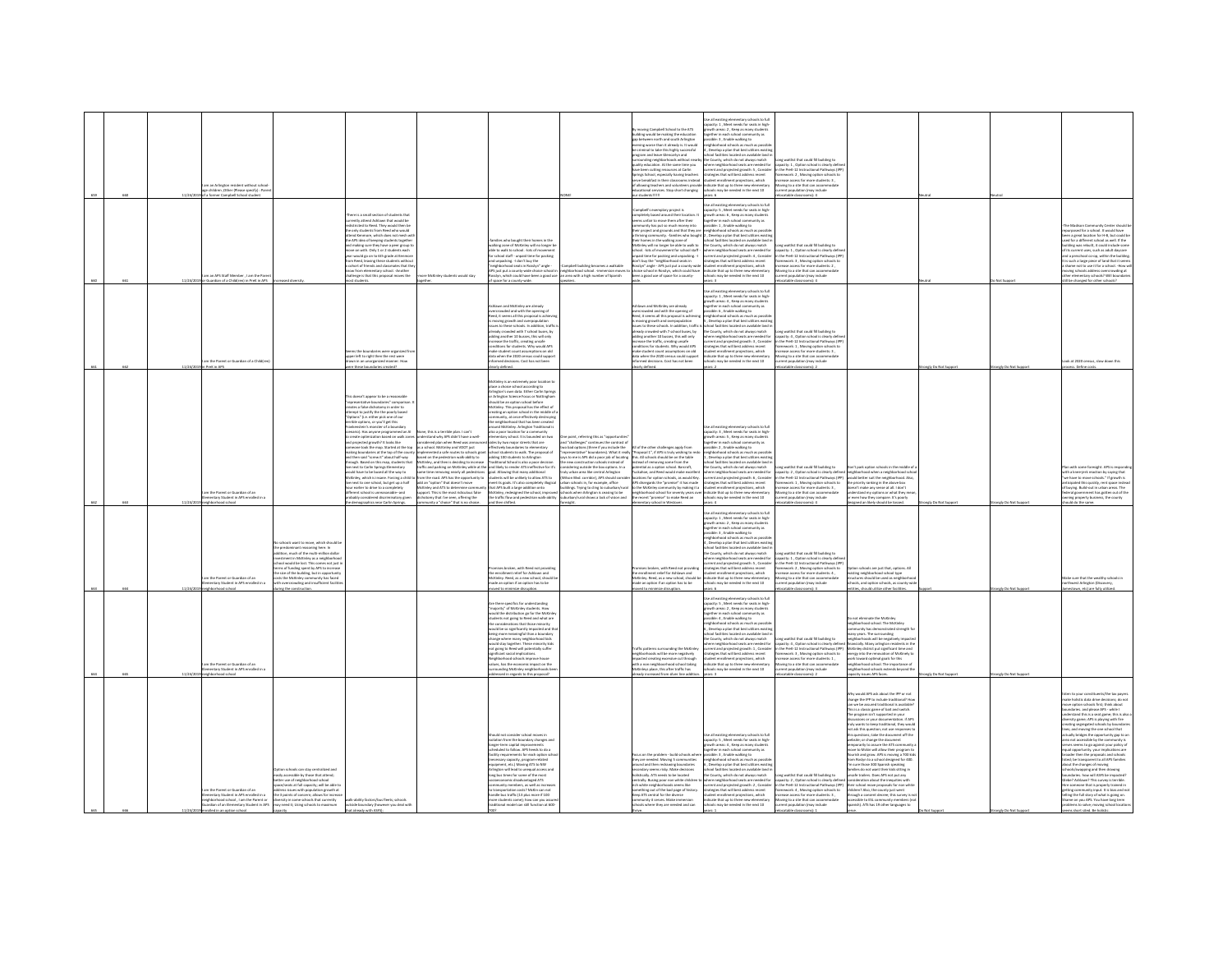|                                                                                                                                                                                                                                                                                                                                                                                                                                                                                                                                                                                                                                                                                                                                                                                                                                                                                                       | <b>ALC:</b>                                                                                                                                                                                                                                                                                                                                                                                                                                                                                                                                                                                                                                                                                                                                                                                                                                                                                                                                                                                                                                                                          | 670                                                                                                                                                                                                                                                                                                                                                                                                                                                                                                                                                                                                                             |                                                                                                                                                                                                                                                                                                                                                                                                                                                                                                                                                                                                                                                                                                                                                                                                                                                                                                                                                                                                                                     | 668                                                                                                                                                                                                                                                                                                                                                                                                                                                                                                                                                                                                                            | 667                                                                                                                                                                                                                                                                                                                                                                                                                                                                                                                                                                                                                                       |
|-------------------------------------------------------------------------------------------------------------------------------------------------------------------------------------------------------------------------------------------------------------------------------------------------------------------------------------------------------------------------------------------------------------------------------------------------------------------------------------------------------------------------------------------------------------------------------------------------------------------------------------------------------------------------------------------------------------------------------------------------------------------------------------------------------------------------------------------------------------------------------------------------------|--------------------------------------------------------------------------------------------------------------------------------------------------------------------------------------------------------------------------------------------------------------------------------------------------------------------------------------------------------------------------------------------------------------------------------------------------------------------------------------------------------------------------------------------------------------------------------------------------------------------------------------------------------------------------------------------------------------------------------------------------------------------------------------------------------------------------------------------------------------------------------------------------------------------------------------------------------------------------------------------------------------------------------------------------------------------------------------|---------------------------------------------------------------------------------------------------------------------------------------------------------------------------------------------------------------------------------------------------------------------------------------------------------------------------------------------------------------------------------------------------------------------------------------------------------------------------------------------------------------------------------------------------------------------------------------------------------------------------------|-------------------------------------------------------------------------------------------------------------------------------------------------------------------------------------------------------------------------------------------------------------------------------------------------------------------------------------------------------------------------------------------------------------------------------------------------------------------------------------------------------------------------------------------------------------------------------------------------------------------------------------------------------------------------------------------------------------------------------------------------------------------------------------------------------------------------------------------------------------------------------------------------------------------------------------------------------------------------------------------------------------------------------------|--------------------------------------------------------------------------------------------------------------------------------------------------------------------------------------------------------------------------------------------------------------------------------------------------------------------------------------------------------------------------------------------------------------------------------------------------------------------------------------------------------------------------------------------------------------------------------------------------------------------------------|-------------------------------------------------------------------------------------------------------------------------------------------------------------------------------------------------------------------------------------------------------------------------------------------------------------------------------------------------------------------------------------------------------------------------------------------------------------------------------------------------------------------------------------------------------------------------------------------------------------------------------------------|
| 11/34/                                                                                                                                                                                                                                                                                                                                                                                                                                                                                                                                                                                                                                                                                                                                                                                                                                                                                                | 11/34/30                                                                                                                                                                                                                                                                                                                                                                                                                                                                                                                                                                                                                                                                                                                                                                                                                                                                                                                                                                                                                                                                             | 11/34/20                                                                                                                                                                                                                                                                                                                                                                                                                                                                                                                                                                                                                        | 11/34/2                                                                                                                                                                                                                                                                                                                                                                                                                                                                                                                                                                                                                                                                                                                                                                                                                                                                                                                                                                                                                             | 11/24/20                                                                                                                                                                                                                                                                                                                                                                                                                                                                                                                                                                                                                       | 11/34/30                                                                                                                                                                                                                                                                                                                                                                                                                                                                                                                                                                                                                                  |
| n the Parent or Guardian of an<br>mentary Student in APS enrolled in a<br>pod school                                                                                                                                                                                                                                                                                                                                                                                                                                                                                                                                                                                                                                                                                                                                                                                                                  | m the Parent or Guardian of an<br>nentary Student in APS enrolled in a<br><b><i><u>Inner of Greenl</u></i></b>                                                                                                                                                                                                                                                                                                                                                                                                                                                                                                                                                                                                                                                                                                                                                                                                                                                                                                                                                                       | n the Parent or Guardian of an<br>ventary Student in APS enrolled in a<br>loorlat boor                                                                                                                                                                                                                                                                                                                                                                                                                                                                                                                                          | n the Parent or Guardian of an<br>nentary Student in APS enrolled in a<br>loorloa boorhodrigie                                                                                                                                                                                                                                                                                                                                                                                                                                                                                                                                                                                                                                                                                                                                                                                                                                                                                                                                      | m the Parent or Guardian of an<br>antary Student in APS enrolled in a<br>pod school, I am the Parent or<br>rdian of a Child(ren) in PreK in APS,<br>the Parent or Guardian of a Childfren<br>t yet in PreK , I am the Parent or<br>lardian of a Middle or High School<br>Student in APS                                                                                                                                                                                                                                                                                                                                        | m the Parent or Guardian of an<br>ventary Student in APS enrolled in<br>Input boompdrin                                                                                                                                                                                                                                                                                                                                                                                                                                                                                                                                                   |
|                                                                                                                                                                                                                                                                                                                                                                                                                                                                                                                                                                                                                                                                                                                                                                                                                                                                                                       | cids the disruption of multiple schools<br>oves, which the PTAs from all involved<br>pols have made clear they do not wa                                                                                                                                                                                                                                                                                                                                                                                                                                                                                                                                                                                                                                                                                                                                                                                                                                                                                                                                                             | didly, the format of this survey seem<br>wed towards getting responses that<br>ort one or both of APS's 2 proposal:                                                                                                                                                                                                                                                                                                                                                                                                                                                                                                             |                                                                                                                                                                                                                                                                                                                                                                                                                                                                                                                                                                                                                                                                                                                                                                                                                                                                                                                                                                                                                                     | t rid of the options schools in order to<br>hieve the APS core value of equity.<br>shead of creating opportunity gaps with<br>the options schools, get rid of the<br>aportunity gaps.                                                                                                                                                                                                                                                                                                                                                                                                                                          |                                                                                                                                                                                                                                                                                                                                                                                                                                                                                                                                                                                                                                           |
| e School Board should reject the RBS<br>cause it would fail to achieve the stat<br>licy goal of maximizing the capacity at<br>.<br>Highborhood elementary school<br>ase capital and operating costs<br>ough an increase in transportation co<br>nd costs related to the addition of<br>ratable rises<br>eighborhood schools that are distant<br>neighborhoods in which they live, and<br>e the most disruptive to students by<br>ssigning nearly 40% of neighborh<br>dents to other schools. Although<br>rrently, the School Board is not propor<br><b>hange elementary school boundari</b><br>ion schools should be moved to ave<br>adoption of the RBS, which is the won<br>scenario compared to the other<br>sals testaad houndarias for<br>ighborhood schools should be drawn in<br>w that best represent the neighborhoods detter than worst case scenario under<br>hich the schools are located | biggest challenge is that this is a fake<br>sap. This was not created in an open,<br>inarant well-vetted houndary chan<br>ss, and as such, it is hard to trust th<br>is is truly the scenario that would happe<br>APS redrew boundaries in an efficient<br>er without moving schools                                                                                                                                                                                                                                                                                                                                                                                                                                                                                                                                                                                                                                                                                                                                                                                                 |                                                                                                                                                                                                                                                                                                                                                                                                                                                                                                                                                                                                                                 | Vhat was the methodology to redraw<br>daries? The most irregularly shape<br>daries are in the west central portio<br>Arlington (McKinley, Ashlawn, Carlin<br>ings, Barrett, Barcroft, Fleet). Was this<br>cause these neighborhoods were last t<br>drawn - i.e. other districts were drawn<br>st with cleaner boundaries, forcine odd<br>S into M/A/CS/Ramet/Ramode/E7<br>nk the best approach would be to<br>rioritize walloers for each school building<br>well as diversity. The central Arlinato<br>ools have a great opportunity to draw<br>om communities north and south of<br>rute 50 and deliver a well-balanced<br>cational and social experience that th<br>tricts in North Arlington and South<br>ington could not. This is an amazing<br>ingth to capitalize on                                                                                                                                                                                                                                                        | rid of the options schools in order to<br>eve the APS core value of equity.<br>seve the measure value of approximately<br>tead of creating opportunity gaps with<br>options schools, get rid of the<br>portunity gaps.                                                                                                                                                                                                                                                                                                                                                                                                         |                                                                                                                                                                                                                                                                                                                                                                                                                                                                                                                                                                                                                                           |
|                                                                                                                                                                                                                                                                                                                                                                                                                                                                                                                                                                                                                                                                                                                                                                                                                                                                                                       | ee little to no lone-term opportunitie                                                                                                                                                                                                                                                                                                                                                                                                                                                                                                                                                                                                                                                                                                                                                                                                                                                                                                                                                                                                                                               |                                                                                                                                                                                                                                                                                                                                                                                                                                                                                                                                                                                                                                 |                                                                                                                                                                                                                                                                                                                                                                                                                                                                                                                                                                                                                                                                                                                                                                                                                                                                                                                                                                                                                                     | rid of the options schools in order to<br>eve the APS core value of equity.<br>ead of creating opportunity gaps with<br>options schools, get rid of the<br>sportunity gaps.                                                                                                                                                                                                                                                                                                                                                                                                                                                    |                                                                                                                                                                                                                                                                                                                                                                                                                                                                                                                                                                                                                                           |
|                                                                                                                                                                                                                                                                                                                                                                                                                                                                                                                                                                                                                                                                                                                                                                                                                                                                                                       | .<br>To respond directly to two of the proposal<br>itated goals above: 1) The claim that this<br>will "keep more McKinley students<br>ether" is an ill-placed, short-term goal<br>cKinley and Ashlawn families have been<br>waiting for Reed to open to provide a relief<br>valve to the crowding in Central Arlington<br>ichools, and we have expected that our<br>sidren will be separated between scho<br>ing Road, McKinlay, Ashlawn and Olaha, I.<br>and many other parents, prefer that APS da<br>his with a focus on the long-term needs of<br>our County and school system. This<br>sposal removes neighborhood seats fro<br>susing-dense Central Arlington, while<br>nuing to leave schools in upper Nort<br>Irlinaton under-enrolled, 2) The spal to<br>allow about 100 more students, includ<br>allow about 100 more students, includ<br>abings, to enroll in ATS from its waitlist<br>mproperly places option needs over<br>ahborhood seats. Where is APS's focu<br>ecialized programs that educa<br>only 1/5 of students, or on the<br>ishborhood seats that 4/5 of our | makes no sense to close a neighborhoo<br>tool in an overcrowded area in<br>urtherance of a plan that perpetuates the<br>ercrowding in that same area. It also<br>kes no sense to make a decision on th<br>spect in a vacuum, without simultane<br>oking at boundaries and other aspects<br>cluding transportation - McKinley can't<br>ssibly handle more than doubling the<br>of busses). This feels like it is being rushed<br>really, pushed - through without a cohen<br>onale for the Balkanized decision<br>uking process. APS should pause, step<br>back and approach these issues in a more<br>rous and complete fashion | <b>Morities - What were the priorities th</b><br>frove this proposal? Based on the two<br>chool moves driving this, option school<br>Key, ATSI are the priority. Those two<br>munities stay together, but<br>McKinley has a much lower proportion th<br>itay together, 2. Questionable approach - I<br>ssible to properly determine if<br>noving schools makes the most sense<br>vithout the corresponding boundary<br>.<br>changes. This is a poor planning approximation of the baby. Yes, the<br>responding boundary changes woul<br>lake more time, but what's the rush? APS<br>has already done the Benresentative<br>ndary exercise - corresponding<br>cundary changes tied to Proposal 1 is<br>bsolutely necessary before making a<br>lecision. 3. Dubious treatment of Mc<br>lents considered as "moving". In<br>presentative Boundary scenario, 66%<br>ing to Reed is considered "moving", b<br>n Proposal 1, 76% going to Reed is NOT<br><b>Snotteiball and analysis</b>                                                  | t rid of the options schools in order to<br>hieve the APS core value of equity.<br>Instead of creating opportunity gaps with<br>the options schools, get rid of the<br>sportunity gaps.                                                                                                                                                                                                                                                                                                                                                                                                                                        | McKinlay harnmas a rhoira school and<br>refore a neighborhood school is<br>refore a neighborhood school is<br>noved from this part of Arlington, the<br>rowding at Ashlawn (and Reed) is to                                                                                                                                                                                                                                                                                                                                                                                                                                               |
| letter than worst case scenario under                                                                                                                                                                                                                                                                                                                                                                                                                                                                                                                                                                                                                                                                                                                                                                                                                                                                 | e little to no long-term opportunities                                                                                                                                                                                                                                                                                                                                                                                                                                                                                                                                                                                                                                                                                                                                                                                                                                                                                                                                                                                                                                               |                                                                                                                                                                                                                                                                                                                                                                                                                                                                                                                                                                                                                                 | lered "moving". What is the statistical Carlin Springs is a better location for the<br>immersion program                                                                                                                                                                                                                                                                                                                                                                                                                                                                                                                                                                                                                                                                                                                                                                                                                                                                                                                            | rid of the options schools in order to<br>ieve the APS core value of equity.<br>tered to the state of the state of the state of creating opportunity gaps we<br>e options schools, get rid of the<br>portunity gaps.                                                                                                                                                                                                                                                                                                                                                                                                           |                                                                                                                                                                                                                                                                                                                                                                                                                                                                                                                                                                                                                                           |
|                                                                                                                                                                                                                                                                                                                                                                                                                                                                                                                                                                                                                                                                                                                                                                                                                                                                                                       | respond directly to three of this<br>oposal's stated goals above: 1) As I<br>viously stated under proposal 1, the<br>laim that this will "keep more McKinley<br>tudents together" is an ill-placed, short-<br>erm goal. I believe that APS should work<br>with a focus on the long-term needs of th<br>ystem, including the expanding Central<br>lington corridor, even if it means movin<br>ents: 2) The enal to "allow about 100<br>navents. 2) The goal to "allow about 200<br>hore students, including siblings, to enroll<br>h ATS from its waitlist" improperly places<br>ption needs over neighborhood seats.<br>lisms s vino stsquare aborto noite<br>centage of our students and should not<br>slace neighborhood seats. 3) The desire<br>"move Immersion to an area with a high<br>mber of Spanish speakers" will furthe<br>acerbate segregation and inequity in<br>lington. You will then have both<br>reinn schneils Incated in South<br>ngton in areas with higher FARMS<br>ile schools in upper North Arlington<br>main very white and with very low                   | answer always re-nonnosal #1                                                                                                                                                                                                                                                                                                                                                                                                                                                                                                                                                                                                    | Gy relocation to Carlin Springs - Imp<br>enrolment. This is a big move, with<br>kely a significant impact to the current<br>sunity - e.g. would current families<br>ted closer to Rosslyn elect to NOT sen<br>eir kids to Carlin Springs due to the majo<br>ance in location? 2. Challenees to<br>Kinley location for option school - in a<br>cent study, McKinley was determined to<br>we only 1 of 4 factors suitable for an<br>tion school Has this study haan<br>ated? 3. Better alternative locations for<br>rsion to option school - comparing<br>tal walking students at McKinley.<br>ckahoe and Nottingham - McKinley has<br>e highest number. The walking PU's for<br>cKinley would likely NOT go to Reed, and<br>t redistricted to Ashlawn (and bussed)?<br>re don't know because this crucial step<br>responding boundary changes - have no<br>en formulized or shared). If a<br>ishborhood school needs to be<br>onverted to an option school, Tuckahoe<br>nd Nottingham would be less impactful re<br>alking students. | t rid of the options schools in order to<br>hieve the APS core value of equity.<br>nave tow one same commonly gaps with<br>itead of creating opportunity gaps with<br>e options schools, get rid of the<br>portunity gaps.                                                                                                                                                                                                                                                                                                                                                                                                     | Mr Kinlay harnmas a rhning srhnol and<br>erefore a neighborhood school is<br>wed from this part of Arlington, the<br>rowding at Ashlawn and Reed will n<br>ddressed sufficiently                                                                                                                                                                                                                                                                                                                                                                                                                                                          |
| se all existing elementary schools to full<br>pacity: 5 . Meet needs for seats in high<br>wth areas: 4, Keep as many students<br>rether in each school community as<br>sible: 2 . Enable walking to<br>ighborhood schools as much as possil<br>. Develop a plan that best utilizes exist<br>hool facilities located on available land i<br>e County, which do not always match<br>rrent and projected growth: 6, Consider<br>ategies that will best address recent<br>nt projections, which<br>dicate that up to three new elementary<br>hools may be needed in the next 10                                                                                                                                                                                                                                                                                                                           | he all evicting pla<br>many schools to fu<br>pacity: 2, Meet needs for seats in high<br>growth areas: 4, Keep as many student<br>ogether in each school community as<br>sible: 6 . Enable walking to<br>ghborhood schools as much as possit<br>Develop a plan that best utilizes exist<br>ool facilities located on available land i<br>e County, which do not always match<br>are neighborhood seats are needed for<br>rent and projected growth: 3, Conside<br>testes that will best address recent<br>projections, which<br>icate that up to three new elementary<br>ols may be needed in the next 10                                                                                                                                                                                                                                                                                                                                                                                                                                                                             | .<br>Jse all existing elementary schools to full<br>Japacity: 1 , Meet needs for seats in high-<br>owth areas: 5, Keep as many stude<br>ogether in each school community as<br>ssible: 4 . Enable walking to<br>hherhend schools as much as need<br>Develop a plan that best utilizes existi<br>ol facilities located on available land<br>e County, which do not always match<br>hood seats are needed fo<br>arrent and projected growth: 2, Consider<br>trategies that will best address recent<br>int projections, which<br>dicate that up to three new eleme<br>ask may be needed in the next 10<br>aare 6.                 | se all existing elementary schools to ful<br>pacity: 2 . Meet needs for seats in high<br>wth areas: S., Keep as many student<br>gether in each school community as<br>ssible: 6 . Enable walking to<br>ighterhood schools as much as now<br>Develop a plan that best utilizes existin<br>hool facilities located on available land i<br>he County, which do not always match<br>re neighborhood seats are needed for<br>rrent and projected growth: 4, Consider<br>rategies that will best address recent<br>udent enrollment projections, which<br>dicate that up to three new elementary<br>ools may be needed in the next 10<br>mars: 3                                                                                                                                                                                                                                                                                                                                                                                          | se all existing elementary schools to full<br>apacity: 1 . Meet needs for seats in high<br>owth areas: 3 , Keep as many student<br>gether in each school community as<br>ssible: 2, Enable walking to<br>abborbood schools as much as nossi<br><br>Develop a plan that best utiliz<br>ool facilities located on available land<br>he County, which do not always match<br>re neighborhood seats are needed for<br>rent and projected growth: 4, Consider<br>ategies that will best address recent<br>ent enrollment projections, which<br>icate that up to three new elements<br>looks may be needed in the next 10<br>ears: 5 | se all existing elementary schools to full<br>acity: 1, Meet needs for seats in high<br>owth areas: 2, Keep as many students<br>gether in each school community as<br>sible: 3 . Enable walking to<br>ighborhood schools as much as possil<br>Develop a plan that best utilizes exist<br>ool facilities located on available land i<br>county, which do not always match<br>are neighborhood seats are needed for<br>rrent and projected growth: S, Consider<br>rategies that will best address recent<br>rtings which<br>dent enrollment projections, which<br>licate that up to three new elementary<br>Is may be needed in the next 10 |
| ing waitlist that could fill building to<br>spacity: 2, Option school is clearly define<br>in the PreK-12 Instructional Pathways (IPP) can thrive wherever they are located, APS<br>ework: 3 . Moving option schools to<br>ase access for more students: 1 .<br>foving to a site that can accommodate<br>stude vient noisisiuogi erant<br>$m\geq 4$                                                                                                                                                                                                                                                                                                                                                                                                                                                                                                                                                   | ng waitlist that could fill building to<br>ecity: 4, Option school is clearly def<br>in the PreK-12 Instructional Pathways (IPP)<br>nework: 1 , Moving option schools to<br>ease access for more students: 2 ,<br>wing to a site that can accommodate<br>ent population (may include<br>nahip riass<br>                                                                                                                                                                                                                                                                                                                                                                                                                                                                                                                                                                                                                                                                                                                                                                              | ng waitlist that could fill building to<br>capacity: 1, Option school is clearly defined See earlier response - a number of fac<br>in the PreK-12 Instructional Pathways (IPP) (boundaries, etc): It is confusing and<br>ramework: 2 . Moving option schools to<br>ease access for more students: 3<br>wing to a site that can accom<br>rent population (may include<br>atable classrooms): 4                                                                                                                                                                                                                                   | cong waitlist that could fill building to<br>apacity: 4, Option school is clearly defined over neighborhood schools - e.g.<br>in the PreK-12 Instructional Pathways (IPP)<br>framework: 1, Moving option schools to<br>F - Jonathurs Annan voltage and<br>loving to a site that can accommodate<br>rent population (may include<br>catable classrooms): 2                                                                                                                                                                                                                                                                                                                                                                                                                                                                                                                                                                                                                                                                           | ong waitlist that could fill building to<br>apacity: 2 , Option school is clearly defin<br>the PreK-12 Instructional Pathways (IP<br>sework: 4, Moving option schools to<br>wase access for more students: 3 .<br>iving to a site that can accomm<br>rent population (may include<br>locatable classrooms): 1                                                                                                                                                                                                                                                                                                                  | ong waitlist that could fill building to<br>apacity: 1 , Option school is clearly def<br>in the PreK-12 Instructional Pathways (IP<br>amework: 4 . Moving option schools to<br>ase arrest for more students: 3<br>wing to a site that can accomm<br>int population (may include<br>atable classrooms): 2                                                                                                                                                                                                                                                                                                                                  |
| ince according to APS staff, option sch<br>hould prioritize neighborhood school<br>ralkability in drawing boundaries and<br>addressing capacity issues. The option<br>chools should then be moved to other                                                                                                                                                                                                                                                                                                                                                                                                                                                                                                                                                                                                                                                                                            | e only way to ensure that any school<br>oves will have a long-term benefit is to<br>Iso do boundary changes at the same<br>time, Initial data, which for example show<br>non-noosel 2 that Reed would be nearly at<br>apacity and Ashlawn and Glebe would be<br>er-capacity based on Sept 2019<br>rollment, leaves many questions abou<br>w effective the later boundary change<br>an be in fixing those over-capacity<br>thers in planning units that all neighb-<br>ach other. What will enrollment num<br>ook like by Fall 2021? Where can these<br>nts move to create capacity in Reed<br>shlawn & Glebe not just for Fall 2021 but<br>-10 years down the road? I also believe<br>hat any school moves can only properly be<br>considered against one or more well-vette<br><b>boundary change-only proposals (rather</b><br>than a faux "representative" map). This<br>y require the use of outside consultar<br>properly conduct this process in time for<br>e fall 2021 opening of Reed.                                                                                      | e earlier response - a number of facto<br>sappointing that APS is intentionally<br>lining to consider multiple relevan<br>rs in making this decision, in favor of<br>quence" that APS has not articulated a<br>elline - or coherent - rationale for.                                                                                                                                                                                                                                                                                                                                                                            | vine an notion school should noiveltie<br>te least impact to walking students at<br>rrent neighborhood schools. Also, ootis<br>thool enrollment should not be prioritiz<br>ommodating ATS waitlist should not be<br>consideration since there are so many<br>ther priorities that are more important<br>rlington County has inherent challenge<br>ishborhood schools should take<br>.<br>cedent over option schools and IPP.                                                                                                                                                                                                                                                                                                                                                                                                                                                                                                                                                                                                        | rid of the options schools in order to<br>chieve the APS core value of equity.<br><b>CRIEVE USE OF A SAFE COUNTRY BASE WITH</b><br>Islead of creating opportunity gaps with<br>the options schools, get rid of the<br>opportunity gaps.                                                                                                                                                                                                                                                                                                                                                                                        | bility and keeping children in<br>ishborhood schools should be a pric                                                                                                                                                                                                                                                                                                                                                                                                                                                                                                                                                                     |
|                                                                                                                                                                                                                                                                                                                                                                                                                                                                                                                                                                                                                                                                                                                                                                                                                                                                                                       |                                                                                                                                                                                                                                                                                                                                                                                                                                                                                                                                                                                                                                                                                                                                                                                                                                                                                                                                                                                                                                                                                      |                                                                                                                                                                                                                                                                                                                                                                                                                                                                                                                                                                                                                                 | Do Not Suppor                                                                                                                                                                                                                                                                                                                                                                                                                                                                                                                                                                                                                                                                                                                                                                                                                                                                                                                                                                                                                       | angly Do Not Suppor                                                                                                                                                                                                                                                                                                                                                                                                                                                                                                                                                                                                            |                                                                                                                                                                                                                                                                                                                                                                                                                                                                                                                                                                                                                                           |
|                                                                                                                                                                                                                                                                                                                                                                                                                                                                                                                                                                                                                                                                                                                                                                                                                                                                                                       |                                                                                                                                                                                                                                                                                                                                                                                                                                                                                                                                                                                                                                                                                                                                                                                                                                                                                                                                                                                                                                                                                      |                                                                                                                                                                                                                                                                                                                                                                                                                                                                                                                                                                                                                                 | to Not Support                                                                                                                                                                                                                                                                                                                                                                                                                                                                                                                                                                                                                                                                                                                                                                                                                                                                                                                                                                                                                      | rongly Do Not Suppor                                                                                                                                                                                                                                                                                                                                                                                                                                                                                                                                                                                                           |                                                                                                                                                                                                                                                                                                                                                                                                                                                                                                                                                                                                                                           |
| ritize neizhborhood schools in<br>simizing the number of neighborhoos<br>sudents who can walk to school. Work<br>ith the County to develop smart growth<br>litiatives. If the County is epine to<br>drue to encourage everyone in the DC<br>tro area to live in Arlington, they need<br>o set aside land in those areas for school<br>lease work with the County to purchase<br>nd through its power of em<br>b build schools in areas in which they are<br>bns zloodaz snivom biovs bns bebee<br>wing boundaries<br>very few yea                                                                                                                                                                                                                                                                                                                                                                     | ered "neutral" to the two ques<br>ove because I believe these are biased<br>ary questions that are meant to elicit a<br>The response wanted by APS staff                                                                                                                                                                                                                                                                                                                                                                                                                                                                                                                                                                                                                                                                                                                                                                                                                                                                                                                             | to, pause, re-eroup and re-think this                                                                                                                                                                                                                                                                                                                                                                                                                                                                                                                                                                                           | e to real estate dynamics in Arlington<br>e. high cost in Rosslyn-Ballston corridor<br>vine Key to add seats in this area just<br>hes the problem to Wilson Blvd corri<br>Hawn-McKinley). There are two primar<br>siderations in my view. 1. Residents in<br>tosslyn-Ballston corridor already recogniz<br>the challenges re: neighborhood schools i<br>that area. There should be supplemental<br>inding that is required of developers to<br>ate the current and projected<br>ance of population growth and scho<br>jeats in that corridor. This funding could go<br>wards defraving school transportation<br>sts. 2. If it's imperative to add seats in<br>the Rosslyn-Ballston corridor, the<br>pplemental developer educational fund<br>he used to build new schools in this<br>ridor. And the focus should be on high-<br>ensity schools (think urban schools such<br>vesant HS in Manhattan).                                                                                                                                | et rid of the options schools in order to<br>chieve the APS core value of equity.<br>stead of creating opportunity gaps with<br>se options schools, get rid of the<br>portunity gaps.                                                                                                                                                                                                                                                                                                                                                                                                                                          |                                                                                                                                                                                                                                                                                                                                                                                                                                                                                                                                                                                                                                           |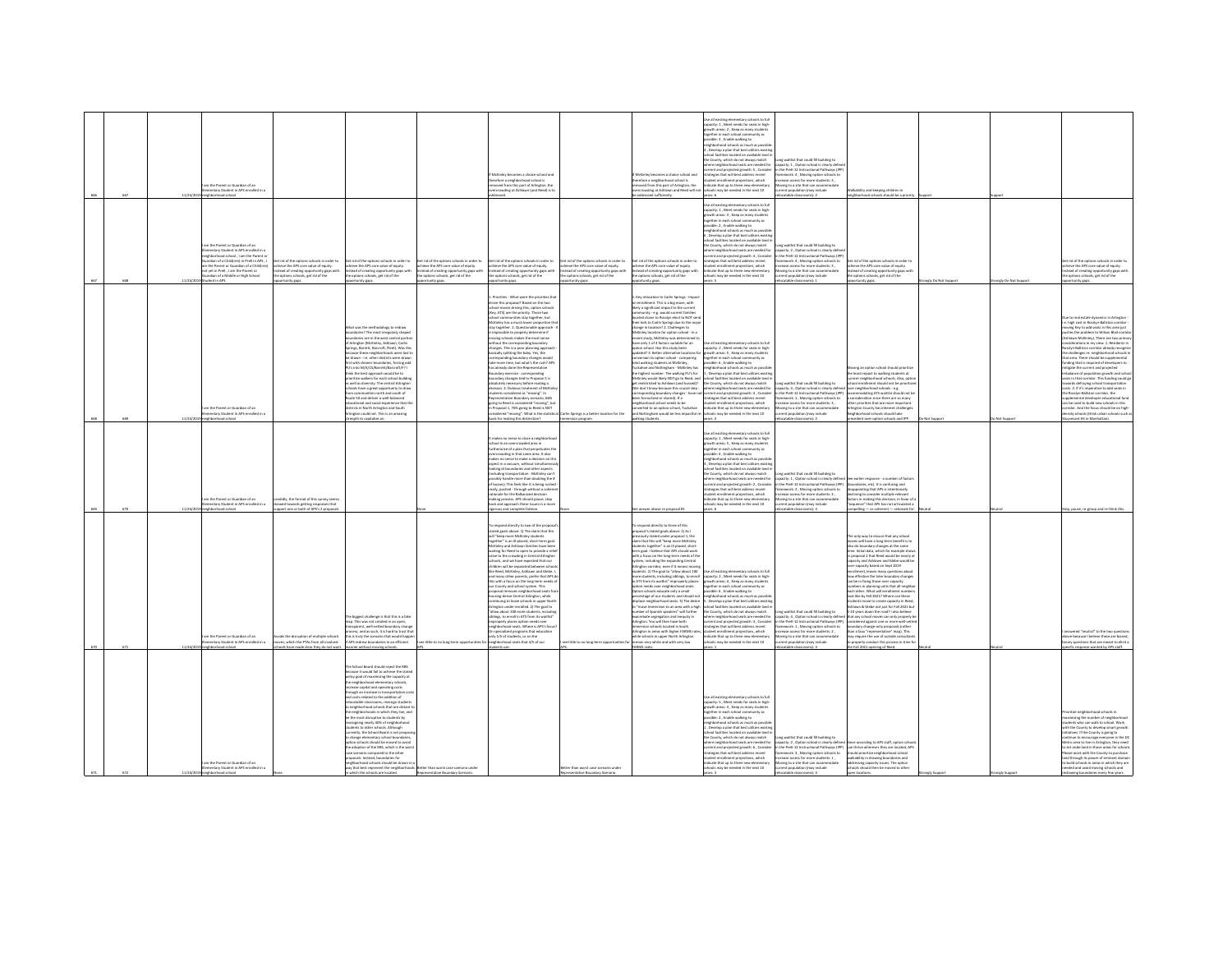|            |            | m the Parent or Guardian of a Childfren)                                                                                                                  | don't really see many opportunities with                                                                                                                                   | APS would need to him additional huses<br>reasing APS' carbon footprint - 4000+<br>dents would be changing elementary<br>ools. - Almost half of APS elementary<br>hools would lose some of their walking                                                                                                                                                                                                                                                                                                                                                              | sing enrollment at ATS would be<br>eltiw zavered thing by the is boos a ze bay<br>iren on the waitlist. Having imme<br>a central location could decrease bussi                                                                                                                                                                                                                                                                                                                                                                                                         | Ve're still reassigning more than 2000<br>dents. Moving students already enrol<br>in an elementary school is probably never                                                                                                                                                                                                                                                                                                                                                                                                                                                                                                                                                                                                                                                                                                                                                                                                                                                                                                                                 | on't see may opportunities with this                                                                                                                                                                                                                                                                                                                                                                                                  | More than 2000 elementary school<br>dents would be changing schools - Mor<br>lents riding buses - Large groups of<br>dents changing elementary schools (i.e.                                                                                                                                                                                                                                                                                                                                                                                                                                                                                                                                                                                                                                                                                                                                                                                                                                                                                          | .<br>Jse all existing elementary schools to full<br>apacity: 4 , Meet needs for seats in high-<br>wth areas: 2, Keep as many students<br>ether in each school community as<br>sible: 1 . Enable walking to<br>ighborhood schools as much as possib<br>Develop a plan that best utilizes existi<br>ool facilities located on available land is<br>County, which do not always match<br>ere neighborhood seats are needed for<br>root and necianted entails 6. Consider<br>tegies that will best address recent<br>tent enrollment projections, which<br>cate that up to three new elementary<br>O2 town off ni bebeen ed vam aloo            | waitlist that could fill building to<br>pacity: 4, Option school is clearly defi<br>the Dref', 12 Instructional Dathways (ID)<br>ework: 2, Moving option schools to<br>hase access for more students: 1.<br>ring to a site that can accommo<br>ent oopulation (may include                                                     | te needs of all parts and members of ou<br>unity should be met, not just who<br>how up and are most vocal at school                                                                                                                                                                                                                                                                                                                                                              |                    |                               |                                                                                                                                                                                                                                                                                                                                                                                                                                                                                                                                                                                                             |
|------------|------------|-----------------------------------------------------------------------------------------------------------------------------------------------------------|----------------------------------------------------------------------------------------------------------------------------------------------------------------------------|-----------------------------------------------------------------------------------------------------------------------------------------------------------------------------------------------------------------------------------------------------------------------------------------------------------------------------------------------------------------------------------------------------------------------------------------------------------------------------------------------------------------------------------------------------------------------|------------------------------------------------------------------------------------------------------------------------------------------------------------------------------------------------------------------------------------------------------------------------------------------------------------------------------------------------------------------------------------------------------------------------------------------------------------------------------------------------------------------------------------------------------------------------|-------------------------------------------------------------------------------------------------------------------------------------------------------------------------------------------------------------------------------------------------------------------------------------------------------------------------------------------------------------------------------------------------------------------------------------------------------------------------------------------------------------------------------------------------------------------------------------------------------------------------------------------------------------------------------------------------------------------------------------------------------------------------------------------------------------------------------------------------------------------------------------------------------------------------------------------------------------------------------------------------------------------------------------------------------------|---------------------------------------------------------------------------------------------------------------------------------------------------------------------------------------------------------------------------------------------------------------------------------------------------------------------------------------------------------------------------------------------------------------------------------------|-------------------------------------------------------------------------------------------------------------------------------------------------------------------------------------------------------------------------------------------------------------------------------------------------------------------------------------------------------------------------------------------------------------------------------------------------------------------------------------------------------------------------------------------------------------------------------------------------------------------------------------------------------------------------------------------------------------------------------------------------------------------------------------------------------------------------------------------------------------------------------------------------------------------------------------------------------------------------------------------------------------------------------------------------------|---------------------------------------------------------------------------------------------------------------------------------------------------------------------------------------------------------------------------------------------------------------------------------------------------------------------------------------------------------------------------------------------------------------------------------------------------------------------------------------------------------------------------------------------------------------------------------------------------------------------------------------------|--------------------------------------------------------------------------------------------------------------------------------------------------------------------------------------------------------------------------------------------------------------------------------------------------------------------------------|----------------------------------------------------------------------------------------------------------------------------------------------------------------------------------------------------------------------------------------------------------------------------------------------------------------------------------------------------------------------------------------------------------------------------------------------------------------------------------|--------------------|-------------------------------|-------------------------------------------------------------------------------------------------------------------------------------------------------------------------------------------------------------------------------------------------------------------------------------------------------------------------------------------------------------------------------------------------------------------------------------------------------------------------------------------------------------------------------------------------------------------------------------------------------------|
| 623<br>674 | 11/24/2019 | 11/24/2019 in PreK in APS<br>am an APS Studen                                                                                                             |                                                                                                                                                                            | is not nice that Arlington makes all th<br>ools at the top of the map have nice<br>es and then our area in the middle of<br>a map has to be messed up. Please allo<br>ur friends that can walk to our school wa<br>our school. Can you start with the<br>niddle of the map and make it nice, then<br>te the other areas fit.                                                                                                                                                                                                                                          |                                                                                                                                                                                                                                                                                                                                                                                                                                                                                                                                                                        | od idea<br>can see my elementary school classroom<br>rom my bedroom. I walk with my brother<br>oss the cross-walk to school every day<br>and my parents waye to me from our<br>rch. If you make these changes I would<br>lave to look at a school every day that isn'<br>y school and I will be very sad. My<br>arents got this house so that we could go<br>to this school here and now I would have t<br>take a bus far away. My parents would<br>sales us moves haracese they ran't live<br>cross from a school that their kids don't g<br>b. Please let me keep my school. Please d<br>make me move.                                                                                                                                                                                                                                                                                                                                                                                                                                                    |                                                                                                                                                                                                                                                                                                                                                                                                                                       | <b>Unley, ATS, Carlin Springs)</b><br>rould cry a lot because I would live acre<br>om a school that isn't my school and<br>mold needsably have to move horries and<br>eave all my friends. I love my<br>eighborhood. Please don't take away my                                                                                                                                                                                                                                                                                                                                                                                                                                                                                                                                                                                                                                                                                                                                                                                                        | e all existing elementary schools to full<br>apacity: 3 . Meet needs for seats in high-<br>wth areas: S., Keep as many students<br>gether in each school community as<br>sible: 2, Enable walking to<br>eighborhood schools as much as possib<br>Develop a plan that best utilizes exist<br>ool facilities located on available land i<br>County, which do not always match<br>ere neighborhood seats are needed for<br>rrent and projected growth: 6, Consider<br>ategies that will best address recent<br>dent enrollment projections, which<br>rdicate that up to three new elementary<br>ools may be needed in the next 10              | table classrooms): 3<br>ng waitlist that could fill building to<br>sacity: 3, Option school is clearly defi<br>the PreK-12 Instructional Pathways (IP)<br>nework: 1, Moving option schools to<br>pasa arress for more students-4<br>wing to a site that can accommodat<br>ent oopulation (may include<br>stable classrooms): 2 | d meetings.                                                                                                                                                                                                                                                                                                                                                                                                                                                                      | ely Do Not Suppo   | Not Supp<br>nely Do Not Suppo | rep my school my school. My<br>chood is important to m                                                                                                                                                                                                                                                                                                                                                                                                                                                                                                                                                      |
|            |            | n the Parent or Guardian of a Child(ren)<br>a Child(ren) not yet in PreK                                                                                  | a options schools move. Neighborhoo<br>PreK in APS . I am the Parent or Guardian schools are maintained even if there is<br>some boundary adjustments.                     | andaries could be drawn an infinit<br>mber of ways. This scenario is all based<br>boundary changes.", which APS<br>eatedly has said they are considering<br>ately from school capacity and m<br>ndaries and school capacities need to<br>considered at the same time! There is<br>ationale way around that fact. Stop<br>ing short-sighted and looking out for<br>ar own interests.                                                                                                                                                                                   | n't see opportunities here. You are<br>dering school capacity and moves<br>tering boundaries. This mal<br>plutely no sense, to any logical person.<br>are setting up APS to get into another<br>rous school capacity problem in the<br>ort term. Why make all these<br>us changes and then have to chan<br>m again in a few short vears? If you're<br>ing to make changes, do it right the firs<br>and save everyone a whole lot of<br>ssle and money.                                                                                                                 | You are justifying the move of McKinley to<br>red because of avoiding accreditation?<br>hat is ridiculous and should not be the<br>eason behind getting rid of a critical<br>ighborhood school in central Arlingto<br>that is above capacity already and has a<br>ificant number of walkers (much m<br>en many other schools in the county).<br><b>Ackinkey also underwent major</b><br>rations the past several years and th<br>he lis boardne ytinummos pribn<br>those changes and inconveniences. Then all absolutely no sense, to any logical person.<br>of the McKinley roadwork this summer and You are setting up APS to get into another<br>fall was put in place to create a safer and<br>wilkable neighborhood school! What<br>raste if you now move an option school<br>to this location and have to bus everyone<br>APS look like they have no credibility or<br>spetence in making these decisions.                                                                                                                                            | on't see opportunities here. You are<br>sidering school capacity and moves<br>nsidering boundaries. This ma<br>nstrous school capacity problem in the<br>v short term. Why make all these<br>iculous changes and then have to chang-<br>them again in a few short years? If you're<br>It makes absolutely no sense and makes going to make changes, do it right the first<br>te and save everyone a whole lot of<br>hassle and money. | You are justifying the move of McKinley to<br>eed because of avoiding accreditation<br>That is ridiculous and should not be the<br>eason behind getting rid of a critical<br>ighborhood school in central Arlington<br>that is above capacity already and has a<br>ificant number of walkers (much mo<br>in many other schools in the county).<br>:Kinkey also underwent major<br>ations the past several years and the<br>nding community embraced all of<br>ose changes and inconveniences. Then a<br>The McKinkey readwerk this summer an<br>Il was put in place to create a safer and<br>walkable neighborhood school! What<br>raste if you now move an option school<br>to this location and have to his everyone<br>t makes absolutely no sense and make<br>APS look like they have no credibility or<br>mpetence in making these decisions.                                                                                                                                                                                                    | all existing elementary schools to full<br>pacity: 3 . Meet needs for seats in high-<br>wth areas: S , Keep as many stude<br>eether in each school community as<br>ible: 6, Enable walking to<br>ghborhood schools as much as post<br>Nevelop a plan that best utilizes exis<br>hool facilities located on available land i<br>e County, which do not always match<br>tere neighborhood seats are needed for<br>rent and projected growth: 4, Consider<br>ategies that will best address recent<br>tudent enrollment projections, which<br>idicate that up to three new elementar<br>ools may be needed in the next 10                      | ot waitlist that could fill huibling to<br>pacity: 3, Option school is clearly defin<br>the PreK-12 Instructional Pathways (IPP)<br>ework: 1, Moving option schools to<br>asia arrass for more students-4<br>ving to a site that can accor<br>nt population (may include<br>catable classrooms): 2                             | neighborhood school that is deeply<br>edded in a neighborhood on all side<br>cKinley). There is no easy access, and<br>com for all of the required buses to pull<br>ip and drop off. Parking is extremely<br>mited as well, so there is no room for a<br>.<br>he parents to pull up or park when<br>Iropping or picking up children. This will<br>.<br>create traffic nightmare for neighborhoo<br>and will be a huge expense to move<br>lents even further north and west in th | angly Do Not Suppo |                               | aad of considering moving all of these<br>dents and schools, a closer examinat<br>chool boundaries is required! Also if<br>ption schools create this much trouble.<br>ney and illogical planning, just convert<br>schools to neighborhood schools. Why<br>we continuing to fuel this<br>nountable problem? Just get rid of<br>.<br>Ition-only schools and if option progra<br>e still needed, embed them into the<br>ishborhood schools and create better<br>less to everyone!                                                                                                                              |
|            |            | n an APS Staff Member . I am an<br>naton resident without school-ae                                                                                       | rities with above scenario - opti<br>cols don't move.                                                                                                                      | vallenges: Carlin Springs should not lose<br>dents to McKinley, as that appears to<br>ow on the map. Barcroft should take<br>re students from Ashlawn, and perha<br>come a 10 month school.                                                                                                                                                                                                                                                                                                                                                                           |                                                                                                                                                                                                                                                                                                                                                                                                                                                                                                                                                                        | Kinley should not lose its neighborhoo<br>cation. That location is not suited for an<br>tion School. It makes no sense to mo<br>option to another option school                                                                                                                                                                                                                                                                                                                                                                                                                                                                                                                                                                                                                                                                                                                                                                                                                                                                                             |                                                                                                                                                                                                                                                                                                                                                                                                                                       | ring option schools around makes no<br>ense. Perhaps APS needs to work with the<br>ounty Board to find a suitable location to<br>suild or repurpose a building for a new<br>entary school in the Rosslyn area, like<br>hey did for HB Woodlawn                                                                                                                                                                                                                                                                                                                                                                                                                                                                                                                                                                                                                                                                                                                                                                                                        | se all existing elementary schools to full<br>pacity: 5 . Meet needs for seats in high-<br>wth areas: 4, Keep as many student<br>parther in each school community as<br>sible: 2, Enable walking to<br>eighborhood schools as much as possib<br>.<br>Nevelop a plan that best utilizes exis<br>ool facilities located on available land<br>County, which do not always match<br>ere neighborhood seats are needed for<br>rent and projected growth: 3, Consider<br>ategies that will best address recent<br>.<br>dent enrollment projections, which<br>dicate that up to three new elementary<br>ools may be needed in the next 10<br>are 1 | waitlist that could fill building to<br>acity: 2. Option school is clearly defi-<br>the PreK-12 Instructional Pathways (II)<br>sework: 1, Moving option schools to<br>rease access for more students: 4 ,<br>wing to a site that can accommoda<br>t population (may include<br>catable classrooms): 3                          | d to look at integrity of the variou<br>rograms before moving schools around                                                                                                                                                                                                                                                                                                                                                                                                     |                    |                               | ons with county board to fin<br>aces to build new schools in areas when<br>e housing is being built. Work with<br>elopers/ Amazon, for example.                                                                                                                                                                                                                                                                                                                                                                                                                                                             |
|            |            | m the Decent or Guardian of an<br>mentary Student in APS enrolled in a<br>rhborhood school . I am the Parent or<br>ardian of a Childfren) not vet in PreK | done fairly and the option schools wer<br>so able to be moved to more ideal<br>buildings with fewer walkers and more<br>oen seats, this would the most<br>shbarhood school | ally don't understand how thes<br>ndaries were drawn, but as done so.<br>ns like it was almost created to fail.<br>zving 38% of kids is obviously not ideal<br>ut, why not even consider moving optio<br>thools in this scenario? Couldnt they be<br>likel in at the end, after all schools are<br>IT) Sztinu sidialáw teom srt ritiw bstto<br>st walkable schools would be the optio<br>ildings). I don't think we should be<br>aring our options to this. This is one<br>reasons my community thinks APS<br>ady has their mind made up and isn!<br>listening to com |                                                                                                                                                                                                                                                                                                                                                                                                                                                                                                                                                                        | We are a family that bought a house 4<br>ors down the street from McKinley in<br>wher to send our kids to that school, so<br>is is a huge gut punch. It doesnt make<br>ense to me that we would be so close and<br>need to bus somewhere else. Many people<br>are in the same boat but that's one<br>rsonal take. Now more broadly, this<br>ppgial still leaves the central corridor<br>Kinley-Reed-Ashlawn-Glebe) with no<br>nough seats. Your own estimates show<br>hat all these schools will be maxed out<br>right away. I know the boundary process<br>ould still need to happen but moving<br>tion schools to the center part of the<br>unty doesn't fix the problem; we'll nee<br>move again in a few years. We need to<br>cider e<br>wine the ordion schools to the<br>ethern schools that have plenty of open<br>seats. Also, separating the boundary<br>process from the school move process is<br>redibly short sighted. We need to<br>mplete the full plan together so we<br>lerstand the trade offs. The most<br>ortant factor should be walka |                                                                                                                                                                                                                                                                                                                                                                                                                                       | We are a family that bought a house 4<br>oors down the street from McKinley in<br>wher to send our kids to that school, so<br>is is a huge gut punch. It doesnt mak<br>inse to me that we would be so close an<br>ed to bus somewhere else. Many peopl<br>are in the same boat but that's one<br>sonal take. Now more broadly, this<br>roposal still leaves the central corridor<br>Ackinley-Reed-Ashlawn-Glebe) with not<br>nough seats. Your own estimates show<br>hat all these schools will be maxed out<br>right away. I know the boundary process<br>uld still need to happen but moving<br>option schools to the center part of the<br>sunty doesn't fix the problem; we'll need<br>move again in a few years. We need to<br>sider moving the option schools to the<br>thern schools that have plenty of open<br>seats. Also, separating the boundary<br>process from the school move process i<br>edibly short sighted. We need to<br>omplete the full plan together so we<br>rstand the trade offs. The most<br>rtant factor should be walka | all existing elementary schools to full<br>pacity: 3 . Meet needs for seats in high-<br>th areas: 4, Keep as many students<br>ether in each school community as<br>ble: 6, Enable walking to<br>phborhood schools as much as possi<br>Develop a plan that best utilizes exist<br>pol facilities located on available land i<br>County, which do not always match.<br>tere neighborhood seats are needed for<br>rent and projected growth: 5 , Consider<br>stegies that will best address recent<br>ent enrollment projections, which<br>icate that up to three new elementary<br>ols may be needed in the next 10                           | ot waitlist that could fill huibling to<br>pacity: 4, Option school is clearly defined opposed to rushing such an important<br>ase access for more students: 3 .<br>wing to a site that can accommodate<br>ent population (may include<br>atable classrooms):                                                                  | This all seems rushed. APS is not actually<br>rring to communities, because all see<br>the PreK-12 Instructional Pathways (IPP) thing, rather than studying this further and<br>amework: 1 , Moving option schools to allowing a process that draws boundaries<br>versident school mouses at the same<br>time. School moves first might be easier fi<br>APS and the APS schedule, but it isnt what<br>izens want.                                                                | mely Do Not Suppo  | rongly Do Not Suppo           | ease consider slowing the process down<br>census, AFSAP annual projections and<br>ther data are coming out soon. WHY are<br>shing this. What other options are<br>ere? The central part of Arlington is<br>crowded. McKinley just went through<br>d expansion, and then Reed will be buil<br>allow arowth, and this proposal will<br>UBTRACT seats from the neighborhoods<br>at are experiencing so much growth. Or<br>ghborhoods have more density than th<br>ist of Zone 1. Why are we grouped with<br>cone 1 and not Zone 2? The system is<br>wed and needs an outside consultant<br>an objective review |
|            |            | m the Parent or Guardian of an<br>a ni hallonna 204 ni trashut2 unatrane<br>sase/9) serbO, loorload school<br>(): Child DOB May 2015                      | on schools remain It's unclear if the<br>umher of additional huses in this scenar<br>rould be more, less or the same as the                                                | ything else seems like a challenge, i<br>umbers are accurate. The boundar<br>wry contorted with discontinuous<br>daries for Achlasen III is notif to have a<br>hool outside of its boundary. Doing                                                                                                                                                                                                                                                                                                                                                                    | ion in a central location. Addres<br>wth in Rosslyn area. Allow McKinley<br>nts to walk to Reed. Also hope to :<br>tion Hills residents provided the<br>on for some period of time to go to<br>lawn or Reed. It's unclear how accur<br>student projections are, but this see<br>ike it would take several steps to address<br>owding. Ashlawn is already<br>rowded with boundaries that do not<br>to make sense (reaching into<br>house for example). Only one schor<br>d be overcapacity and this would be<br>ly slightly (104%), based on the APS<br>bors at Ashlawn | Change is always hard and will be<br>gardless of which proposal is adopted<br>number of buses that would be<br>red to go to McKinley. This will be a<br>len on the neighborhood and should<br>dressed in the planning process. It's<br>nclear, however, if the number of<br>in remainted. Some residents that additional huses in this scenario would he<br>rrently go to McKinley would still be with more, less or the same as the proposals for students. Expeditionary in a central<br>change, which makes it hard to                                                                                                                                                                                                                                                                                                                                                                                                                                                                                                                                   | Carlin serings heine walkable for more                                                                                                                                                                                                                                                                                                                                                                                                | hanne is always hard and will be<br>egardless of which proposal is adopted.<br>The number of buses that would be<br>aired to eo to McKinley. This will be a<br>den on the neighborhood and should b<br>essed in the planning process. Also thi<br>sn't offer an apples to apples<br>history all tables annul on noire<br>riate waitlists at a choice to the                                                                                                                                                                                                                                                                                                                                                                                                                                                                                                                                                                                                                                                                                           | lut de alocities elementary schools to full<br>capacity: S , Meet needs for seats in high-<br>rrowth areas: 2 . Keep as many students<br>ether in each school community as<br>sible: 1 . Enable walking to<br>borhood schools as much as possi<br>Develop a plan that best utilizes existin<br>ol facilities located on available land<br>County, which do not always match<br>neighborhood seats are needed for<br>rent and projected growth: 6, Conside<br>begies that will best address recent<br>dent enrollment projections, which<br>finate that un to three new elementary<br>ools may be needed in the next 10                      | ing waitlist that could fill building to<br>pacity: 2 , Option school is clearly define<br>the PreK-12 Instructional Pathways (IPP<br>sework: 4, Moving option schools to<br>hase access for more students: 3 .<br>vine to a site that can accome<br>ent population (may include                                               |                                                                                                                                                                                                                                                                                                                                                                                                                                                                                  |                    |                               |                                                                                                                                                                                                                                                                                                                                                                                                                                                                                                                                                                                                             |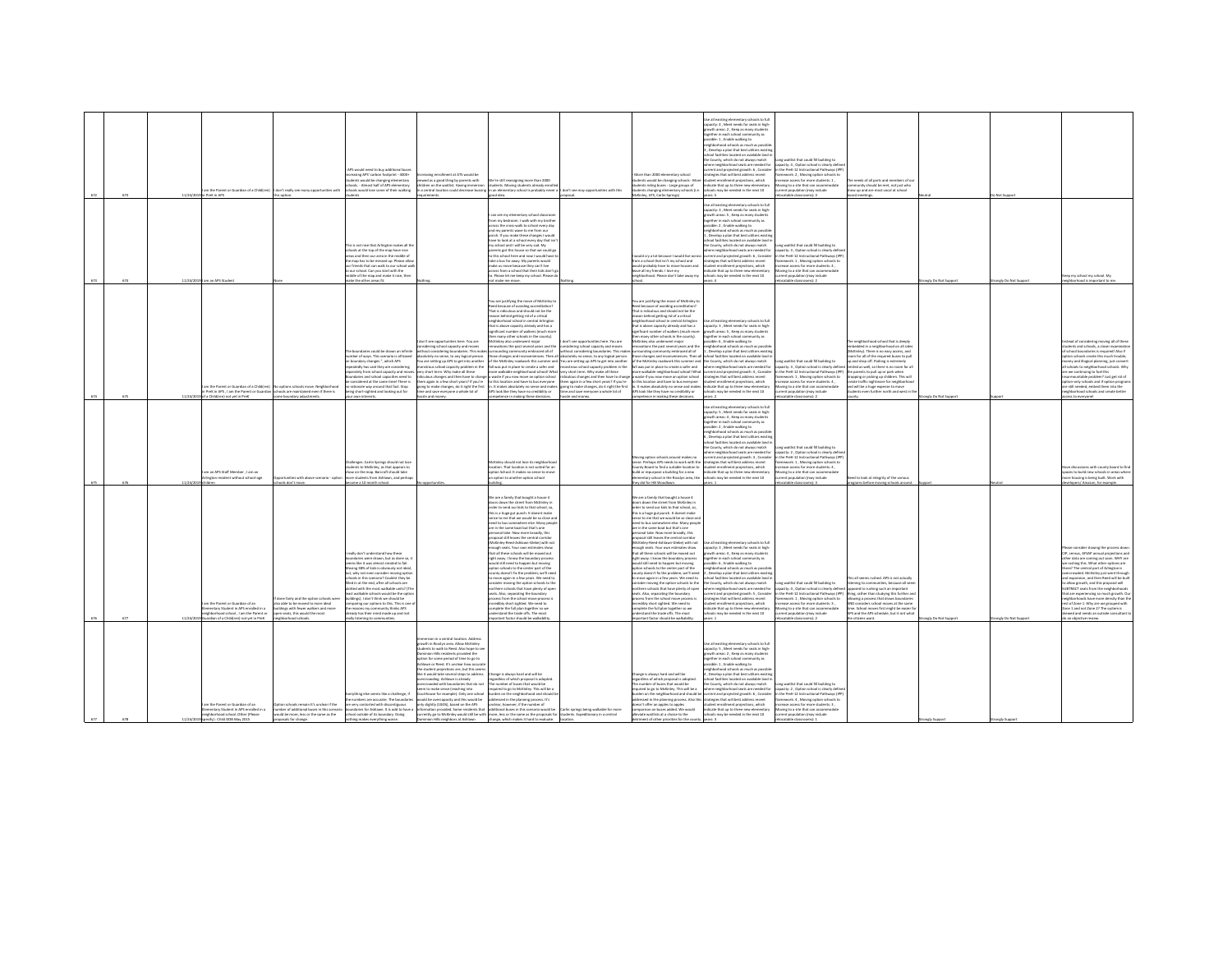|     |          |                                                                            |                                                                                                                                                                                      |                                                                                                                                                                                                                                        |                                                                                                                                                                                                                                |                                                                                    | . Talento, you finally have the                                                                                                                                                                                                               |                                                                                                                                                                                                                                               |                                                                                                                                                                              |                                                                                                                                                                                |                     |                    |                                                                                                                                                                                                  |
|-----|----------|----------------------------------------------------------------------------|--------------------------------------------------------------------------------------------------------------------------------------------------------------------------------------|----------------------------------------------------------------------------------------------------------------------------------------------------------------------------------------------------------------------------------------|--------------------------------------------------------------------------------------------------------------------------------------------------------------------------------------------------------------------------------|------------------------------------------------------------------------------------|-----------------------------------------------------------------------------------------------------------------------------------------------------------------------------------------------------------------------------------------------|-----------------------------------------------------------------------------------------------------------------------------------------------------------------------------------------------------------------------------------------------|------------------------------------------------------------------------------------------------------------------------------------------------------------------------------|--------------------------------------------------------------------------------------------------------------------------------------------------------------------------------|---------------------|--------------------|--------------------------------------------------------------------------------------------------------------------------------------------------------------------------------------------------|
|     |          |                                                                            |                                                                                                                                                                                      |                                                                                                                                                                                                                                        |                                                                                                                                                                                                                                |                                                                                    | rtunity to stop just advocating and                                                                                                                                                                                                           |                                                                                                                                                                                                                                               |                                                                                                                                                                              |                                                                                                                                                                                |                     |                    | top rushing. This is ridiculous to provide<br>te community with such a limited amous                                                                                                             |
|     |          |                                                                            |                                                                                                                                                                                      |                                                                                                                                                                                                                                        |                                                                                                                                                                                                                                |                                                                                    | tart enacting. From your bio, I understa<br>hat you have often fought for immigrant                                                                                                                                                           |                                                                                                                                                                                                                                               |                                                                                                                                                                              |                                                                                                                                                                                |                     |                    | f time to respond, especially right before<br>he holidays. Stop requiring people to                                                                                                              |
|     |          |                                                                            |                                                                                                                                                                                      |                                                                                                                                                                                                                                        |                                                                                                                                                                                                                                |                                                                                    | minority families. As a part of that                                                                                                                                                                                                          |                                                                                                                                                                                                                                               |                                                                                                                                                                              |                                                                                                                                                                                |                     |                    | ume what you are eoing to do about                                                                                                                                                               |
|     |          |                                                                            |                                                                                                                                                                                      |                                                                                                                                                                                                                                        |                                                                                                                                                                                                                                |                                                                                    | onmunity in the Glencarlyn area, I'm<br>egging you to not allow this racist                                                                                                                                                                   |                                                                                                                                                                                                                                               |                                                                                                                                                                              |                                                                                                                                                                                |                     |                    |                                                                                                                                                                                                  |
|     |          |                                                                            |                                                                                                                                                                                      |                                                                                                                                                                                                                                        |                                                                                                                                                                                                                                |                                                                                    | osal to become our reality.                                                                                                                                                                                                                   |                                                                                                                                                                                                                                               |                                                                                                                                                                              |                                                                                                                                                                                |                     |                    | station with vary posted in the boundary situation. None of these<br>harges should occur until the boundarise<br>rediscussed. This should be a combined<br>rocess. Find other ways to engage the |
|     |          |                                                                            |                                                                                                                                                                                      |                                                                                                                                                                                                                                        |                                                                                                                                                                                                                                |                                                                                    | posal sets our community back<br>ations and condones segregation                                                                                                                                                                              | ie all existing elementary schools to full                                                                                                                                                                                                    |                                                                                                                                                                              |                                                                                                                                                                                |                     |                    | arents of the community. Not everyone                                                                                                                                                            |
|     |          |                                                                            |                                                                                                                                                                                      |                                                                                                                                                                                                                                        |                                                                                                                                                                                                                                |                                                                                    | I cannot afford to live in the upper                                                                                                                                                                                                          | spacity: 1, Meet needs for seats in high<br>rowth areas: 4, Keep as many student                                                                                                                                                              |                                                                                                                                                                              |                                                                                                                                                                                |                     |                    | has access to computers/wifi/etc. Not                                                                                                                                                            |
|     |          |                                                                            |                                                                                                                                                                                      | .<br>Rich snowflakes in N. Arlington will<br>job and manage expectations -it will be<br>job and manage expectations -it will be                                                                                                        |                                                                                                                                                                                                                                |                                                                                    | i carmon amore to investme for the paper<br>orthwist quadrant of Arlington, but our<br>hidren are still deserving of a strong<br>ducation and we're paying our taxes. We<br>over Carlin Springs with its diverse families<br>nd rich cultural | rether in each school o                                                                                                                                                                                                                       |                                                                                                                                                                              | importance of having diverse classes                                                                                                                                           |                     |                    | iveryone understands how this will change<br>the lives of their children forever. Build ant                                                                                                      |
|     |          |                                                                            |                                                                                                                                                                                      |                                                                                                                                                                                                                                        |                                                                                                                                                                                                                                |                                                                                    |                                                                                                                                                                                                                                               | ssible: 2, Enable walking to                                                                                                                                                                                                                  |                                                                                                                                                                              | suraging students to learn with peop                                                                                                                                           |                     |                    | is a collision to support desegregation<br>concernically and racially. "School distri                                                                                                            |
|     |          |                                                                            |                                                                                                                                                                                      | ודף שמות של המשפט בישראלי ומשפט בישראלי<br>allenging to stick it out, but stay strong!<br>של של של המשפט בישראלי השל של המשפט בישראלי<br>של של המשפט בישראלי המשפט בישראלי המשפט בישראלי המשפט בישראלי המשפט בישראלי המשפט בישראלי המש |                                                                                                                                                                                                                                |                                                                                    |                                                                                                                                                                                                                                               | shborhood schools as much as poss<br>Develop a plan that best utilizes exi                                                                                                                                                                    |                                                                                                                                                                              | nootinging accessive to really sign so the<br>ho are different from an early age so the<br>re able to be the leaders of our future.                                            |                     |                    | intly serve students of cold                                                                                                                                                                     |
|     |          |                                                                            |                                                                                                                                                                                      | ngton families to benefit with limited<br>efits for S. Arlinaton families. They                                                                                                                                                        |                                                                                                                                                                                                                                |                                                                                    | ends at Campbell have worked so hard t<br>bns vabot at it tarlw of loorlas tart! blu                                                                                                                                                          | tool facilities located on available land<br>he County, which do not always match                                                                                                                                                             | ong waitlist that could fill building to                                                                                                                                     | oving to a site that can accommodate<br>rrent population is called segregation. S                                                                                              |                     |                    | seived \$23 billion less in funding than<br>ostly white school districts in the United                                                                                                           |
|     |          |                                                                            | segregation, +Opportunities for                                                                                                                                                      | nded a new elementary school are<br>are giving in. Yet, that is the only area                                                                                                                                                          | esting orbords are exactly where the                                                                                                                                                                                           |                                                                                    | sving it will not allow the same<br>sities Additionally in noter to us                                                                                                                                                                        | ere neighborhood seats are needed for                                                                                                                                                                                                         | apacity: 2 . Option school is clearly define<br>in the PreK-12 Instructional Pathways (IPF                                                                                   | long as we continue to have ho<br>uity, we will need to continue busin                                                                                                         |                     |                    | lates in 2016, despite serving the same<br>mber of students, a new report found."                                                                                                                |
|     |          |                                                                            |                                                                                                                                                                                      | at is not overcrowded. If you continue<br>plement racist policies, racism will                                                                                                                                                         |                                                                                                                                                                                                                                |                                                                                    |                                                                                                                                                                                                                                               |                                                                                                                                                                                                                                               | ne vrek-12 instructional vatmways (iv)<br>nework: 1 , Moving option schools to<br>ease access for more students: 3 ,                                                         | iquity, we will head to continue busing<br>idents to achieve racial balance. We ca<br>ntrol it if parents chose to send their                                                  |                     |                    |                                                                                                                                                                                                  |
|     |          |                                                                            |                                                                                                                                                                                      | ne. Doing any school moves prior to th                                                                                                                                                                                                 |                                                                                                                                                                                                                                |                                                                                    |                                                                                                                                                                                                                                               |                                                                                                                                                                                                                                               |                                                                                                                                                                              |                                                                                                                                                                                |                     |                    |                                                                                                                                                                                                  |
|     |          | n the Parent or Guardian of a Child(ren                                    | -<br>Course learning and cultural development.<br>Hinproved tist scores across the county<br>-Better use of federal funds +Could add an<br>option school (in addition to the current | tinue. It is up to the board to<br>lement anti-racist boundaries and begin<br>dary process being finalized does not                                                                                                                    | need to be right now. The option that has<br>need to be right now. The option that has<br>not been considered is adding additional<br>option schools in other locations, such as<br>another immersion school in a less diverse | ne. Doing any school moves prior to the<br>undary process being finalized does not | pportunnes. Additionally, in order to bus<br>he Nature Center, you will have to bus<br>tudents, which means increased costs for<br>uses, less time learning for students, more<br>lisruption, and a segregated minority                       | where neighborhood seals are needed for<br>current and projected growth: 5 , Consider<br>strategies that will best address recent<br>student encollment projections, which<br>indicate that up to three new elementary<br>schools may be need | Moving to a site that can accommodate<br>current population (may include                                                                                                     | hildren to private schools, but the public<br>chools should be racially balanced                                                                                               |                     |                    | numeer or suusents, a new report tount.<br>Edbuild, 2019<br>(https://edbuild.org/content/23-<br>billion#CA). We all need resources, stop<br>serving one community better than                    |
| 679 | 11/24/   | ot yet in PreK                                                             | nes), possibly another immersion                                                                                                                                                     | b slowly eradicate racism from our county. make sense.                                                                                                                                                                                 | part of the county (the all-white schools) make sense.                                                                                                                                                                         |                                                                                    | ommunity at Campbell.                                                                                                                                                                                                                         | ears: 3                                                                                                                                                                                                                                       | catable classrooms): 4                                                                                                                                                       | hroughout the entire county.                                                                                                                                                   |                     | ongly Do Not Suppe | other. Represent the entire county!                                                                                                                                                              |
|     |          |                                                                            |                                                                                                                                                                                      |                                                                                                                                                                                                                                        |                                                                                                                                                                                                                                |                                                                                    |                                                                                                                                                                                                                                               | se all existing elementary schools to full                                                                                                                                                                                                    |                                                                                                                                                                              |                                                                                                                                                                                |                     |                    |                                                                                                                                                                                                  |
|     |          |                                                                            |                                                                                                                                                                                      |                                                                                                                                                                                                                                        |                                                                                                                                                                                                                                |                                                                                    | ccording to APS's "analysis of students<br>roving" figures, Proposal 2 would leave                                                                                                                                                            | pacity: 6 , Meet needs for seats in high-<br>owth areas: 3 , Keep as many students<br>gether in each school community as                                                                                                                      |                                                                                                                                                                              |                                                                                                                                                                                |                     |                    |                                                                                                                                                                                                  |
|     |          |                                                                            |                                                                                                                                                                                      |                                                                                                                                                                                                                                        |                                                                                                                                                                                                                                |                                                                                    | four different schools (Abingdon, Ashlawn                                                                                                                                                                                                     | ssible: 2, Enable walking to                                                                                                                                                                                                                  |                                                                                                                                                                              |                                                                                                                                                                                |                     |                    |                                                                                                                                                                                                  |
|     |          |                                                                            |                                                                                                                                                                                      |                                                                                                                                                                                                                                        |                                                                                                                                                                                                                                |                                                                                    | arlin Sorines, and Glebe) at 108% or<br>ater capacity. Furthermore, at least one                                                                                                                                                              | eighborhood schools as much as possil<br>Develop a plan that best utilizes existin                                                                                                                                                            |                                                                                                                                                                              |                                                                                                                                                                                |                     |                    |                                                                                                                                                                                                  |
|     |          |                                                                            |                                                                                                                                                                                      |                                                                                                                                                                                                                                        |                                                                                                                                                                                                                                |                                                                                    | those schools (Ashlawn) is already over-                                                                                                                                                                                                      | ool facilities located on available land                                                                                                                                                                                                      |                                                                                                                                                                              |                                                                                                                                                                                |                     |                    |                                                                                                                                                                                                  |
|     |          |                                                                            |                                                                                                                                                                                      |                                                                                                                                                                                                                                        |                                                                                                                                                                                                                                |                                                                                    | acity, with students in relocatabl                                                                                                                                                                                                            | a County, which do not always match                                                                                                                                                                                                           | a waitlist that could fill huilding to                                                                                                                                       |                                                                                                                                                                                |                     |                    |                                                                                                                                                                                                  |
|     |          |                                                                            |                                                                                                                                                                                      |                                                                                                                                                                                                                                        |                                                                                                                                                                                                                                |                                                                                    | spacity, with students in relocations<br>lassrooms. Exacerbating that situation<br>oesn't seem to make sense. Separately,<br>hile APS hasn't provided any cost figures                                                                        | e County, which as not aways match<br>here neighborhood seats are needed for<br>rrent and projected growth: S , Consider<br>rategies that will best address recent                                                                            | cong www.that could no building to<br>capacity: 4 , Option school is clearly define<br>in the PreK-12 Instructional Pathways (IPF<br>framework: 1 , Moving option schools to |                                                                                                                                                                                |                     |                    |                                                                                                                                                                                                  |
|     |          | n the Parent or Guardian of an<br>mentary Student in APS enrolled in a     |                                                                                                                                                                                      | signing nearly 40% of elementary<br>der Proposal 1, only one eler<br>ool students to other schools seems lil<br>chool would be overcapacity-and that o                                                                                 |                                                                                                                                                                                                                                |                                                                                    | sociated with either of the two proposal                                                                                                                                                                                                      | student enrollment projections, which                                                                                                                                                                                                         | crease access for more students: 3                                                                                                                                           |                                                                                                                                                                                |                     |                    |                                                                                                                                                                                                  |
|     |          | ehborhood school .Other (Please                                            |                                                                                                                                                                                      | ould be disruptive, expensive, and<br>mately detrimental to learning and<br>bingdon) would be at only 104%. (Four<br>hools would be over capacity under                                                                                | APS hasn't indicated the estimated costs of                                                                                                                                                                                    |                                                                                    | posal 2 seems likely to be more costly                                                                                                                                                                                                        | ndicate that up to three new elementary                                                                                                                                                                                                       | loving to a site that can accomm                                                                                                                                             |                                                                                                                                                                                |                     |                    |                                                                                                                                                                                                  |
|     |          | cify) : I am the parent of a pre-K child<br>o will join APS in August 2020 |                                                                                                                                                                                      | osal 2.)                                                                                                                                                                                                                               | this proposal, so it's unclear whether cost<br>ould be a challenge.                                                                                                                                                            |                                                                                    | an Proposal 1, given that it involves<br>ving six different schools/programs                                                                                                                                                                  | hools may be needed in the next 10<br>are 4                                                                                                                                                                                                   | sent population (may include<br>table classrooms): 2                                                                                                                         |                                                                                                                                                                                |                     |                    |                                                                                                                                                                                                  |
|     |          |                                                                            |                                                                                                                                                                                      |                                                                                                                                                                                                                                        |                                                                                                                                                                                                                                |                                                                                    |                                                                                                                                                                                                                                               |                                                                                                                                                                                                                                               |                                                                                                                                                                              |                                                                                                                                                                                |                     |                    |                                                                                                                                                                                                  |
|     |          |                                                                            |                                                                                                                                                                                      |                                                                                                                                                                                                                                        |                                                                                                                                                                                                                                |                                                                                    | orise't the enrollment data used for th                                                                                                                                                                                                       |                                                                                                                                                                                                                                               |                                                                                                                                                                              |                                                                                                                                                                                |                     |                    |                                                                                                                                                                                                  |
|     |          |                                                                            |                                                                                                                                                                                      |                                                                                                                                                                                                                                        |                                                                                                                                                                                                                                |                                                                                    | surpose consistent? Some references are<br>019 actuals, when the concern is really<br>021 for when Reed opens  but in some                                                                                                                    |                                                                                                                                                                                                                                               |                                                                                                                                                                              |                                                                                                                                                                                |                     |                    |                                                                                                                                                                                                  |
|     |          |                                                                            |                                                                                                                                                                                      |                                                                                                                                                                                                                                        |                                                                                                                                                                                                                                |                                                                                    |                                                                                                                                                                                                                                               |                                                                                                                                                                                                                                               |                                                                                                                                                                              |                                                                                                                                                                                |                     |                    |                                                                                                                                                                                                  |
|     |          |                                                                            |                                                                                                                                                                                      |                                                                                                                                                                                                                                        | Why isn't the enrollment data used for thi                                                                                                                                                                                     |                                                                                    | laces 2023 is referenced. It should be all                                                                                                                                                                                                    |                                                                                                                                                                                                                                               |                                                                                                                                                                              |                                                                                                                                                                                |                     |                    |                                                                                                                                                                                                  |
|     |          |                                                                            |                                                                                                                                                                                      |                                                                                                                                                                                                                                        | ose consistent? Some references an                                                                                                                                                                                             |                                                                                    | .<br>021 projected data for consistency. I'd<br>Iso like to see enrollment projections for                                                                                                                                                    |                                                                                                                                                                                                                                               |                                                                                                                                                                              |                                                                                                                                                                                |                     |                    |                                                                                                                                                                                                  |
|     |          |                                                                            |                                                                                                                                                                                      |                                                                                                                                                                                                                                        | 2019 actuals, when the concern is really<br>2021 for when Reed opens  but in some<br>places 2023 is referenced. It should be all                                                                                               |                                                                                    | e last 10 years with the actual enro                                                                                                                                                                                                          |                                                                                                                                                                                                                                               |                                                                                                                                                                              |                                                                                                                                                                                |                     |                    |                                                                                                                                                                                                  |
|     |          |                                                                            |                                                                                                                                                                                      |                                                                                                                                                                                                                                        |                                                                                                                                                                                                                                |                                                                                    | ita. I am not confident in data<br>ojections, as the boundary refin                                                                                                                                                                           |                                                                                                                                                                                                                                               |                                                                                                                                                                              |                                                                                                                                                                                |                     |                    |                                                                                                                                                                                                  |
|     |          |                                                                            |                                                                                                                                                                                      |                                                                                                                                                                                                                                        | 2021 projected data for consistency. I'd<br>also like to see enrollment projections for                                                                                                                                        |                                                                                    | ocess seems to happen at about the<br>me schedule as the Olympics. School                                                                                                                                                                     | pacity: 3, Meet needs for seats in high<br>wth areas: 5, Keep as many student                                                                                                                                                                 |                                                                                                                                                                              |                                                                                                                                                                                |                     |                    |                                                                                                                                                                                                  |
|     |          |                                                                            |                                                                                                                                                                                      |                                                                                                                                                                                                                                        | the last 10 years with the actual enrollin<br>lata. I am not confident in data                                                                                                                                                 |                                                                                    | wis must be in conjunction with the                                                                                                                                                                                                           | rether in each school community as                                                                                                                                                                                                            |                                                                                                                                                                              |                                                                                                                                                                                |                     |                    |                                                                                                                                                                                                  |
|     |          |                                                                            |                                                                                                                                                                                      |                                                                                                                                                                                                                                        | tions as the houndary refir                                                                                                                                                                                                    |                                                                                    | .<br>Indary changes. If the goal is to<br>Imize capital efficiency, walkability                                                                                                                                                               | .<br>ible: 6 , Enable walking to<br>hborhood schools as much as poss                                                                                                                                                                          |                                                                                                                                                                              |                                                                                                                                                                                |                     |                    |                                                                                                                                                                                                  |
|     |          |                                                                            |                                                                                                                                                                                      |                                                                                                                                                                                                                                        | programmers, as the boundary refinement<br>process seems to happen at about the<br>same schedule as the Olympics. School                                                                                                       |                                                                                    | t locations -- these things are                                                                                                                                                                                                               | Nevelop a plan that best utilizes ex                                                                                                                                                                                                          |                                                                                                                                                                              |                                                                                                                                                                                |                     |                    |                                                                                                                                                                                                  |
|     |          |                                                                            |                                                                                                                                                                                      |                                                                                                                                                                                                                                        | oves must be in conjunction with the                                                                                                                                                                                           |                                                                                    | eat iocations -- these trings are<br>ignificantly affected by boundaries of<br>chools. The way the boundaries are drawn                                                                                                                       | school facilities located on available land i<br>the County, which do not always match                                                                                                                                                        | ong waitlist that could fill building to                                                                                                                                     |                                                                                                                                                                                |                     |                    | ow down. How much is all this going to                                                                                                                                                           |
|     |          |                                                                            |                                                                                                                                                                                      |                                                                                                                                                                                                                                        | cundary changes. If the goal is to<br>simize capital efficiency, walkability                                                                                                                                                   |                                                                                    | ell affect all of the "benefits" of this<br>posal. I'd like to see a plan for managing                                                                                                                                                        | where neighborhood seats are needed for                                                                                                                                                                                                       | capacity: 4, Option school is clearly define<br>in the PreK-12 Instructional Pathways (IPF                                                                                   |                                                                                                                                                                                |                     |                    | tost? Why don't we make all those                                                                                                                                                                |
|     |          |                                                                            |                                                                                                                                                                                      |                                                                                                                                                                                                                                        | eat locations - these things are<br>nificantly affected by boundaries of                                                                                                                                                       |                                                                                    | amount of buses added to the McKink                                                                                                                                                                                                           | turrent and projected growth: 4 , Consider<br>trategies that will best address recent                                                                                                                                                         | tework: 1 . Moving option schools to                                                                                                                                         |                                                                                                                                                                                |                     |                    | .<br>http://www.kindergarten/pre-k<br>inters? There's an opportunity to do                                                                                                                       |
|     |          |                                                                            |                                                                                                                                                                                      |                                                                                                                                                                                                                                        | chools. The way the boundaries are dr.<br>will affect all of the "benefits" of this                                                                                                                                            |                                                                                    | is amount of busine abused to the interesting<br>liding with the ATS move, in addition to<br>PS schools as part of the transportation                                                                                                         | tuneyes one will best access receive<br>tudent enrollment projections, which<br>chools may be needed in the next 10                                                                                                                           | rease access for more students: 2<br>ving to a site that can accommodat                                                                                                      | ses if we are going to be bussing kid                                                                                                                                          |                     |                    | erar more aan opportunity to us<br>pramming with kids and seniors<br>ther  could be mutually beneficial,<br>reduce the amount of students in the                                                 |
|     | 11/24/20 | the Parent or Guardian of a Middle<br>gh School Student in APS             |                                                                                                                                                                                      | t boundary is wein                                                                                                                                                                                                                     |                                                                                                                                                                                                                                |                                                                                    |                                                                                                                                                                                                                                               |                                                                                                                                                                                                                                               | ion (may include<br>atable classrooms): 3                                                                                                                                    | around the county. Bour<br>daries and<br>al moves must be done together.                                                                                                       | angly Do Not Suppor | rongly Support     | intary schools.                                                                                                                                                                                  |
|     |          |                                                                            |                                                                                                                                                                                      |                                                                                                                                                                                                                                        |                                                                                                                                                                                                                                |                                                                                    |                                                                                                                                                                                                                                               | te all existing elementary schools to full                                                                                                                                                                                                    |                                                                                                                                                                              |                                                                                                                                                                                |                     |                    |                                                                                                                                                                                                  |
|     |          |                                                                            |                                                                                                                                                                                      |                                                                                                                                                                                                                                        |                                                                                                                                                                                                                                |                                                                                    |                                                                                                                                                                                                                                               | a all existing exercisions ,<br>pacity: 3 , Meet needs for seats in high<br>mean or many students                                                                                                                                             |                                                                                                                                                                              |                                                                                                                                                                                |                     |                    |                                                                                                                                                                                                  |
|     |          |                                                                            |                                                                                                                                                                                      |                                                                                                                                                                                                                                        |                                                                                                                                                                                                                                |                                                                                    |                                                                                                                                                                                                                                               |                                                                                                                                                                                                                                               |                                                                                                                                                                              |                                                                                                                                                                                |                     |                    |                                                                                                                                                                                                  |
|     |          |                                                                            |                                                                                                                                                                                      |                                                                                                                                                                                                                                        |                                                                                                                                                                                                                                |                                                                                    |                                                                                                                                                                                                                                               | apacuy: 3, novem news tor sears<br>powth areas: 4 , Keep as many stude<br>ogether in each school community as<br>eighborhood schools as much as pos<br>eighborhood schools as much as pos                                                     |                                                                                                                                                                              |                                                                                                                                                                                |                     |                    |                                                                                                                                                                                                  |
|     |          |                                                                            |                                                                                                                                                                                      |                                                                                                                                                                                                                                        |                                                                                                                                                                                                                                |                                                                                    |                                                                                                                                                                                                                                               | Develop a plan that best utilizes existi                                                                                                                                                                                                      |                                                                                                                                                                              |                                                                                                                                                                                |                     |                    |                                                                                                                                                                                                  |
|     |          |                                                                            |                                                                                                                                                                                      |                                                                                                                                                                                                                                        |                                                                                                                                                                                                                                |                                                                                    |                                                                                                                                                                                                                                               |                                                                                                                                                                                                                                               |                                                                                                                                                                              |                                                                                                                                                                                |                     |                    |                                                                                                                                                                                                  |
|     |          |                                                                            |                                                                                                                                                                                      |                                                                                                                                                                                                                                        |                                                                                                                                                                                                                                |                                                                                    |                                                                                                                                                                                                                                               | hool facilities located on available land i                                                                                                                                                                                                   |                                                                                                                                                                              |                                                                                                                                                                                |                     |                    |                                                                                                                                                                                                  |
|     |          |                                                                            |                                                                                                                                                                                      |                                                                                                                                                                                                                                        |                                                                                                                                                                                                                                |                                                                                    |                                                                                                                                                                                                                                               | he County, which do not always match                                                                                                                                                                                                          | one waitlist that could fill buildine to                                                                                                                                     |                                                                                                                                                                                |                     |                    |                                                                                                                                                                                                  |
|     |          |                                                                            |                                                                                                                                                                                      |                                                                                                                                                                                                                                        |                                                                                                                                                                                                                                |                                                                                    |                                                                                                                                                                                                                                               |                                                                                                                                                                                                                                               | spacity: 3, Option school is clearly defined a clearly defined in Prefit.<br>In the Prefit-12 Instructional Pathways (IP)                                                    |                                                                                                                                                                                |                     |                    |                                                                                                                                                                                                  |
|     |          |                                                                            | ur neighborhood, Boulevard Manor, is<br>tting cut in half. Kids who live right by<br>e school cannot walk to school. Kids wh<br>ill stay at Ashlawn will lose all of their           |                                                                                                                                                                                                                                        |                                                                                                                                                                                                                                |                                                                                    |                                                                                                                                                                                                                                               | examply, which do not annoys metal<br>ore neighborhood seats are needed for<br>rent and projected growth: 5 , Consider<br>stegies that will best address recent                                                                               | ework: 4, Moving option schools to<br>ease access for more students: 2,                                                                                                      |                                                                                                                                                                                |                     |                    |                                                                                                                                                                                                  |
|     |          | m the Parent or Guardian of an<br>entary Student in APS enrolled in a      | ds. Something that Brad gave little<br>deration to in the last boundary                                                                                                              | cost of losing walkability. Addition<br>es, and less school engagement beca                                                                                                                                                            |                                                                                                                                                                                                                                |                                                                                    |                                                                                                                                                                                                                                               | dent enrollment projections, which<br>icate that up to three new elementary<br>ols may be needed in the next 10                                                                                                                               | oving to a site that can accommodat<br>sent population (may include                                                                                                          | p neighborhoods walkable and kids                                                                                                                                              |                     |                    | o neighborhoods walkable and kids                                                                                                                                                                |
|     |          | sood school                                                                |                                                                                                                                                                                      | nts live far from the s                                                                                                                                                                                                                |                                                                                                                                                                                                                                |                                                                                    |                                                                                                                                                                                                                                               |                                                                                                                                                                                                                                               | atable classrooms): 1                                                                                                                                                        |                                                                                                                                                                                |                     |                    |                                                                                                                                                                                                  |
|     |          |                                                                            |                                                                                                                                                                                      |                                                                                                                                                                                                                                        |                                                                                                                                                                                                                                |                                                                                    |                                                                                                                                                                                                                                               |                                                                                                                                                                                                                                               |                                                                                                                                                                              |                                                                                                                                                                                |                     |                    |                                                                                                                                                                                                  |
|     |          |                                                                            |                                                                                                                                                                                      |                                                                                                                                                                                                                                        |                                                                                                                                                                                                                                |                                                                                    |                                                                                                                                                                                                                                               |                                                                                                                                                                                                                                               |                                                                                                                                                                              |                                                                                                                                                                                |                     |                    |                                                                                                                                                                                                  |
|     |          |                                                                            |                                                                                                                                                                                      |                                                                                                                                                                                                                                        |                                                                                                                                                                                                                                |                                                                                    |                                                                                                                                                                                                                                               | Use all existing elementary schools to full<br>capacity: 1 , Meet needs for seats in high-<br>growth areas: 4 , Keep as many students                                                                                                         |                                                                                                                                                                              |                                                                                                                                                                                |                     |                    |                                                                                                                                                                                                  |
|     |          |                                                                            |                                                                                                                                                                                      |                                                                                                                                                                                                                                        |                                                                                                                                                                                                                                |                                                                                    |                                                                                                                                                                                                                                               | together in each school community as<br>possible: 3 , Enable walking to<br>eighborhood schools as much as possib                                                                                                                              |                                                                                                                                                                              |                                                                                                                                                                                |                     |                    |                                                                                                                                                                                                  |
|     |          |                                                                            |                                                                                                                                                                                      |                                                                                                                                                                                                                                        |                                                                                                                                                                                                                                |                                                                                    |                                                                                                                                                                                                                                               | .<br>Develop a plan that best utilizes e                                                                                                                                                                                                      |                                                                                                                                                                              |                                                                                                                                                                                |                     |                    |                                                                                                                                                                                                  |
|     |          |                                                                            |                                                                                                                                                                                      | idea to eliminate a large neight                                                                                                                                                                                                       |                                                                                                                                                                                                                                |                                                                                    |                                                                                                                                                                                                                                               | County, which do not always match                                                                                                                                                                                                             | ong waitlist that could fill building to                                                                                                                                     |                                                                                                                                                                                |                     |                    |                                                                                                                                                                                                  |
|     |          |                                                                            |                                                                                                                                                                                      | hool (McKinley) in favor of an option<br>ogram without proper growth                                                                                                                                                                   |                                                                                                                                                                                                                                |                                                                                    |                                                                                                                                                                                                                                               | here neighborhood seats are needed for<br>rrent and projected growth: 5 , Consider                                                                                                                                                            | capacity: 3, Option school is clearly define<br>in the PreK-12 Instructional Pathways (IPF                                                                                   |                                                                                                                                                                                |                     |                    |                                                                                                                                                                                                  |
|     |          |                                                                            | h? Why don't you use plain speak Engl                                                                                                                                                | ctions (upcoming census). This is a                                                                                                                                                                                                    | tcKinley is a blue ribbon school, within t                                                                                                                                                                                     |                                                                                    |                                                                                                                                                                                                                                               | rategies that will best address recent                                                                                                                                                                                                        | framework: 4, Moving option schools to<br>ease access for more students: 1                                                                                                   |                                                                                                                                                                                |                     |                    |                                                                                                                                                                                                  |
|     |          | m the Parent or Guardian of an                                             | ask basic relevan<br>anda aW Constitutions                                                                                                                                           | orary shell game. You risk opening all 20 of stare. Does not make sense to<br>reearby neighborhood schools at full disband it! Challenge with this move                                                                                | band it! Challenge with this move is APS                                                                                                                                                                                       |                                                                                    |                                                                                                                                                                                                                                               | udent enrollment projections, which<br>dicate that up to three new elementar                                                                                                                                                                  | wing to a site that can accom                                                                                                                                                |                                                                                                                                                                                |                     |                    |                                                                                                                                                                                                  |
|     |          | stary Student in APS enrolled in a<br>hbarhoad schoa                       | have to spend a lot of time trying to<br>rpret what feedback you seek                                                                                                                | ry boundaries that don't make sense<br>city day one with no room for future<br>ooks like gerrymandering.                                                                                                                               | will need this school space back within a<br>w years if not soone                                                                                                                                                              |                                                                                    |                                                                                                                                                                                                                                               | may be needed in the next 10                                                                                                                                                                                                                  | clude<br>catable classrooms):                                                                                                                                                | for these options is very high and<br>steful spending                                                                                                                          | angly Do Not Supp   |                    | e options together with cunty wid<br>itricting                                                                                                                                                   |
|     |          |                                                                            |                                                                                                                                                                                      |                                                                                                                                                                                                                                        |                                                                                                                                                                                                                                |                                                                                    |                                                                                                                                                                                                                                               |                                                                                                                                                                                                                                               |                                                                                                                                                                              |                                                                                                                                                                                |                     |                    |                                                                                                                                                                                                  |
|     |          |                                                                            | ortunities to balance the schools but                                                                                                                                                |                                                                                                                                                                                                                                        |                                                                                                                                                                                                                                |                                                                                    |                                                                                                                                                                                                                                               | <b>Se all existing elementary schools to full</b><br>apacity: 3 , Meet needs for seats in high-                                                                                                                                               |                                                                                                                                                                              |                                                                                                                                                                                |                     |                    |                                                                                                                                                                                                  |
|     |          |                                                                            | ould be done with student/school                                                                                                                                                     |                                                                                                                                                                                                                                        |                                                                                                                                                                                                                                |                                                                                    |                                                                                                                                                                                                                                               | rowth areas: 4 . Keep as many students<br>sether in each school co.<br>inity as                                                                                                                                                               |                                                                                                                                                                              | in't move schools. Keep the aption                                                                                                                                             |                     |                    |                                                                                                                                                                                                  |
|     |          |                                                                            |                                                                                                                                                                                      |                                                                                                                                                                                                                                        |                                                                                                                                                                                                                                |                                                                                    |                                                                                                                                                                                                                                               |                                                                                                                                                                                                                                               |                                                                                                                                                                              |                                                                                                                                                                                |                     |                    |                                                                                                                                                                                                  |
|     |          |                                                                            | groups. For example, Taylor kids will shirt<br>to ASFS with the exception of 5-15<br>households leaving those children not only                                                      |                                                                                                                                                                                                                                        |                                                                                                                                                                                                                                |                                                                                    |                                                                                                                                                                                                                                               | jether in each school community as<br>ssible: 1 , Enable walking to<br>ighborhood schools as much as possi<br>Develop a plan that best utilizes existi                                                                                        |                                                                                                                                                                              | chools where they are and dedicate this<br>time and energy to finding places to build<br>he new schools that we need. It's ludicro<br>o pull 4th graders out of their elementa |                     |                    |                                                                                                                                                                                                  |
|     |          |                                                                            | raving their school but also not going to<br>he new school with the other friends. If<br>he boundaries are to be shifted, take into                                                  |                                                                                                                                                                                                                                        |                                                                                                                                                                                                                                |                                                                                    |                                                                                                                                                                                                                                               | al facilities located on available land<br>he County, which do not always match                                                                                                                                                               | cong waitlist that could fill building to                                                                                                                                    | ools and to swap buildings and move<br>hildren that walk to school to a new                                                                                                    |                     |                    |                                                                                                                                                                                                  |
|     |          |                                                                            | ount to handfuls of children that will                                                                                                                                               |                                                                                                                                                                                                                                        |                                                                                                                                                                                                                                |                                                                                    |                                                                                                                                                                                                                                               | re neighborhood seats are needed for                                                                                                                                                                                                          |                                                                                                                                                                              |                                                                                                                                                                                |                     |                    |                                                                                                                                                                                                  |
|     |          |                                                                            | erally be left alone with no curren                                                                                                                                                  | contra ed childran will messa as a                                                                                                                                                                                                     |                                                                                                                                                                                                                                |                                                                                    |                                                                                                                                                                                                                                               | rrent and projected erowth: 5 . Conside                                                                                                                                                                                                       | .<br>capacity: 2 , Option school is clearly define<br>in the PreK-12 Instructional Pathways (IPP                                                                             | i<br>familiar school. As Arlingtonians, we<br>oved here to a neighborhood for the<br>thool - now half way through it get                                                       |                     |                    |                                                                                                                                                                                                  |
|     |          |                                                                            | ds entering into the 4th grade with<br>Iren who have been together since                                                                                                             |                                                                                                                                                                                                                                        |                                                                                                                                                                                                                                |                                                                                    |                                                                                                                                                                                                                                               |                                                                                                                                                                                                                                               |                                                                                                                                                                              |                                                                                                                                                                                |                     |                    |                                                                                                                                                                                                  |
|     |          | the Parent or Guardian of an<br>nentary Student in APS enrolled in a       | ren who have been together since<br>ergarten. Move the children togethe<br>don't split a bus full of kids down the                                                                   | numerunts or children will move as a<br>anning units to schools where they no r<br>single child. Furthermore, they will not<br>wing with any of their current                                                                          |                                                                                                                                                                                                                                |                                                                                    |                                                                                                                                                                                                                                               | term and projected growth: 3, community<br>depis that will best address recent<br>icate that up to three new elementar<br>icate that up to three new elementar<br>ools may be needed in the next 10                                           | emework: 3, Moving option schools to<br>crease access for more students: 4,<br>loving to a site that can accommodate<br>arrent population (may include                       | changed. Forget property values - what<br>the abrupt change due to my children?<br>Can you imagine entering the 4th grade in                                                   |                     |                    |                                                                                                                                                                                                  |
|     |          | sood school                                                                |                                                                                                                                                                                      |                                                                                                                                                                                                                                        |                                                                                                                                                                                                                                |                                                                                    |                                                                                                                                                                                                                                               | rs6                                                                                                                                                                                                                                           | atable classrooms): 1                                                                                                                                                        | new school where you know no one                                                                                                                                               |                     |                    |                                                                                                                                                                                                  |
|     |          |                                                                            |                                                                                                                                                                                      |                                                                                                                                                                                                                                        |                                                                                                                                                                                                                                |                                                                                    |                                                                                                                                                                                                                                               | se all'existine elementary schools to full<br>scity: 4 . Meet needs for seats in high                                                                                                                                                         |                                                                                                                                                                              |                                                                                                                                                                                |                     |                    |                                                                                                                                                                                                  |
|     |          |                                                                            |                                                                                                                                                                                      |                                                                                                                                                                                                                                        |                                                                                                                                                                                                                                |                                                                                    |                                                                                                                                                                                                                                               | wth areas: 5, Keep as many student                                                                                                                                                                                                            |                                                                                                                                                                              |                                                                                                                                                                                |                     |                    |                                                                                                                                                                                                  |
|     |          |                                                                            |                                                                                                                                                                                      |                                                                                                                                                                                                                                        |                                                                                                                                                                                                                                |                                                                                    |                                                                                                                                                                                                                                               | gether in each school community as<br>assible: 2 , Enable walking to                                                                                                                                                                          |                                                                                                                                                                              |                                                                                                                                                                                |                     |                    |                                                                                                                                                                                                  |
|     |          |                                                                            |                                                                                                                                                                                      |                                                                                                                                                                                                                                        |                                                                                                                                                                                                                                |                                                                                    |                                                                                                                                                                                                                                               | eighborhood schools as much as possil<br>Develop a plan that best utilizes existi                                                                                                                                                             |                                                                                                                                                                              |                                                                                                                                                                                |                     |                    |                                                                                                                                                                                                  |
|     |          |                                                                            |                                                                                                                                                                                      |                                                                                                                                                                                                                                        |                                                                                                                                                                                                                                |                                                                                    |                                                                                                                                                                                                                                               | ed family<br>located on available land                                                                                                                                                                                                        |                                                                                                                                                                              |                                                                                                                                                                                |                     |                    |                                                                                                                                                                                                  |
|     |          |                                                                            |                                                                                                                                                                                      |                                                                                                                                                                                                                                        |                                                                                                                                                                                                                                |                                                                                    |                                                                                                                                                                                                                                               | County, which do not always match                                                                                                                                                                                                             | waitlist that could fill building to                                                                                                                                         |                                                                                                                                                                                |                     |                    |                                                                                                                                                                                                  |
|     |          |                                                                            |                                                                                                                                                                                      |                                                                                                                                                                                                                                        |                                                                                                                                                                                                                                |                                                                                    |                                                                                                                                                                                                                                               | e County, writer as not aways match<br>here neighborhood seats are needed for<br>rrent and projected growth: 6 , Consider                                                                                                                     | Long www.nct that could hil building to<br>capacity: 3 , Option school is clearly defined<br>in the PreK-12 Instructional Pathways (IPP) Keeping neighbo                     |                                                                                                                                                                                |                     |                    |                                                                                                                                                                                                  |
|     |          |                                                                            | he neighborhoods need to be kept                                                                                                                                                     | ving planning units far from the schoo<br>make it difficult for school invol-                                                                                                                                                          |                                                                                                                                                                                                                                |                                                                                    |                                                                                                                                                                                                                                               | trategies that will best address recent<br>nent projections, which                                                                                                                                                                            | framework: 4, Moving option schools to<br>rease access for more students: 1,                                                                                                 | students together. Don't break schools<br>apart that results in a planning unit being i                                                                                        |                     |                    |                                                                                                                                                                                                  |
|     |          | m the Parent or Guardian of an<br>Intary Student in APS enrolled in a      | valisable. This cotion will result in some<br>kids losing ALL of their friends because it                                                                                            | and friendship erowth. The increased<br>ortation costs are not utilizing costs                                                                                                                                                         |                                                                                                                                                                                                                                |                                                                                    |                                                                                                                                                                                                                                               | dicate that up to three new elementary<br>01 type adt ni hahaan ad vam sin                                                                                                                                                                    | Moving to a site that can accommodate<br>ent population (may include                                                                                                         | isolation from all other planning units it<br>previously grouped in. It's hard havin                                                                                           |                     |                    |                                                                                                                                                                                                  |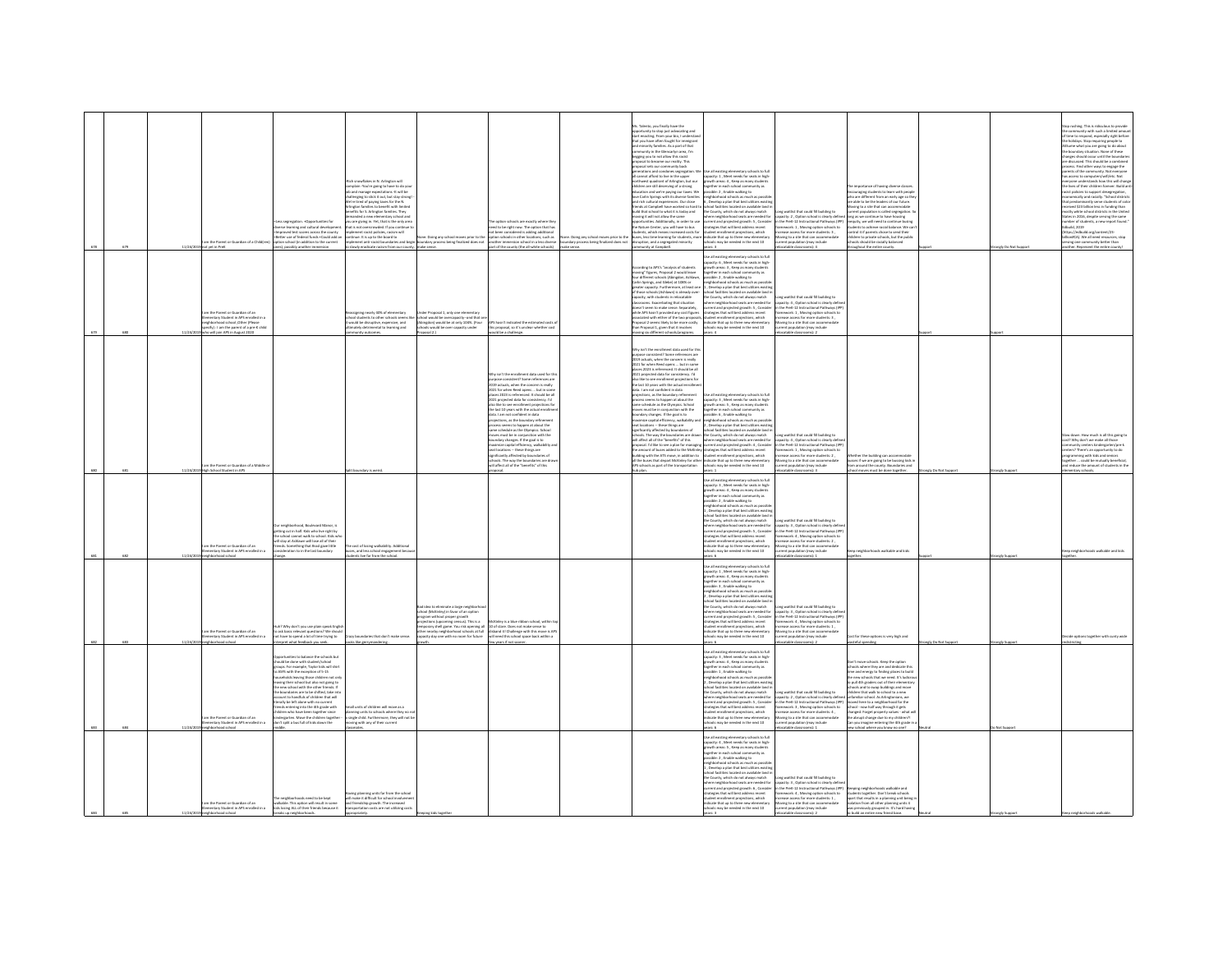|  |         |                                                                                                        |                                                                                                                                                                                                       |                                                                                                                                                                                                                                                       |                                                                                                                                                                                                                                      | toth of my children graduated from                                                                                                                                                                                                                                                                      |                                                                                                                                                                                                                                                                                                 |                                                                                                                                                                                                                                                                           |                                                                                                                                                                                                                   |                                                                                                                                   |                                                                                                                                                                                               |                      |                        |                                                                                                                                                                                                       |
|--|---------|--------------------------------------------------------------------------------------------------------|-------------------------------------------------------------------------------------------------------------------------------------------------------------------------------------------------------|-------------------------------------------------------------------------------------------------------------------------------------------------------------------------------------------------------------------------------------------------------|--------------------------------------------------------------------------------------------------------------------------------------------------------------------------------------------------------------------------------------|---------------------------------------------------------------------------------------------------------------------------------------------------------------------------------------------------------------------------------------------------------------------------------------------------------|-------------------------------------------------------------------------------------------------------------------------------------------------------------------------------------------------------------------------------------------------------------------------------------------------|---------------------------------------------------------------------------------------------------------------------------------------------------------------------------------------------------------------------------------------------------------------------------|-------------------------------------------------------------------------------------------------------------------------------------------------------------------------------------------------------------------|-----------------------------------------------------------------------------------------------------------------------------------|-----------------------------------------------------------------------------------------------------------------------------------------------------------------------------------------------|----------------------|------------------------|-------------------------------------------------------------------------------------------------------------------------------------------------------------------------------------------------------|
|  |         |                                                                                                        |                                                                                                                                                                                                       |                                                                                                                                                                                                                                                       |                                                                                                                                                                                                                                      | McKinley and my grandson graduated last<br>year. McKinley is a very well-run, succe<br>hool with engaged faculty, students,                                                                                                                                                                             |                                                                                                                                                                                                                                                                                                 | vine ATS into the McKinley building not                                                                                                                                                                                                                                   | se all existing elementary schools to ful<br>pacity: 4, Meet needs for seats in high<br>with areas: 3 . Keep as many student                                                                                      |                                                                                                                                   |                                                                                                                                                                                               |                      |                        |                                                                                                                                                                                                       |
|  |         |                                                                                                        |                                                                                                                                                                                                       |                                                                                                                                                                                                                                                       |                                                                                                                                                                                                                                      | nts and the surrounding citizenry<br>osals 1 and 2 eliminate the schoo<br>de the current student body into tw<br>(or three or four) cohorts. and move an                                                                                                                                                |                                                                                                                                                                                                                                                                                                 | loosen community bonds but also ha<br>us practical impacts on our<br>ghborhood. Access to McKinley School<br>the two-land McKinkry Road (which                                                                                                                            | ogether in each school community as<br>ossible: 1 , Enable walking to<br>eighborhood schools as much as possi<br>, Develop a plan that best utilizes existi                                                       |                                                                                                                                   |                                                                                                                                                                                               |                      |                        |                                                                                                                                                                                                       |
|  |         |                                                                                                        |                                                                                                                                                                                                       | saral the houndaries of many sche                                                                                                                                                                                                                     |                                                                                                                                                                                                                                      | eisting choice school into the McKinley<br>building. I've read the APS materials and<br>fail to see why this is necessary given the<br>opening of a brand new school with a                                                                                                                             |                                                                                                                                                                                                                                                                                                 | sanges its name to Ohio Street just north<br>the school). As it is, the buses stack up.<br>dding more than twice as many buses a                                                                                                                                          | ool facilities located on available land i<br>the County, which do not always match<br>.<br>here neighborhood seats are needed for<br>urrent and projected growth: 6 , Consider                                   | ng waitlist that could fill building to<br>vity: 4 Ontion school is clearly def-                                                  |                                                                                                                                                                                               |                      |                        |                                                                                                                                                                                                       |
|  |         |                                                                                                        | ed on my reading of the map, the<br>ools in the far northern and far sou<br>tions of the county appear to be                                                                                          | e central part of the county ap<br>eastly changed, which I assume will<br>eve large numbers of students have                                                                                                                                          |                                                                                                                                                                                                                                      | current student body of exactly zero<br>students. If ATS must move and/or must<br>expand, I believe it makes more sense to<br>move ATS to the Reed school building and                                                                                                                                  |                                                                                                                                                                                                                                                                                                 | nore drop-offs with a choice school<br>ke ATS will significantly increase traffic<br>he ATS will significantly increase traffic<br>ind the associated problems of safe stre                                                                                               | strategies that will best address recent<br>student enrollment projections, which<br>indicate that up to three new elementary                                                                                     | the PreK-12 Instructional Pathways (IP<br>Nework: 1, Moving option schools to<br>ease access for more students: 3                 |                                                                                                                                                                                               |                      |                        |                                                                                                                                                                                                       |
|  | 11/24/2 | m an Arlington resident without school                                                                 | srupted the least. That's an observation<br>ot an opportunity.                                                                                                                                        | ve. This seems incredibly disruptive,<br>pecially when so many of these schools<br>well run and successful.                                                                                                                                           |                                                                                                                                                                                                                                      | eave McKinley as a neighborhood sche                                                                                                                                                                                                                                                                    |                                                                                                                                                                                                                                                                                                 | mo tree associated proceems or server. In sucern terroriment projections, which<br>rossings for students, parking availability — indicate that up to three new elementa<br>in the neighborhood, etc. Thank you for the "schools may<br>ortunity to comment and good luck. | years: 5                                                                                                                                                                                                          | ving to a site that can accom<br>rrent population (may include<br>stable classrooms): 2                                           |                                                                                                                                                                                               | ngly Su              |                        |                                                                                                                                                                                                       |
|  |         |                                                                                                        |                                                                                                                                                                                                       |                                                                                                                                                                                                                                                       |                                                                                                                                                                                                                                      |                                                                                                                                                                                                                                                                                                         |                                                                                                                                                                                                                                                                                                 | nennessal enmelatalu shuts desan a<br>righborhood school, which makes no                                                                                                                                                                                                  |                                                                                                                                                                                                                   |                                                                                                                                   |                                                                                                                                                                                               |                      |                        |                                                                                                                                                                                                       |
|  |         |                                                                                                        |                                                                                                                                                                                                       |                                                                                                                                                                                                                                                       |                                                                                                                                                                                                                                      | his proposal completely shuts down a                                                                                                                                                                                                                                                                    |                                                                                                                                                                                                                                                                                                 | ense given the county's overcrowding an<br>jected enrollment increases. Why<br>ldn't every effort be made to keep all                                                                                                                                                     |                                                                                                                                                                                                                   |                                                                                                                                   |                                                                                                                                                                                               |                      |                        |                                                                                                                                                                                                       |
|  |         |                                                                                                        |                                                                                                                                                                                                       |                                                                                                                                                                                                                                                       |                                                                                                                                                                                                                                      | neighborhood school, which seems<br>nely ill advised given the county's                                                                                                                                                                                                                                 |                                                                                                                                                                                                                                                                                                 | <b>sting neighborhood schools</b><br>sen—adjusting their boundaries as<br>cessary? Also, with this proposal, t<br>Cessary? Also, with this proposal, t<br>Kinley school community bears th                                                                                |                                                                                                                                                                                                                   |                                                                                                                                   |                                                                                                                                                                                               |                      |                        |                                                                                                                                                                                                       |
|  |         |                                                                                                        |                                                                                                                                                                                                       |                                                                                                                                                                                                                                                       |                                                                                                                                                                                                                                      | overcrowding and projected enrollment<br>increases. Why wouldn't every effort be<br>made to keep all existing neighborhood<br>schools open-adjusting their boundarie                                                                                                                                    |                                                                                                                                                                                                                                                                                                 | unt of the proposed changes-<br>ampletely losing its school. Students in the                                                                                                                                                                                              | se all existing elementary schools to ful<br>capacity: 1 , Meet needs for seats in high-<br>growth areas: 5 , Keep as many students                                                                               |                                                                                                                                   |                                                                                                                                                                                               |                      |                        |                                                                                                                                                                                                       |
|  |         |                                                                                                        |                                                                                                                                                                                                       |                                                                                                                                                                                                                                                       |                                                                                                                                                                                                                                      | as necessary? Also, with this proposal, the<br>McKinley school community bears the                                                                                                                                                                                                                      |                                                                                                                                                                                                                                                                                                 | eighborhoods surrounding McKinley<br>build lose their ability to walk to school.                                                                                                                                                                                          | together in each school community as<br>sible: 3 , Enable walking to<br>ihborhood schools as much as possil                                                                                                       |                                                                                                                                   |                                                                                                                                                                                               |                      |                        |                                                                                                                                                                                                       |
|  |         |                                                                                                        |                                                                                                                                                                                                       |                                                                                                                                                                                                                                                       |                                                                                                                                                                                                                                      | incomey action community sears are<br>completely losing its school. Students in the<br>neighborhoods surrounding McKinley<br>is surrounding McKinkry<br>dd lose their ability to walk to school<br>Also, this proposal moves ATS from out of                                                            |                                                                                                                                                                                                                                                                                                 | This proposal concentrates the two<br>mmersion option programs in the same<br>part of the county, making it harder for<br>milies in other areas of arlington to take<br>drantage of this option. It moves ATS fro                                                         | Nevelop a plan that best utilizes ex<br>chool facilities located on available land i<br>he County, which do not always match                                                                                      | ne waitlist that could fill buildine to                                                                                           |                                                                                                                                                                                               |                      |                        | e one of the option schools to the                                                                                                                                                                    |
|  |         |                                                                                                        |                                                                                                                                                                                                       |                                                                                                                                                                                                                                                       |                                                                                                                                                                                                                                      | its fairly central location into the norther<br>part of the county, which arguably, does<br>seed a rigorous and highly rated progra                                                                                                                                                                     |                                                                                                                                                                                                                                                                                                 | ut of its fairly central location into the<br>thern part of the county, which                                                                                                                                                                                             | where neighborhood seats are needed for<br>rrent and projected erowth: 6. Conside<br>atesies that will best address recent                                                                                        | acity: 1 . Option school is clearly defin<br>the PreK-12 Instructional Pathways (IP)<br>ework: 2 . Moving option schools to       |                                                                                                                                                                                               |                      |                        | ed building instead of creating a domin<br>fect of multiple moving schools that<br>aks havor on various school                                                                                        |
|  |         | the Parent or Guardian of a<br>tary Student in APS enrolled in a<br>orhood school , I am the Parent or | All neighborhood schools are maintained.<br>Changes seem to be equitably distributed                                                                                                                  |                                                                                                                                                                                                                                                       |                                                                                                                                                                                                                                      | DEED a ligorous and ingrisposed<br>like it as much as the neighborhol<br>central and south arlington-furth<br>erbating equity concerns that alrea                                                                                                                                                       |                                                                                                                                                                                                                                                                                                 | overnmin part or tre county, writer<br>rigoldy, doesn't need a rigorous and<br>righly rated program like it as much as the<br>reighborhoods in central and south<br>lington-further exacerbating equity                                                                   | tudent enrollment projections, which<br>tudent enrollment projections, which<br>idicate that up to three new elements<br>ools may be needed in the next 10                                                        | <sub>tran</sub> e access for more s<br>ing to a site that can a<br>ent population (may include                                    |                                                                                                                                                                                               |                      |                        | ed and a<br>daries to eliminate some of the                                                                                                                                                           |
|  |         | ardian of a Child(ren) not yet in PreK                                                                 | ross schools.                                                                                                                                                                                         |                                                                                                                                                                                                                                                       |                                                                                                                                                                                                                                      | plague the county.                                                                                                                                                                                                                                                                                      |                                                                                                                                                                                                                                                                                                 | cerns that already plague the county                                                                                                                                                                                                                                      | $m$ es: 2                                                                                                                                                                                                         | ocatable classrooms): 4                                                                                                           |                                                                                                                                                                                               | angly Do Not Support | trongly Do Not Suppo   | rcrowding/seat deficits in zone 2.                                                                                                                                                                    |
|  |         |                                                                                                        |                                                                                                                                                                                                       |                                                                                                                                                                                                                                                       |                                                                                                                                                                                                                                      |                                                                                                                                                                                                                                                                                                         |                                                                                                                                                                                                                                                                                                 |                                                                                                                                                                                                                                                                           |                                                                                                                                                                                                                   |                                                                                                                                   | he DRAFT IPP should not be a<br>ever i ivv snowd not be a<br>deration for moving schools. The<br>ment eliminates ATS- a diverse sch                                                           |                      |                        |                                                                                                                                                                                                       |
|  |         |                                                                                                        |                                                                                                                                                                                                       | is is a false question, since this scenario                                                                                                                                                                                                           |                                                                                                                                                                                                                                      |                                                                                                                                                                                                                                                                                                         |                                                                                                                                                                                                                                                                                                 |                                                                                                                                                                                                                                                                           |                                                                                                                                                                                                                   |                                                                                                                                   | that has eliminated the opportunity gap, b<br>implementing its unique teaching and<br>ming methods that teach children ho                                                                     |                      |                        | nend allowing Key to mo<br>ongly recor<br>Reed temporarily until APS has done a<br>re thoughtful review of the all options                                                                            |
|  |         |                                                                                                        |                                                                                                                                                                                                       | under consideration. 3. Why does Rees<br>e to be a neighborhood school? Other                                                                                                                                                                         |                                                                                                                                                                                                                                      | roposal could limit the ability of Ke                                                                                                                                                                                                                                                                   |                                                                                                                                                                                                                                                                                                 |                                                                                                                                                                                                                                                                           | se all existing elementary schools to full<br>acity: 2 , Meet needs for seats in high<br>wth areas: 4 , Keep as many students                                                                                     |                                                                                                                                   | o learn and erow through strong self-<br>ulation skills, an emphasis on parent-<br>cudent-teacher relationships, strong<br>vading skills, growing students public<br>eaking and confirmation  |                      |                        | d data, understands the effect on the<br>rsion program and has taken the tir                                                                                                                          |
|  |         |                                                                                                        | . The questionnaire is designed to provide<br>visits that reinforce the options promi<br>by APS staff rather than invite true<br>munity feedback that can advise the                                  | had the amagedonicod school come<br>had the decision on the wider<br>munity. This is limiting our planning<br>ptions. For example- why not move Key                                                                                                   |                                                                                                                                                                                                                                      | the pull more Spanish speaking students<br>weakening the immersion program and<br>moving it to a school that is already too<br>small. Moves ATS to a school that does no                                                                                                                                |                                                                                                                                                                                                                                                                                                 | nity relies heavily on the<br>sutdoor space for its expeditionary<br>srogram. ATS is not a desirable site and                                                                                                                                                             | gether in each school community as<br>ssible: 6, Enable walking to                                                                                                                                                |                                                                                                                                   | aking and performing abilities,<br>mphasizing community and shared<br>raditions and values, and a focus on the                                                                                |                      |                        | find land near Key students for a new<br>hool. Strongly recommend that the<br>tions schools and boundary decisions be<br>tions schools and boundary decisions be<br>rade at the same time. As a South |
|  |         |                                                                                                        | oard in its decision making. Is it possible<br>revise the questionnaire in a way that                                                                                                                 | mersion to Reed, which would better f<br>capacity, until a new school can be built                                                                                                                                                                    |                                                                                                                                                                                                                                      | have enough parking, bus or arts and<br>nunity space to support the tradit                                                                                                                                                                                                                              |                                                                                                                                                                                                                                                                                                 | ould require Campbell students to trave<br>rther. APS has not surveyed Spanish<br>sking families to ask if we would enrol<br>mmersion at Campbell. There is alread                                                                                                        | ighborhood schools as much as possib<br>Develop a plan that best utilizes existi<br>hool facilities located on available land<br>hool facilities located on available land<br># County, which do not always match | waitist that could fill huilding to                                                                                               | cess of each student. These question<br>all meaningless because they do not<br>arly describe the implications and are                                                                         |                      |                        | lington parent, this piece meal approac<br>d current recommendations will harm<br><i><b>Jent learning and opportunity and</b></i><br>nen-economic divides in Arlington.                               |
|  |         |                                                                                                        | is two two specifies that are clearer as to their<br>tent and transparent to the public? 2.<br>arting this survey with a nonrealistic ma<br>tually demonstrates why the boundary                      | Copiecity, until a new scribbit can be born<br>fington already travel further to reach<br>aremont. Or to Barrett, which could<br>ingthen the Immersion program by                                                                                     |                                                                                                                                                                                                                                      | community space to support one tradition<br>Arlington park at a school that doesn't his<br>Arlington park at a school that doesn't his<br>enough room for bachers to park?<br>Disadvantaees poorer neighborhoods to<br>Disadvantages poorer neighborhoods to<br>the South attending ATS or the new Key. | is a neighborhood school for Key, b                                                                                                                                                                                                                                                             | immersion program in south Arlington<br>kes ATS less central and moves it to a                                                                                                                                                                                            | ere neighborhood seats are needed for<br>rent and projected growth: 3 , Conside                                                                                                                                   | spacity: 2 , Option school is clearly definition<br>the PreK-12 Instructional Pathways (IP)<br>ework: 4, Moving option schools to | designed to elicit feedback from th<br>that APS appears to being trying to                                                                                                                    |                      |                        | ase make your planning data public,<br>end the time to make a decision and                                                                                                                            |
|  |         | m the Parent or Guardian of an<br>ventary Student in APS enrolled in an                                | nd option moves should be done at the<br>ime time. The South boundary change<br>cess was very frustrating to my South<br>neton Community because it did not                                           | ving from the strong Spanish speakin<br>hborhood population in the desired<br>idor, while moving Barrett slightly to<br>north (we might lose some walkability                                                                                         | proposal does not make any sense<br>only supports one goal, which is providing                                                                                                                                                       | recessarily- moves three schools when<br>eed is already open and could hold a new<br>sersion program without harming                                                                                                                                                                                    | he unnecessary expense of 4 other<br>hools and without data to support that<br>inish speaking parents would chose<br>ersion for our children even if it was                                                                                                                                     | ilding that does not have appropriate<br>ilties to support the traditional<br>roaram. This option feels very<br>pectful of our options schools and                                                                                                                        | ategies that will best address recent<br>tudent enrollment projections, which<br><b>Scate that up to three new elementary</b><br>ols may be needed in the next 10                                                 | hase access for more students: 3 .<br>vine to a site that can accommodate<br>int population (may include                          | validate. These choices would harm ATS<br>harm Arlineton and harm a valuable<br>ming home for children of all                                                                                 |                      |                        | w the community the opportunity to<br>ovide real feedback. This survey is not<br>t opportunity. This isn't a case of makin<br>e "hard decisions," this is a case of                                   |
|  |         | ion school                                                                                             | gage the community in holistic thinki                                                                                                                                                                 |                                                                                                                                                                                                                                                       | y neighborhood with needed space.                                                                                                                                                                                                    |                                                                                                                                                                                                                                                                                                         |                                                                                                                                                                                                                                                                                                 | iir programs.                                                                                                                                                                                                                                                             | Jse all existing elementary schools to full                                                                                                                                                                       | catable classrooms):                                                                                                              | skerounds and abilities                                                                                                                                                                       | angly Do Not Supp    | ongly Do Not Sup       | aking poor hurried decisions.                                                                                                                                                                         |
|  |         |                                                                                                        |                                                                                                                                                                                                       |                                                                                                                                                                                                                                                       |                                                                                                                                                                                                                                      |                                                                                                                                                                                                                                                                                                         |                                                                                                                                                                                                                                                                                                 |                                                                                                                                                                                                                                                                           | capacity: 2, Meet needs for seats in high-<br>growth areas: 4, Keep as many students<br>rether in each school community as<br>sible: 6 . Enable walking to                                                        |                                                                                                                                   |                                                                                                                                                                                               |                      |                        |                                                                                                                                                                                                       |
|  |         |                                                                                                        |                                                                                                                                                                                                       | the APS staff was heavily su                                                                                                                                                                                                                          |                                                                                                                                                                                                                                      | Consolated a study on where lotter<br>chools should be located in 2018. It is<br>an option school, please stop calling it t                                                                                                                                                                             |                                                                                                                                                                                                                                                                                                 | .<br>Commelated a sturb on where lotters<br>-> completed a study on where lottery<br>hools should be located in 2018. It is no<br>n option school, please stop calling it th                                                                                              | hherheed schools as much as need<br>noomood schools as much as possi<br>evelop a plan that best utilizes exist<br>of facilities located on available lan                                                          |                                                                                                                                   |                                                                                                                                                                                               |                      |                        |                                                                                                                                                                                                       |
|  |         |                                                                                                        |                                                                                                                                                                                                       | itical influence of the uppermost<br>instonians, 22207. This is dissappinting<br>also seems like those who created thi                                                                                                                                |                                                                                                                                                                                                                                      | cKinley Elementary was NOT a<br>mmended location in the 2018 an<br>based on APS' own criteria. This is                                                                                                                                                                                                  |                                                                                                                                                                                                                                                                                                 | Griey Elementary was NOT a<br>ommended location in the 2018 anal<br>sed on APS' own criteria. This is                                                                                                                                                                     | e County, which do not always match<br>ere neighborhood seats are needed for<br>urrent and projected erowth: 3 . Conside                                                                                          | ne waitlist that could fill buildine to<br>acity: 4 . Option school is clearly defin<br>the PreK-12 Instructional Pathways (IP)   |                                                                                                                                                                                               |                      |                        |                                                                                                                                                                                                       |
|  |         | n the Parent or Guardian of an                                                                         |                                                                                                                                                                                                       | ted a "bad" version map that was ill<br>formed and hypothetical in nature. I<br>innot imagine that this map was informe<br>it the data that Arlington has access to on                                                                                |                                                                                                                                                                                                                                      | ulous that APS would upset a<br>ighborhood school that is establi<br>ghly rated, and influential in                                                                                                                                                                                                     |                                                                                                                                                                                                                                                                                                 | culous that APS would upset a<br>reighborhood school that is establis<br>righly rated, and influential in<br>ncorporating the arts into thriving                                                                                                                          | testes that will best address recent<br>dent enrollment projections, which<br>icate that up to three new elements                                                                                                 | ework: 1 . Moving option schools to<br>ease access for more students: 3<br>ing to a site that can accommode                       |                                                                                                                                                                                               |                      |                        |                                                                                                                                                                                                       |
|  |         | entary Student in APS enrolled in a<br>ighborhood school                                               | ows McKinley to stay a neighborhoo                                                                                                                                                                    | topic.                                                                                                                                                                                                                                                | NTIONALLY LEFT BLANK                                                                                                                                                                                                                 | porating the arts into thriving                                                                                                                                                                                                                                                                         | WALLY LEFT BLANK                                                                                                                                                                                                                                                                                |                                                                                                                                                                                                                                                                           | tols may be needed in the next 10                                                                                                                                                                                 | ent population (may include<br>catable classrooms): 2                                                                             |                                                                                                                                                                                               | ingly Do Not Support | mely Do Not Supp       |                                                                                                                                                                                                       |
|  |         |                                                                                                        |                                                                                                                                                                                                       |                                                                                                                                                                                                                                                       | ase note generally that this                                                                                                                                                                                                         | ase note generally that this                                                                                                                                                                                                                                                                            |                                                                                                                                                                                                                                                                                                 |                                                                                                                                                                                                                                                                           |                                                                                                                                                                                                                   |                                                                                                                                   |                                                                                                                                                                                               |                      |                        |                                                                                                                                                                                                       |
|  |         |                                                                                                        |                                                                                                                                                                                                       |                                                                                                                                                                                                                                                       | pestionnaire is confusing and does not<br>speear to be well-suited to garnering<br>ocused and effective responses. Perhap<br>his was the intent of the Administration                                                                | estionnaire is confusing and does not<br>pear to be well-suited to garnering<br>used and effective responses. Perhap<br>this was the intent of the Administration                                                                                                                                       |                                                                                                                                                                                                                                                                                                 |                                                                                                                                                                                                                                                                           |                                                                                                                                                                                                                   |                                                                                                                                   | PLEASE DISREGARD RANKINGS ABOVE.<br>Based on the proposed options (and the<br>factors set out in this survey), it does not                                                                    |                      |                        | ASE DISREGARD RANKINGS ABOVE<br>d on the proposed options (and the<br>ors set out in this survey), it does not                                                                                        |
|  |         |                                                                                                        |                                                                                                                                                                                                       |                                                                                                                                                                                                                                                       | Moving the Key community to Carlin<br>nes risks/invites the end of that scho<br>one history as a vibrant, diverse and                                                                                                                | Moving the Key community to Carlin<br>prines risks/invites the end of that scho-<br>long history as a vibrant, diverse and                                                                                                                                                                              | hase note generally that this<br>estionnaire is confusing and does not<br>ppear to be well-suited to garnering                                                                                                                                                                                  | ase note eenerally that this<br>stionnaire is confusine and does not<br>pear to be well-suited to garnering                                                                                                                                                               | Jse all existing elementary schools to full<br>pacity: 4 . Meet needs for seats in his                                                                                                                            |                                                                                                                                   | appear that APS prioritizes encouraging o<br>staining a diverse student body or<br>luating the impact of the proposal or                                                                      |                      |                        | ear that APS prioritizes encouraging o<br>ining a diverse student body or<br>uating the impact of the proposal on                                                                                     |
|  |         |                                                                                                        | Mease note generally that this<br>guestionnaire is confusing and does not<br>speear to be well-suited to garnering<br>ocused and effective responses. Perhaps                                         | ease note generally that this<br>sestionnaire is confusing and does not<br>spear to be well-suited to gamering<br>cused and effective responses. Perhaps                                                                                              | ationally recognized leader in<br>sion. Moving the program deep in<br>inty assisting the program deep inty<br>ie county away from mass commuter-<br>iendly transit will result in many, many                                         | Semationally recognized leader in<br>mersion. Moving the program deep int<br>e county away from mass commuter-<br>endly transit will result in many, many                                                                                                                                               | used and effective responses. Perha<br>was the intent of the Administratic<br>sat evidence is there that "moving<br>mersion to a more central location"                                                                                                                                         | cused and effective responses. Perfective<br>is was the intent of the Administration<br>Vhat evidence is there that "moving"<br>mmersion to a more central location" will                                                                                                 | packy. 4 , were reeds to reads in<br>path areas: 5 , Keep as many stude<br>saible: 3 , Enable walking to<br>ighborhood schools as much as poss                                                                    |                                                                                                                                   | the unique, mationally-recognized<br>immersion program at Key Elementary. I<br>have no confidence that APS has analyzed<br>the factors that have led to decades of<br>merculing program at Ke |                      |                        | e unique, nationally-recognized<br>mersion program at Key Elementary. I<br>we no confidence that APS has analyzed<br>e factors that have led to decades of                                            |
|  |         |                                                                                                        | is was the intent of the Administration.<br>on't think I can answer this question<br>thout more information. Disrupting as                                                                            | his was the intent of the Administration.<br>on't think I can answer this question<br>ithout more information. Disrupting as                                                                                                                          | current families walking away from<br>mmersion, albeit with heavy hearts.<br>Arlington has been decades ahead of the                                                                                                                 | rrent families walking away from<br>ersion, albeit with heavy hearts.<br>Arlinaton has been decades ahead of the                                                                                                                                                                                        | intain the diversity that Key was able to<br>ieve consistently in the years before it<br>came on options school (for example                                                                                                                                                                    | intain the diversity that Key was able to<br>hieve consistently in the years before it<br>came on options school (for example                                                                                                                                             | 5, Develop a plan that best utilizes existi<br>hool facilities located on available land i<br>he County, which do not always match                                                                                | ng waitlist that could fill building to                                                                                           | coass for the immersion program at Ker<br>how moving the immersion program to<br>fferent building will impact it (and                                                                         |                      |                        | ccess for the immersion program at Key<br>how moving the immersion program to<br>fferent building will impact it (and                                                                                 |
|  |         |                                                                                                        | to not interest incomments. Company<br>maintaining (and growing) diversity in<br>ur schools and offering real accessibility t                                                                         | weblideen as possible is one goal, but so<br>maintaining (and growing) diversity in<br>ar schools and offering real accessibility t                                                                                                                   | curve in creating this program and<br>maintaining its rich diversity (even as we<br>learn how to operate as "an options school                                                                                                       | the international and the control of the second terms<br>intaining its rich diversity (even as we<br>in how to operate as "an options scho                                                                                                                                                              | ement, although adjacent to a high<br>sish speaking population has had<br>culty attracting 50% Spanish speaking                                                                                                                                                                                 | erm on opposes achose for exempts,<br>remort, although adjacent to a high<br>ficulty attracting 50% Spanish speaking                                                                                                                                                      | County, which do has analysis stated for<br>rent and projected growth: 2 , Consider<br>ategies that will best address recent<br>ategies that will best address recent                                             | pacity: 1 , Option school is clearly define<br>the PreK-12 Instructional Pathways (IPF<br>mework: 2 , Moving option schools to    | ether the program will survive such a<br>we). The structure of the survey,<br>luding the mandatory questions, simp                                                                            |                      |                        | ether the program will survive such a<br>we). The structure of the survey,<br>luding the mandatory questions, simpl                                                                                   |
|  |         | im the Parent or Guardian of an<br>nentary Student in APS enrolled in an                               | ersion to all students in the county. An<br>sive focus on neighborhood schools<br>ed walkability will inevitably lead to more                                                                         | exclusive focus on neighborhood schools why undermine that success just as the and walkability will inevitably lead to more true benefits of dual immersion are                                                                                       | nersion to all students in the county. An and better recruit native Spanish speakers                                                                                                                                                 | ), and better recruit native Spanish speaker<br>why undermine that success just as the<br>true benefits of dual immersion are                                                                                                                                                                           | dation)? And how is placing both<br>ersion schools in the same quadrant of<br>no ho notsingani grionsvou of con                                                                                                                                                                                 | dted gripalg a wed bnA 5(nottalugo<br>ersion schools in the same quadrant of<br>e county advancing integration of our                                                                                                                                                     | sent enrolment projections, which<br>dicate that up to three new elementary<br>ools may be needed in the next 10                                                                                                  | ase access for more students: 3,<br>oving to a site that can accommodate<br>ent population (may include                           | these considerations such that they<br>ither do not exist for APS and/or the<br>ults of the survey will be interpreted                                                                        |                      |                        | Is these considerations such that they<br>ther do not exist for APS and/or the<br>sults of the survey will be interpreted to                                                                          |
|  |         | ion school                                                                                             | locitate bategar                                                                                                                                                                                      | egated school                                                                                                                                                                                                                                         | Sassingoay ylanoitus gnim                                                                                                                                                                                                            | Sburgoon yllianoise grim                                                                                                                                                                                                                                                                                | Smatizez Io                                                                                                                                                                                                                                                                                     |                                                                                                                                                                                                                                                                           |                                                                                                                                                                                                                   | stable classrooms): 4                                                                                                             | vey that they do not exist.                                                                                                                                                                   |                      |                        | vey that they do not exist.                                                                                                                                                                           |
|  |         |                                                                                                        |                                                                                                                                                                                                       |                                                                                                                                                                                                                                                       |                                                                                                                                                                                                                                      |                                                                                                                                                                                                                                                                                                         |                                                                                                                                                                                                                                                                                                 |                                                                                                                                                                                                                                                                           |                                                                                                                                                                                                                   |                                                                                                                                   | to NOT count my answers to the drop<br>ivens. They miss important alternative<br>lorities. Where is diversity? Integration?<br>aintaining strong existing programs? AP!                       |                      |                        |                                                                                                                                                                                                       |
|  |         |                                                                                                        |                                                                                                                                                                                                       |                                                                                                                                                                                                                                                       |                                                                                                                                                                                                                                      | don't think I can answer this question                                                                                                                                                                                                                                                                  |                                                                                                                                                                                                                                                                                                 |                                                                                                                                                                                                                                                                           |                                                                                                                                                                                                                   |                                                                                                                                   | should assess creating integrated schools<br>that celebrate diversity, and the disruptio                                                                                                      |                      |                        |                                                                                                                                                                                                       |
|  |         |                                                                                                        |                                                                                                                                                                                                       |                                                                                                                                                                                                                                                       |                                                                                                                                                                                                                                      | without more information. Disrupting as<br>w children as possible is one goal, but :                                                                                                                                                                                                                    |                                                                                                                                                                                                                                                                                                 |                                                                                                                                                                                                                                                                           |                                                                                                                                                                                                                   |                                                                                                                                   | proposal will have on existing<br>siful programs. I appreciate that APS                                                                                                                       |                      |                        |                                                                                                                                                                                                       |
|  |         |                                                                                                        |                                                                                                                                                                                                       |                                                                                                                                                                                                                                                       |                                                                                                                                                                                                                                      | is maintaining (and growing) diversity in<br>our schools and offering real accessibilit<br>nersion to all students in the county. Ar<br>Iusive focus on neighborhood schools                                                                                                                            |                                                                                                                                                                                                                                                                                                 | y community to Carlin<br>nvites the end of that sch<br>prings risks/i<br>ong history as a vibrant, diverse and<br>ernationally recognized leader in                                                                                                                       | capacity: 4 , Meet needs for seats in high-<br>growth areas: 5 , Keep as many students                                                                                                                            |                                                                                                                                   | s no longer advocating "just a location<br>change swap" of Key and ASFS, but I don<br>erstand what work has been done to<br>constrate that moving Key to Carlis                               |                      |                        |                                                                                                                                                                                                       |
|  |         |                                                                                                        |                                                                                                                                                                                                       |                                                                                                                                                                                                                                                       |                                                                                                                                                                                                                                      | and walkability will inevitably lead to mor-<br>legregated schools. What evidence is there<br>that "moving immersion to a more central                                                                                                                                                                  |                                                                                                                                                                                                                                                                                                 | rmersion. Moving the program deep into<br>e county away from mass commute<br>indly transit will result in many, many                                                                                                                                                      | ogether in each school community as<br>ssible: 3, Enable walking to<br>ishborhood schools as much as possib                                                                                                       |                                                                                                                                   | Springs or to ATS will either attract more<br>ish-speakers or maintain the existi<br>area of diversity and vibrancy of this                                                                   |                      |                        |                                                                                                                                                                                                       |
|  |         |                                                                                                        | hout more information. Disrupting as                                                                                                                                                                  | n't think I can answer this question<br>out more information. Disrupting as                                                                                                                                                                           | n't think I can answer this questio<br>out more information. Disrupting as                                                                                                                                                           | ition" will maintain the diversity that<br>Key was able to achieve consistently in the<br>years before it became on options school                                                                                                                                                                      | l don't think I can answer this question<br>without more information. Disrupting as                                                                                                                                                                                                             | ency construction make in many, many<br>treet families walking away from<br>fington has been decades ahead of the                                                                                                                                                         | .<br>Nevelop a plan that best utilize:<br>hool facilities located on available land<br>re County, which do not always match                                                                                       | ng waitlist that could fill building to                                                                                           | nationally/intentionally recognized sch<br>Why not seek to attract more Spanish-<br>speakers from over-subscribed schools                                                                     |                      |                        | ibove options miss important<br>native priorities. Where is diversity                                                                                                                                 |
|  |         |                                                                                                        | w children as possible is one goal, but so<br>aintaining (and growing) diversity in<br>ar schools and offering real accessibility to                                                                  | w children as possible is one goal, but so                                                                                                                                                                                                            | -<br>maintaining (and growing) diversity in signalizioning (and growing) diversity in to a high Spanish speaking population<br>Ir schools and offering real accessibility to our schools and offering real accessibility to had diff | few children as possible is one goal, but so (for example, Claremont, although adjacent few children as possible is one goal, but so<br>to a high Spanish speaking population has                                                                                                                       | maintaining (and growing) diversity in<br>r schools and offering real accessibility to                                                                                                                                                                                                          | eve in creating this program and<br>aintaining its rich diversity (eyen as we                                                                                                                                                                                             | tere neighborhood seats are needed for<br>irrent and projected erowth: 2. Consider<br>ategies that will best address recent                                                                                       | pacity: 1, Option school is clearly defin<br>in the PreK-12 Instructional Pathways (IPP)<br>ework: 2 . Moving option schools to   | eady within Key boundaries like Barret<br>and additional non-Spanish-speakers from<br>the overwhelminely white schools in                                                                     |                      |                        | tegration? APS should assess creating<br>rated schools that celebrate diversi<br>d the disruption any proposal will have                                                                              |
|  |         |                                                                                                        |                                                                                                                                                                                                       |                                                                                                                                                                                                                                                       |                                                                                                                                                                                                                                      |                                                                                                                                                                                                                                                                                                         |                                                                                                                                                                                                                                                                                                 | am how to operate as "an options school                                                                                                                                                                                                                                   |                                                                                                                                                                                                                   |                                                                                                                                   |                                                                                                                                                                                               |                      |                        |                                                                                                                                                                                                       |
|  |         | m the Parent or Guardian of an<br>ntary Student in APS enrolled in an<br>loorlat noite                 | ing to all students in the roundy. An<br>enmersion to as students in the county. An<br>exclusive focus on neighborhood schools<br>and walkability will inevitably lead to more<br>segregated schools. | our custom and the figure as a security of the control of the country of the control of the control of the control of the control of the control of the control of the control of the control of the control of the control of<br>segregated schools. | segregated schools.                                                                                                                                                                                                                  | integration of our school system?                                                                                                                                                                                                                                                                       | rsion to all students in the county. An<br>extended to any students in constructions and the construction of the students and the students are collected to the students of the students of the students of the students of the students of the students of the students<br>segregated schools. | d better recruit native Spanish speakers)<br>hy undermine that success just as the<br>becoming nationally recognized?                                                                                                                                                     | sudent enrollment projections, which<br>Idicate that up to three new elementa<br>als may be needed in the next 10<br>wars: 1                                                                                      | asa arress for more students- t<br>vine to a site that can accor<br>nt population (may include<br>catable classrooms): 4          | ther northern Arlington? Again, ar<br>Iost exclusive focus on walkability<br>joing to result in increasingly segregated                                                                       | gly Do Not Support   | trongly Do Not Support | sisting successful programs. Again, an<br>ist exclusive focus on<br>kability/neighborhood schools is going<br>to result in increasingly segregated schools.                                           |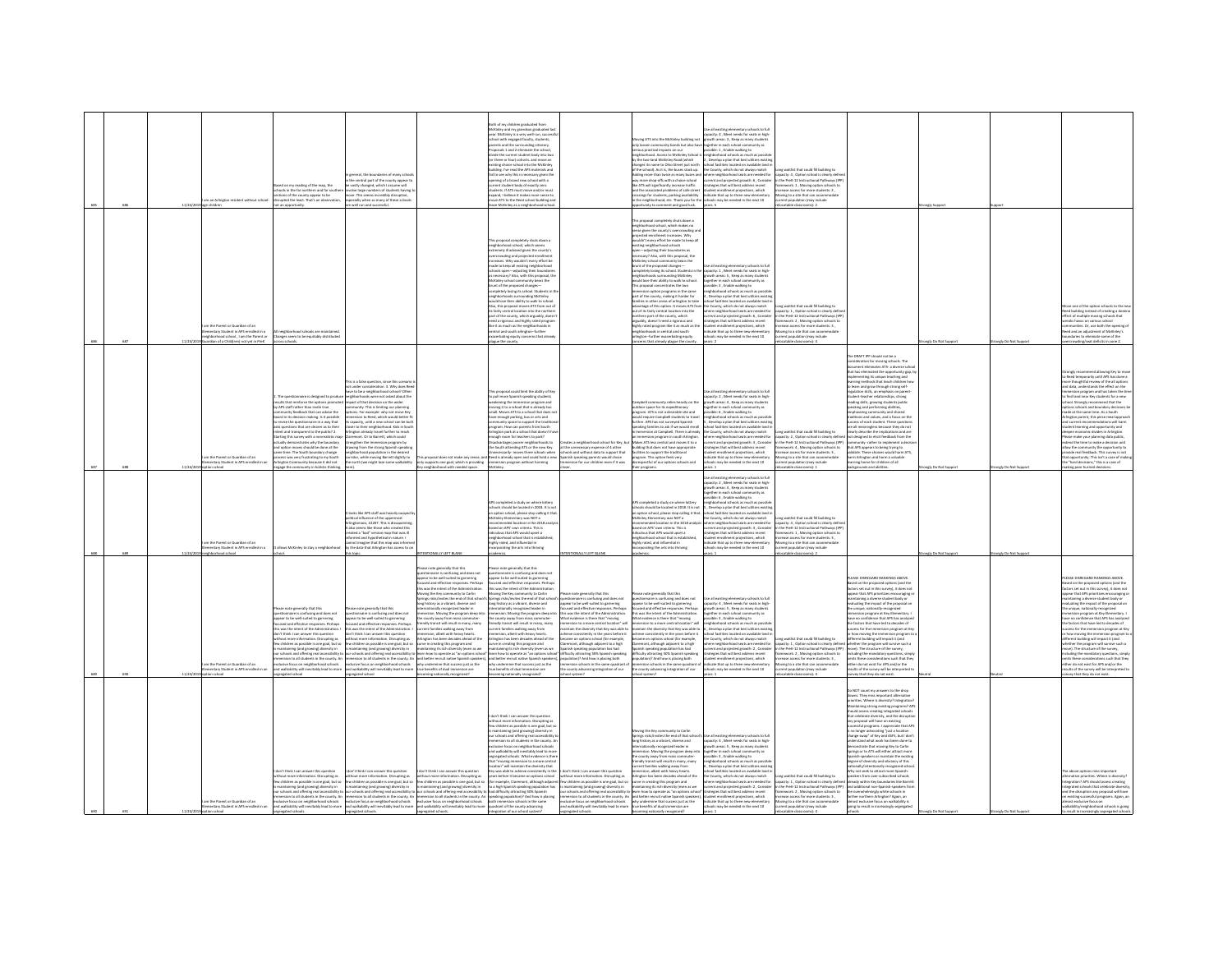|  | m the Parent or Guardian of an<br>ary Student in APS<br><b>Call Corp.</b>                                                                                 | were these boundaries det<br>.<br>Is like you worked North to South.<br>Jidn't you start from the South? Or the                                                                                                                                                                                                                                                                                                                                                                                                                                                                                                                                                                                                                                                                                                                                                                                                                                                                                                                                                                                                | his isn't a good baseline to compare                                                                                                                                                                                                                                                                                                                                                                                                                                                                                                                                                                                                                                                                                                                                                       | .<br>Mow did you arrive at this proposal, given<br>Option school in 1 out of 4 factors? APS                                                                                                                                                                                                                                                                                                                                                                                                                                                                                                                                                                                                                                                                                                                                                                                                                                                                                                                                                 | e you considered whether current<br>ion school students will transfer to a                                                                                                                                                                                                                                                                                                                                                                                                                                                                                                                                                                                                                                                                                                                                                                                                                                                                          |                                                                                                                                                                                                                                                                                                                                                                                                                                                                                                                                                                                                                                                                                                                                                                                                                                                                                                                                                                                        | e you considered whether current<br>ion school students will transfer to a                                                                                                                                                                                                                                                                                                                                                                                                                                                                                                                                                                                                                                                                                                                                                                                                                                                                                                                                                                             | Use all existing elementary schools to full<br>capacity: 2 , Meet needs for seats in high-growth areas: 4 , Keep as many students<br>together in each school community as<br>possible: 6 , Enable walking to<br>eighborhood schools as much as possib<br>, Develop a plan that best utilizes existi<br>hool facilities located on available land<br>the County, which do not always match<br>where neighborhood seats are needed for<br>ategies that will best address recent<br>dent enrollment projections, which<br>.<br>dicate that up to three new elementary<br>hools may be needed in the next 10                                                                                  | Long waitlist that could fill building to<br>capacity: 4 , Ootinn school in this<br>acity: 4, Option school is clearly defin<br>urrent and projected erowth: 3 . Consider in the PreK-12 Instructional Pathways (IPF<br>.<br>Iramework: 1, Moving option schools to<br>increase access for more students: 3.<br>oving to a site that can accom<br>rrent population (may includ                                      | a look at househarias and school<br>together, for bes                                                                                                                                                                                                                                                                                                                                                                                                                                                                                                                                                                                                                                                                                                                                                                                                                                                                                                                                          |             | more time to look at all the data and<br>ide us with more than 2 scenarios                                                                                                                                                                                                                                                                               |
|--|-----------------------------------------------------------------------------------------------------------------------------------------------------------|----------------------------------------------------------------------------------------------------------------------------------------------------------------------------------------------------------------------------------------------------------------------------------------------------------------------------------------------------------------------------------------------------------------------------------------------------------------------------------------------------------------------------------------------------------------------------------------------------------------------------------------------------------------------------------------------------------------------------------------------------------------------------------------------------------------------------------------------------------------------------------------------------------------------------------------------------------------------------------------------------------------------------------------------------------------------------------------------------------------|--------------------------------------------------------------------------------------------------------------------------------------------------------------------------------------------------------------------------------------------------------------------------------------------------------------------------------------------------------------------------------------------------------------------------------------------------------------------------------------------------------------------------------------------------------------------------------------------------------------------------------------------------------------------------------------------------------------------------------------------------------------------------------------------|---------------------------------------------------------------------------------------------------------------------------------------------------------------------------------------------------------------------------------------------------------------------------------------------------------------------------------------------------------------------------------------------------------------------------------------------------------------------------------------------------------------------------------------------------------------------------------------------------------------------------------------------------------------------------------------------------------------------------------------------------------------------------------------------------------------------------------------------------------------------------------------------------------------------------------------------------------------------------------------------------------------------------------------------|-----------------------------------------------------------------------------------------------------------------------------------------------------------------------------------------------------------------------------------------------------------------------------------------------------------------------------------------------------------------------------------------------------------------------------------------------------------------------------------------------------------------------------------------------------------------------------------------------------------------------------------------------------------------------------------------------------------------------------------------------------------------------------------------------------------------------------------------------------------------------------------------------------------------------------------------------------|----------------------------------------------------------------------------------------------------------------------------------------------------------------------------------------------------------------------------------------------------------------------------------------------------------------------------------------------------------------------------------------------------------------------------------------------------------------------------------------------------------------------------------------------------------------------------------------------------------------------------------------------------------------------------------------------------------------------------------------------------------------------------------------------------------------------------------------------------------------------------------------------------------------------------------------------------------------------------------------|--------------------------------------------------------------------------------------------------------------------------------------------------------------------------------------------------------------------------------------------------------------------------------------------------------------------------------------------------------------------------------------------------------------------------------------------------------------------------------------------------------------------------------------------------------------------------------------------------------------------------------------------------------------------------------------------------------------------------------------------------------------------------------------------------------------------------------------------------------------------------------------------------------------------------------------------------------------------------------------------------------------------------------------------------------|-------------------------------------------------------------------------------------------------------------------------------------------------------------------------------------------------------------------------------------------------------------------------------------------------------------------------------------------------------------------------------------------------------------------------------------------------------------------------------------------------------------------------------------------------------------------------------------------------------------------------------------------------------------------------------------------|---------------------------------------------------------------------------------------------------------------------------------------------------------------------------------------------------------------------------------------------------------------------------------------------------------------------------------------------------------------------------------------------------------------------|------------------------------------------------------------------------------------------------------------------------------------------------------------------------------------------------------------------------------------------------------------------------------------------------------------------------------------------------------------------------------------------------------------------------------------------------------------------------------------------------------------------------------------------------------------------------------------------------------------------------------------------------------------------------------------------------------------------------------------------------------------------------------------------------------------------------------------------------------------------------------------------------------------------------------------------------------------------------------------------------|-------------|----------------------------------------------------------------------------------------------------------------------------------------------------------------------------------------------------------------------------------------------------------------------------------------------------------------------------------------------------------|
|  | am the Parent or Guardian of an<br>entary Student in APS enrolled in a<br>11/24/20<br>loorba boorhod risier<br>m the Parent or Guardian of an             | at works in this scenario is that you ar<br>nut works in tris scenario is triat you are<br>tally filling schools in the wealthiest part<br>the county to capacity. It does not go<br>inoticed that APS opened a brand new,<br>y expensive school -- Discovery -- 4<br>rs ago in the part of the county that ha<br>the least need for it then, and was<br>jected to have the least need for it in<br>the future, and you have yet to fill it to<br>pacity. What a fortunate position for<br>ose families. During this same window of<br>ne, the team at our neighborhood school<br>dcKinley -- has seen its enrollment<br>McKinley -- has seen its enrolment<br>alloon over capacity, live through the hard<br>rork and challenges of a renovation, watch<br>rork and challenges of a renovation, watch<br>ach that McKinley re-opened over capacity<br>st again, and h<br>kids beyond its capacity. Colin Brown<br>his McKinley staff have been amazing,<br>ning awards and helping to keep the<br>nts from feeling like a number agains<br>dible odds. It's fitting the McKinley<br>continues its ereat work. | deserve to see how you get to the decision<br>you make -- and this currently process<br>ents that                                                                                                                                                                                                                                                                                                                                                                                                                                                                                                                                                                                                                                                                                          | at strikes me in these school moves<br>soosals is that the more I look at the di<br>ces that were linked in your FAQs, the<br>less sense these proposals make. For<br>texample, you propose moving an option<br>program to the McNinley site, even though<br>program to the McNinley site, even though<br>vour own recent assessments about what<br>criteria makes a site g<br>program shows that McKinley meets just<br>one of those criteria. The data also show<br>that taking McKinky away as a<br>neighborhood school and shoe-horning<br>those 800 kids into nearby schools simply<br>A glueby have factory of of your proposals. Prove BOD lich mon-more under that a monomeration of the phase are behaviour and the control of the monomeration of the person of the state of the control of the control of the<br>is other schools; IN ADDITION TO. That has in ligher costs and more disruption for<br>not changed -- residents look to you to take teachers, staff and students, all of which<br>copertunity to follow through. | A glaring problem in both of the school<br>A glairing problem in both of the school<br>and a pour own moves propositive can be found in your own<br>moves propositive in the process can be found in the Theorem of the relations states it is copercibed that up to<br>$\frac{1}{2}$<br>each part in a vacuum can only result in<br>are counter to the values and aims of APS                                                                                                                                                                                                                                                                                                                                                                                                                                                                                                                                                                      | concerns me that there are only two<br>oposals that have been created, and the<br>e very nearly the same proposal. They<br>etainly end up the same way, and in both<br>ses one of APS's most shining examples<br>a strong, committed and resilient staff<br>id student community — at McKinley —<br>lys the ultimate price of being entirely<br>imantled. I've seen APS state that they<br>re looking to think outside the box with<br>dressing challenges APS faces with<br>spect to enrollment, and yet nothing<br>out moving programs to other building<br>boat moving programs to other buildings<br>creative or innovative in any way. APS<br>as an opportunity right now to stay at the<br>rawing board and come up with truly<br>nowative solutions that we can all be<br>noud of. For example, we h<br>itions much more accessible by transit<br>I Metro than our neighborhood schools<br>thinking to deploy that space for<br>ion programs? I know we can do better<br>n this | e of APS's stated priorities for moving<br>dents is stability, in that we look to<br>tudents is stability, in that we look to<br>rinimize the impact of changes on<br>mixidual students and families. These<br>chool moves proposals continue an<br>utsized negative impact on McKinley<br>emilies that should be prevented. At<br>ckinley, which has seen its enrollmen<br>alloon over capacity, the students and<br>taff lived through the hard work and<br>Foll West Dropp the hard sector and<br>$\sim$ Use at excitence probability of a statistical<br>control on the space $\lambda$ , shown to set of the statistical<br>control of the statistical control on the space of the statistical control<br>incomenty such that showless population is explicited in a shock constraint to the control of the state of the state of the state of the state of the state of the state of the state of the state of the state of the state<br>uldn't that be a case study in out-of-the-years of disruption and shuffling and<br>ight where they are. | Use all existing elementary schools to ful<br>wars: 1                                                                                                                                                                                                                                                                                                                                                                                                                                                                                                                                                                                                                                     | Long waitlist that could fill building to<br>capacity: 4 , Option school is clearly defined<br>in the PreK-12 Instructional Pathways (IPP)<br>framework: 1 , Moving option schools to<br>tcrease access for more students: 3,<br>Moving to a site that can accommodate<br>current population (may include<br>catable classrooms): 2                                                                                 | ritically important that doing<br>nething as disruptive as moving sch<br>und happen only as part of a<br>rprehensive, thoughtful, data-driven<br>y-vetted, equitable and fair process.<br>pacts kids, teachers, traffic, housing<br>rices, families and the very fabric of our<br>munities. Let's do it right. As outlines<br>is process is considering moving school<br>a process that is divorced from other<br>ical elements that should all be<br>idered at once, such as capital plan<br>te 3 elementary schools your own rele<br>vs are likely needed over the next 10<br>a are using measure over the next 20<br>http://eptions.planning (ATS appears to listing out in your own data); costs of the<br>us proposals; and boundaries. We<br>eed to work the problem all the way<br>rough -- from end to end, including a<br>prehensive assessment of programs<br>d schools and enrollment -- to truly kno<br>impact any changes will have. Do it<br>the Make it fair. Do not rush this. | Not Support | d love to see APS engage outside<br>rs in urban planning to develop<br>Isals such as these, as well as data<br>tists to develop surveys like this one<br>h showed bias throughout). There are<br>comings in both the proposals and ti<br>vey that could have been addressed by<br>onals for whom those are their co<br>sibilities. Let's do these right. |
|  | ntary Student in APS enrolled in a<br>11/24/2<br>tion school                                                                                              |                                                                                                                                                                                                                                                                                                                                                                                                                                                                                                                                                                                                                                                                                                                                                                                                                                                                                                                                                                                                                                                                                                                |                                                                                                                                                                                                                                                                                                                                                                                                                                                                                                                                                                                                                                                                                                                                                                                            |                                                                                                                                                                                                                                                                                                                                                                                                                                                                                                                                                                                                                                                                                                                                                                                                                                                                                                                                                                                                                                             |                                                                                                                                                                                                                                                                                                                                                                                                                                                                                                                                                                                                                                                                                                                                                                                                                                                                                                                                                     |                                                                                                                                                                                                                                                                                                                                                                                                                                                                                                                                                                                                                                                                                                                                                                                                                                                                                                                                                                                        |                                                                                                                                                                                                                                                                                                                                                                                                                                                                                                                                                                                                                                                                                                                                                                                                                                                                                                                                                                                                                                                        | ar all existing elementary schools to full<br>Use all existing elementary schoots to tuli<br>capacity: $1$ , Meet needs for seats in high-growth areas: $2$ , Keep as many students<br>together in each school community as<br>possible: $3$ , finable walking to<br>neighborhood schoots<br>eighborhood schools as much as possibli<br>, Develop a plan that best utilizes existir<br>chool facilities located on available land i                                                                                                                                                                                                                                                       |                                                                                                                                                                                                                                                                                                                                                                                                                     |                                                                                                                                                                                                                                                                                                                                                                                                                                                                                                                                                                                                                                                                                                                                                                                                                                                                                                                                                                                                |             |                                                                                                                                                                                                                                                                                                                                                          |
|  | n an APS Staff!                                                                                                                                           | should be in less pop                                                                                                                                                                                                                                                                                                                                                                                                                                                                                                                                                                                                                                                                                                                                                                                                                                                                                                                                                                                                                                                                                          |                                                                                                                                                                                                                                                                                                                                                                                                                                                                                                                                                                                                                                                                                                                                                                                            |                                                                                                                                                                                                                                                                                                                                                                                                                                                                                                                                                                                                                                                                                                                                                                                                                                                                                                                                                                                                                                             |                                                                                                                                                                                                                                                                                                                                                                                                                                                                                                                                                                                                                                                                                                                                                                                                                                                                                                                                                     |                                                                                                                                                                                                                                                                                                                                                                                                                                                                                                                                                                                                                                                                                                                                                                                                                                                                                                                                                                                        |                                                                                                                                                                                                                                                                                                                                                                                                                                                                                                                                                                                                                                                                                                                                                                                                                                                                                                                                                                                                                                                        | udent enrollment projections, which<br>dicate that up to three new elementary<br>may be needed in the next 10                                                                                                                                                                                                                                                                                                                                                                                                                                                                                                                                                                             | the County, which do not always match Long waitlist that could fill building to<br>where neighborhood seats are needed for capacity: 3, Option school is clearly defin<br>current and projected growth: S., Consider in the PreK-12 Instructional Pathways (IPP)<br>strategies that will best address recent framework: 1., Moving option schools to<br>screase access for more students: 2<br><b>Shuthair uses</b> |                                                                                                                                                                                                                                                                                                                                                                                                                                                                                                                                                                                                                                                                                                                                                                                                                                                                                                                                                                                                |             |                                                                                                                                                                                                                                                                                                                                                          |
|  | am the Parent or Guardian of a Middle o<br>High School Student in APS                                                                                     | Lottery schools should be in less populat<br>areas of arlington. Community should<br>always come 1st. Budgets should be fair,<br>son doesn't even have grass, moldy<br>ers and HB is a massive more<br>cture with restrictive numbers. IB<br>ould at Wakefield instead of over<br>ulated WL. If the elite didn't have the<br>ery programs in North Arlington I<br>stion if they would want their children<br>these programs. Why should a McK ele<br>ident be bussed when ATS is a non<br>jhborhood lottery? These lottery sch<br>grams should be suspended until the<br>ounty can care for the masses of students<br>nd teachers in the county. The word<br>hoice schools should be eliminated, it isn'<br>choice, it's a winning ticket.                                                                                                                                                                                                                                                                                                                                                                     | eeds to be for the local stude<br>sut McK and Tuckahoe over capacity.<br>Iuspend lottery programs until county<br>lutions that are fair and impact the ent<br>ounty, not just north arlington.                                                                                                                                                                                                                                                                                                                                                                                                                                                                                                                                                                                             |                                                                                                                                                                                                                                                                                                                                                                                                                                                                                                                                                                                                                                                                                                                                                                                                                                                                                                                                                                                                                                             |                                                                                                                                                                                                                                                                                                                                                                                                                                                                                                                                                                                                                                                                                                                                                                                                                                                                                                                                                     |                                                                                                                                                                                                                                                                                                                                                                                                                                                                                                                                                                                                                                                                                                                                                                                                                                                                                                                                                                                        |                                                                                                                                                                                                                                                                                                                                                                                                                                                                                                                                                                                                                                                                                                                                                                                                                                                                                                                                                                                                                                                        | Jse all existing elementary schools to ful<br>capacity: 4, Meet needs for seats in high<br>suth areas: 6, Keep as many studen<br>together in each school community as<br>ssible: 3, Enable walking to<br>eighborhood schools as much as possil<br>. Develop a plan that best utilizes exist<br>is located on available land<br>ol farilit<br>he County, which do not always match<br>e county, which as not aways match<br>here neighborhood seats are needed for<br>prent and projected growth: 1 , Consider<br>rategies that will best address recent<br>.<br>dent enrollment projections, which<br>cate that up to three new elementary<br>cols may be needed in the next 10<br>ars: 2 | waitlist that could fill huilding to<br>Capacity: 1, Option school is clearly definitionally<br>in the PreK-12 Instructional Pathways (IP)<br>Famework: 3 , Moving option schools to<br>crease access for more students: 2 ,<br>oving to a site that can accommodate<br>surrent population (may include<br>catable classrooms): 4                                                                                   | is #1, choic<br>ttery" schools should be add<br>dget surpluses and under enrolled<br>cols only. Move IB                                                                                                                                                                                                                                                                                                                                                                                                                                                                                                                                                                                                                                                                                                                                                                                                                                                                                        |             |                                                                                                                                                                                                                                                                                                                                                          |
|  | am the Parent or Guardian of an<br>ntary Student in APS enrolled in a<br>irhborhood school . I am the Parent or<br>lian of a Childfron<br>ned use in Oral | ne for the current residents who paid t<br>in the best school district. Only benefit<br>ad be for the ultra rich in country club<br>that send their kids to private school                                                                                                                                                                                                                                                                                                                                                                                                                                                                                                                                                                                                                                                                                                                                                                                                                                                                                                                                     | one. Why isnt the decrease in my<br>coerty value mentioned in the<br>rvations"? I have three kids - one in<br>estown and two on the way there's<br>home and all of my immediate<br>ighbors will be forced into a lesser so<br>ind my investment in my home will<br>and my investment in my nome will<br>lisappear immediately. It's amazing that if<br>if of this, the jamestown school district<br>ictually shrinks - the rich still control<br>rything - and the opportunity that my<br>i currently have that my wife and I<br>ched out beyond our means to get<br>Il be torn away - for what? Not to<br>tion, now my kids would have to cr<br>he worst intersection in Arlinaton at Old<br>ion Dr. And Williamsburg Road. W<br>ed a better plan and I am prepared to<br>this to the end |                                                                                                                                                                                                                                                                                                                                                                                                                                                                                                                                                                                                                                                                                                                                                                                                                                                                                                                                                                                                                                             |                                                                                                                                                                                                                                                                                                                                                                                                                                                                                                                                                                                                                                                                                                                                                                                                                                                                                                                                                     |                                                                                                                                                                                                                                                                                                                                                                                                                                                                                                                                                                                                                                                                                                                                                                                                                                                                                                                                                                                        |                                                                                                                                                                                                                                                                                                                                                                                                                                                                                                                                                                                                                                                                                                                                                                                                                                                                                                                                                                                                                                                        | se all existing elementary schools to full<br>an excelling electronary schools to hard<br>acity: 2 , Meet needs for seats in high<br>wth areas: 5 , Keep as many students<br>ether in each school community as<br>ible: 1, Enable walking to<br>ighborhood schools as much as por<br>Develop a plan that best utilizes er<br>school facilities located on available land<br>the County, which do not always match<br>where neighborhood seats are needed for<br>student enrollment projections, which<br>dicate that up to three new elem                                                                                                                                                 | ong waitlist that could fill building to<br>capacity: 4, Option school is clearly defi<br>current and projected growth: 4, Consider in the PreK-12 Instructional Pathways (IPP)<br>strategies that will best address recent framework: 3, Moving option schools to<br>increase access for more students: 2.<br>.<br>Aoving to a site that can accomm<br>urrent population (may include                              |                                                                                                                                                                                                                                                                                                                                                                                                                                                                                                                                                                                                                                                                                                                                                                                                                                                                                                                                                                                                |             |                                                                                                                                                                                                                                                                                                                                                          |
|  | m the Parent or Guardian of an<br>v Student in APS<br>12/6/20<br>tion school                                                                              |                                                                                                                                                                                                                                                                                                                                                                                                                                                                                                                                                                                                                                                                                                                                                                                                                                                                                                                                                                                                                                                                                                                |                                                                                                                                                                                                                                                                                                                                                                                                                                                                                                                                                                                                                                                                                                                                                                                            |                                                                                                                                                                                                                                                                                                                                                                                                                                                                                                                                                                                                                                                                                                                                                                                                                                                                                                                                                                                                                                             |                                                                                                                                                                                                                                                                                                                                                                                                                                                                                                                                                                                                                                                                                                                                                                                                                                                                                                                                                     |                                                                                                                                                                                                                                                                                                                                                                                                                                                                                                                                                                                                                                                                                                                                                                                                                                                                                                                                                                                        | .<br>Vhy would the immersion program in<br>'arlin Springs be so close to Claremont?<br>is absurd                                                                                                                                                                                                                                                                                                                                                                                                                                                                                                                                                                                                                                                                                                                                                                                                                                                                                                                                                       | se all existing elementary schools to full<br>Use all existing elementary schools to full capacity: 3, Meet needs for seats in high-growth ereas: 2, Keep as many students<br>together in each school community as<br>together in each school community as<br>possible: 4 , Enable wa<br>, Develop a plan that best utilizes existi<br>chool facilities located on available land i<br>the County, which do not always match<br>ent projections, which<br><b>Scate that up to three new elementary</b><br>hooks may be needed in the next 10                                                                                                                                              | Long waitlist that could fill building to<br>where neighborhood seats are needed for capacity: 2. Option school is clearly defin<br>surrent and projected growth: S., Consider in the PreK-12 Instructional Pathways (IPP)<br>Itrategies that will best address recent framework: 4, Moving option schools to<br>coase access for more students: 1<br>ving to a site that can acco<br>atable classrooms):           |                                                                                                                                                                                                                                                                                                                                                                                                                                                                                                                                                                                                                                                                                                                                                                                                                                                                                                                                                                                                |             |                                                                                                                                                                                                                                                                                                                                                          |
|  | am the Parent or Guardian of an<br>entary Student in APS enrolled in a<br>12/6/2<br>eighborhood school                                                    | e single school will receive an<br>is one ange amon we receive an<br>lisproportionate amount of upheaval. It<br>referential treatment as these plans se<br>. This would also be a more fluid plan<br>should the projections not come to pass, a<br>is possible. It would not institute change<br>that could be all for not in a few years                                                                                                                                                                                                                                                                                                                                                                                                                                                                                                                                                                                                                                                                                                                                                                      |                                                                                                                                                                                                                                                                                                                                                                                                                                                                                                                                                                                                                                                                                                                                                                                            | ems that the wealthier planning units<br>remain unchanged with Proposal 1 and 2.                                                                                                                                                                                                                                                                                                                                                                                                                                                                                                                                                                                                                                                                                                                                                                                                                                                                                                                                                            | ripletely destroys an existing school<br>nunity. The optics of both proposal 1<br>and proposal 2 are that a small number of<br>tools are affected, while saying that<br>ese changes are for the greater good o<br>the entire county while a majority of<br>ools remain unchanged. By not<br>posing any plans that DON'T affect<br><b>Criev</b> , it appears that McKinley is bei<br>MCNINWY, it appears that MCNINWY is bet<br>targeted. We request that a proposal be<br>presented that does NOT involve McKinI<br>presented that does not involve nexume<br>ratrics on what is wrong with redistrictin<br>metrics on what is wrong with redistrictin<br>pet there are almost no metrics presentes<br>Proposals 1 and 2. There are also pros<br>ted in Proposals 1 and 2, but none liste<br>the Redistricting proposal, showing the<br>ias in the School Board against the<br>districting proposal instead of presenting<br>all options equitably. | seems that the wealthier planning units<br>remain unchanged with Proposal 1 and 2.                                                                                                                                                                                                                                                                                                                                                                                                                                                                                                                                                                                                                                                                                                                                                                                                                                                                                                     | pletely destroys an existing school<br>unity. The optics of both proposal I<br>and proposal 2 are that a small number o<br>chools are affected, while saying that<br>hese changes are for the greater good of<br>he entire county while a majority of<br>ools remain unchanged. By not<br>posing any plans that DON'T affect<br><b>Solary it annually that McKinkey is hains</b><br>all options equitably.                                                                                                                                                                                                                                                                                                                                                                                                                                                                                                                                                                                                                                             | Use all existing elementary schools to full<br>capacity: $4$ , Meet needs for seats in high-<br>growth areas: $5$ , Keep as many students<br>together in each school community as<br>possible: $2$ , Enable walking to<br>years: 6                                                                                                                                                                                                                                                                                                                                                                                                                                                        | Mothers is approximately the projective control of the state of the state of the state of the state of the state of the state of the state of the state of the state of the state of the state of the state of the state of t<br>catable classrooms): 2                                                                                                                                                             | ing school communities makes no                                                                                                                                                                                                                                                                                                                                                                                                                                                                                                                                                                                                                                                                                                                                                                                                                                                                                                                                                                |             | ent more options that don't seem to<br>rget just one school. Don't give option<br>is priority over neighborhood schools.                                                                                                                                                                                                                                 |